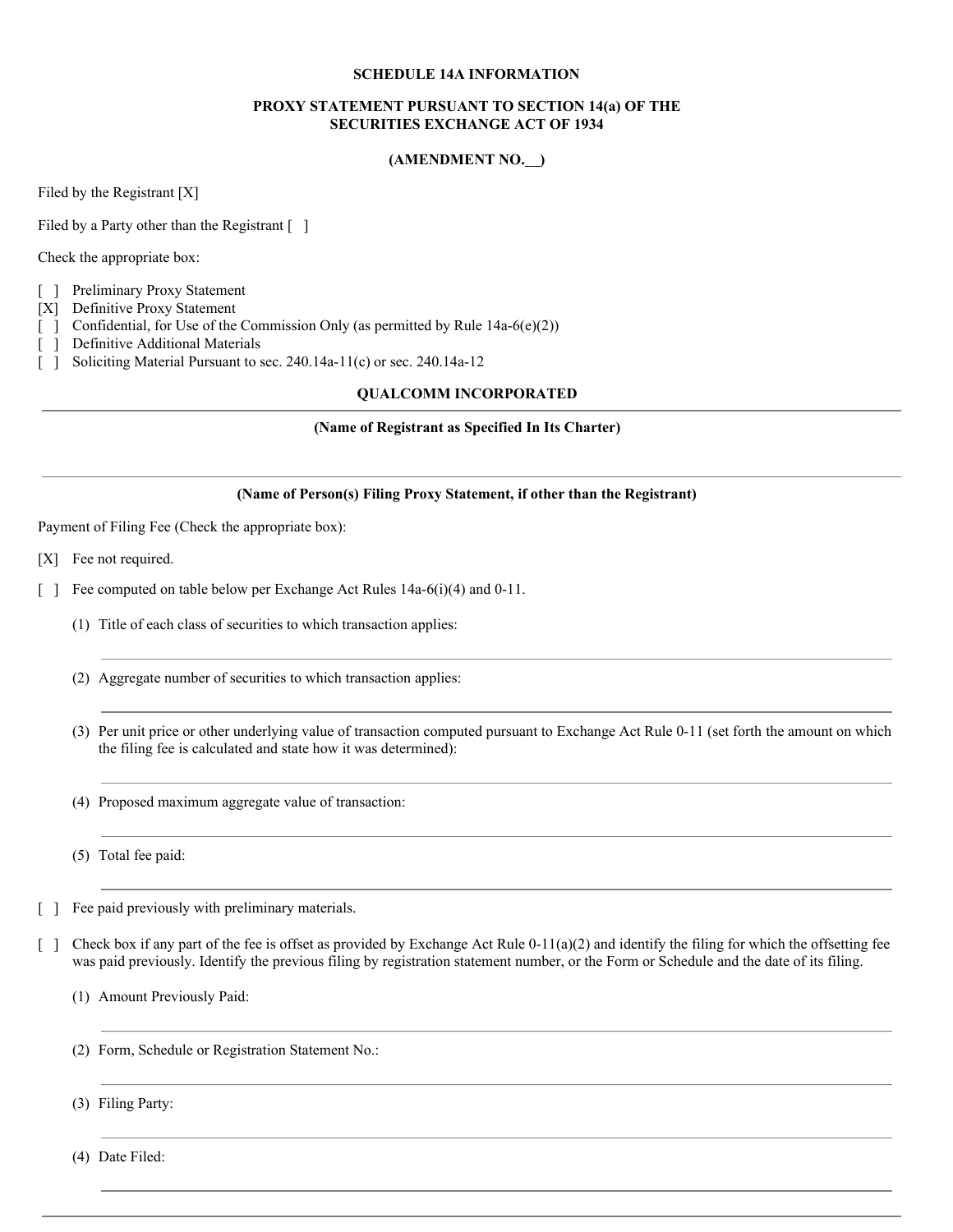

# **NOTICE OF ANNUAL MEETING OF STOCKHOLDERS**

### **To Be Held On February 12, 2002**

#### **To the Stockholders of QUALCOMM Incorporated:**

NOTICE IS HEREBY GIVEN that the Annual Meeting of Stockholders of QUALCOMM Incorporated, a Delaware corporation (the "Company"), will be held at Copley Symphony Hall, 750 B Street, San Diego, California 92101, on Tuesday, February 12, 2002 at 8:30 a.m. local time for previewing product displays, and 9:30 a.m. local time for the following purposes:

- 1. To elect five Class II directors to hold office until the 2005 Annual Meeting of Stockholders.
- 2. To ratify the selection of PricewaterhouseCoopers LLP as the Company's independent accountants for the Company's fiscal year ending September 29, 2002.
- 3. To transact such other business as may properly come before the meeting or any adjournment or postponement thereof.

The foregoing items of business are more fully described in the Proxy Statement accompanying this Notice.

The Board of Directors has fixed the close of business on December 14, 2001 as the record date for the determination of stockholders entitled to notice of and to vote at this Annual Meeting and at any adjournment or postponement thereof.

By Order of the Board of Directors

Inni Mont Jacobs

Irwin Mark Jacobs *Chairman of the Board and Chief Executive Of icer*

San Diego, California

December 27, 2001

ALL STOCKHOLDERS ARE CORDIALLY INVITED TO ATTEND THE MEETING IN PERSON. WHETHER OR NOT YOU EXPECT TO ATTEND THE MEETING, PLEASE SUBMIT YOUR VOTE ACCORDING TO THE INSTRUCTIONS ON THE ENCLOSED PROXY CARD AS PROMPTLY AS POSSIBLE IN ORDER TO ENSURE YOUR REPRESENTATION AT THE MEETING. EVEN IF YOU HAVE GIVEN YOUR PROXY, YOU MAY STILL VOTE IN PERSON IF YOU ATTEND THE MEETING. PLEASE NOTE, HOWEVER, THAT IF YOUR SHARES ARE HELD OF RECORD BY A BROKER, BANK OR OTHER NOMINEE AND YOU WISH TO VOTE AT THE MEETING, YOU WILL NOT BE PERMITTED TO VOTE IN PERSON AT THE MEETING UNLESS YOU **FIRST OBTAIN A LEGAL PROXY ISSUED IN YOUR NAME FROM THE RECORD HOLDER.**

PLEASE REFER TO YOUR PROXY CARD TO DETERMINE IF YOU ARE ELIGIBLE TO VOTE EITHER BY PHONE OR VIA THE INTERNET AT **WWW.PROXYVOTE.COM.**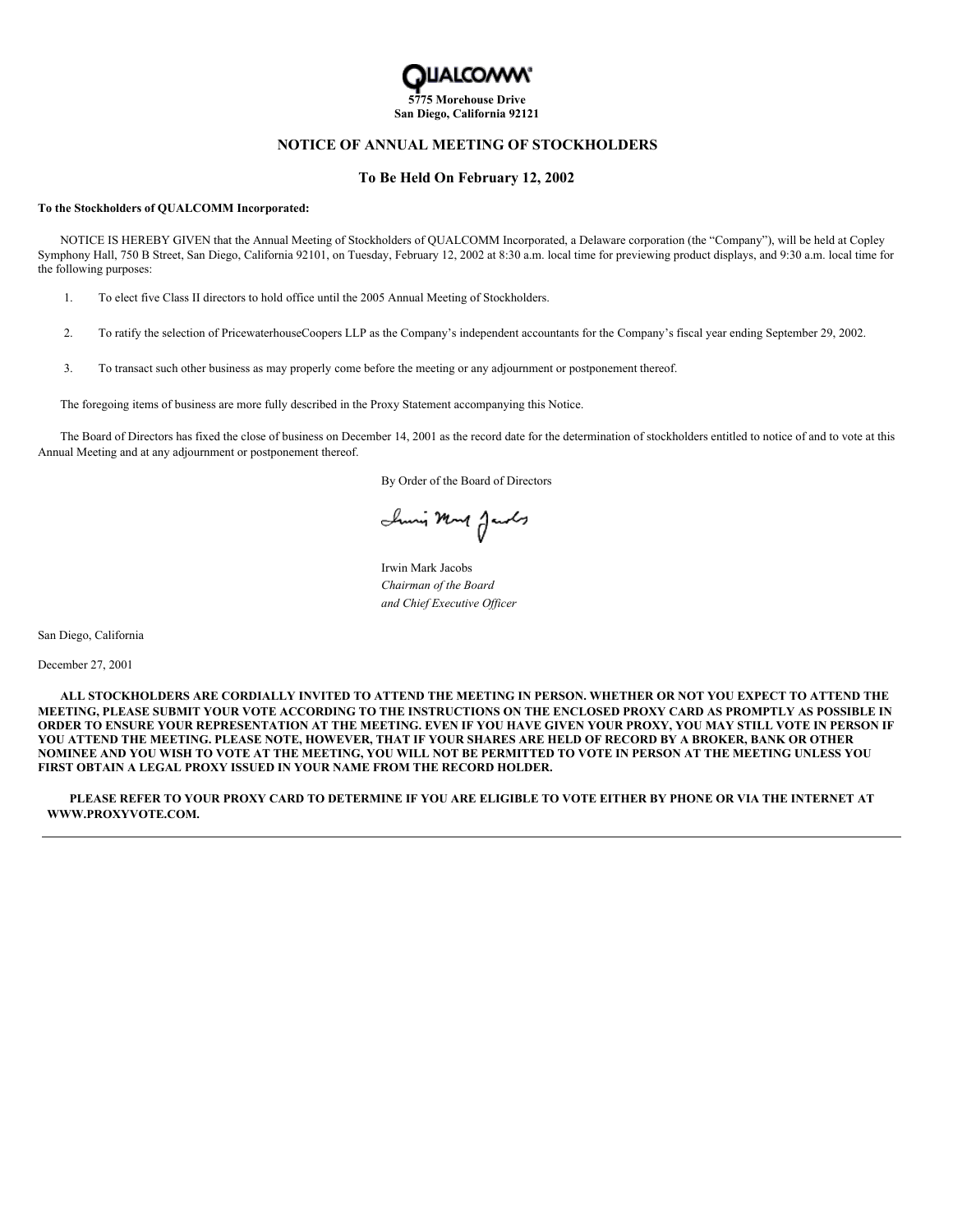# **QUALCOMM INCORPORATED**

**5775 Morehouse Drive San Diego, California 92121**

### **PROXY STATEMENT**

### **FOR ANNUAL MEETING OF STOCKHOLDERS February 12, 2002**

### **INFORMATION CONCERNING SOLICITATION AND VOTING**

#### **General**

The enclosed proxy is solicited on behalf of the Board of Directors of QUALCOMM Incorporated, a Delaware corporation (the "Company"), for use at the Annual Meeting of Stockholders to be held on Tuesday, February 12, 2002, at 9:30 a.m. local time (the "Annual Meeting"), or at any adjournment or postponement thereof, for the purposes set forth herein and in the accompanying Notice of Annual Meeting. The Annual Meeting will be held at Copley Symphony Hall, 750 B Street, San Diego, California 92101. The Company intends to mail this proxy statement and accompanying proxy card on or about December 27, 2001 to all stockholders entitled to vote at the Annual Meeting.

### **Solicitation**

The Company will bear the entire cost of solicitation of proxies including preparation, assembly, printing and mailing of this proxy statement, the proxy card and any additional information furnished to stockholders. Copies of solicitation materials will be furnished to banks, brokerage houses, fiduciaries and custodians holding in their names shares of Common Stock beneficially owned by others to forward to such beneficial owners. The Company may reimburse persons representing beneficial owners of Common Stock for their costs of forwarding solicitation materials to such beneficial owners. Original solicitation of proxies by mail may be supplemented by telephone, telegram or personal solicitation by directors, officers or other regular employees of the Company. No additional compensation will be paid to directors, officers or other regular employees for such services.

### **Voting Rights and Outstanding Shares**

Only holders of record of Common Stock at the close of business on December 14, 2001 (the "Record Date") will be entitled to notice of and to vote at the Annual Meeting. At the close of business on the Record Date, the Company had outstanding and entitled to vote 765,910,136 shares of Common Stock.

Each holder of record of Common Stock on such date will be entitled to one vote for each share held on all matters to be voted upon. If no choice is indicated on the proxy, the shares will be voted in favor of the proposal. With respect to the election of directors, stockholders may exercise cumulative voting rights. Under cumulative voting, each holder of Common Stock will be entitled to five votes for each share held. Each stockholder may give one candidate, who has been nominated prior to voting, all the votes such stockholder is entitled to cast or may distribute such votes among as many such candidates as such stockholder chooses. However, no stockholder will be entitled to cumulate votes unless the candidate's name has been placed in nomination prior to the voting and at least one stockholder has given notice at the meeting, prior to the voting, of his or her intention to cumulate votes. Unless the proxyholders are otherwise instructed, stockholders, by means of the accompanying proxy, will grant the proxyholders discretionary authority to cumulate votes.

All votes will be tabulated by the inspector of election appointed for the meeting, who will separately tabulate affirmative and negative votes, abstentions and broker nonvotes.

#### **Revocability of Proxies**

Any person giving a proxy pursuant to this solicitation has the power to revoke it at any time before it is voted. It may be revoked by filing with the secretary of the Company at the Company's principal executive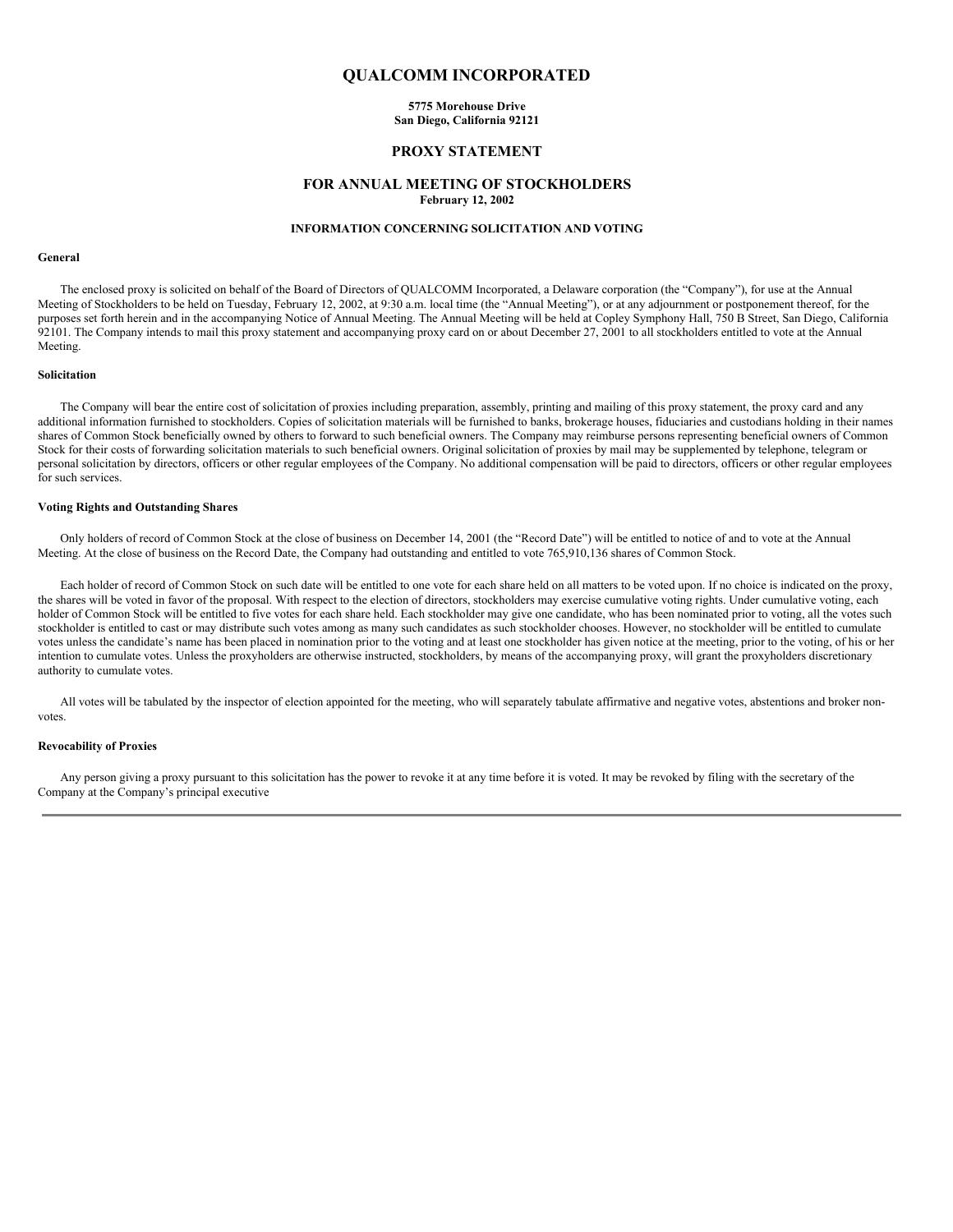offices, 5775 Morehouse Drive, San Diego, California 92121-1714, a written notice of revocation or a duly executed proxy bearing a later date, or it may be revoked by attending the meeting and voting in person. Attendance at the meeting will not, by itself, revoke a proxy.

#### **Stockholder Proposals**

The deadline for submitting a stockholder proposal for inclusion in the Company's proxy statement and form of proxy for the Company's 2003 Annual Meeting of Stockholders pursuant to Rule 14a-8, "Shareholder Proposals," of the Securities and Exchange Commission (the "SEC") is August 29, 2002. The deadline for submitting a stockholder proposal or a nomination for director that is not to be included in such proxy statement and proxy is also August 29, 2002. Stockholders are also advised to review the Company's Bylaws, which contain additional advance notice requirements, including requirements with respect to advance notice of stockholder proposals and director nominations.

#### **Financial Information**

Attached in Appendix 1 is certain financial information of the Company that was originally filed with the SEC on November 9, 2001 as part of the Company's Annual Report on Form 10-K for the fiscal year ended September 30, 2001. The Company has not undertaken any updates or revisions to such information since the date it was originally filed with the SEC. Accordingly, you are encouraged to review such financial information together with subsequent information filed by the Company with the SEC and other publicly available information.

#### **PROPOSAL 1**

#### **ELECTION OF DIRECTORS**

The Company's Restated Certificate of Incorporation and Bylaws provide that the Board of Directors shall be divided into three classes, with each class having a three-year term. Directors are assigned to each class in accordance with a resolution or resolutions adopted by the Board of Directors, each class consisting, as nearly as possible, of onethird the total number of directors. Vacancies on the Board of Directors resulting from death, resignation, disqualification, removal or other causes may be filled by either the affirmative vote of the holders of a majority of the then-outstanding shares or by the affirmative vote of a majority of the remaining directors then in office, even if less than a quorum of the Board of Directors. Newly created directorships resulting from any increase in the number of directors may, unless the Board of Directors determines otherwise, be filled only by the affirmative vote of the directors then in office, even if less than a quorum of the Board of Directors. A director elected by the Board of Directors to fill a vacancy (including a vacancy created by an increase in the number of directors) shall serve for the remainder of the full term of the class of directors in which the vacancy occurred and until such director's successor is elected and qualified.

The Company's Restated Certificate of Incorporation provides that the number of directors which shall constitute the whole Board of Directors shall be fixed exclusively by one or more resolutions adopted from time to time by the Board of Directors. The authorized number of directors is currently set at 13. Five seats on the Board of Directors, currently held by Robert E. Kahn, Jerome S. Katzin, Duane A. Nelles, Frank Savage and Brent Scowcroft have been designated as Class II Board seats, with the term of the directors occupying such seats expiring as of the Annual Meeting. Dr. Kahn, Messrs. Katzin, Nelles and Savage, and General Scowcroft will stand for re-election at this Annual Meeting.

Each of the nominees for election to this class is currently a Board member of the Company who was previously elected by the stockholders. If elected at the Annual Meeting, each of the five nominees would serve until the 2005 Annual Meeting and until his or her successor is elected and qualified, or until such director's earlier death, resignation or removal.

If a quorum is present and no stockholder has exercised cumulative voting rights, the directors will be elected by a plurality of the votes of the shares present in person or represented by proxy at the meeting and entitled to vote on the election of directors. Abstentions and broker non-votes have no effect on the vote. If a

 $\overline{2}$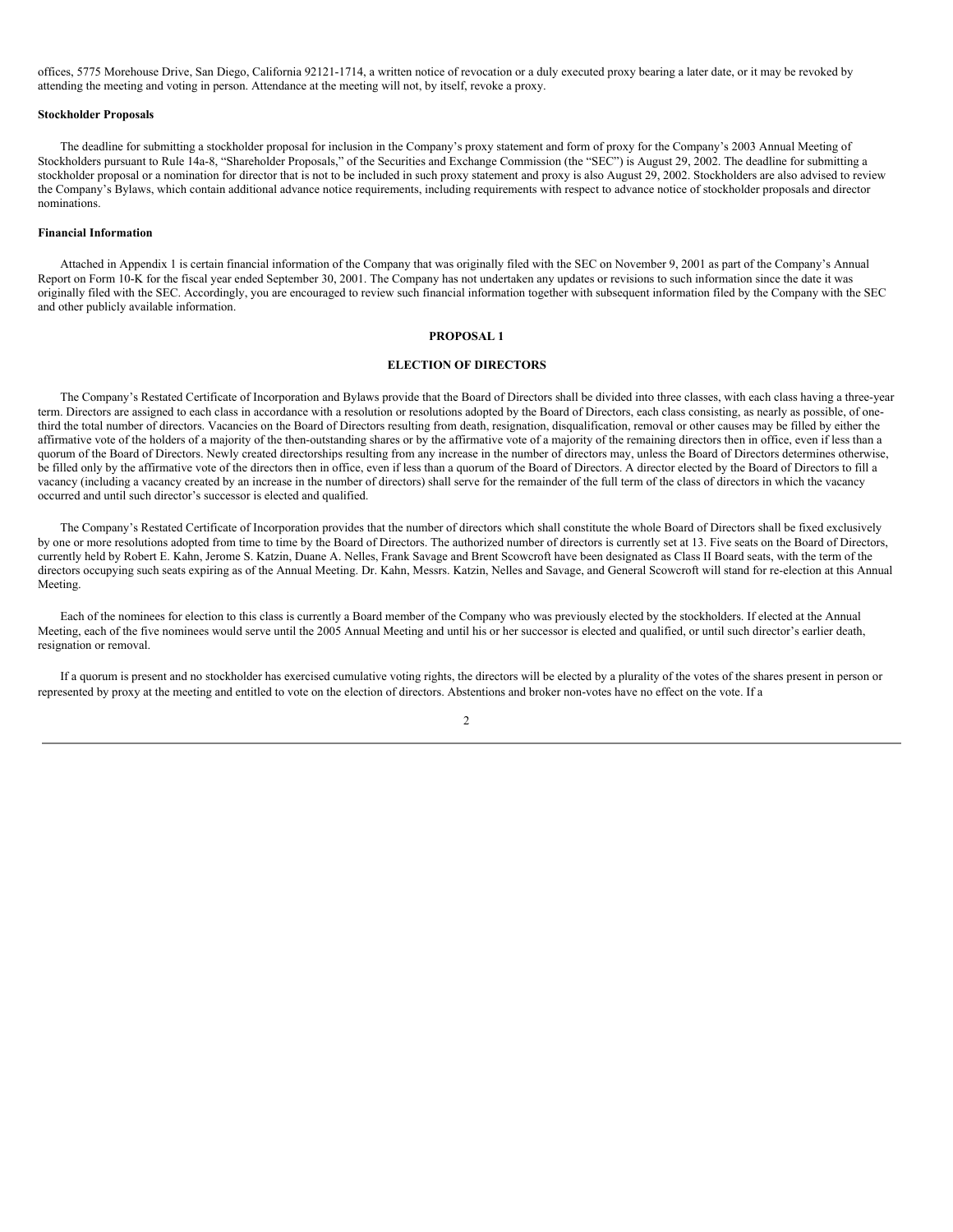stockholder has exercised cumulative voting rights, the five candidates receiving the highest number of affirmative votes of the shares entitled to be voted for such directors will be elected directors of the Company. Shares represented by executed proxies will be voted, if authority to do so is not withheld, for the election of the five nominees named below. In the event that any nominee should be unavailable for election as a result of an unexpected occurrence, such shares will be voted for the election of such substitute nominee as the Board of Directors may propose. Each person nominated for election has agreed to serve if elected, and the Board of Directors has no reason to believe that any nominee will be unable to serve.

Set forth below is biographical information for each person nominated and each person whose term of office as a director will continue after the Annual Meeting.

### **Nominees for Election for a Three-year Term Expiring at the 2005 Annual Meeting**

#### **ROBERT E. KAHN**

Robert E. Kahn, age 63, became a Director of the Company in February 1997. Dr. Kahn is chairman, chief executive officer and president of the Corporation for National Research Initiatives (CNRI), which he founded in 1986. From 1972 to 1985, he was employed at the U.S. Defense Advanced Research Projects Agency, where his last position was director of the Information Processing Techniques Office. From 1966 to 1972, Dr. Kahn was a senior scientist with Bolt Beranek and Newman, where he was responsible for the system design of the Arpanet, the first packet switched network. Dr. Kahn received numerous awards for his pioneering work on the Internet for which he received the 1997 National Medal of Technology. Dr. Kahn received a B.E.E. degree from the City College of New York and M.A. and Ph.D. degrees from Princeton University. He is a member of the National Academy of Engineering.

### **JEROME S. KATZIN**

Jerome S. Katzin, age 83, became a Director of the Company in November 1987. From 1953 until his retirement in 1990, Mr. Katzin was engaged in investment banking with Kuhn Loeb & Co. and successor firms. Mr. Katzin is a graduate of the University of Chicago and has a J.D. degree from the University of Chicago Law School. He served on the legal staff of the U.S. Securities and Exchange Commission from 1941 to 1953 and held the position of director of the Division of Public Utilities. He is a member of the Board of Overseers of the University of California at San Diego, is a member of the International Advisory Board of the University of California at San Diego Graduate School of International Relations and Pacific Studies, and was formerly a trustee and President of the U.C. San Diego Foundation.

### **DUANE A. NELLES**

Duane A. Nelles, age 58, a certified public accountant, became a Director of the Company in August 1988. Mr. Nelles has also served on the board of directors of WFS Financial Inc., an automotive finance company, since July 1995. He has been in the personal investment business since 1987. Prior to that time, Mr. Nelles was a partner in the international public accounting firm of Coopers & Lybrand, L.L.P., which he joined in 1968 after receiving his M.B.A. degree from the University of Michigan.

#### **FRANK SAVAGE**

Frank Savage, age 63, became a Director of the Company in February 1996. He is chairman and chief executive officer of Savage Holdings LLC, a global financial services company focusing on private equity and investment advisory services. He served as chairman of Alliance Capital Management International and a director of Alliance Capital Management Corporation from July 1993 to August 2001. He also served as senior vice president of The Equitable Life Assurance Society of the United States from February 1988 until March 1996. Alliance Capital is an investment management subsidiary of The Equitable Life Assurance Society. He was the chairman of Equitable Capital Management Corporation, an Equitable Life investment management subsidiary, from April 1992 until it merged with Alliance Capital in July 1993. Mr. Savage is a director of Lockheed Martin Corporation, an aero-technology corporation, Enron Corporation, an energy company, Essence Communications, Inc., a media company, and The Johns Hopkins and Howard Universi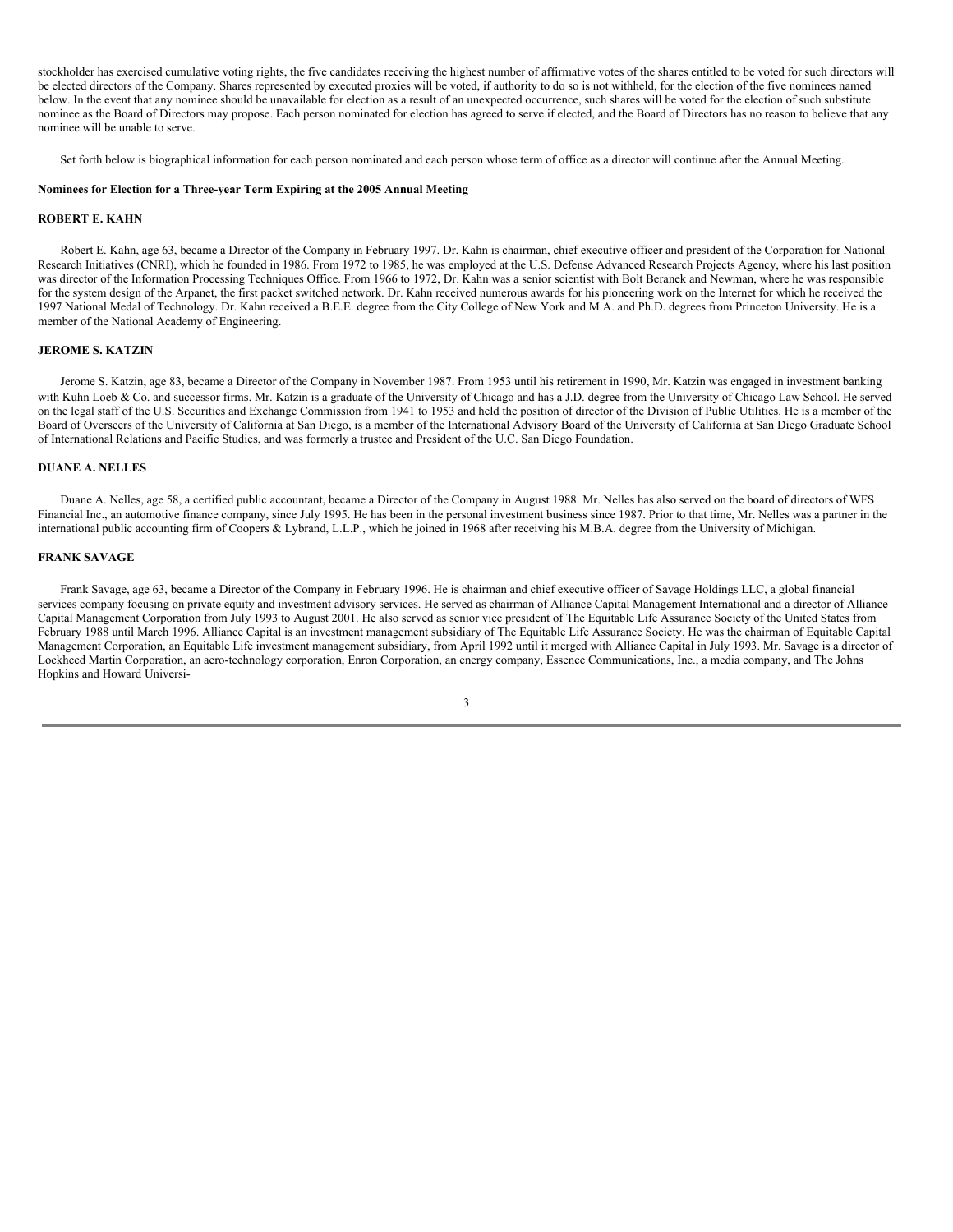ties. He received a B.A. degree from Howard University in 1962, an M.A. degree from The Johns Hopkins University Nitze School of Advanced International Studies in 1968 and an honorary doctorate degree in humane letters from Hofstra University.

#### **BRENT SCOWCROFT**

Brent Scowcroft, 76, became a Director of the Company in December 1994. General Scowcroft is the president of The Scowcroft Group, Inc., an international business consulting firm he founded in June 1994. He is also the president of the Forum for International Policy, a non-profit organization that he founded in 1993 that promotes American leadership and foreign policy. He served as assistant to the president for national security affairs for President George Bush from January 1989 until January 1993; he also held that position for President Ford during his term. A retired U.S. Air Force lieutenant general, General Scowcroft served in numerous national security posts in the Pentagon and the White House prior to his appointments as assistant to the president for national security affairs. Currently, General Scowcroft serves as a director of Pennzoil-Quaker State, an automotive consumer car care company. He received his B.S. degree from West Point and M.A. and Ph.D. degrees from Columbia University.

### **THE BOARD OF DIRECTORS RECOMMENDS**

#### **A VOTE IN FAVOR OF EACH NAMED NOMINEE.**

#### **Directors Continuing in Office Until the 2003 Annual Meeting**

### **RICHARD C. ATKINSON**

Richard C. Atkinson, age 72, became a Director of the Company in January 1991. Dr. Atkinson has been serving as the president of the University of California since October 1995. Prior to that time, he served as chancellor of the University of California at San Diego since 1980. Dr. Atkinson joined the board of directors of Cubic Corporation, a high-tech electronic company, in May 1999. Dr. Atkinson is a former director of the National Science Foundation, past president of the American Association for the Advancement of Science and former chair of the Association of American Universities. He is one of the founders of Computer Curriculum Corporation. He is a member of the National Academy of Sciences, the Institute of Medicine, the National Academy of Education and the American Philosophical Society. Dr. Atkinson holds a Ph.D. degree from Indiana University and a Ph.B. degree from the University of Chicago.

### **DIANA LADY DOUGAN**

Diana Lady Dougan, age 59, became a Director of the Company in December 1998. Ambassador Dougan is chairwoman of the Cyber Century Forum and senior advisor and international communications studies chair of the Center for Strategic and International Studies. She has served in senior policy and management positions for more than three decades, including appointments by both Republican and Democratic presidents in senate-confirmed positions. From 1982 to 1988, as the first statutory U.S. coordinator for International Communications and Information Policy, Ambassador Dougan spearheaded international negotiations and policies involving telecom, broadcast, and information technology services on behalf of 14 federal agencies and served administratively as assistant secretary of state and holds the permanent rank of ambassador. Early in her career, Ambassador Dougan was the first CATV marketing director for Time, Inc. and an award-winning TV producer. Ambassador Dougan serves on a diversity of technology and public policy related boards including co-chair of the Center for Information Infrastructure and Economic Development under the auspices of the Chinese Academy of Social Sciences. In addition to earning undergraduate degrees in industrial psychology and English from the University of Maryland, Ambassador Dougan's studies also include economics at the University of Utah and the Advanced Management Program at Harvard University.

### **PETER M. SACERDOTE**

Peter M. Sacerdote, age 64, became a Director of the Company in October 1989. Mr. Sacerdote has been an advisory director of Goldman, Sachs & Co. since May 1999 where he also serves as chairman of the

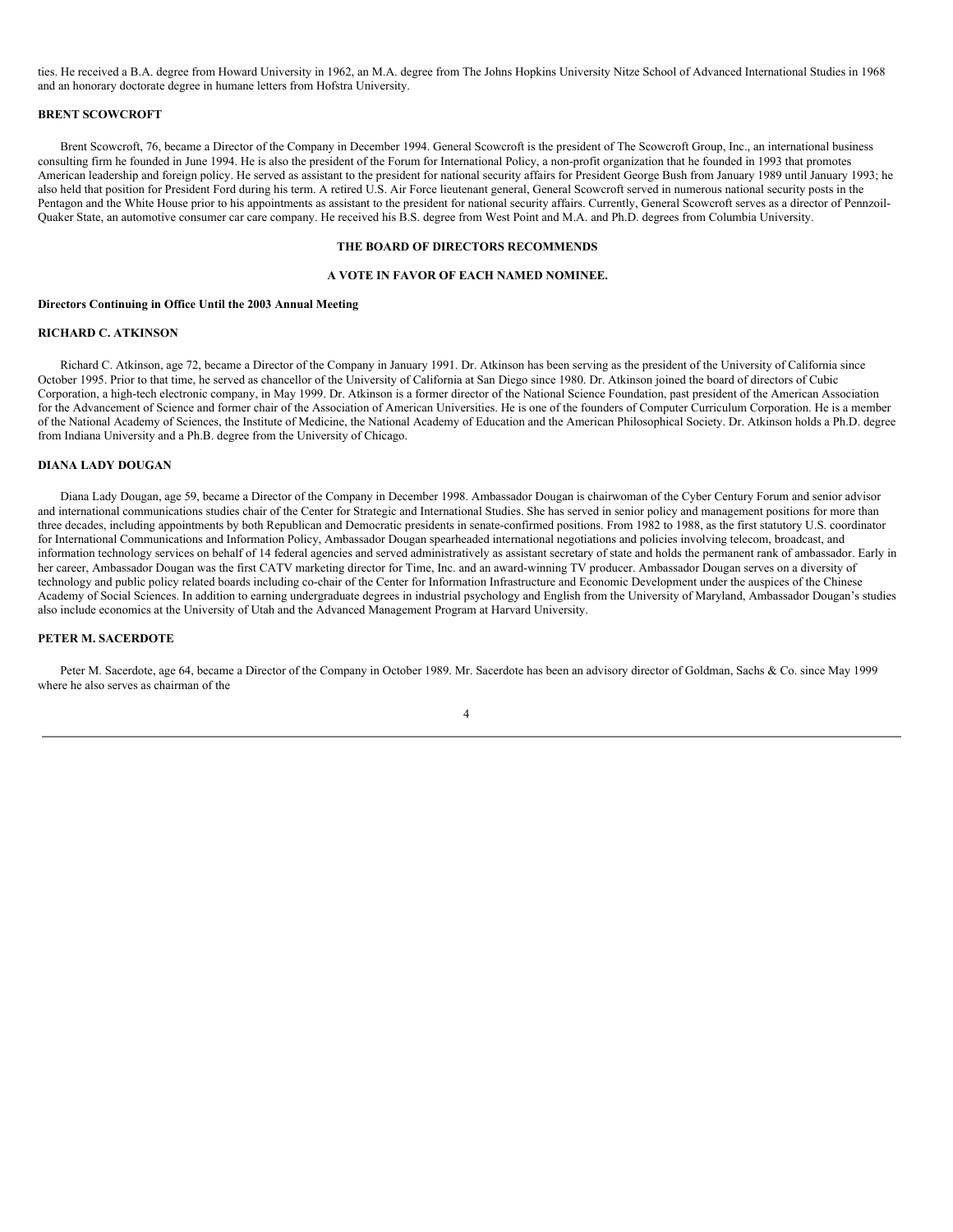Investment Committee of its Principal Investment Area. In the five years prior to that time, he served as a limited partner of Goldman, Sachs Group, L.P. He also serves as a director of AMF Group, Inc., a bowling center operator and equipment manufacturer, Franklin Resources, Inc., a mutual fund management company and Hexcel Corporation, a materials manufacturer. He received his B.E.E. degree from Cornell University and an M.B.A. degree from the Harvard Graduate School of Business Administration.

### **MARC I. STERN**

Marc I. Stern, age 57, became a Director of the Company in February 1994. He has been with The TCW Group, Inc., an asset management firm, since 1990 and has served as its president since 1992. From 1988 to 1990, Mr. Stern served as president and a director of SunAmerica, Inc., a financial services company. Prior to joining SunAmerica, Mr. Stern was managing director and chief administrative officer of The Henley Group, Inc., a diversified manufacturing company and prior thereto was senior vice president of Allied-Signal Inc., a diversified manufacturing company. Mr. Stern is the non-executive chairman of Apex Mortgage Capital, Inc., a financial services company, and chairman of TCW Galileo Funds, Inc., a registered investment company. He received a B.A. degree from Dickinson College, an M.A. degree from the Columbia University Graduate School of Public Law and Government and a J.D. degree from the Columbia University School of Law.

### **Directors Continuing in Office Until the 2004 Annual Meeting**

### **IRWIN MARK JACOBS**

Irwin Mark Jacobs, age 68, one of the founders of the Company, has served as Chairman of the Board of Directors and Chief Executive Officer of the Company since it began operations in July 1985. He served as the Company's President prior to May 1992. Before joining the Company, he was executive vice president and a director of M/ A-COM. From October 1968 to April 1985, he held various executive positions at LINKABIT (M/ A-COM LINKABIT after August 1980), a company he co-founded. During most of his period of service with LINKABIT, he was chairman, president and chief executive officer and was at all times a director. He received his B.E.E. degree from Cornell University and his M.S. and Sc.D. degrees from the Massachusetts Institute of Technology. Dr. Jacobs is a member of the National Academy of Engineering and the American Academy of Arts and Sciences and was awarded the National Medal of Technology in 1994.

### **ADELIA A. COFFMAN**

Adelia A. Coffman, age 49, one of the founders of the Company, has served as a Director of the Company from July 1985 to February 1989 and since January 1992. She also served as chief financial officer of the Company from July 1985 until April 1994 and held the titles of vice president and senior vice president at the Company during that time. Ms. Coffman currently provides financial consulting services and is also active in Oregon Diverse Industries, LLC, a real estate investment and development company of which she is an owner. From July 1970 until July 1985, Ms. Coffman held various positions at LINKABIT and M/ A-COM LINKABIT. Prior to joining the Company, Ms. Coffman was controller of M/ A-COM LINKABIT. Ms. Coffman received her B.S. degree in business from San Diego State University.

#### **NEIL KADISHA**

Neil Kadisha, age 46, joined the Company as a Director in August 1988. He is currently the chief executive officer of Omninet Capital, a venture capital firm focused on investments in the fields of wireless communications and broadband infrastructure. Mr. Kadisha is also the chairman of the board of SwitchPoint Networks, Inc., a broadband Internet technology company. He serves on the board of directors of various privately-held companies. Prior to joining QUALCOMM as a director, Mr. Kadisha served as chairman of the board and chief executive officer of Omninet Corporation. Mr. Kadisha's academic background is in industrial management and economics from Manchester, England.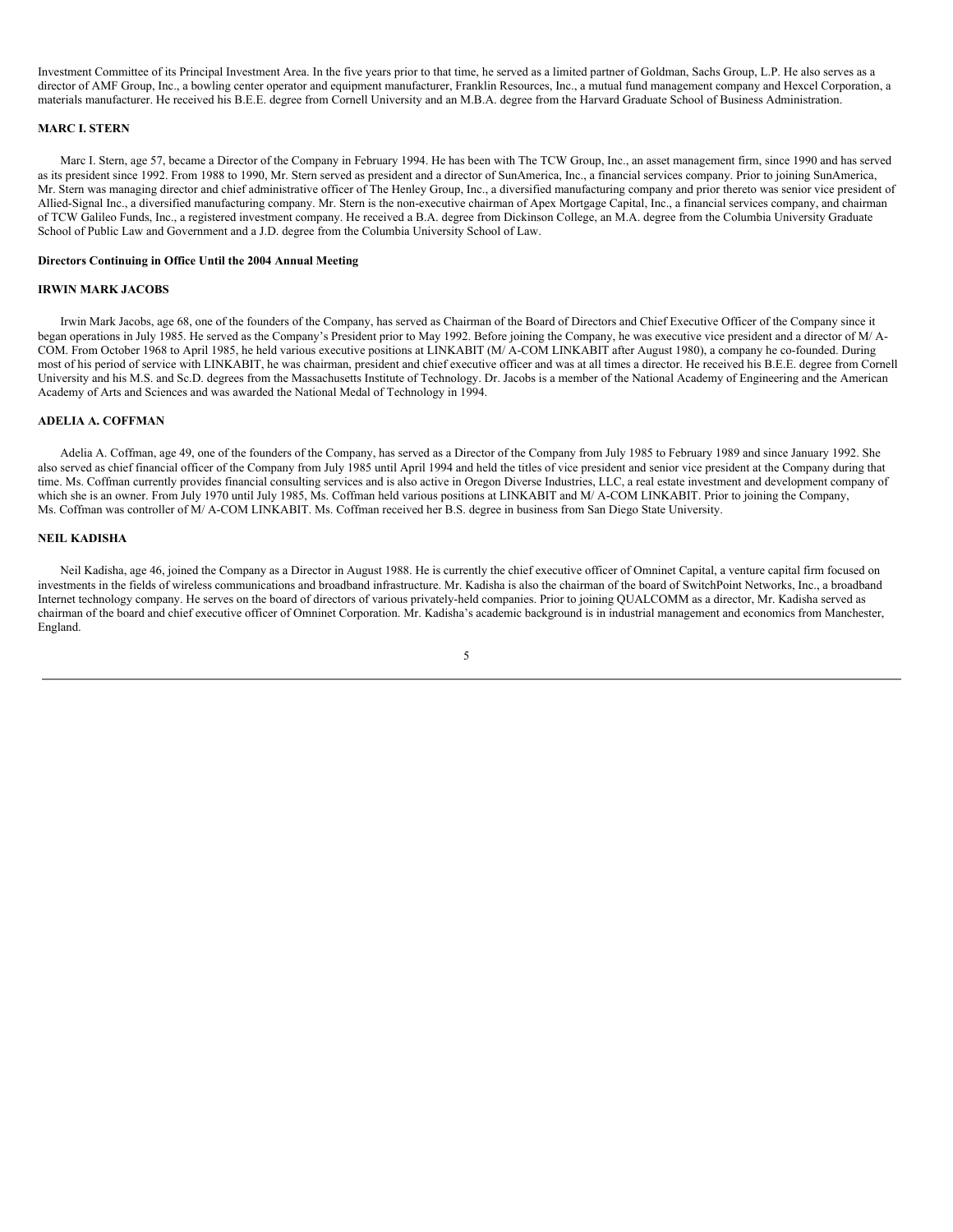### **RICHARD SULPIZIO**

Richard Sulpizio, age 52, has served as a Director of the Company since December 2000. He served as President of the Company from July 1998 to July 2001 and served as the Company's Chief Operating Officer from 1995 to July 2001. Mr. Sulpizio was president of QUALCOMM Wireless Business Solutions (formerly QUALCOMM OmniTRACS Division) from February 1994 to August 1995. Prior to his assignment in the OmniTRACS division, he held the position of chief operating officer from May 1992 to February 1994. Mr. Sulpizio joined the Company in May 1991 as vice president, Information Systems and was promoted to senior vice president in September 1991. Prior to joining the Company, Mr. Sulpizio spent eight years with Unisys Corporation, a diversified computer and electronics company. Mr. Sulpizio holds a B.A. degree from California State University, Los Angeles and his M.S. degree in systems management from the University of Southern California.

### **Board Committees and Meetings**

During the fiscal year ended September 30, 2001, the Board of Directors held eight meetings. The Board has an Audit Committee, a Compensation Committee, a Nominating Committee and a Stock Option Committee.

The Audit Committee meets at least quarterly with the Company's management and independent accountants to, among other things, review the results of the annual audit and quarterly reviews and discuss the financial statements, recommend to the Board the independent accountants to be retained and receive and consider the accountants' comments as to controls, adequacy of staff and management performance and procedures in connection with audit and financial controls. The Audit Committee, which as of the end of fiscal 2001 was composed of Messrs. Nelles (Committee Chairman), Kadisha and Katzin and Ms. Coffman, met eight times during such fiscal year. The members of the Audit Committee are independent directors within the meaning of Rule 4200(a)(14)of the Rules of the National Association of Securities Dealers, Inc.

The Compensation Committee makes recommendations concerning salaries and incentive compensation, administers and approves stock offerings under the Company's 1991 Employee Stock Purchase Plan, 1996 Non-Qualified Employee Stock Purchase Plan and the 2001 Employee Stock Purchase Plan (collectively, the "Employee Stock Purchase Plans"), administers the Company's 1991 Stock Option Plan and 2001 Stock Option Plan (collectively, the "Stock Option Plans") and otherwise determines compensation levels and performs such other functions regarding compensation as the Board may delegate. The Compensation Committee, which as of the end of fiscal 2001 was composed of Messrs. Katzin (Committee Chairman), Nelles and Stern and Ambassador Dougan, met four times during such fiscal year.

The Nominating Committee interviews, evaluates, nominates and recommends individuals for membership on the Company's Board of Directors and committees thereof. The Company's Bylaws provide for procedures for consideration of nominees recommended by stockholders. Effective March 2000, the Nominating Committee included Dr. Atkinson (Committee Chairman), Messrs. Sacerdote and Stern and Ambassador Dougan; this Committee met once during fiscal 2001. Effective February 2001, the Nominating Committee was reconstituted to consist of Mr. Kadisha (Committee Chairman), Ms. Coffman and Mr. Stern. The Committee acted by Unanimous Written Consent during fiscal 2001 to recommend the nomination of the Class II Director nominees to the Board of Directors, subject to stockholder approval, as discussed in Proposal 1.

The Stock Option Committee administers and awards stock options to employees and consultants (other than with respect to directors and executive officers of the Company) under the Company's Stock Option Plans. As of the beginning of fiscal 2001, the Stock Option Committee was composed of Mr. Nelles (Committee Chairman), Dr. Jacobs and Dr. Andrew Viterbi, a former director, and met two times during such fiscal year. Effective December 2000, Mr. Sulpizio replaced Dr. Viterbi on the Stock Option Committee, which met one additional time during fiscal 2001.

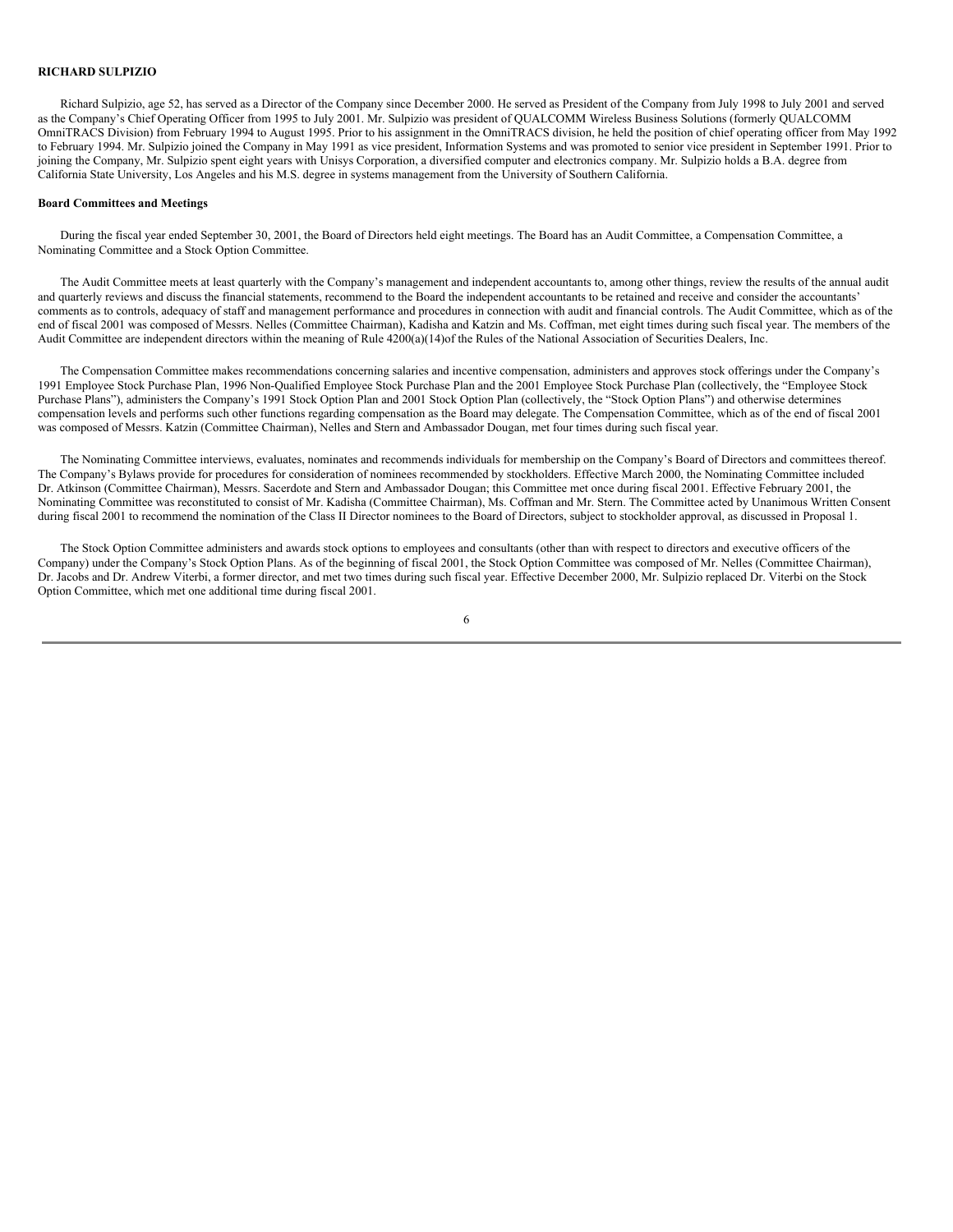During the fiscal year ended September 30, 2001, each Board member attended at least 75% of the aggregate of the meetings of the Board and of the committees on which he or she served and held during the period for which he or she was a Board or Committee member, respectively.

#### **PROPOSAL 2**

### **RATIFICATION OF SELECTION OF INDEPENDENT ACCOUNTANTS**

The Board of Directors has selected PricewaterhouseCoopers LLP as the Company's independent accountants for the fiscal year ending September 29, 2002 and has further directed that management submit the selection of independent accountants for ratification by the stockholders at the Annual Meeting. PricewaterhouseCoopers LLP has audited the Company's financial statements since the Company commenced operations in 1985. Representatives of PricewaterhouseCoopers LLP are expected to be present at the Annual Meeting, will have an opportunity to make a statement if they so desire and will be available to respond to appropriate questions.

Stockholder ratification of the selection of PricewaterhouseCoopers LLP as the Company's independent accountants is not required by the Company's Bylaws or otherwise. However, the Board is submitting the selection of PricewaterhouseCoopers LLP to the stockholders for ratification as a matter of good corporate practice. If the stockholders fail to ratify the selection, the Board and the Audit Committee will reconsider whether or not to retain that firm. Even if the selection is ratified, the Board and the Audit Committee in their discretion may direct the appointment of a different independent accounting firm at any time during the year if they determine that such a change would be in the best interests of the Company and its stockholders.

The affirmative vote of a majority of the votes cast at the Annual Meeting at which a quorum representing a majority of all outstanding shares of Common Stock of the Company is present and voting, either in person or by proxy, is required for approval of this proposal. Abstentions and broker non-votes will each be counted as present for purposes of determining the presence of a quorum but will not have any effect on the outcome of the proposal.

### **Audit Fees**

During the fiscal year ended September 30, 2001, the aggregate fees billed by PricewaterhouseCoopers LLP for the audit of the Company's financial statements for such fiscal year and for the reviews of the Company's interim financial statements was \$515,000.

### **Financial Information Systems Design and Implementation Fees**

During the fiscal year ended September 30, 2001, there were no fees billed by PricewaterhouseCoopers LLP for information systems design and implementation.

### **All Other Fees**

During the fiscal year ended September 30, 2001, the aggregate fees billed by PricewaterhouseCoopers LLP for all other professional services rendered on behalf of the Company were \$2,132,000, including audit related services of \$34,000 and non-audit services of \$2,098,000. Other audit related fees include items such as fees for services rendered in connection with the preparation and filing of registration statements related to financing transactions and merger transactions, audits of employee benefit plans, comfort letters and consents, and consultation on accounting standards or transactions.

The Audit Committee has determined the rendering of all non-audit services by PricewaterhouseCoopers LLP is compatible with maintaining the auditor's independence.

### **THE BOARD OF DIRECTORS RECOMMENDS**

### **A VOTE IN FAVOR OF PROPOSAL 2.**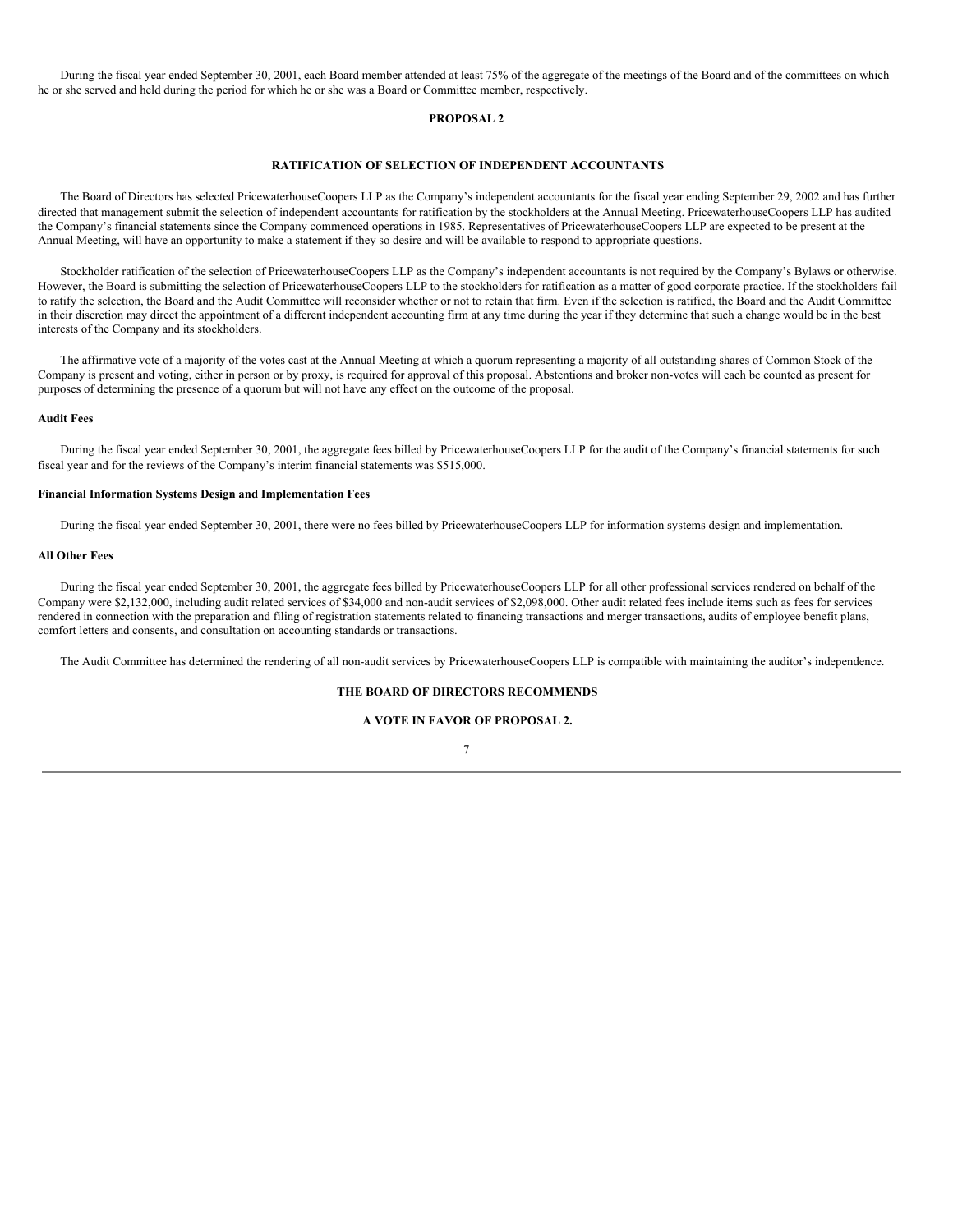### **STOCK OWNERSHIP OF CERTAIN**

### **BENEFICIAL OWNERS AND MANAGEMENT**

The following table sets forth certain information regarding the ownership of the Company's Common Stock as of November 23, 2001 by: (i) each director and nominee for director; (ii) each of the executive officers of the Company named in the Summary Compensation Table under "Compensation of Executive Officers" (the "Named Executive Officers"); and (iii) all executive officers and directors of the Company as a group. Based on currently available Schedules 13D and 13G filed with the SEC, the Company does not know of any beneficial owners of more than 5% of its Common Stock.

|                                                                  | <b>Beneficial Ownership(1)</b> |                     |  |  |
|------------------------------------------------------------------|--------------------------------|---------------------|--|--|
| <b>Name of Beneficial Owner</b>                                  | Number of<br><b>Shares</b>     | Percent of<br>Total |  |  |
| Irwin Mark Jacobs(2)                                             | 26,808,516                     | 3.47%               |  |  |
| Anthony S. Thornley $(3)(15)$                                    | 1,285,219                      | *                   |  |  |
| Paul E. Jacobs(4)                                                | 1,924,275                      | *                   |  |  |
| Steven R. Altman $(5)$                                           | 343,291                        | *                   |  |  |
| Donald E. Schrock(15)                                            | 464,799                        | *                   |  |  |
| Richard C. Atkinson $(6)(15)$                                    | 1,373,588                      | *                   |  |  |
| Adelia A. Coffman(7)(15)                                         | 608,552                        | *                   |  |  |
| Diana Lady Dougan(15)                                            | 149,332                        | *                   |  |  |
| Neil Kadisha $(8)(15)$                                           | 9,188,900                      | 1.20%               |  |  |
| Robert E. Kahn(15)                                               | 293,332                        | *                   |  |  |
| Jerome S. Katzin $(9)(15)$                                       | 1,689,504                      | *                   |  |  |
| Duane A. Nelles $(10)(15)$                                       | 301,332                        | *                   |  |  |
| Peter M. Sacerdote $(11)(15)$                                    | 901,332                        | *                   |  |  |
| Frank Savage $(12)(15)$                                          | 251,412                        | *                   |  |  |
| Brent Scowcroft(15)                                              | 399,624                        | *                   |  |  |
| Marc I. Stern $(13)(15)$                                         | 587,592                        | *                   |  |  |
| Richard Sulpizio(14)                                             | 1,320,030                      | *                   |  |  |
| All Executive Officers and Directors as a Group (20 persons)(15) | 55,459,311                     | 7.09%               |  |  |

Less than 1%.

- (1) This table is based upon information supplied by officers and directors. Unless otherwise indicated in the footnotes to this table and subject to community property laws where applicable, the Company believes that each of the stockholders named in this table has sole voting and investment power with respect to the shares indicated as beneficially owned. Applicable percentages are based on 765,554,235 shares outstanding on November 23, 2001, adjusted as required by rules promulgated by the SEC.
- (2) Includes 19,279,992 shares held in family trusts. Also includes 7,528,524 shares issuable upon exercise of options exercisable within 60 days of which 1,213,472 shares are held in trusts for the benefit of Dr. Jacobs and/or his spouse, and 44,465 shares are held by Dr. Jacobs' spouse.

- (4) Includes 51,488 shares held for the benefit of Dr. Jacobs' children. Also includes 990,427 shares issuable upon exercise of options exercisable within 60 days of which 1,094 are held by Dr. Jacobs' spouse.
- (5) Includes 59,657 shares held in family trusts. Also includes 283,634 shares issuable upon exercise of options exercisable within 60 days of which 1,968 shares are held in trusts for the benefit of Mr. Altman's children for which Mr. Altman's spouse is the trustee.
- (6) Includes 783,616 shares held in family trusts and 32,640 shares held in trust for the benefit of relatives.

(7) Includes 381,220 shares held in family trusts.

<sup>(3)</sup> Includes 1,055 shares held for the benefit of Mr. Thornley's children.

<sup>8</sup>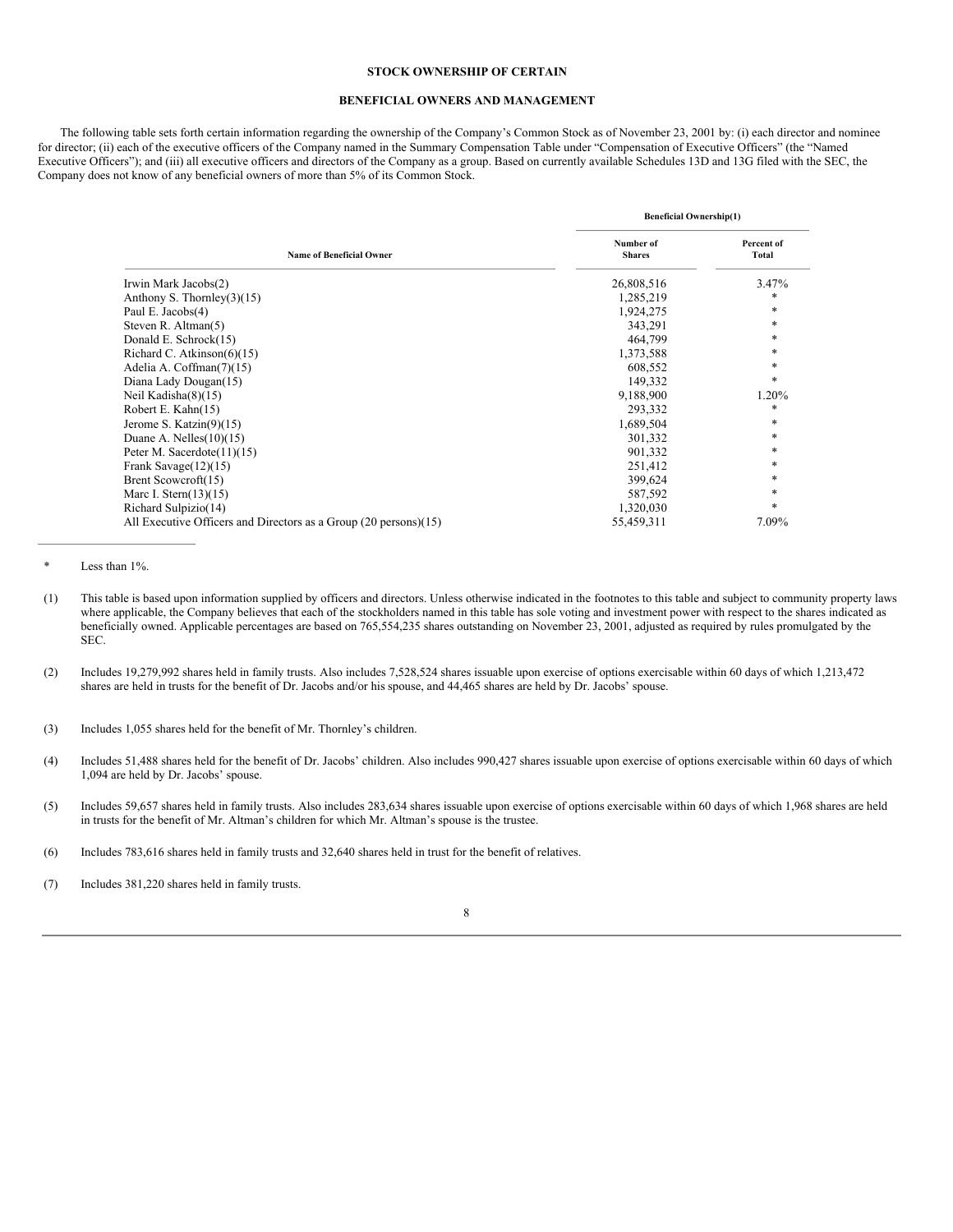- (8) Includes 2,400,000 shares held in family trusts of which Mr. Kadisha is a trustee and disclaims beneficial ownership.
- (9) Includes 15,500 shares held in a foundation of which Mr. Katzin disclaims beneficial ownership. Also includes 1,050,128 shares held in family trusts and 220,544 shares held in trust for the benefit of Mr. Katzin's grandchildren of which Mr. Katzin's spouse is the trustee.
- (10) Includes 4,000 shares held by Mr. Nelles' children.
- (11) Includes 144,000 shares held in a foundation of which Mr. Sacerdote disclaims beneficial ownership.
- (12) Includes 18,080 shares held in family trusts.
- (13) Includes 496,000 shares held in family trusts.
- (14) Includes 7,858 shares held in family trusts, and 8,400 shares held for the benefit of Mr. Sulpizio's children. Also includes 1,303,772 shares issuable upon exercise of options exercisable within 60 days of which 44,684 shares are held in trusts for the benefit of Mr. Sulpizio's children for which Mr. Sulpizio's spouse is the trustee.
- (15) Includes shares issuable upon exercise of options exercisable within 60 days as follows: Mr. Thornley, 1,274,666 shares; Mr. Schrock, 458,333 shares; Dr. Atkinson, 557,332 shares; Ms. Coffman, 227,332 shares; Ambassador Dougan, 149,332 shares; Mr. Kadisha, 37,332 shares; Dr. Kahn, 279,582 shares; Mr. Katzin, 403,332 shares; Mr. Nelles, 217,332 shares; Mr. Sacerdote, 597,332 shares; Mr. Savage, 233,332 shares; Mr. Scowcroft, 365,332 shares; Mr. Stern, 91,592 shares; and all directors and executive officers as a group, 16,436,543 shares.

### **Section 16(a) Beneficial Ownership Reporting Compliance**

Section 16(a) of the Exchange Act requires the Company's directors and executive officers, and persons who own more than 10% of a registered class of the Company's equity securities, to file with the SEC initial reports of ownership and reports of changes in ownership of Common Stock and other equity securities of the Company. Officers, directors and greater-than-ten-percent stockholders are required by SEC regulations to furnish the Company with copies of all Section 16(a) forms they file.

To the Company's knowledge, based solely on a review of the copies of such reports furnished to the Company and written representations that no other reports were required, during the fiscal year ended September 30, 2001, all Section 16(a) filing requirements applicable to its officers, directors and greater-than-ten-percent beneficial owners were complied with.

### **EXECUTIVE COMPENSATION AND OTHER MATTERS**

#### **Compensation of Directors**

Each Non-Employee Director of the Company receives (i) a fee of \$1,000 for each Board or Board Committee meeting attended, (ii) a fee of \$500 for each Board or Board Committee meeting in which such director participates by telephone, and (iii) except for the Nominating Committee, a fee of \$2,500 per annum for the Chairperson of each Board Committee. When traveling from out-of-town, the members of the Board of Directors are also eligible for reimbursement for their travel expenses incurred in connection with attendance at Board meetings and Board Committee meetings. Employee Directors do not receive any compensation for their participation in Board or Board Committee meetings.

At the beginning of the fiscal year Non-Employee Directors of the Company were eligible to receive stock option grants under the Company's 1998 Non-Employee Directors' Stock Option Plan (the "1998 Directors' Plan") however, as a result of the approval of the Company's 2001 Non-Employee Directors' Stock Option Plan (the "2001 Directors' Plan") such Non-Employee Directors only received stock option grants under the 2001 Directors' Plan. Employee Directors are not eligible to receive stock options under either the 1998 Directors' Plan or the 2001 Directors' Plan.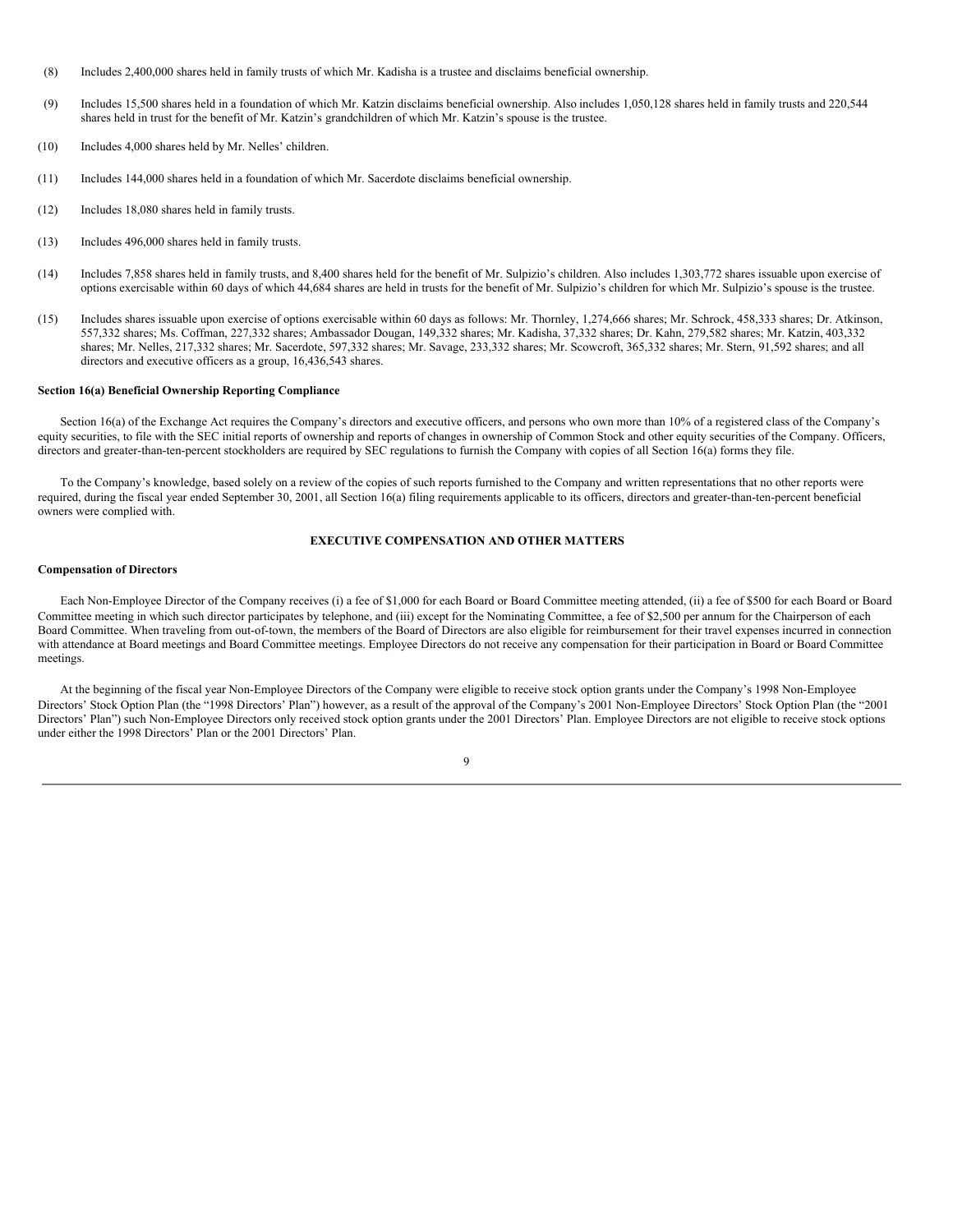The 2001 Directors' Plan provides for an Initial Option grant to purchase 20,000 shares of the Company's Common Stock to Non-Employee Directors upon first joining the Board (except that a director who was an employee of the Company or certain related entities or designated affiliates and who subsequently becomes a Non-Employee Director as a result of the termination of such employment shall not be eligible to receive an Initial Option) and an Annual Option grant to purchase 10,000 shares of the Company's Common Stock at the time of each annual meeting to Non-Employee Directors who continue to serve on the Board. A Non-Employee Director that was granted an Initial Option within 270 days prior to the annual meeting shall not receive such Annual Option.

All options granted under the Company's Non-Employee Directors' Stock Option Plan (the "Prior Directors' Plan"), the 1998 Directors' Plan and the 2001 Directors' Plan have exercise prices equal to the fair market value of the underlying common stock on the date of grant and vest over five years according to the following vesting schedules. Options granted on or after February 27, 2001 under the 2001 Directors' Plan, vest according to the following schedule: so long as the optionee continues to serve as a Non-Employee Director or employee of, or consultant to, the Company, 10% of the shares subject to the option will vest on the six-month anniversary of the date of grant, with monthly vesting thereafter. Options granted between January 17, 2000 and February 26, 2001 under the 1998 Directors' Plan, vest according to the following schedule: so long as the optionee continues to serve as a Non-Employee Director or employee of, or consultant to, the Company, shares subject to the option will vest on each monthly anniversary of the date of grant. Options granted between November 18, 1996 and January 16, 2000 under the Prior Directors' Plan and under the 1998 Directors' Plan, vest according to the following schedule: so long as the optionee continues to serve as a Non-Employee Director or employee of, or consultant to, the Company, 20% of the shares subject to the option will vest on each of the first, second, third, fourth and fifth anniversaries of the date of grant. Options granted under the Prior Directors' Plan prior to November 18, 1996 vest according to the following schedule: so long as the optionee continues to serve as a Non-Employee Director (or, as such options have been amended by the Board, as an employee of or consultant to the Company), 20% of the shares subject to the option will vest on each of the second, third and fourth anniversaries of the date of grant, and the remaining 40% of such shares will vest on the fifth anniversary of the date of grant.

The term of all options under the Prior Directors' Plan, the 1998 Directors' Plan and the 2001 Directors' Plan is ten years, but such options generally expire 30 days after the optionee ceases to be a Non-Employee Director, employee or consultant (including those options granted prior to November 18, 1996, as amended). In the event that an optionee terminates service due to the optionee's (i) retirement at age 70 or older after nine years of service on the Board ("Retirement") or (ii) due to permanent and total disability as defined in Section  $22(e)(3)$  of the Code, the option will terminate only upon expiration of the option term. In the event that an optionee terminates service due to the optionee's death or due to the optionee's termination due to permanent and total disability or Retirement and such termination is followed by death, the vesting of all unvested shares will be accelerated in full as of the date of the optionee's death and the option may be exercised in full at any time within one year of such termination or upon the original expiration date, whichever is earlier. In addition to the foregoing, the vesting of options granted under the Prior Directors' Plan, the 1998 Directors' Plan and the 2001 Directors' Plan accelerate in connection with specified change of control transactions.

During the fiscal year ended September 30, 2001, Annual Options to purchase an aggregate of 110,000 shares of the Company's Common Stock were granted pursuant to the 2001 Directors' Plan to Non-Employee Directors serving on the Board on February 27, 2001 (the annual meeting date).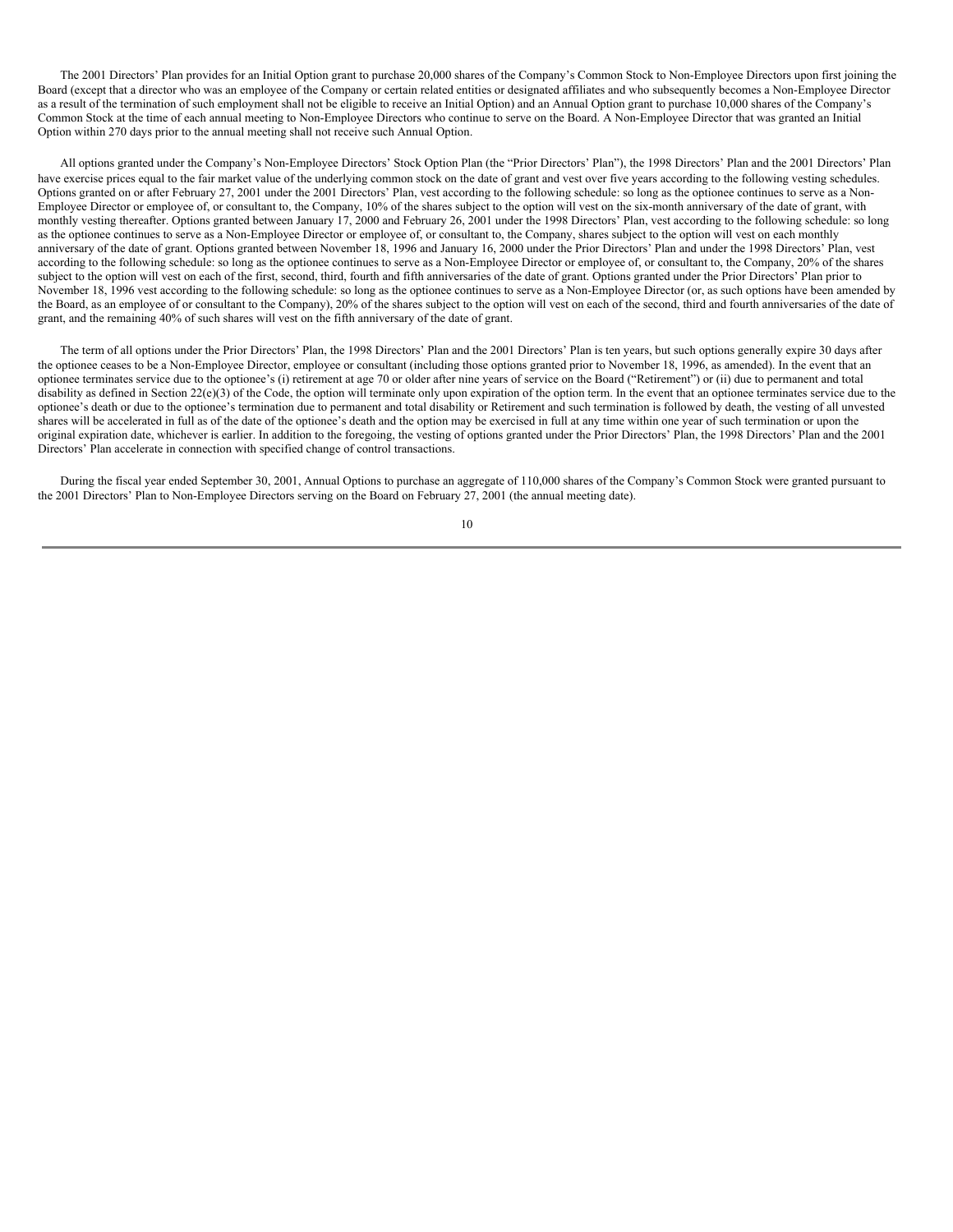# **Summary Compensation Table**

The following table shows, for each of the three fiscal years ended September 30, 2001, compensation awarded or paid to, or earned by the Named Executive Officers:

|                                           |      |                           |              | Long-Term<br>Compensation |                 |
|-------------------------------------------|------|---------------------------|--------------|---------------------------|-----------------|
|                                           |      | Annual<br>Compensation(1) |              | <b>Securities</b>         |                 |
|                                           |      |                           |              | Underlying                | All Other       |
| <b>Name and Principal Position</b>        | Year | <b>Salary</b>             | <b>Bonus</b> | Options(f)                | Compensation(2) |
| Irwin Mark Jacobs                         | 2001 | \$936,557                 | \$600,000    | 280,000                   | \$<br>351,169   |
| Chairman of the Board and                 | 2000 | 872,591                   | 851,000      | 400,000                   | 703,870         |
| Chief Executive Officer                   | 1999 | 773,085                   | 975,000      |                           | 302,909         |
| Anthony S. Thornley                       | 2001 | 529,241                   | 350,000      | 310,000                   | 114,765         |
| Chief Operating Officer                   | 2000 | 479,818                   | 375,000      | 220,000                   | 235,862         |
| and Chief Financial Officer               | 1999 | 402,125                   | 435,000      |                           | 47,432          |
| Paul E. Jacobs                            | 2001 | 425,592                   | 318,375      | 360,000                   | 117,939         |
| <b>Executive Vice President and</b>       | 2000 | 389,245                   | 236,300      | 120,000                   | 157,073         |
| President, Wireless and Internet Group    | 1999 | 329,814                   | 265,968      |                           | 15,575          |
| Steven R. Altman                          | 2001 | 443,282                   | 285,000      | 285,000                   | 95,613          |
| <b>Executive Vice President and</b>       | 2000 | 402,140                   | 300,000      | 160,000                   | 161,431         |
| President, Technology                     | 1999 | 323,862                   | 340,000      |                           | 27,015          |
| Transfer and Strategic Alliances Division |      |                           |              |                           |                 |
| Donald E. Schrock                         | 2001 | 425,592                   | 300,000      | 255,000                   | 103,631         |
| <b>Executive Vice President and</b>       | 2000 | 386,558                   | 285,000      | 120,000                   | 86,789          |
| President, CDMA Technologies Group        | 1999 | 329,814                   | 325,000      |                           | 559,975         |

(1) As permitted by rules established by the SEC, no amounts are shown with respect to certain "perquisites" where such amounts do not exceed in the aggregate the lesser of 10% of salary plus bonus or \$50,000.

(2) Includes all other compensation as follows:

| Name                | Year         | Company<br>Matching<br>401(k)<br><b>Contributions</b> | <b>Executive</b><br><b>Benefits</b><br><b>Payments</b> | Executive<br>Retirement<br><b>Stock</b><br>Matching(1) | Financial<br>Planning<br><b>Services</b> | Split-Dollar<br>Life<br>Insurance(2) | Payout of<br>Accrued<br>Personal<br>Time | <b>Personal Use</b><br>of Company<br>Assets | <b>Total</b><br>Other<br>Compen-<br>sation |
|---------------------|--------------|-------------------------------------------------------|--------------------------------------------------------|--------------------------------------------------------|------------------------------------------|--------------------------------------|------------------------------------------|---------------------------------------------|--------------------------------------------|
| Irwin Mark Jacobs   | 2001         | 4,725                                                 | \$2,948                                                | S<br>197,063                                           | \$14,164                                 | \$131,725                            | $\hspace{0.05cm}$                        | 544                                         | \$351,169<br>703,870                       |
|                     | 2000<br>1999 | 4,725                                                 | 2,948                                                  | 159,052                                                | 19,670                                   | 60,001                               | 453,236                                  | 25,505                                      |                                            |
|                     |              | 3,125                                                 | 2,948                                                  | 118,812                                                | 31,246                                   | 146,778                              |                                          | 919                                         | 302,909                                    |
| Anthony S. Thornley | 2001         | 4,725                                                 | 1,260                                                  | 96,631                                                 | $\overbrace{\qquad \qquad }^{}$          | 11,230                               |                                          |                                             | 114,765                                    |
|                     | 2000         | 5,129                                                 | 1,260                                                  | 122,113                                                | $\qquad \qquad$                          | 988                                  | 50,907                                   |                                             | 235,862                                    |
|                     | 1999         | 3,125                                                 | 1,260                                                  | 43,047                                                 |                                          |                                      |                                          |                                             | 47,432                                     |
| Paul E. Jacobs      | 2001         | 4,725                                                 | 410                                                    | 69,805                                                 | 14,673                                   | 7,452                                |                                          | 20,874                                      | 117,939                                    |
|                     | 2000         | 5,129                                                 | 410                                                    | 73,667                                                 | 10,852                                   | 1,989                                | 57,490                                   | 9,525                                       | 157,073                                    |
|                     | 1999         | 3,125                                                 | 410                                                    |                                                        | 12,040                                   |                                      |                                          |                                             | 15,575                                     |
| Steven R. Altman    | 2001         | 4,725                                                 | 460                                                    | 78,544                                                 | 3,459                                    | 7,532                                |                                          | 893                                         | 95,613                                     |
|                     | 2000         | 4,725                                                 | 460                                                    | 69,872                                                 | 16,978                                   | 200                                  | 67,972                                   | 1,224                                       | 161,431                                    |
|                     | 1999         | 3,125                                                 | 460                                                    | 23,430                                                 | $\overbrace{\qquad \qquad }^{}$          |                                      |                                          |                                             | 27,015                                     |
| Donald E. Schrock   | 2001         | 4,725                                                 | 1,920                                                  | 74,794                                                 | $\hspace{0.05cm}$                        |                                      | 22,192                                   |                                             | 103,631                                    |
|                     | 2000         | 4,725                                                 | 1,920                                                  | 80,144                                                 | $\qquad \qquad$                          |                                      |                                          |                                             | 86,789                                     |
|                     | 1999         | 3,125                                                 | 1,920                                                  | 554,930                                                |                                          |                                      |                                          |                                             | 559,975                                    |

(1) The Company has a voluntary retirement plan that allows eligible executives to defer up to 100% of their income on a pre-tax basis. The Company will match in stock, subject to vesting, up to 50% of a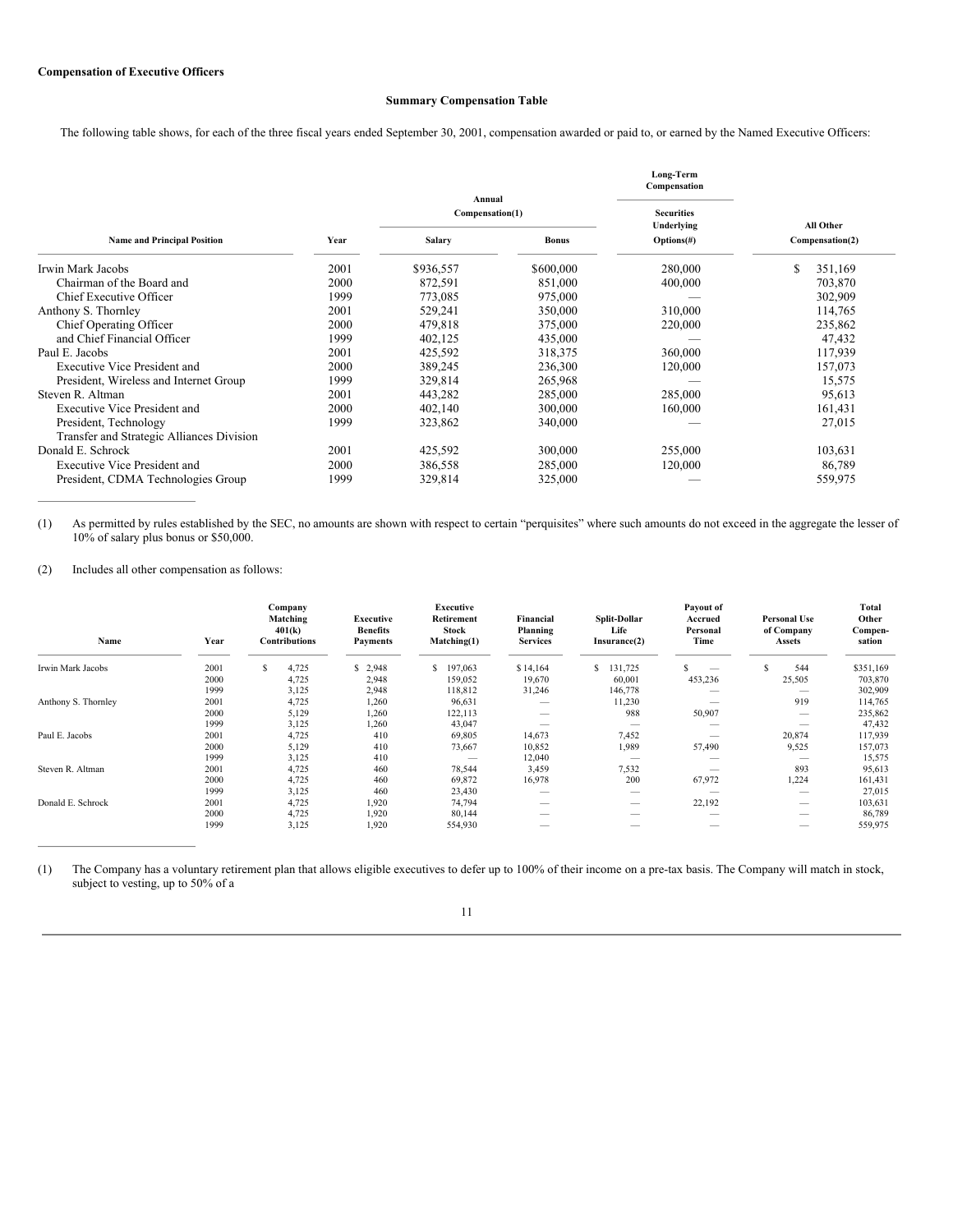participant's eligible contributions. Eligible contributions refer to: (a) 15% of salary through December 31, 1998; (b) 20% of bonus paid with respect to fiscal year 1998; and (c) 20% of income on or after January 1, 1999. The values stated above are the values of the Company's quarterly contributions on their respective dates of contribution. Company contributions begin vesting based on certain minimum participation or service requirements, and are fully vested at age 65. After the end of a full year's contribution, that contribution will then vest over a four-year period in equal installments of 25% per year. Employee and Company contributions are unsecured and subject to the general creditors of the Company. In fiscal 1999, the Compensation Committee approved a contribution of 10,000 shares of Company Common Stock to Mr. Schrock's account, subject to future vesting requirements.

(2) Represents the economic benefit of the premiums paid by the Company for a split-dollar life insurance policy during the applicable fiscal year.

### **Stock Option Grants in Last Fiscal Year**

The following table contains information concerning the stock option grants made to each of the Named Executive Officers for the fiscal year ended September 30, 2001.

|                     |                                                         |                                                                   | <b>Individual Grants</b> |                        |                   | <b>Potential Realizable</b><br><b>Value at Assumed</b>                                 |              |  |  |
|---------------------|---------------------------------------------------------|-------------------------------------------------------------------|--------------------------|------------------------|-------------------|----------------------------------------------------------------------------------------|--------------|--|--|
|                     | Number of<br><b>Securities</b><br>Underlying<br>Options | % of Total<br>Options<br><b>Granted to</b><br><b>Employees in</b> | <b>Exercise</b>          |                        | <b>Expiration</b> | <b>Annual Rates of Stock</b><br><b>Price Appreciation for</b><br><b>Option Term(2)</b> |              |  |  |
| Name                | Granted(1)                                              | <b>Fiscal Year</b>                                                |                          | <b>Price Per Share</b> | Date              | 5%                                                                                     | 10%          |  |  |
| Irwin Mark Jacobs   | 280,000                                                 | $1.8\%$                                                           | S                        | 86.00                  | 11/16/10          | \$15,138,540                                                                           | \$38,361,011 |  |  |
| Anthony S. Thornley | 160,000                                                 | $1.0\%$                                                           |                          | 86.00                  | 11/16/10          | 8,650,594                                                                              | 21,920,578   |  |  |
|                     | 150,000                                                 | $1.0\%$                                                           |                          | 47.56                  | 09/27/11          | 4,484,981                                                                              | 11,364,928   |  |  |
| Paul E. Jacobs      | 160,000                                                 | $1.0\%$                                                           |                          | 86.00                  | 11/16/10          | 8,650,594                                                                              | 21,920,578   |  |  |
|                     | 200,000                                                 | 1.3%                                                              |                          | 47.56                  | 09/27/11          | 5,979,975                                                                              | 15, 153, 237 |  |  |
| Steven R. Altman    | 160,000                                                 | $1.0\%$                                                           |                          | 86.00                  | 11/16/10          | 8,650,594                                                                              | 21,920,578   |  |  |
|                     | 125,000                                                 | $0.8\%$                                                           |                          | 47.56                  | 09/27/11          | 3,737,484                                                                              | 9,470,773    |  |  |
| Donald E. Schrock   | 130,000                                                 | $0.8\%$                                                           |                          | 86.00                  | 11/16/10          | 7,028,608                                                                              | 17,810,470   |  |  |
|                     | 125,000                                                 | $0.8\%$                                                           |                          | 47.56                  | 09/27/11          | 3,737,484                                                                              | 9,470,773    |  |  |

(1) Options with expiration dates of November 16, 2010 were granted under the 1991 Stock Option Plan and options with expiration dates of September 27, 2011 were granted under the 2001 Stock Option Plan. These options have a grant price that is equal to the fair market value on the date of grant. Such options vest according to the following schedule: 10% of the shares subject to the option will vest on the sixth month anniversary of the date of grant, with monthly vesting thereafter. Vesting is contingent upon continued service with the Company. Options granted under the Company's Stock Option Plans generally have a maximum term of ten years.

(2) Potential gains are net of exercise price, but before taxes associated with exercise. These amounts represent certain assumed rates of appreciation only, in accordance with the SEC's rules. Actual gains, if any, on stock option exercises are dependent on the future performance of the Common Stock, overall market conditions and the option holders continued employment through the vesting period. The amounts reflected in this table may not necessarily be achieved.

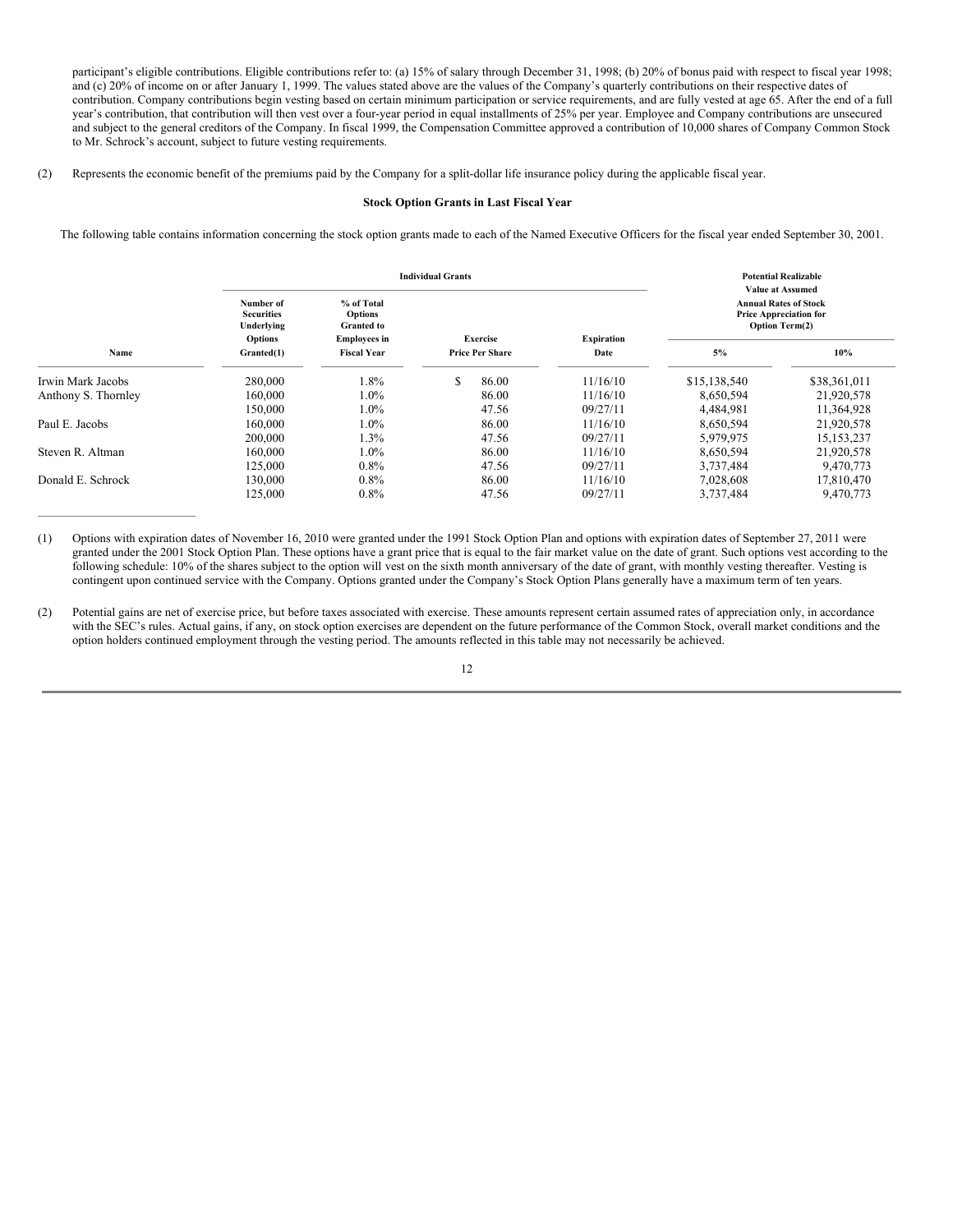# **Aggregated Option Exercises in Last Fiscal Year and Fiscal Year End Values**

The following table sets forth information concerning option exercises and option holdings by each of the Named Executive Officers for the fiscal year ended September 30, 2001.

|                     | <b>Shares</b><br>Acquired<br>On | Value      |                    | <b>Number of Securities</b><br><b>Underlying Unexercised</b><br><b>Options Held at</b><br>September 30, 2001 | <b>Value of Unexercised</b><br><b>In-the-Money Options at</b><br>September 30, 2001(1) |               |  |
|---------------------|---------------------------------|------------|--------------------|--------------------------------------------------------------------------------------------------------------|----------------------------------------------------------------------------------------|---------------|--|
| Name                | <b>Exercise</b>                 | Realized   | <b>Exercisable</b> | Unexercisable                                                                                                | <b>Exercisable</b>                                                                     | Unexercisable |  |
| Irwin Mark Jacobs   | --                              |            | 7,215,388          | 2.022.668                                                                                                    | \$296,535,913                                                                          | \$61,789,440  |  |
| Anthony S. Thornley | 250,000                         | 19.408.210 | 1,161,332          | 1.078.668                                                                                                    | 42,597,360                                                                             | 26,443,840    |  |
| Paul E. Jacobs      | 100,000                         | 6.050.850  | 890,666            | 649,334                                                                                                      | 33,601,160                                                                             | 9.600.000     |  |
| Steven R. Altman    | 305,000                         | 25,144,300 | 206,300            | 711.668                                                                                                      | 4.901.623                                                                              | 14, 175, 680  |  |
| Donald E. Schrock   | 64,000                          | 6.070.400  | 377,666            | 797,334                                                                                                      | 12,872,480                                                                             | 19,661,120    |  |

(1) Represents the closing price per share of the underlying shares on the last day of the fiscal year less the option exercise price multiplied by the number of shares. The closing price per share was \$47.54 on the last trading day of the fiscal year as reported on the Nasdaq National Market.

# **Compensation Committee Interlocks and Insider Participation in Compensation Decisions**

None of the members of the Compensation Committee are also employees or officers of the Company.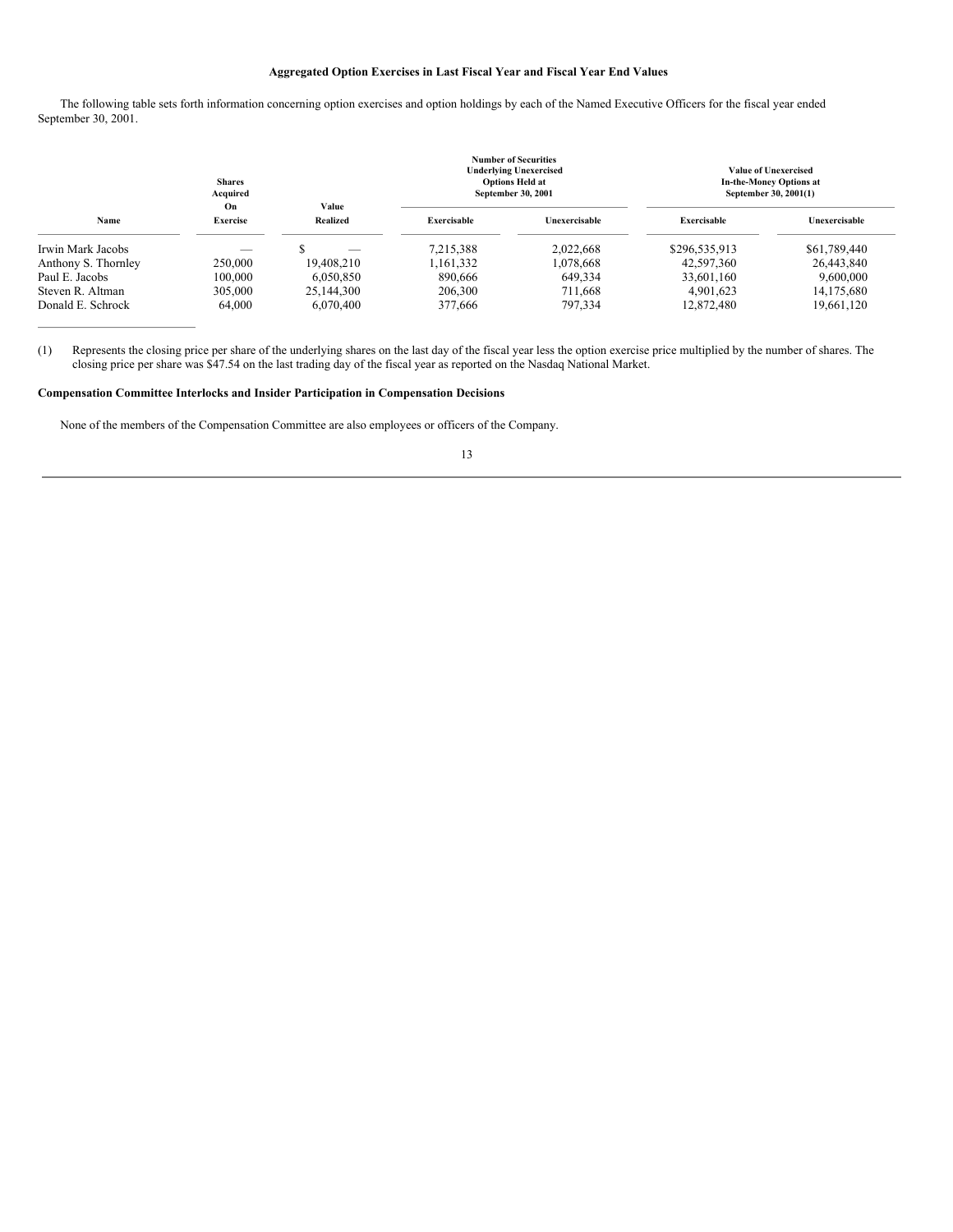### **REPORT OF THE COMPENSATION COMMITTEE OF THE**

### **BOARD OF DIRECTORS ON EXECUTIVE COMPENSATION**

#### **Overview**

The Compensation Committee of the Board of Directors (the "Committee") oversees the Company's executive compensation programs. The Committee is comprised of four outside directors. The Committee is chartered to review and approve the various officer and general employee compensation and benefits philosophy, strategy and program design. The Committee also evaluates and approves individual officer compensation, including the Chief Executive Officer's. During fiscal 2001 the Committee held four formal meetings.

### **Compensation and Benefits Philosophy and Strategy**

The past three years have been a period of unprecedented change for the Company, with both competitive challenges and opportunities. The Company philosophy is that compensation and benefits programs should attract, reward, and retain employees who contribute during times of change with innovative, first-to-market products, exceptional customer services, and efficient operations. The Company's total compensation and benefits strategy seeks to create a competitive advantage in the labor market that translates to leadership in our addressed business markets. The key components of this strategy are market-sensitive base salary, performance-based individual bonuses, broad-based equity participation, competitive benefits, and a distinctive workplace environment. This strategy is consistently and appropriately implemented for all employees, including officers and executives.

### *Annual Base Salary*

During the first quarter of fiscal 2001, the Committee reviewed the Company's fiscal 2000 financial performance and specific compensation data from four independent, nationally recognized salary surveys of similar high technology companies. The Committee approved executive officer base salary adjustments consistent with competitive market practices. Prior to the end of fiscal 2000, the Committee reviewed the Company's officer compensation philosophy, program design and benchmarking practices in the context of the changing economic and business environment.

### *Annual Incentive Bonus*

The fiscal 2001 Executive Bonus Plan is an incentive program that rewards achievement at specified levels of financial and individual performance. An incentive target, expressed as a percent of annual salary, is established for each officer position at a level comparable to the labor market and relative scope of each officer's responsibilities. The plan has a maximum award level equivalent to twice the target amount. The actual reward amount is based on two components: (1) a formula that takes into account revenue and net income achievement against the annual plan approved by the Board of Directors; and (2) a discretionary amount based upon assessment of each officer's performance and contribution to the Company during the prior fiscal year. Where appropriate, the plan equally weighs division and overall Company financial performance. Incentive bonuses paid from the Executive Bonus Plan in fiscal 2001 reflected the fact that the incentive target amount was not fully achieved.

### *Long-Term Equity Compensation*

The Company grants stock options to provide long-term incentives and align employee and stockholder interests. Individual grants are based on various factors, including performance and contribution, value of current unexercisable options, estimated value of proposed options grants, and market practices.

Stock options are granted at an exercise price equal to the fair market value of the Company's common stock on the date of the grant and are subject to vesting over a five year period. The option-vesting period, somewhat longer than the three- and four-year vesting periods common to many high technology companies, is designed to encourage employees to work with a long-term view of the Company's achievement and to

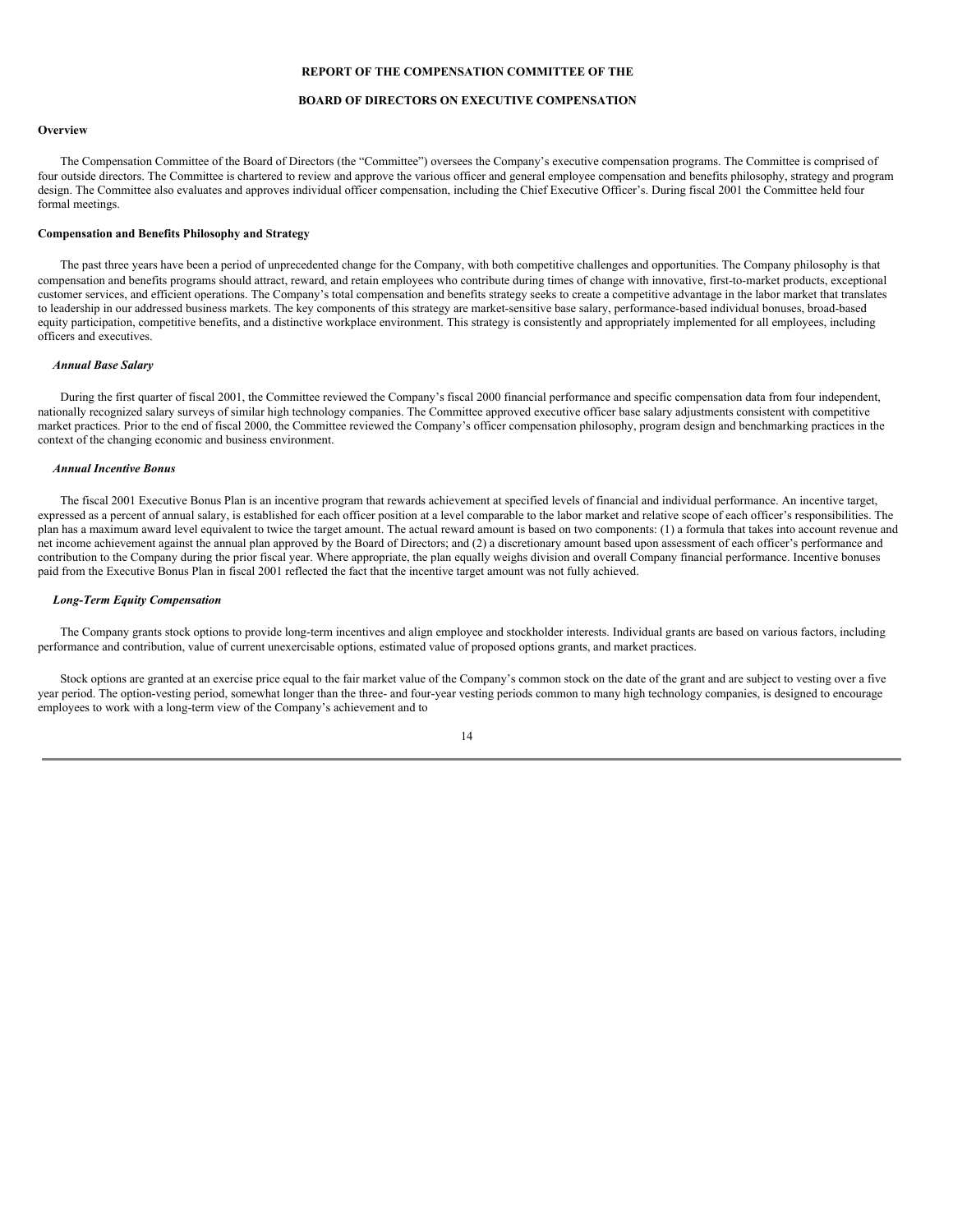reinforce their long-term affiliation with the Company. The stock granting program is also designed to reduce employee turnover and to retain the knowledge and skills of valued employees. The Company has not repriced options nor made any adjustments to outstanding options to reflect changed market conditions.

Section 162(m) of the Internal Revenue code of 1986, as amended (the "Code") limits the Company to a deduction for federal income tax purposes of no more than \$1 million of compensation paid to certain "named executive officers" (as defined in the Code) in a taxable year. Compensation above \$1 million may be deducted if it is "performance-based compensation" within the meaning of the Code. The Committee has determined that both the Executive Bonus Plan and the stock options granted by the Committee under the Company's 1991 and 2001 Stock Option Plans qualify as "performance-based compensation."

### *Benefits*

The Company is a widely recognized leader in providing benefits programs and services to employees. After completing a review of the benefits programs at its September 2001 meeting, the Committee approved several modifications intended to reduce benefit liabilities and expenses. Such modifications included changes to vacation accrual (which included a mandatory cashing out of accrued vacation), employee co-payments for health care, and annual maximums on certain plan features. The Committee also approved enhancements to the 401(k) company-matching program in conjunction with increased deferral limits approved by Congress. All of these changes to the Company's benefits programs are effective January 1, 2002.

### **Chairman and Chief Executive Officer Salary**

Fiscal 2001 was a year of extraordinary change and challenge in the Telecommunications industry. Despite the fact that both revenue and earnings were flat during 2000 and 2001, the Company's status within our industry remains exceptionally positive. There were impressive advances in CDMA technology and increasing acceptance overseas in important new markets. Dr. Irwin Mark Jacobs, a founder of the Company, led the Company during a time of exceptional change. In accordance with the policies noted above, at the end of fiscal 2000 the Committee set Dr. Jacobs' fiscal 2001 base salary at \$937,000, a 7% increase over fiscal 2000. In consideration of his leadership during fiscal 2001, after the end of fiscal 2001, the Committee awarded Dr. Jacobs a \$600,000 bonus and a stock option grant to purchase 225,000 shares of the Company's common stock at an exercise price of \$58.42 per share. The \$600,000 bonus is 29% less than the bonus awarded to Dr. Jacobs for fiscal 2000, and the stock option grant is approximately 20% less than the stock option grant for fiscal 2000 performance.

COMPENSATION COMMITTEE

Jerome S. Katzin, Chairman Diana Lady Dougan Duane A. Nelles Marc I. Stern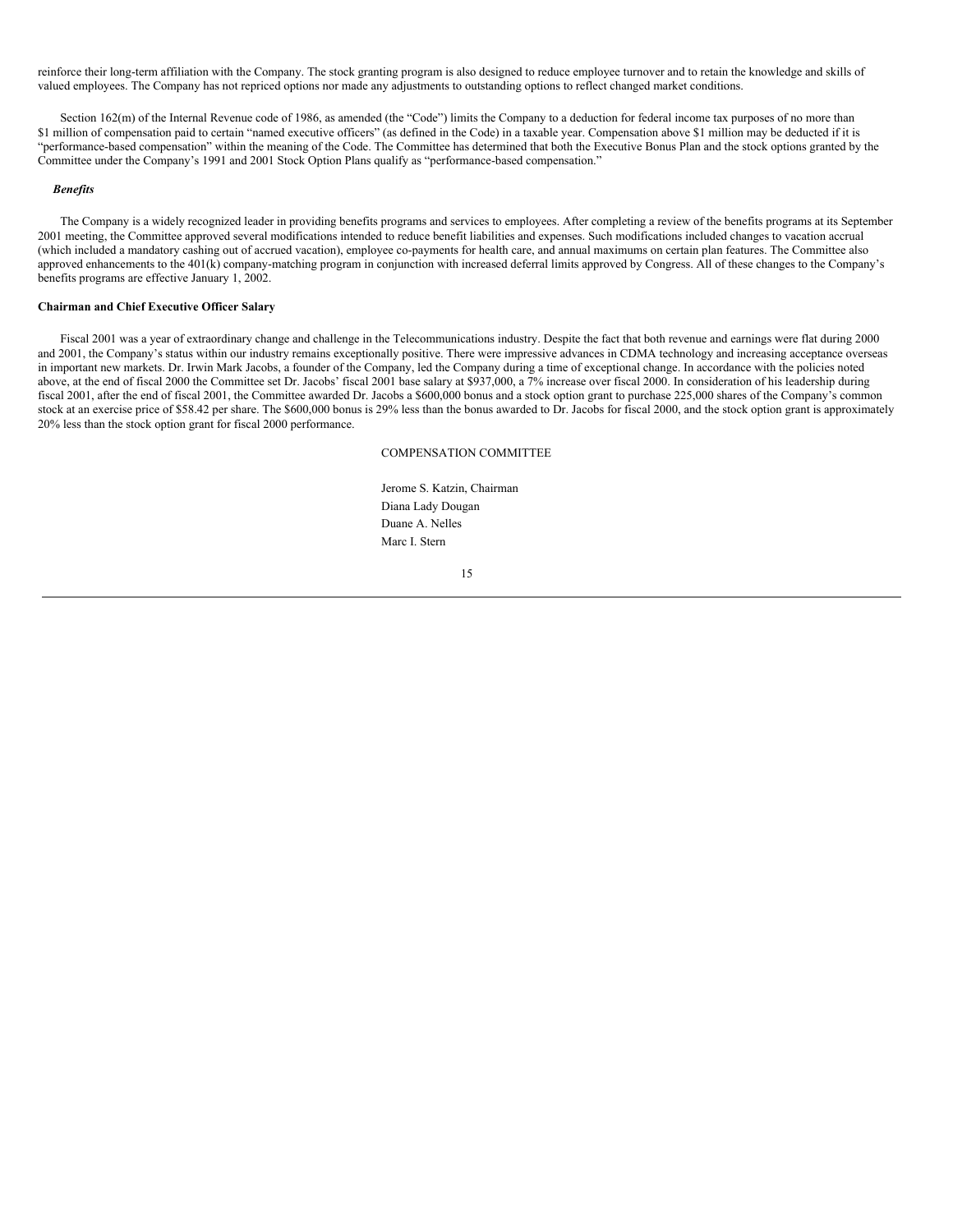### **REPORT OF THE AUDIT COMMITTEE**

The following is the report of the Audit Committee with respect to the Company's audited financial statements for the fiscal year ended September 30, 2001.

The Audit Committee has reviewed and discussed the Company's audited financial statements with management. The Audit Committee has discussed with PricewaterhouseCoopers LLP, the Company's independent accountants, the matters required to be discussed by SAS 61 (Codification of Statements on Accounting Standards) which includes, among other items, matters related to the conduct of the audit of the Company's financial statements. The Audit Committee has also received written disclosures and the letter from PricewaterhouseCoopers LLP required by Independence Standards Board Standard No. 1, which relates to the accountant's independence from the Company and its related entities, and has discussed with PricewaterhouseCoopers LLP their independence from the Company.

The Audit Committee acts pursuant to the Audit Committee Charter adopted by the Board of Directors. Each of the members of the Audit Committee qualifies as an "independent" director under the current listing standards of National Association of Securities Dealers.

Based on the review and discussions referred to above, the Audit Committee recommended to the Company's Board of Directors that the Company's audited financial statements be included in the Company's Annual Report on Form 10-K for the fiscal year ended September 30, 2001.

### AUDIT COMMITTEE

Duane A. Nelles, Chairman Adelia A. Coffman Neil Kadisha Jerome S. Katzin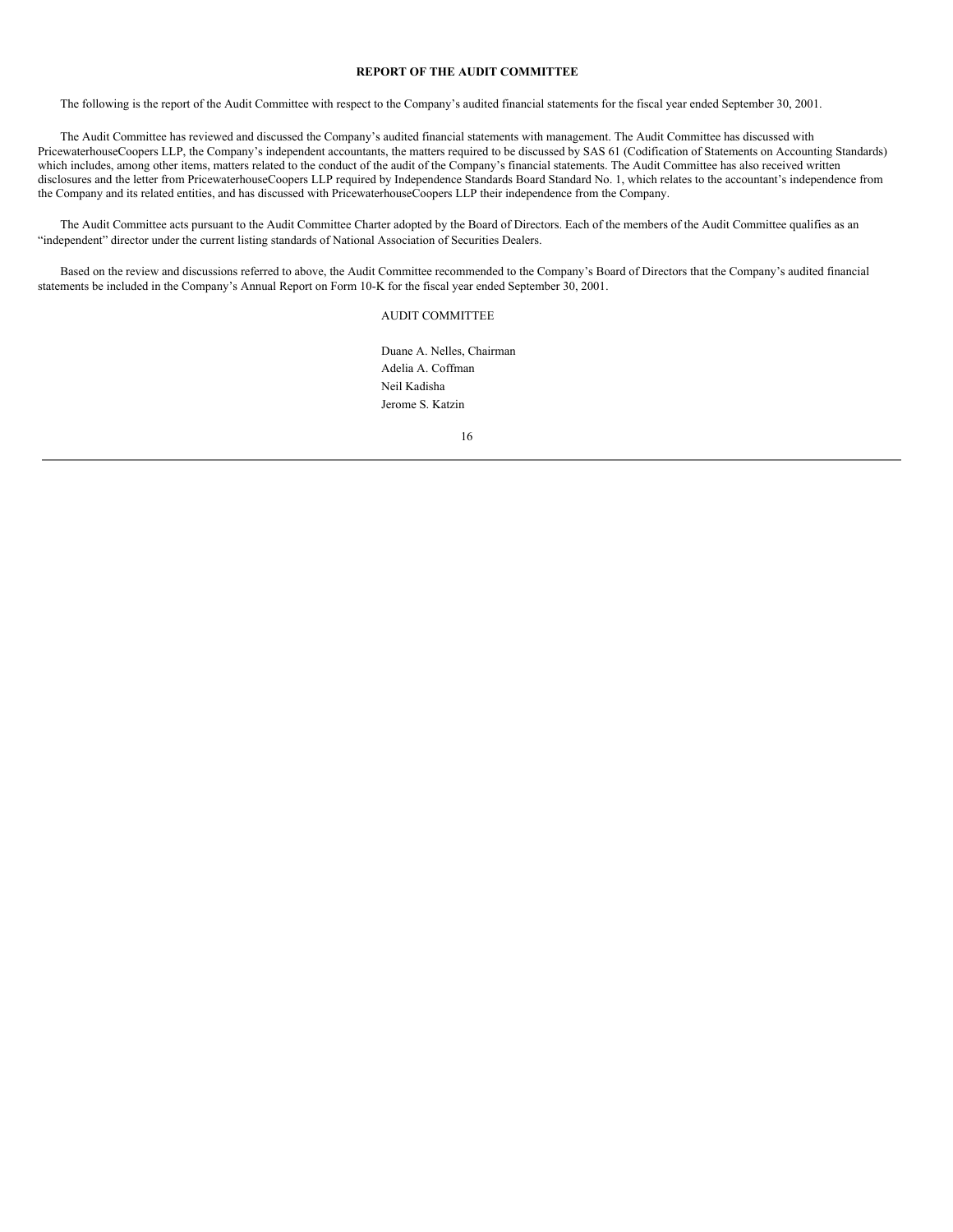#### **PERFORMANCE MEASUREMENT COMPARISON**

The following graph compares total stockholder return on the Company's Common Stock since September 27, 1996 to two indices: the Standard & Poor's 500 Stock Index (the "S&P 500"), and the Nasdaq Total Return Index for Communications Equipment Stocks, SIC 3660-3669 (the "Nasdaq-Industry"). The S&P 500 tracks the aggregate price performance of the equity securities of 500 U.S. companies selected by Standard & Poor's Index Committee to include leading companies in leading industries and to reflect the U.S. stock market. The Nasdaq-Industry tracks the aggregate price performance of equity securities of communications equipment companies traded on the Nasdaq National Market and the Nasdaq Small Cap Market. The total return for the Company's stock and for each index assumes the reinvestment of dividends, and is based on the returns of the component companies weighted according to their capitalizations as of the end of each annual period. Except for the shares of Leap Wireless International, Inc. issued to stockholders as a dividend on September 23, 1998, dividends have never been declared on the Company's stock. The Company's Common Stock is traded on the Nasdaq National Market and is a component of each of the S&P 500 and the Nasdaq-Industry.

### **Comparison of Cumulative Total Return on Investment Since**



|           | <b>OUALCOMM</b><br>Incorporated | <b>Nasdaq Industry Index</b><br><b>S &amp; P 500</b><br>$(SIC 3660-3669)$ |        | <b>Baseline Index on</b><br>9/27/96 |
|-----------|---------------------------------|---------------------------------------------------------------------------|--------|-------------------------------------|
| 9/27/1996 | 100.00                          | 100.00                                                                    | 100.00 | 100.00                              |
| 9/26/1997 | 128.69                          | 140.45                                                                    | 111.87 | 100.00                              |
| 9/25/1998 | 117.07                          | 153.15                                                                    | 70.38  | 100.00                              |
| 9/24/1999 | 870.01                          | 195.74                                                                    | 186.56 | 100.00                              |
| 9/22/2000 | 1340.60                         | 221.74                                                                    | 326.33 | 100.00                              |
| 9/28/2001 | 873.04                          | 162.71                                                                    | 76.35  | 100.00                              |

Note: Historical stock price performance is not necessarily indicative of future price performance.

The Company's closing stock price on September 28, 2001, the last trading day of the Company's 2001 fiscal year, was \$47.54 per share.

<sup>(1)</sup> Shows the cumulative total return on investment assuming an investment of \$100 in each of the Company, the S&P 500 and the Nasdaq-Industry on September 27, 1996. All returns are reported as of the Company's fiscal year end, which is the last Sunday of the month in which the quarter ends, whereas the numbers for the S&P 500 are calculated as of the last day of the month in which the quarter ends.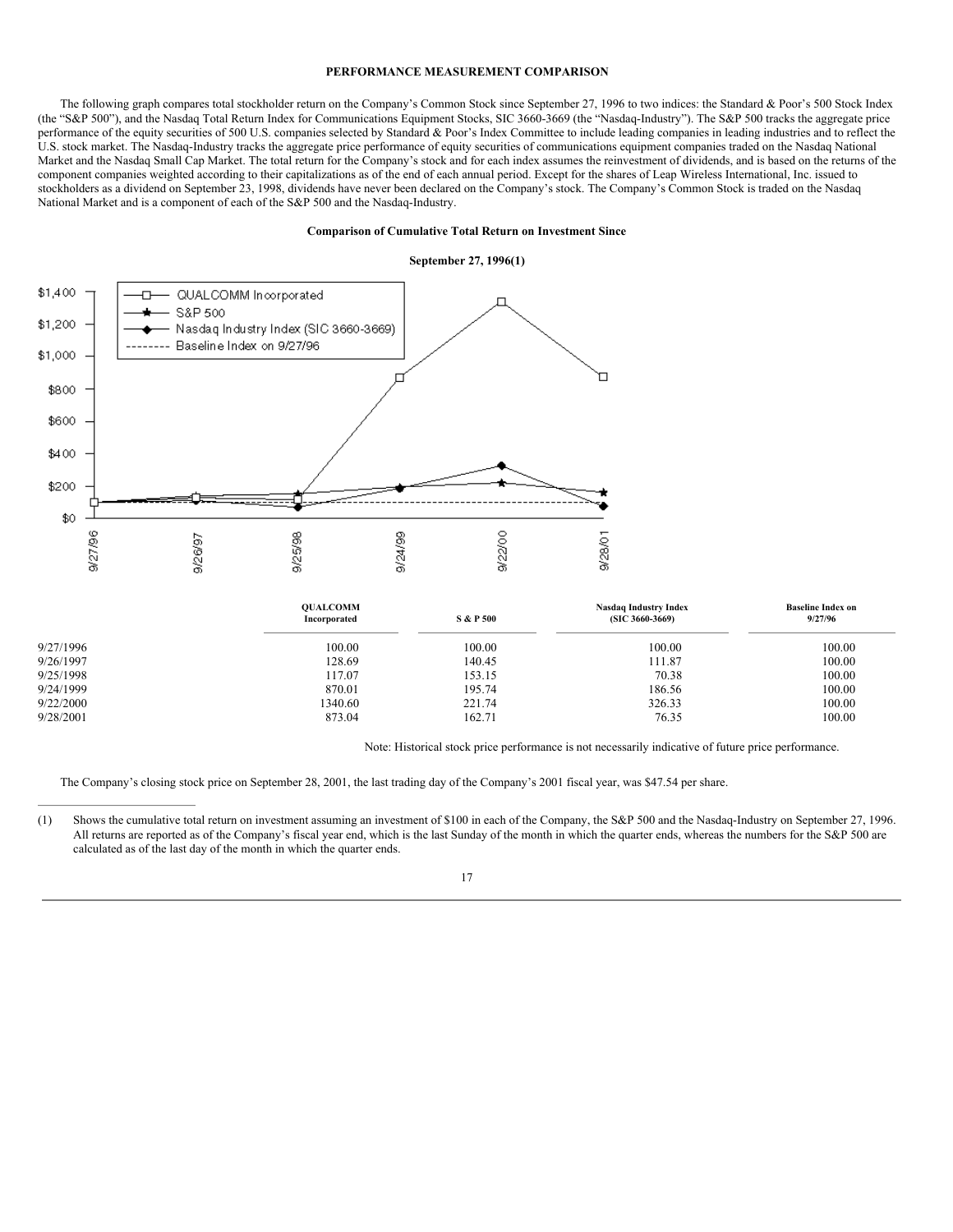# **OTHER MATTERS**

The Board of Directors knows of no other matters that will be presented for consideration at the Annual Meeting. If any other matters are properly brought before the meeting, it is the intention of the persons named in the accompanying proxy to vote on such matters in accordance with their best judgment.

A copy of the Company's Annual Report on Form 10-K for the fiscal year ended September 30, 2001, as filed with the SEC, excluding exhibits, may be obtained by stockholders without charge by written request addressed to Investor Relations, 5775 Morehouse Drive, San Diego, California 92121-1714 or may be accessed on the Internet at: http://www.qualcomm.com/IR.

By Order of the Board of Directors

Irwin Mark Jacobs

*Chairman of the Board and Chief Executive Of icer*

December 27, 2001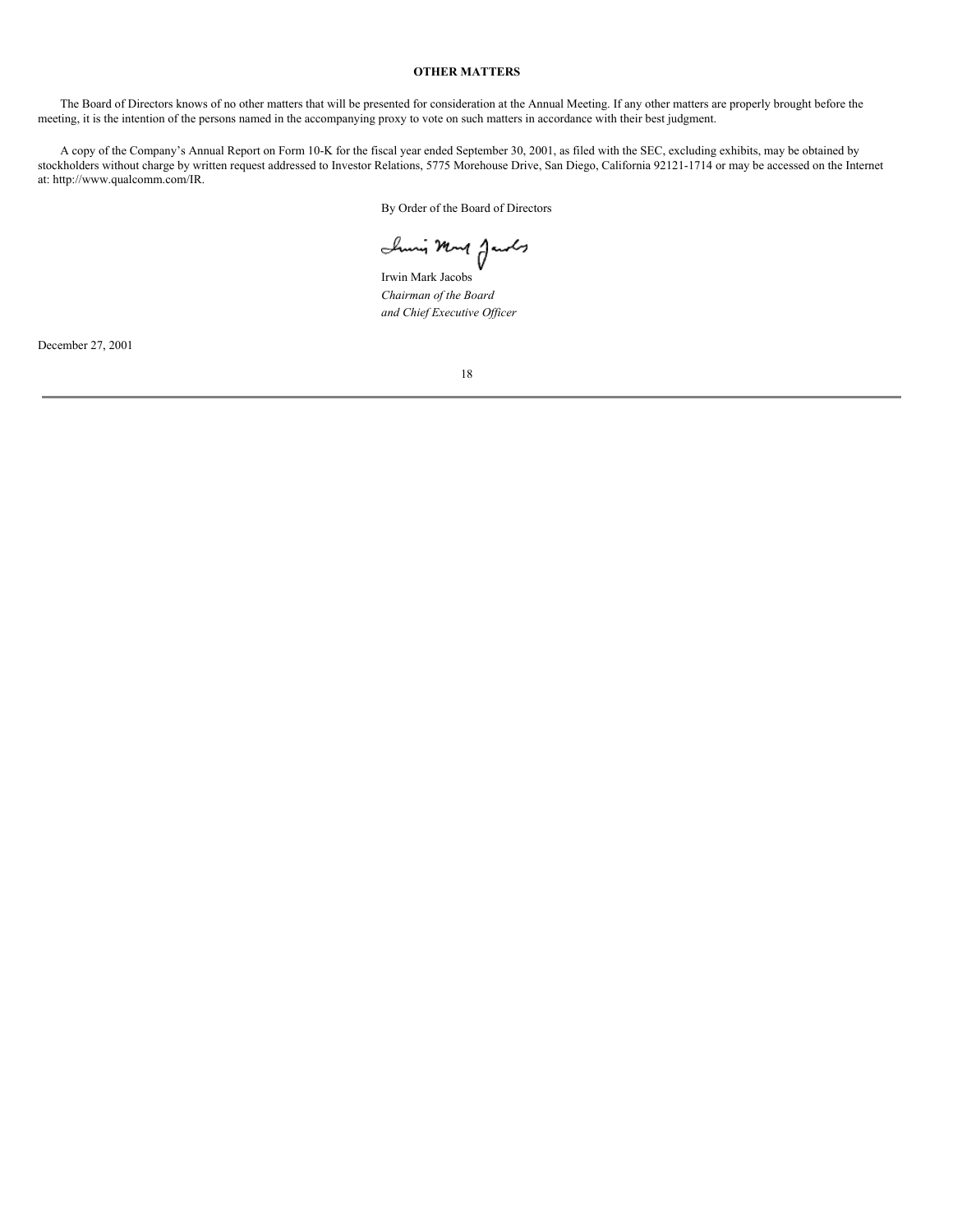### **APPENDIX 1**

In this document, the words "we," "our," "ours," and "us" refer only to QUALCOMM Incorporated and not any other person or entity.

### **Financial Information**

The following is certain financial information of the Company that was originally filed with the SEC on November 9, 2001 as part of the Company's Annual Report on Form 10-K for the fiscal year ended September 30, 2001. The Company has not undertaken any updates or revisions to such information since the date it was originally filed with the SEC. Accordingly, you are encouraged to review such financial information together with subsequent information filed by the Company with the SEC and other publicly available information.

### **Market for Registrant's Common Equity and Related Stockholder Matters**

*Market Information.* Our Common Stock is traded on the Nasdaq National Market under the symbol "QCOM." The following table sets forth the range of high and low sales prices on the National Market of the Common Stock for the periods indicated, as reported by Nasdaq. Such quotations represent inter-dealer prices without retail markup, markdown or commission and may not necessarily represent actual transactions.

|                | High(S) | Low( <sub>S</sub> ) |
|----------------|---------|---------------------|
| Fiscal 2000    |         |                     |
| First Quarter  | 130.53  | 45.33               |
| Second Quarter | 200.00  | 105.63              |
| Third Quarter  | 162.56  | 59.98               |
| Fourth Quarter | 78.75   | 51.50               |
| Fiscal 2001    |         |                     |
| First Quarter  | 107.81  | 61.00               |
| Second Quarter | 89.38   | 47.25               |
| Third Quarter  | 71.04   | 42.75               |
| Fourth Quarter | 68.87   | 42.60               |

As of November 2, 2001, there were 9,518 holders of record of the Common Stock. On November 2, 2001, the last sale price reported on the Nasdaq National Market for the Common Stock was \$53.52 per share. We have never paid cash dividends on our Common Stock and have no present intention to do so.

On November 2, 1999, our Board of Directors declared a four-for-one stock split of our common stock and an increase in the number of authorized shares of common stock to three billion shares. The stock was distributed on December 30, 1999 to stockholders of record on December 20, 1999.

All references to per share amounts have been restated to reflect this stock split.

$$
A-1
$$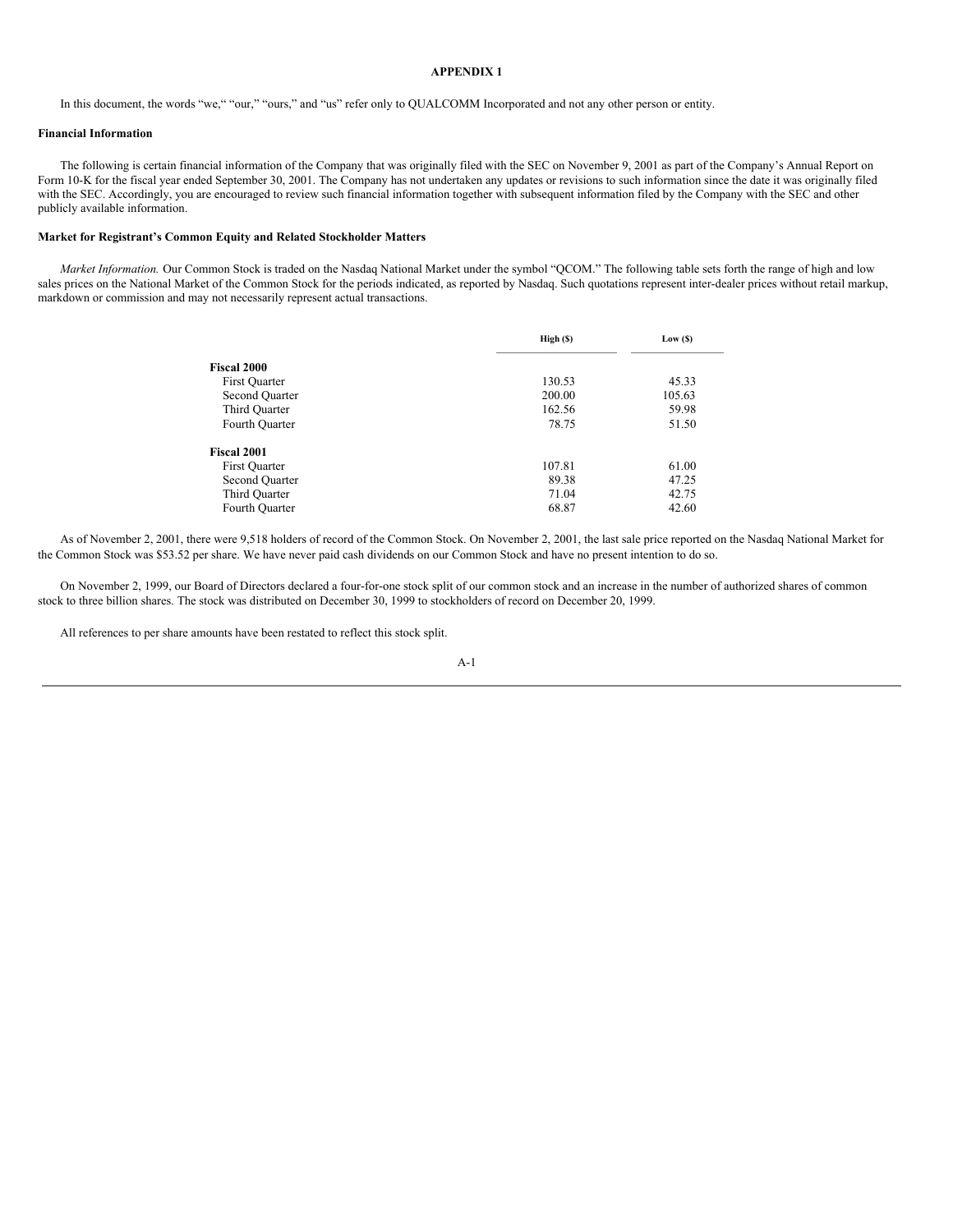### **SELECTED CONSOLIDATED FINANCIAL DATA**

The following balance sheet data and statements of operations for the five years ended September 30, 2001 were derived from our audited consolidated financial statements. Consolidated balance sheets at September 30, 2001 and 2000 and the related consolidated statements of operations and of cash flows for each of the three years in the period ended September 30, 2001 and notes thereto appear elsewhere herein. The data should be read in conjunction with the annual consolidated financial statements, related notes and other financial information appearing elsewhere herein.

|                                                                                                                                                   | <b>Years Ended September 30(1)</b> |                             |                                      |                             |                            |  |  |  |
|---------------------------------------------------------------------------------------------------------------------------------------------------|------------------------------------|-----------------------------|--------------------------------------|-----------------------------|----------------------------|--|--|--|
|                                                                                                                                                   | 2001                               | 2000                        | 1999                                 | 1998                        | 1997                       |  |  |  |
|                                                                                                                                                   |                                    |                             | (in thousands except per share data) |                             |                            |  |  |  |
| <b>Statement of Operations Data:</b>                                                                                                              |                                    |                             |                                      |                             |                            |  |  |  |
| Revenues                                                                                                                                          | \$2,679,786                        | \$3,196,780                 | \$3,937,299                          | \$3,347,870                 | \$2,096,365                |  |  |  |
| Operating income                                                                                                                                  | 6,930                              | 722,638                     | 405,140                              | 242,665                     | 97,457                     |  |  |  |
| (Loss) income before accounting change<br>Accounting changes, net of tax                                                                          | (530, 806)<br>(17, 937)            | 670.211                     | 200,879                              | 108.532                     | 91,934                     |  |  |  |
| Net (loss) income                                                                                                                                 | \$ (548,743)                       | \$670,211                   | 200,879<br>S                         | 108,532<br>S                | 91,934                     |  |  |  |
| Basic net (loss) earnings per common share(2):                                                                                                    |                                    |                             |                                      |                             |                            |  |  |  |
| (Loss) income before accounting change                                                                                                            | $\mathbb{S}$<br>(0.71)             | S<br>0.93                   | S<br>0.34                            | \$<br>0.20                  | \$<br>0.17                 |  |  |  |
| Accounting change, net of tax                                                                                                                     | (0.02)                             |                             |                                      |                             |                            |  |  |  |
| Net (loss) income                                                                                                                                 | $\mathbb{S}$<br>(0.73)             | S<br>0.93                   | \$.<br>0.34                          | S<br>0.20                   | \$<br>0.17                 |  |  |  |
| Diluted net (loss) earnings per common share(2)                                                                                                   |                                    |                             |                                      |                             |                            |  |  |  |
| $(3)$ :                                                                                                                                           |                                    |                             |                                      |                             |                            |  |  |  |
| (Loss) income before accounting change                                                                                                            | <sup>\$</sup><br>(0.71)            | S<br>0.85                   | S<br>0.31                            | \$<br>0.18                  | S<br>0.16                  |  |  |  |
| Accounting change, net of tax                                                                                                                     | (0.02)                             |                             |                                      |                             |                            |  |  |  |
| Net (loss) income                                                                                                                                 | \$<br>(0.73)                       | S<br>0.85                   | <b>S</b><br>0.31                     | S<br>0.18                   | \$<br>0.16                 |  |  |  |
| Shares used in per share calculations $(2)(3)$ :                                                                                                  |                                    |                             |                                      |                             |                            |  |  |  |
| Basic                                                                                                                                             | 755,969                            | 717,205                     | 594,714                              | 553,623                     | 538,681                    |  |  |  |
| Diluted                                                                                                                                           | 755,969                            | 800,121                     | 649,889                              | 591,697                     | 575,097                    |  |  |  |
| Pro forma effect of change in accounting                                                                                                          |                                    |                             |                                      |                             |                            |  |  |  |
| $principle(4)$ :                                                                                                                                  |                                    |                             |                                      |                             |                            |  |  |  |
| Net income<br>Net earnings per common share - basic                                                                                               |                                    | \$<br>643,181<br>\$<br>0.90 | 209,062<br>\$<br>\$<br>0.35          | \$<br>110,586<br>\$<br>0.20 | 79,879<br>\$<br>\$<br>0.15 |  |  |  |
| Net earnings per common share - diluted                                                                                                           |                                    | \$<br>0.81                  | <b>S</b><br>0.32                     | $\mathbf S$<br>0.19         | $\mathbf{\hat{S}}$<br>0.14 |  |  |  |
| <b>Balance Sheet Data:</b>                                                                                                                        |                                    |                             |                                      |                             |                            |  |  |  |
| Cash, cash equivalents and marketable securities                                                                                                  | \$2,580,512                        | \$2,520,914                 | \$1,684,926                          | 303,324<br>S                | \$ 808,858                 |  |  |  |
| Total assets                                                                                                                                      | 5,747,133                          | 6,062,982                   | 4,534,950                            | 2,566,713                   | 2,274,680                  |  |  |  |
| Company-obligated mandatorily redeemable Trust<br>Convertible Preferred Securities of a subsidiary<br>trust holding solely debt securities of the |                                    |                             |                                      |                             |                            |  |  |  |
| Company                                                                                                                                           |                                    |                             | 659,555                              | 660,000                     | 660,000                    |  |  |  |
| Total stockholders' equity                                                                                                                        | 4.889.815                          | 5,516,328                   | 2,871,755                            | 957,596                     | 1,024,178                  |  |  |  |

(1) Our fiscal year ends on the last Sunday in September. As a result, fiscal 2001 includes 53 weeks.

(2) We effected a two-for-one stock split in May 1999 and a four-for-one stock split in December 1999. All references to number of shares and per share amounts have been restated to reflect these stock splits.

(3) The 2001 diluted shares exclude the potential dilutive effect of 51,188,000 incremental shares due to their anti-dilutive effect.

(4) The pro forma effect of change in accounting principle reflects the impact of SAB 101 on previously reported results assuming SAB 101 had been in effect in those periods.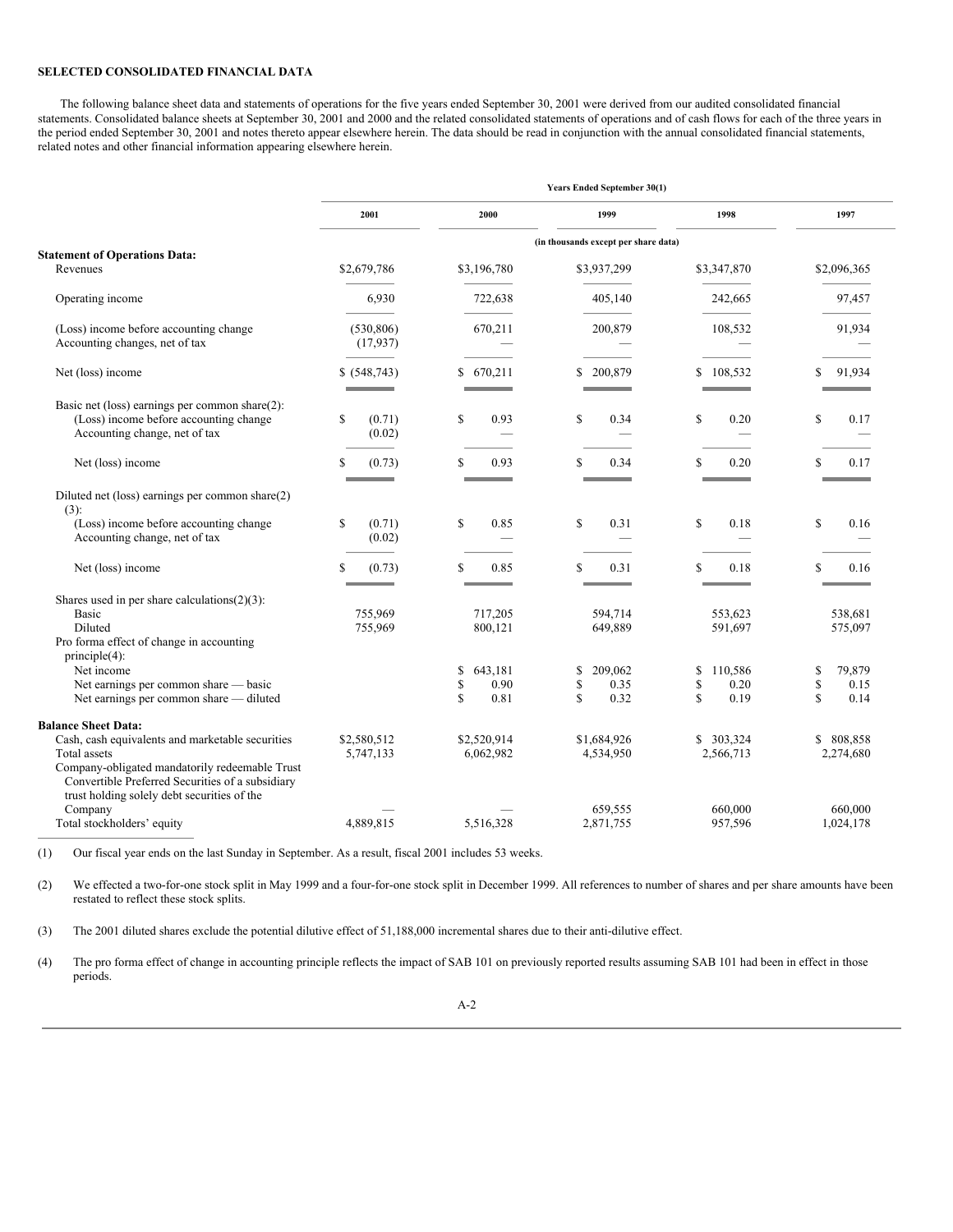### **MANAGEMENT'S DISCUSSION AND ANALYSIS OF FINANCIAL CONDITION AND RESULTS OF OPERATION**

Except for the historical information contained herein, the following discussion contains forward-looking statements that are subject to risks and uncertainties. Actual results may differ substantially from those referred to herein due to a number of factors, including but not limited to risks described in the section entitled Risk Factors and elsewhere in this Annual Report. Our consolidated financial data includes SnapTrack, Inc. and other consolidated subsidiaries.

#### **Overview**

We design, manufacture and market digital wireless telecommunications products and services based on our CDMA and other technologies. We license and receive royalty payments on our CDMA technology from major domestic and international wireless telecommunications equipment suppliers.

We are a leading developer and supplier of CDMA-based integrated circuits and system software for wireless voice and data communications and global positioning system products. We offer complete system solutions including software and integrated circuits for wireless handsets and infrastructure equipment. This complete system solution approach provides customers with advanced wireless technology, enhanced component integration and interoperability, and reduced time to market. We provide integrated circuits and system software to many of the world's leading wireless handset and infrastructure manufacturers.

We provide satellite and terrestrial-based two-way data messaging and position reporting services for transportation companies and private fleets. We design, manufacture and distribute products and provide services for our OmniTRACS and TruckMAIL (satellite-based mobile communications system), OmniExpress (terrestrial CDMA-based system) and LINQ (terrestrial GSM-based system) worldwide. Transportation companies and private fleets use our products to communicate with drivers, monitor vehicle location and provide customer service. We also integrate the mobile data with operations software, such as dispatch, payroll and accounting, so end-users can manage their information and operations.

We provide an open applications platform for CDMA-based wireless devices to provide solutions for the wireless industry as it moves toward wireless Internet convergence. Our BREW product is a thin applications environment that provides applications developers with an open standard platform for wireless devices on which to develop their products. The BREW platform leverages the capabilities available in OCT integrated circuits, system software and Wireless Internet Launchpad software, enabling development of feature-rich applications and content while reducing memory overhead and maximizing system performance. The BREW platform also enables over-the-air downloads of applications by end users directly to their BREW-enabled handsets. In November 2001, KTFreeTel, a leading CDMA carrier in Korea, began commercial service of BREW-enabled applications and services to subscribers, providing end users the ability to download wireless applications over the air and customize their phones with software that meets their individual needs. KTFreeTel's wireless multimedia service runs on a CDMA2000 1X high-speed data network and is available to end users on color display handsets.

In December 1999, the Securities and Exchange Commission (SEC) issued Staff Accounting Bulletin No. 101 (SAB 101), "Revenue Recognition in Financial Statements." The SEC staff subsequently amended SAB 101 to provide registrants with additional time to implement the standard. We adopted SAB 101 in the fourth quarter of fiscal 2001, applied retroactively to the first quarter of fiscal 2001. The effect of the adoption of SAB 101 on our results of operations for fiscal 2001, when applied retroactively, was to decrease revenue by \$40 million and to increase the loss before income taxes and accounting change by \$51 million. We recorded a \$147 million loss, net of taxes of \$98 million, as the cumulative effect of the accounting change as of the beginning of fiscal 2001 to reflect the deferral of revenue and expenses related to future periods. For fiscal 2001, we recognized \$95 million in net income before income taxes and accounting change related to revenue and expense that was recognized in prior years.

Prior to the adoption of SAB 101, we generally recorded revenue from non-refundable license fees on the effective date of the applicable license agreement. After the adoption of SAB 101, license fees are recognized

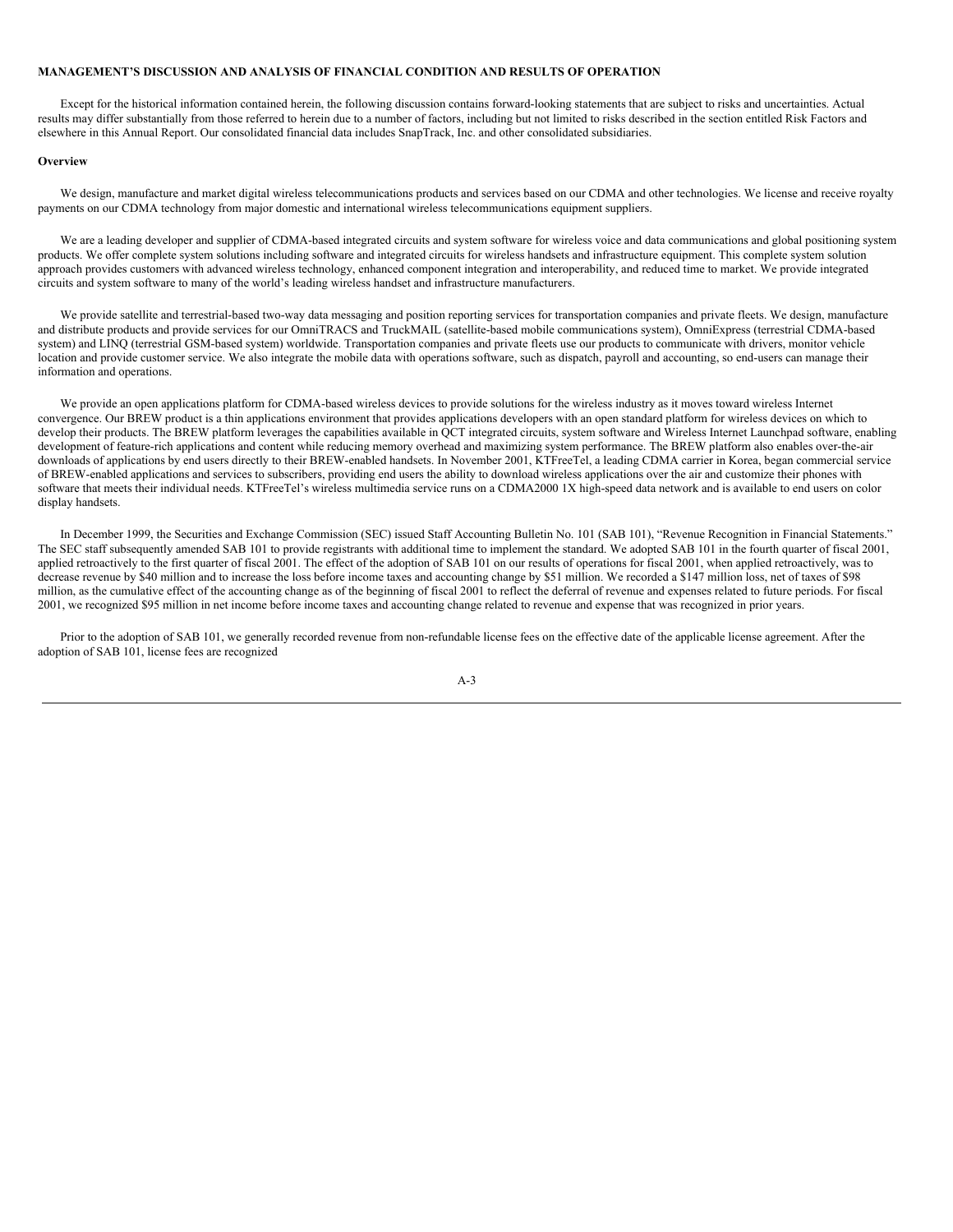ratably over the estimated period of future benefit to the licensee. Royalty revenue continues to be recorded as earned when reasonable estimates of such amounts can be made.

Prior to the adoption of SAB 101, we recorded revenue from hardware product sales at the time of shipment, or when title and risk of loss passes to the customer, if later. After adoption of SAB 101, revenue and expense from certain hardware product sales contracted with a continuing service obligation that is essential to the functionality of the hardware are recognized ratably over the shorter of the estimated life of the hardware product or the expected service period. Revenue from hardware product sales without such a continuing service obligation is recorded when risk of loss and title pass to the customer. Messaging revenue continues to be recorded as earned.

We were required to adopt Statement of Financial Accounting Standards No. 133 (FAS 133), "Accounting for Derivative Instruments and Hedging Activities," as of the beginning of fiscal 2001. FAS 133 requires certain derivative instruments to be recorded at fair value. After adoption of FAS 133, unrealized gains and losses on these derivative instruments are recorded in the statement of operations. We recorded a \$129 million gain, net of taxes of \$87 million, as the cumulative effect of the change in accounting principle as of the beginning of fiscal 2001. The cumulative effect of the accounting change related primarily to the recognition of the unrealized gain on a warrant to purchase 4,500,000 shares of Leap Wireless common stock issued to us in connection with our spin-off of Leap Wireless in September 1998. Additionally, we recorded \$243 million in pre-tax unrealized losses on derivative instruments during fiscal 2001, primarily resulting from a decline in the market price of Leap Wireless stock which reduced the fair value of the Leap Wireless warrant. The new requirement to record unrealized gains and losses on these instruments in the statement of operations may cause substantial quarterly and annual fluctuations in operating results due to stock market volatility.

### **Strategic Investments and Financing**

We make strategic investments to promote the worldwide adoption of CDMA products and services for wireless voice and Internet data communications. In general, we enter into strategic relationships with CDMA carriers and developers of innovative technologies or products for the wireless communications industry. QUALCOMM Ventures, an internal organization, selects and manages strategic investments in early stage companies and, from time to time, venture funds or incubators, to support the adoption of CDMA and use of the wireless Internet. Most of our strategic investments entail a high degree of risk and will not become liquid until more than one year from the date of investment, if at all. To the extent such investments become liquid and meet strategic objectives, we attempt to make regular periodic sales that are recognized in investment (expense) income. During fiscal 2002, we may reduce the planned sale of certain equity investments until market conditions improve. We regularly monitor and evaluate the realizable value of our investments in both marketable and private securities. If events and circumstances indicate that a decline in the value of these assets has occurred and is other than temporary, we will record a charge to investment (expense) income. During fiscal year 2001, we recognized \$287 million in charges related to other-than-temporary losses on marketable and private securities.

In December 2000, we announced a new CDMA license program designed to allow selected early stage companies to issue equity to us as a means of paying part of the license fees payable under our CDMA license agreements. We record license fee revenues based on the fair value of the equity instruments received, if determinable. The measurement date for determination of fair value is the earlier of the date on which the parties establish a commitment to perform or the date at which the performance is complete. The evaluation procedures used to determine fair value include, but are not limited to, examining the current market price for the shares if the licensee is publicly traded, examining recent rounds of financing and the licensee's business plan if not publicly traded, and performing other due diligence procedures. This program will not affect the licensees' obligations to pay royalties under their CDMA license agreements. The amount of cash consideration and the timing of revenue recognition varies depending on the terms of each agreement. During fiscal year 2001, we received \$11 million in equity consideration for new or expanded licenses. In addition, we accepted \$9 million in equity in satisfaction of cash license fee receivables during fiscal year 2001. At September 30, 2001, seven licensees have participated in this program.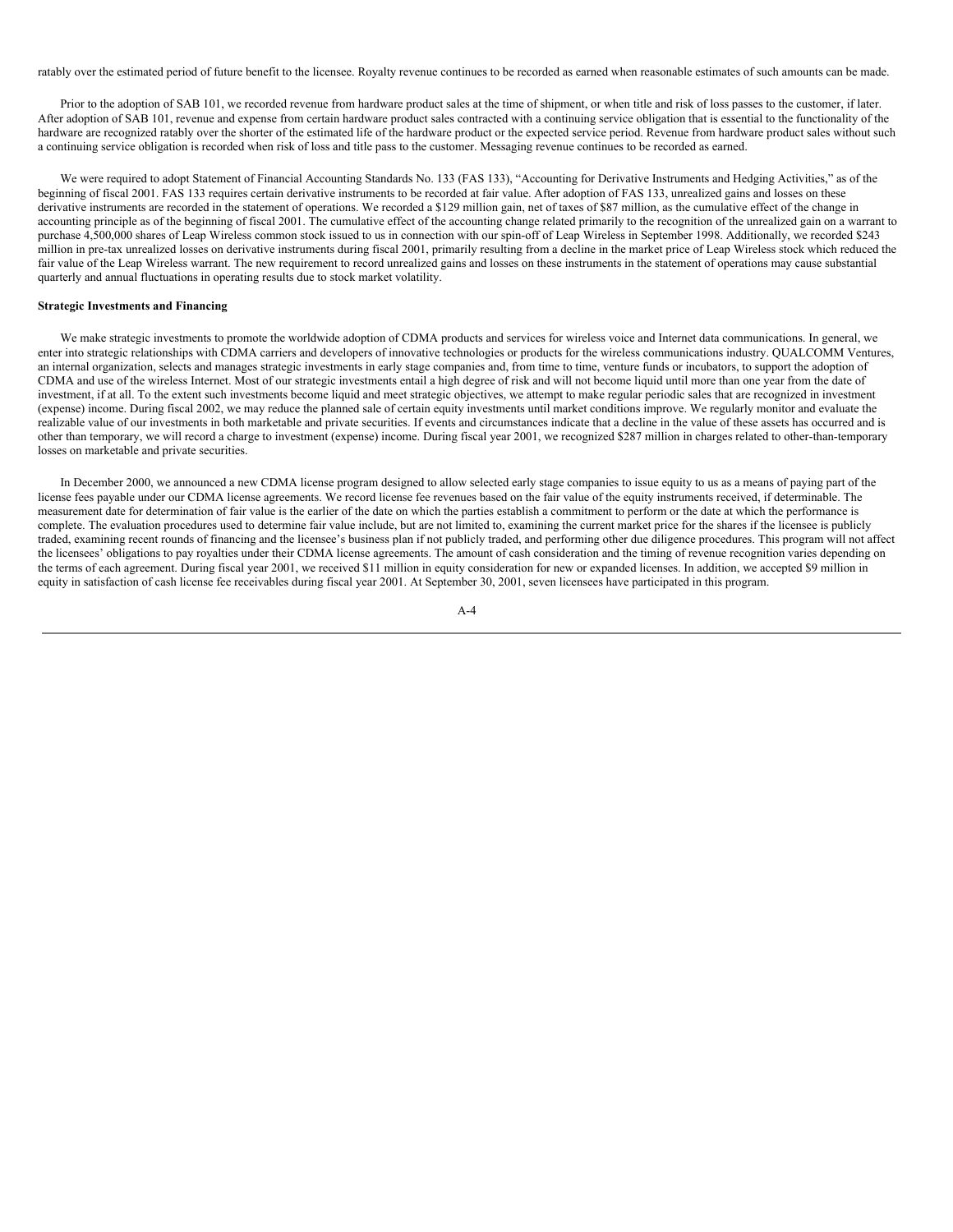#### *The Vesper Companies*

In fiscal 1999, we made commitments to invest approximately \$108 million in the Vesper Companies. The Vesper Companies were formed by a consortium of investors to provide wireless and wireline telephone services in the northern region and in the Sao Paulo state of Brazil. We subsequently participated in additional financing rounds completed by the Vesper Companies, thereby increasing our initial equity investment. In addition, we extended long-term financing to the Vesper Companies related to our financing arrangement with Ericsson. At September 30, 2001, our cumulative cash investment, including long-term financing, in the Vesper Companies totaled approximately \$241 million. In January 2000, we acquired an approximate 2.5% interest in VeloCom, an investor in the Vesper Companies, for \$15 million. In December 2000, we executed a Term Loan Agreement with VeloCom in which we agreed to provide \$230 million of convertible debt financing, including \$30 million for capitalized interest. The debt facility has a three-year term and bears interest at 18%. We funded approximately \$172 million under this facility through September 30, 2001.

As a result of a reorganization of the Vesper Companies initiated during fiscal 2001, we reassessed the recoverability of our assets related to the Vesper Companies and VeloCom and recorded \$32 million in asset impairments and related charges, \$90 million in investment (expense) income and \$120 million in other non-operating charges. At September 30, 2001, we had approximately \$124 million in remaining net assets, primarily consisting of finance receivables and notes receivable related to the Vesper Companies and VeloCom. The Vesper Companies are working to accomplish the terms of their restructuring with owners, vendors and creditors, which is expected to be completed in the first quarter of our fiscal 2002. The proposed transaction is contingent on several factors, and there is a risk it will not close. If the transaction closes, we expect to acquire an additional interest in the Vesper Companies for \$266 million in equity commitments. We also expect to convert our Term Loan Agreement with VeloCom into an additional equity interest in VeloCom. After the close, we expect to hold a 49.9% interest in VeloCom, and direct and indirect interests in the Vesper Companies of 74% and 86%, respectively.

We believe the Vesper Companies represent a strategic opportunity with their extensive installed CDMA network in Brazil, including the key cities of Sao Paulo and Rio de Janeiro. The Vesper Companies' debt would be reduced in the proposed restructuring from approximately \$1.3 billion to less than \$200 million. Additionally, the term of the remaining debt would be extended through 2005, providing the Vesper Companies significant operational flexibility to support a growing business. If the proposed restructuring transaction closes, we intend to support the Vesper Companies while they, together with VeloCom, seek to partner with strategic investors and internationally recognized operators who have the ability to successfully enhance the Vesper Companies' business and ultimately assume majority control. We would also consider other strategic alternatives such as spinning off our investment in the Vesper Companies to our shareholders. We will consolidate the results of the Vesper Companies if the proposed transaction closes in fiscal 2002. The Vesper Companies expect to incur increasing operating losses and negative cash flows from operations as they expand operations and enter new markets, even if and after they achieve positive cash flows from operations in the initial operating markets. We may incur significant losses in the future related to our proposed ownership of the Vesper Companies, and we cannot assure you that the Vesper Companies will ever operate profitably.

#### *NextWave Telecom Inc.*

In November 1995, we purchased 1,666,666 shares of Series B common stock in Nex*Wave* Telecom Inc. (Next*Wave*), a privately-held company, for \$5 million. As part of the share purchase, we received warrants to buy 1,111,111 additional shares of Series B common stock at \$3 per share. During March 1996, we converted a \$15 million note receivable into 5,000,000 shares of Series B common stock. In June 1998, we recorded a \$20 million impairment charge related to our investment in Next*Wave*. Subsidiaries of Next*Wave* filed for bankruptcy protection in June 1998 under Chapter 11 of the United States Bankruptcy Code. Nex*Wave* itself filed for bankruptcy protection in December 1998 under Chapter 11 of the United States Bankruptcy Code.

In August 2001, Next*Wave* filed a plan of reorganization with the United States Bankruptcy Court which requires total financing of approximately \$5 billion to build-out an advanced 3G wireless network. The plan provides for payment of all valid claims against Next*Wave*, including the claim of the FCC for the PCS

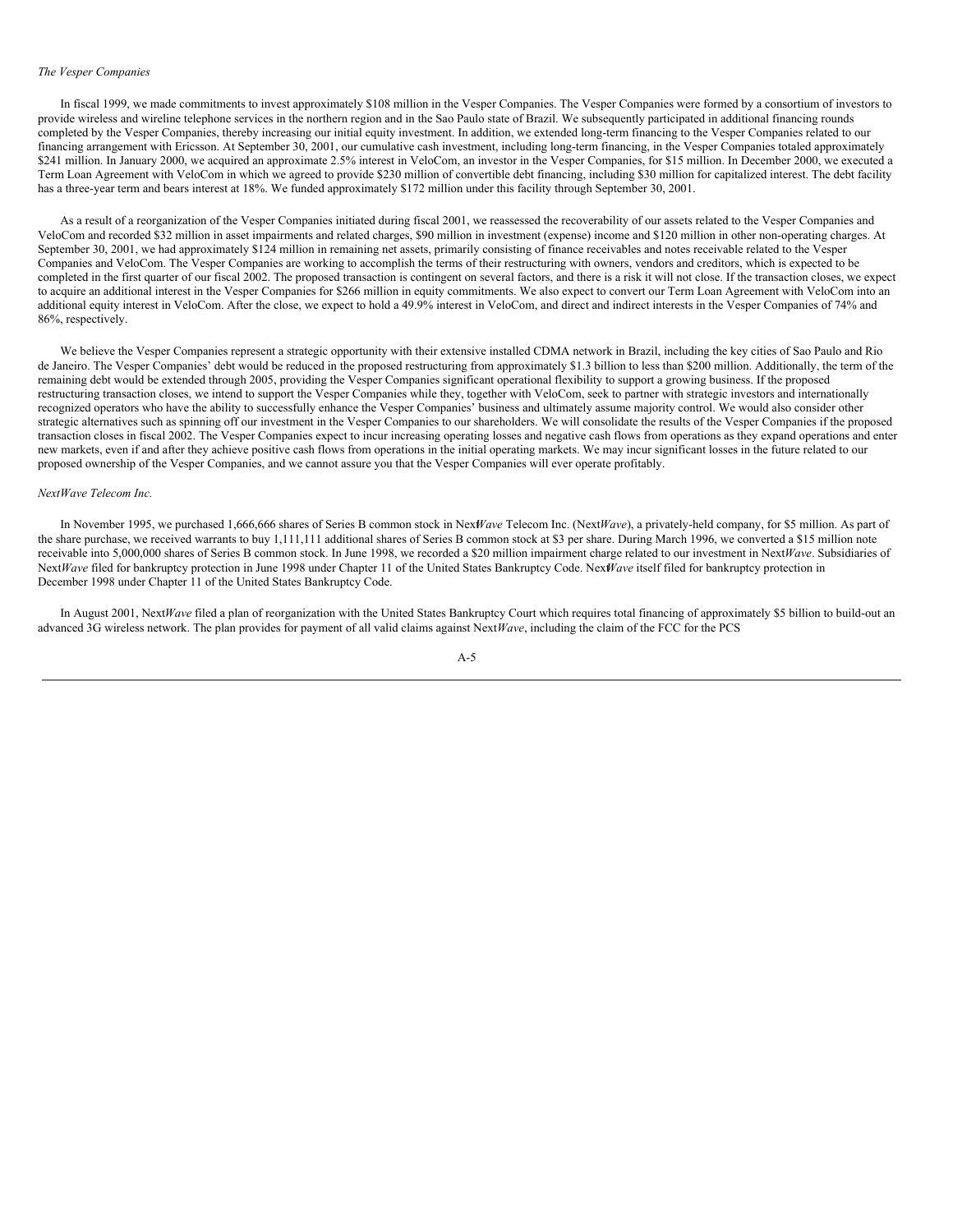licenses it granted to Next*Wave* in 1997, plus interest as applicable. The plan also provides that Nex*Wave's* debt for its C-block and F-block PCS licenses would be reinstated, with the government receiving all amounts due up to this point, in full, with the remaining balance to be paid in installments. Under this plan, Next*Wave* indicated that it expects to construct wireless networks in 95 markets utilizing CDMA2000 1xEV-DO technology.

During fiscal 2001, we sold 150,000 shares of Next*Wave* series B common stock and recorded a realized gain of \$1 million. At September 30, 2001, we owned 6,516,666 shares of Series B common stock and held warrants to purchase 1,111,111 shares of Series B common stock for \$3 per share. We also held a \$0.4 million promissory note convertible into 1,019,444 shares of Series C common stock.

In August 2001, we committed to purchase 2,000,000 shares of Series A preferred stock in the reorganized Nex*Wave* for \$300 million. Our investment was subject to approval by the United States Bankruptcy Court, successful consummation of Next*Wave*'s August 2001 plan of reorganization, satisfactory resolution of all disputes involving Next*Wave*'s PCS licenses and other conditions. Furthermore, our obligation to make this investment was subject to approval by the Bankruptcy Court on or before October 31, 2001 of the terms and conditions of our investment, as well as a certain Technology Cooperation Agreement dated as of August 15, 2001, as amended, between Next*Wave* and us. Next*Wave* also was entitled to terminate the investment commitment if a certain break-up fee contained in the subject Subscription Agreement was not approved by the Bankruptcy Court on or before October 31, 2001. The approvals required by October 31, 2001 have not been obtained, and we are entitled to terminate our investment agreement with NextWave. Furthermore, on November 8, 2001, NextWave's bankruptcy counsel publicly announced that a settlement with the FCC had been reached pursuant to which NextWave would relinquish its C-block and F-block PCS licenses in return for a cash payment from the FCC. NexWave's bankruptcy counsel indicated that if the settlement receives the necessary approvals, then Next*Wave* intends to file a new plan of reorganization which takes into account the terms of the settlement. Our \$300 million commitment is dependent on Next*Wave* pursuing the plan of reorganization filed in August, 2001. Accordingly, if Nex*Wave* does abandon the plan filed in August, 2001 and proceeds with a new plan, then we will not be obligated to make the investment. As a result of the uncertainty surrounding Next*Wave's* financing plans, the terms of the settlement announced November 8, 2001 and other factors, there is significant uncertainty as to whether we will have the opportunity to make our planned investment in a reorganized Next*Wave.*

#### *Globalstar L.P.*

We have contracts with Globalstar to design, develop and manufacture subscriber products and ground telecommunications equipment. On January 16, 2001, Globalstar announced that, in order to have sufficient funds available for the continued progress of its marketing and service activities, it had suspended indefinitely principal and interest payments on all of its debt, including its vendor financing obligations. As a result, Globalstar did not make an approximate \$22 million payment for principal and interest due to us on January 15, 2001. Globalstar also announced the retention of a financial adviser to assist in developing future initiatives, including restructuring Globalstar's debt, identifying funding opportunities and pursuing other strategic alternatives. Efforts, by Globalstar, to restructure its debt are on-going, and work on a final plan is expected to continue. However, Globalstar's restructuring has not progressed as we had anticipated. Based on the current status of Globalstar's restructuring efforts, we believe that we will not receive any of the contractual amounts due. As a result, in the fourth quarter of fiscal 2001, we recorded \$44 million in net charges to establish reserves against remaining Globalstar-related assets. During fiscal 2001, we recorded total net charges of \$49 million in cost of revenues, \$519 million in asset impairment and related charges, \$10 million in investment expense and \$58 million in other non-operating charges related primarily to the impairment of certain assets. We expect Globalstar-related revenues to be negligible for fiscal 2002.

#### *Other*

In March 2001, our wholly owned subsidiary, 3G Investments (Australia) Pty Limited, was awarded 2x10 MHz licenses in the Australian 3G wireless spectrum auctions for approximately \$84 million. We entered the auctions to acquire appropriate spectrum to support a high-capacity CDMA2000 1X/1xEV-DO

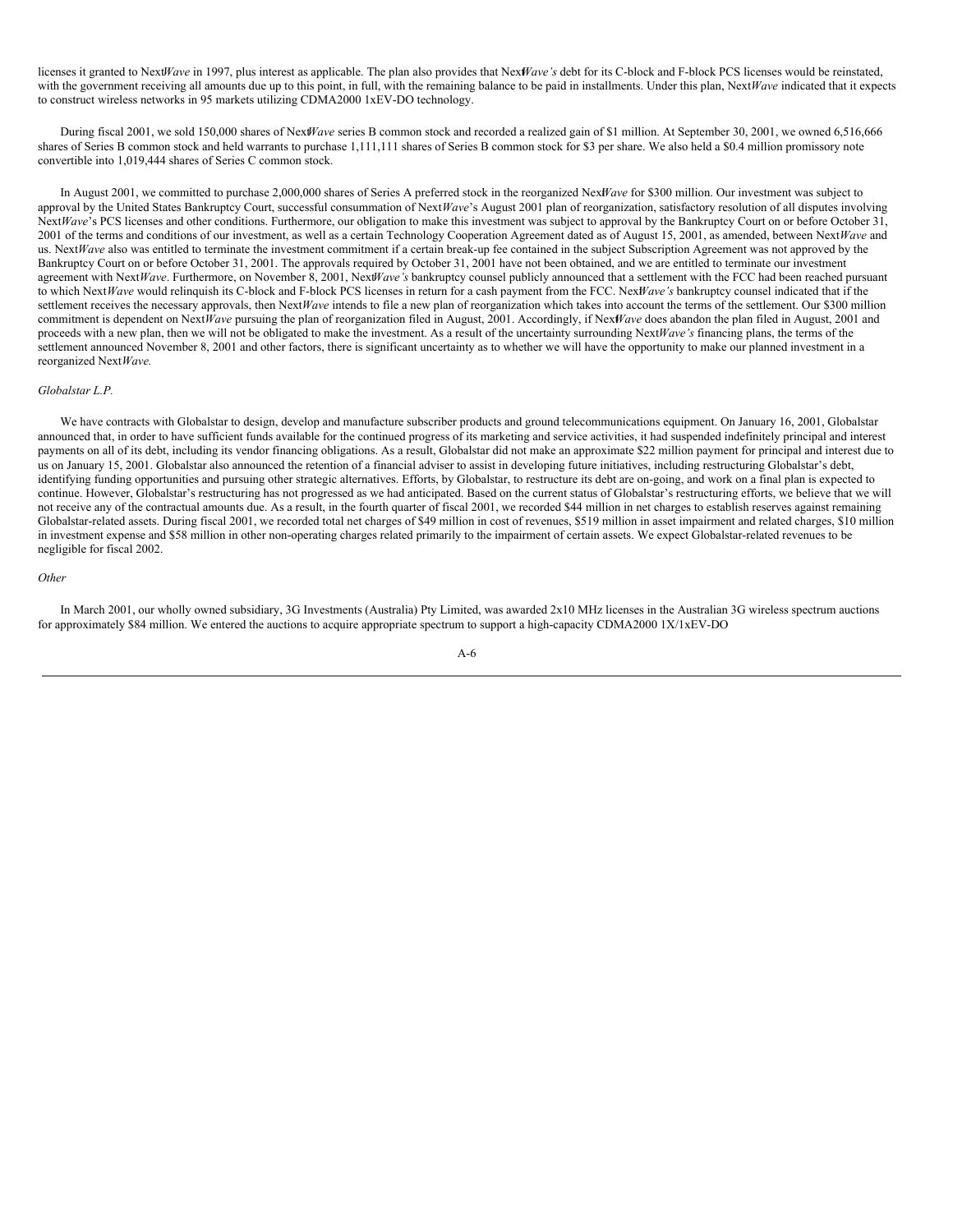system in Australia, a country with significant CDMA growth prospects. Our successful participation in numerous spectrum auctions in the past has resulted in nationwide CDMA networks being deployed in other countries, including Mexico, Chile and Brazil. We are preparing to deploy CDMA2000 1X/1xEV-DO networks in Australia with commercial 3G services planned in 2002. The licenses can be used for commercial service starting in October 2002. The licenses will cover a total of 12 million potential customers in eight major markets, including Sydney, Melbourne, Brisbane, Adelaide, Perth, Hobart, Darwin and Canberra.

In October 2000, we agreed to invest \$200 million in the convertible preferred shares of Inquam Limited (Inquam). Inquam was formed to acquire, own, develop and manage wireless communications systems, either directly or indirectly, with the primary intent of deploying CDMA-based technology. In addition, we advanced \$10 million under a promissory note, bearing interest at 10%, that matures on January 31, 2002. At September 30, 2001, \$144 million of the equity funding commitment is outstanding. We expect to fund the remaining commitment through June 2002.

We provided financing to Pegaso under an equipment loan and a bridge facility. Pegaso operates a wireless network in Mexico. At September 30, 2001, \$260 million and \$414 million are outstanding under the equipment loan and the bridge facility, respectively, net of deferred interest and unearned fees. The bridge facility was payable in full on September 19, 2001 or August 29, 2002 if certain milestones were met, including the completion of a strategic sale or merger with a third party. The bridge facility was amended in October 2001 to, among other things, change the timing of milestones required for the August 29, 2002 maturity from September 19 to October 31, 2001. A strategic sale or merger was not completed by October 31, 2001, such that Pegaso failed to meet covenants in both the amended bridge facility and the equipment loan. On October 31, 2001, Pegaso also failed to make a scheduled payment of approximately \$3 million on the equipment loan, Pegaso is currently engaged in strategic discussions with a third party for a potential sale or merger, and we are actively working with Pegaso and the third party to complete a transaction or, alternatively, to assist Pegaso in raising additional funds. As the transaction did not close on the targeted date of October 31, 2001 and such additional financing is not certain, we ceased accruing interest on these loans effective at the beginning of the fourth fiscal quarter of 2001. The bridge facility is collateralized by a second lien on substantially all of Pegaso's assets. We also have a commitment to provide an additional \$96 million in long-term financing under an arrangement with Ericsson, subject to Pegaso meeting certain conditions. Pegaso is at an early stage of development and, if it remains independent, may not be able to compete successfully. Competitors in Mexico have greater financial resources and more established operations than Pegaso. As is normal for early stage wireless operators, Pegaso is experiencing significant losses from operations. Pegaso also has limited cash available to meet its operating and financing commitments and is therefore dependent on securing additional financing or completing a strategic arrangement with an existing carrier.

### **Fiscal 2001 Compared to Fiscal 2000**

Total revenues for fiscal 2001 were \$2,680 million compared to \$3,197 million for fiscal 2000. Total revenues for fiscal 2000 included \$435 million in revenue related to the terrestrial-based CDMA wireless consumer phone business which was sold in February 2000. Excluding the revenue of the business sold from fiscal 2000, total revenues decreased by \$82 million in fiscal 2001. The decrease is primarily related to the implementation of SAB 101 in fiscal 2001, lower revenues related to the business with Globalstar, offset by higher royalties, higher unit shipments and average selling prices of MSM integrated circuits, higher CSM infrastructure integrated circuit revenues, and higher OmniTRACS messaging revenue. Revenue from Samsung Electronics Company (Samsung), Kyocera Wireless Corp. and LG Electronics, Inc., customers of both QCT and QTL, comprised an aggregate of 14%, 12% and 10% of total consolidated revenues, respectively, in fiscal 2001. In fiscal 2000, Samsung accounted for 11% of total consolidated revenues.

Cost of revenues for fiscal 2001 was \$1,035 million compared to \$1,507 million for fiscal 2000. Total cost of revenues for fiscal 2000 included \$433 million in cost of revenues related to the terrestrial-based CDMA wireless consumer phone business which was sold in February 2000. Excluding the cost of revenues of the business sold from fiscal 2000, total cost of revenues decreased by \$39 million in fiscal 2001, consistent with the decrease in revenues. Cost of revenues as a percentage of revenues was 39% for fiscal 2001 and 2000. Cost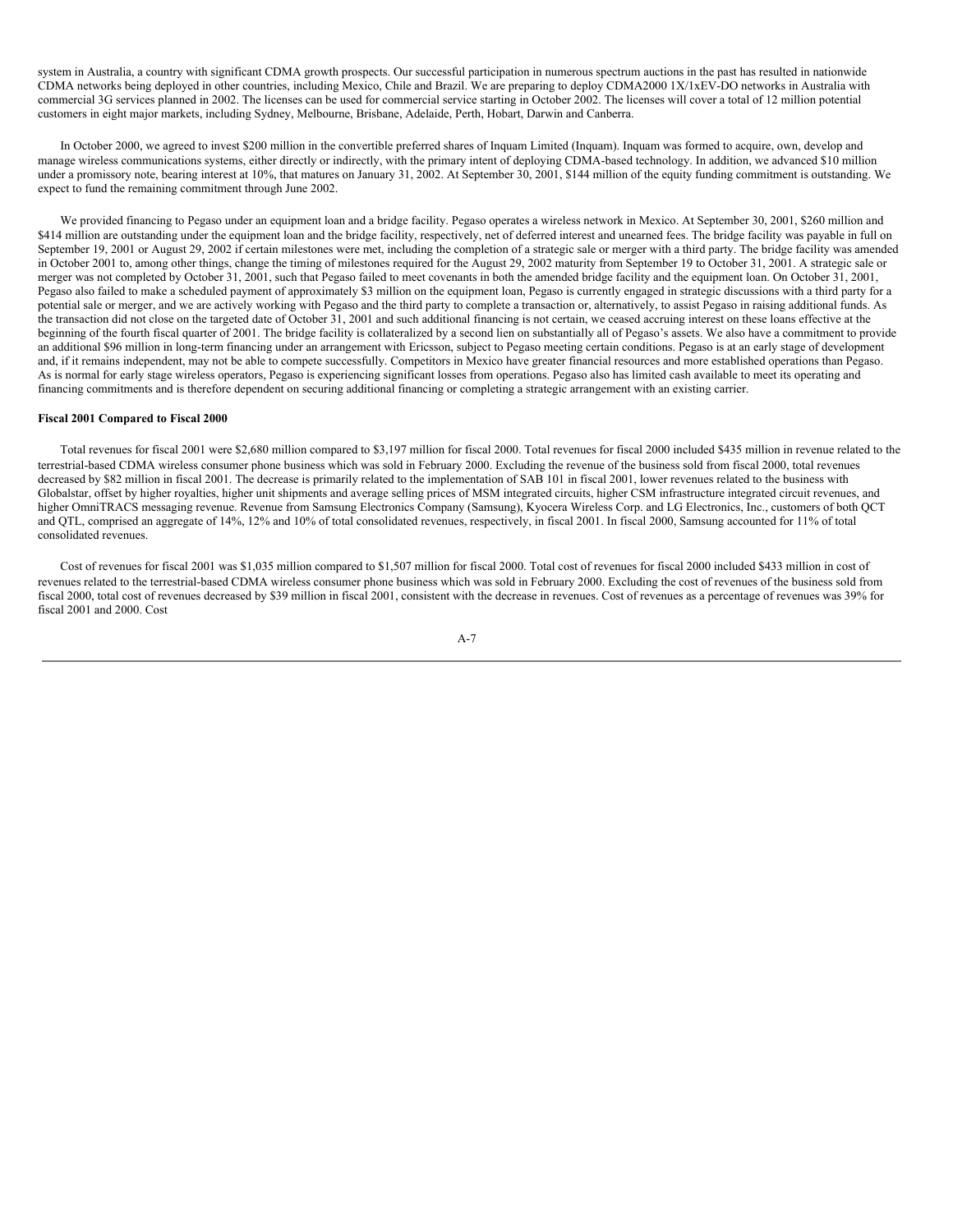of revenues as a percentage of revenues may fluctuate in future quarters depending on the mix of products sold and services provided, royalties and license fees earned, competitive pricing, new product introduction costs and other factors.

For fiscal 2001, research and development expenses were \$415 million or 15% of revenues, compared to \$340 million or 11% of revenues for fiscal 2000. The dollar and percentage increases in research and development expenses were primarily due to increased integrated circuit product initiatives to support high-speed wireless Internet access and multimode, multi-band, multi-network products including cdmaOne, CDMA2000 1X/1xEV-DO, GSM/ GPRS, WCDMA and position location technologies, offset by a decrease in terrestrial-based CDMA wireless consumer phone products research and development as a result of exiting this business in February 2000. In addition, the percentage increase is attributed to a more significant reduction in revenue relative to research and development expenses as a result of the sale of the terrestrial-based CDMA wireless consumer phone business in February 2000.

For fiscal 2001, selling, general and administrative expenses were \$367 million or 14% of revenues, compared to \$343 million or 11% of revenues for fiscal 2000. The dollar and percentage increases in selling, general and administrative expenses from fiscal 2000 were primarily due to expansion of international business activities in China, Japan, South Korea and Europe, trade show expenses related to the expansion of the integrated circuit customer base and product portfolio and the introduction of our BREW application development platform, offset by a decrease in marketing costs for terrestrial-based CDMA wireless consumer phone products as a result of the sale of the business in February 2000. In addition, the percentage increase is attributed to a more significant reduction in revenue relative to selling, general and administrative expenses as a result of the sale of the terrestrial-based CDMA wireless consumer phone business in February 2000.

Amortization of goodwill and other acquisition-related intangible assets was \$255 million for fiscal 2001, compared to \$146 million in fiscal 2000. For fiscal 2001, no purchased in-process technology was recorded, compared to \$60 million in fiscal 2000. The increase in amortization in fiscal 2001 and the purchased in-process technology charge in fiscal 2000 resulted from the acquisition of SnapTrack, Inc. (SnapTrack) in March 2000.

For fiscal 2001, asset impairment and related charges were \$550 million, compared to \$46 million for fiscal 2000. Asset impairment and related charges during fiscal 2001 were comprised primarily of \$519 million in charges resulting from management's determination that certain assets related to the Globalstar business were impaired and \$32 million in charges related to reserves recorded against finance receivables from the Vesper Companies. Asset impairment and related charges during fiscal 2000 were primarily related to the sale of the terrestrial-based CDMA wireless consumer phone business in February 2000.

For fiscal 2001, other operating expenses were \$51 million, compared to \$32 million in fiscal 2000. Other operating expenses for fiscal 2001 were comprised of a \$62 million arbitration decision against us, offset by \$11 million in other income related to the irrevocable transfer of a portion of an FCC Auction Discount Voucher to a thirdparty. Other operating expenses during fiscal 2000 were comprised primarily of employee termination and other costs related to the sale of the terrestrial-based CDMA wireless consumer phone business.

Interest expense was \$10 million for fiscal 2001, compared to \$5 million for fiscal 2000. The increase was primarily related to interest charges resulting from an arbitration decision against us, offset by lower interest expense resulting from decreased bank borrowings.

Net investment expense was \$256 million for fiscal 2001 compared to net investment income of \$494 million for fiscal 2000. The decrease was primarily due to a \$200 million reduction in net realized gains on marketable and other securities, \$243 million in unrealized losses on derivative instruments, \$148 million in unrealized losses related to other-than-temporary losses on marketable securities, \$140 million in unrealized other-than-temporary losses on other investments and a \$20 million increase in equity in losses of investees.

There were no distributions on Trust Convertible Preferred Securities in fiscal 2001 due to the conversion of all remaining Trust Convertible Preferred Securities into common stock during fiscal 2000. We recorded \$13 million in distributions for fiscal 2000.

#### $A - R$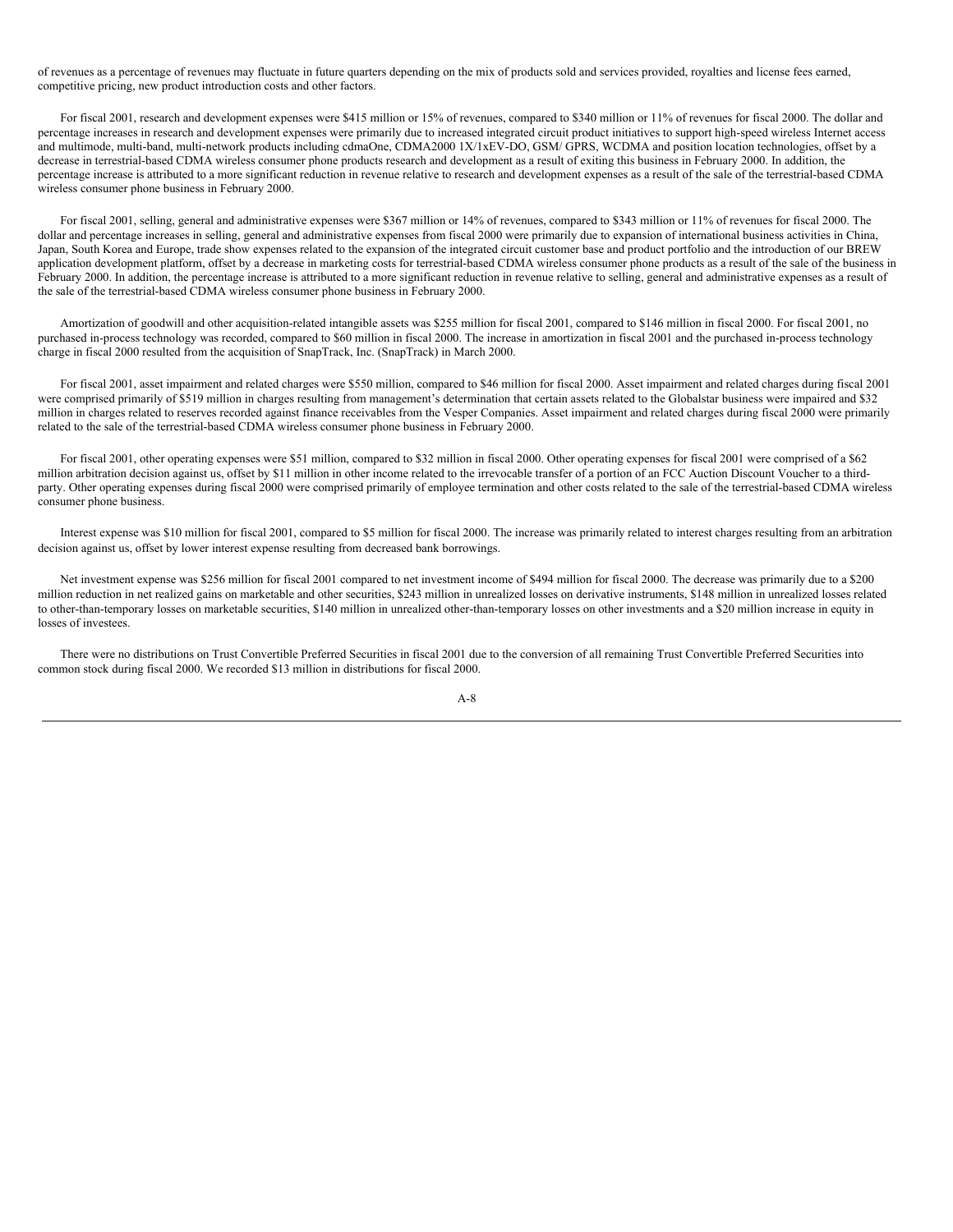Other non-operating charges were approximately \$167 million in fiscal 2001 compared to \$2 million in fiscal 2000. Other non-operating charges in fiscal 2001 were primarily comprised of a \$120 million write-down of the note receivable from VeloCom to its fair value and \$58 million in write-downs of recorded values of a note receivable from Globalstar and warrants to acquire partnership interests in Globalstar to their estimated fair values.

Income tax expense was \$105 million for fiscal 2001 compared to \$527 million for fiscal 2000. The annual effective tax rate was negative 25% for fiscal 2001, compared to a 44% rate for fiscal 2000. The estimated annual effective tax rate is negative primarily as a result of foreign taxes paid for which it is more likely than not we will not receive a tax benefit. The difference in the tax rate from the prior year is primarily due to the loss for fiscal 2001 resulting from certain asset impairment and related charges. We have provided a valuation allowance on substantially all of our deferred tax assets because of uncertainty regarding their realizability due to the expectation that deductions from future employee stock option exercises will exceed future taxable income. Our net deferred tax assets increased by \$631 million in fiscal 2001, and the resulting increase in the valuation allowance was reflected in part as an increase to the tax expense and in part as a reduction of stockholders' equity. The total expense related to the increase in the valuation allowance was \$185 million.

We recorded an \$18 million loss, net of taxes, in fiscal 2001 as the net cumulative effect of changes in accounting principle at September 25, 2000. The cumulative effect of the adoption of SAB 101 was a \$147 million loss, net of taxes, offset by a \$129 million gain, net of taxes, resulting from the cumulative effect of the adoption of FAS 133. The gain resulting from the adoption of FAS 133 related primarily to the unrealized gain on a warrant to purchase 4,500,000 shares of Leap Wireless common stock issued to us in connection with our spin-off of Leap Wireless in September 1998.

### **Fiscal 2000 Compared to Fiscal 1999**

Total revenues for fiscal 2000 were \$3,197 million compared to \$3,937 million for fiscal 1999. The decrease in revenue for fiscal 2000 was primarily due to a decrease in revenues from the terrestrial CDMA wireless consumer phone business which was sold in February 2000, a decrease in the wireless infrastructure product revenue related to the sale of this business in May 1999 and a decrease in average selling prices of integrated circuits, offset by significant increases in royalty revenues and in CDMA integrated circuits unit volume. Revenue from one South Korean customer, Samsung Electronics Company, by the QCT and QTL segments comprised an aggregate of 11% and 9% of total revenues in fiscal 2000 and 1999.

Cost of revenues for fiscal 2000 was \$1,507 million compared to \$2,485 million for fiscal 1999. The decrease in cost of revenues was primarily due to a decrease in the terrestrial CDMA wireless consumer phone product costs as a result of the sale of the business in February 2000, a decrease in the wireless infrastructure product costs related to the sale of this business in May 1999, and a reduction in the unit cost of integrated circuits, offset by a significant increase in CDMA integrated circuits unit volume. Cost of revenues decreased as a percentage of revenues to 47% for fiscal 2000 from 63% for fiscal 1999. This is primarily due to a change in business strategy resulting in a higher percentage of revenues from high margin integrated circuits and system software and royalties and lower revenues from lower gross margin terrestrial CDMA wireless consumer phones and infrastructure businesses exited in fiscal 2000 and fiscal 1999, respectively. Cost of revenues as a percentage of revenues may fluctuate in future quarters depending on mix of products sold, competitive pricing, new product introduction costs and other factors.

For fiscal 2000, research and development expenses were \$340 million or 11% of revenues, compared to \$381 million or 10% of revenues for fiscal 1999. The decrease in research and development expenses was due to a decrease in terrestrial CDMA wireless consumer phone and infrastructure product research and development as a result of exiting these businesses, offset by increased integrated circuit product initiatives and software development efforts and new 1xEV-DO products.

For fiscal 2000, selling, general and administrative expenses were \$343 million or 11% of revenues, compared to \$425 million or 11% of revenues for fiscal 1999. The dollar decrease in selling, general and administrative expenses from fiscal 1999 was due to a decrease in marketing costs in terrestrial CDMA wireless consumer phone products as a result of the sale of the business in February 2000 and a decrease in

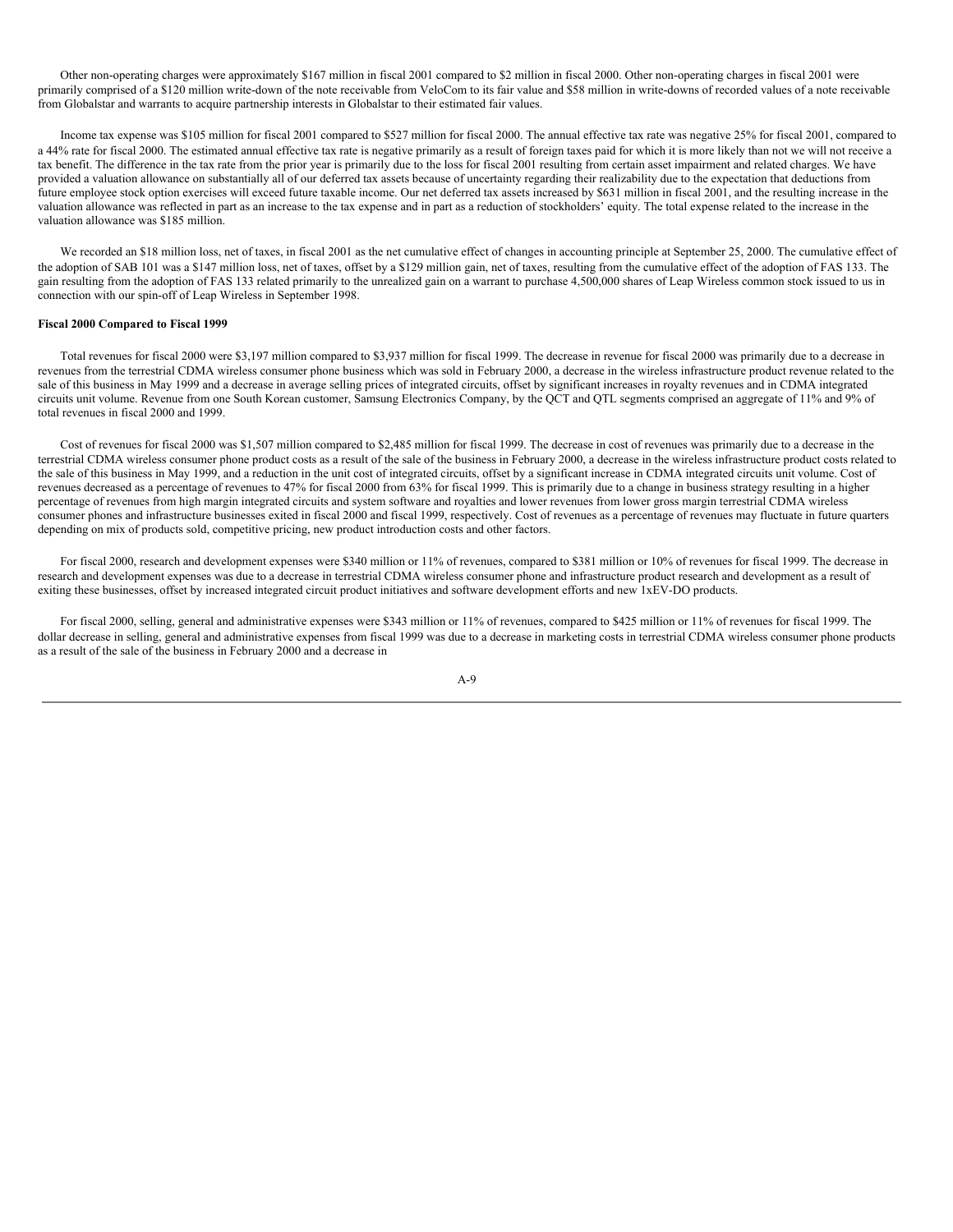selling, general and administrative expenses for terrestrial CDMA wireless infrastructure products as a result of the sale of this business in May 1999, partially offset by continued growth in personnel and associated overhead expenses necessary to support other growing business operations, employer payroll tax on employee non-qualified stock option exercises and investor relations expenses.

Amortization of goodwill and other acquisition-related intangible assets increased to \$146 million for fiscal 2000 compared to \$1 million for fiscal 1999, primarily due to the acquisition of SnapTrack in March 2000.

Purchased in-process technology of \$60 million for fiscal 2000 resulted from the acquisition of SnapTrack. Purchased in-process technology was expensed upon acquisition because technological feasibility had not been established and no future alternative uses existed.

For fiscal 2000, asset impairment and related charges were \$46 million, compared to \$143 million for fiscal 1999. Asset impairment and related charges during fiscal 2000 were comprised primarily of charges to reflect the estimated difference between the carrying value of the net assets and the consideration received from Kyocera related to the sale of the terrestrial CDMA wireless consumer phone business, less costs to sell. During fiscal 1999, asset impairment and related charges were comprised primarily of \$66 million in charges to reflect the difference between the carrying value of the net assets to be sold to Ericsson and the net consideration received and various license and settlement agreements in connection therewith and \$77 million in charges to reduce the carrying value of certain other assets related to our terrestrial CDMA wireless infrastructure business.

For fiscal 2000, other operating expenses were \$32 million, compared to \$97 million for fiscal 1999. Other operating expenses during fiscal 2000 were comprised primarily of employee termination costs related to the sale of the terrestrial CDMA wireless consumer phone business to Kyocera. Other operating expenses for fiscal 1999 were comprised primarily of payroll and compensation benefits provided to employees transferred to Ericsson related to the sale of our terrestrial CDMA wireless infrastructure business.

Interest expense was \$5 million for fiscal 2000, compared to \$15 million for fiscal 1999. The decrease was due to decreased bank borrowings by QPE and the subsequent payoff and cancellation of the QPE bank lines of credit in February 2000.

Net investment income was \$494 million for fiscal 2000 compared to \$25 million for fiscal 1999. The increase was primarily due to a \$270 million realized gain on the sale of marketable securities and a \$195 million increase in income related to interest earned on higher cash balances and interest earned on finance receivables.

Distributions on Trust Convertible Preferred Securities decreased to \$13 million for fiscal 2000 compared to \$39 million for fiscal 1999 as a result of conversions of the 5 3/4% Trust Convertible Preferred Securities outstanding into common stock. During the second quarter of fiscal 2000, all remaining Trust Convertible Preferred Securities were converted into common stock.

During fiscal 2000, we recorded \$2 million in net non-operating other charges, including \$6 million in charges relating to amounts advanced to Metrosvyaz, and the release of a \$4 million contingent liability due to a settlement. During fiscal 1999, we recorded \$69 million in non-operating charges, including \$37 million related to the Ericsson transaction and \$15 million related to the write-off of non-operating assets.

Income tax expense was \$527 million for fiscal 2000 compared to \$106 million for fiscal 1999. The annual effective tax rate was 44% for fiscal 2000, compared to 35% for fiscal 1999. The higher tax rate is primarily a result of nondeductible charges for purchased in-process technology and amortization of goodwill and higher pre-tax earnings relative to tax deductions. We have provided a valuation allowance on our net deferred tax assets because of uncertainty regarding their realizability due to the expectation that deductions from future employee stock option exercises and related deductions will exceed future taxable income.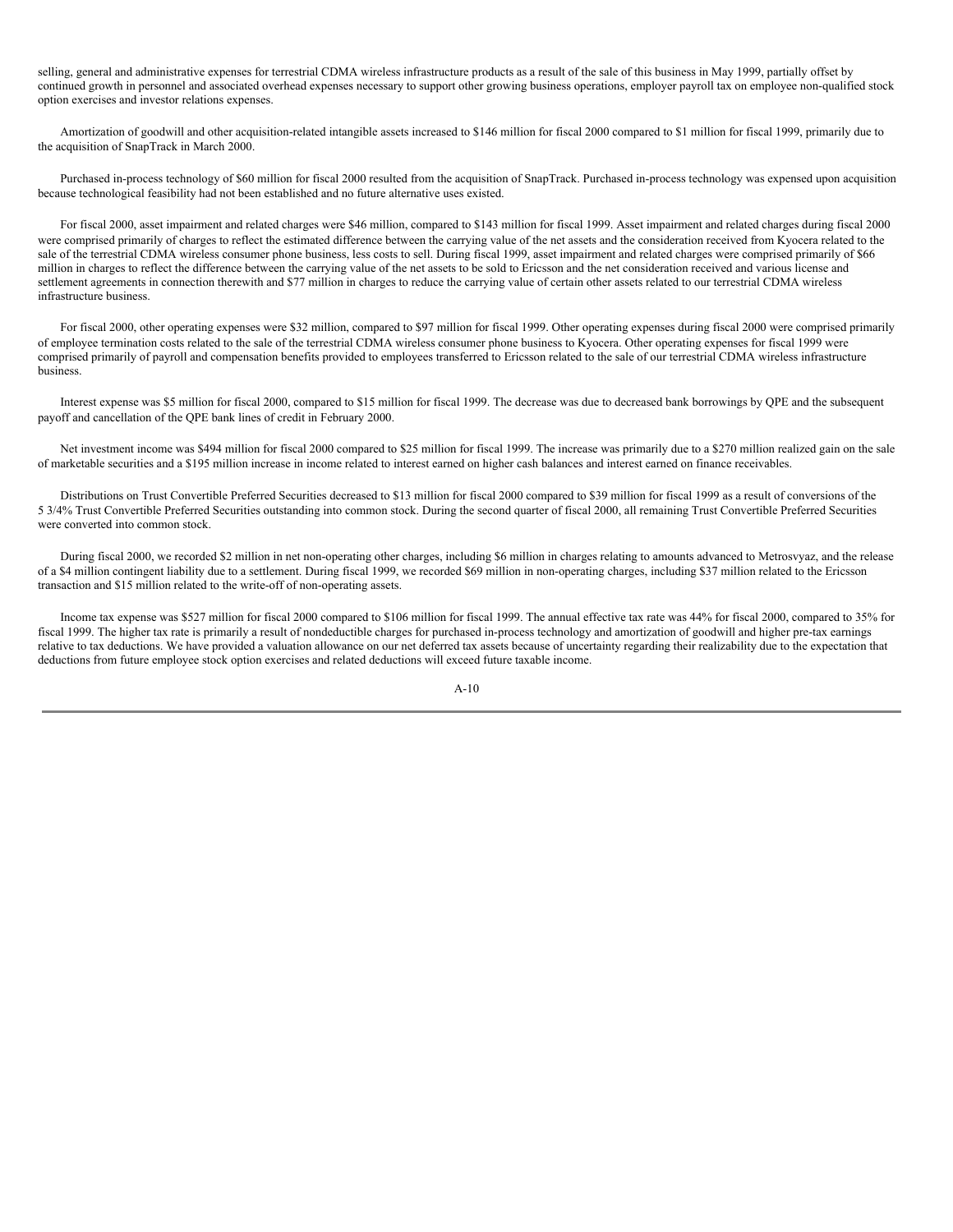#### **Our Segment Results for Fiscal 2001 Compared to Fiscal 2000**

#### **CDMA Technologies Segment (QCT)**

QCT segment revenues for fiscal 2001 were \$1,365 million compared to \$1,239 million fiscal 2000. Earnings before taxes for fiscal 2001 were \$306 million compared to \$392 million for fiscal 2000. Revenues increased due to higher unit shipments and average selling prices of MSM integrated circuits and higher shipments of CSM infrastructure integrated circuit voice channels to wireless communications manufacturers. The decrease in earnings before taxes was primarily due to increased research and development, as well as increased general, administrative, selling and marketing expenses. The increased research and development is primarily associated with new integrated circuit product and technology initiatives to support high-speed wireless Internet access and multi-band, multimode, multi-network, products including cdmaOne, CDMA2000 1X/1xEV-DO, GSM/ GPRS, WCDMA and position location technologies, as well as increased advertising expenses for these products. Approximately 58 million MSM integrated circuits were sold during fiscal 2001, compared to approximately 52 million for fiscal 2000. Approximately nine million CSM infrastructure integrated circuits equivalent voice channels were sold during fiscal 2001, compared to approximately two million for fiscal 2000.

#### **Technology Licensing Segment (QTL)**

QTL segment revenues for fiscal 2001 were \$782 million compared to \$705 million for fiscal 2000. Earnings before taxes for fiscal 2001 were \$717 million compared to \$633 million for fiscal 2000. The increase in revenues and earnings before taxes was primarily due to an increase in royalties resulting from an increase in worldwide demand for products based on CDMA technologies, offset by the impact of adopting SAB 101. Earnings before taxes included \$11 million in other income related to the irrevocable transfer of a portion of an FCC Auction Discount Voucher to a third-party.

#### **Wireless Systems Segment (QWS)**

QWS segment revenues for fiscal 2001 were \$408 million compared to \$721 million for fiscal 2000. Earnings before taxes for fiscal 2001 of \$66 million compared to earnings before taxes of \$272 million for fiscal 2000. Revenues and earnings decreased primarily due to significantly lower shipments of Globalstar portable and fixed phones to service providers and the decision to not recognize revenue on business with Globalstar before cash is received, offset by an increase in OmniTRACS messaging services revenue. We shipped approximately 43,000 OmniTRACS and other related communications systems during fiscal 2001, compared to approximately 56,000 in fiscal 2000. The decrease in unit shipments is due to United States economic conditions affecting the domestic long-haul trucking industry. We shipped less than 100 Globalstar portable and fixed phones in fiscal 2001 compared to 96,000 in fiscal 2000. The decrease in unit shipments is primarily due to the pending restructuring of Globalstar and other uncertainties related to the Globalstar business. Given the current reduced level of business related to Globalstar, we have transferred a number of our QWS staff into other parts of our business to meet staffing needs.

#### **Liquidity and Capital Resources**

We anticipate that our cash and cash equivalents and marketable securities balances of \$2,581 million at September 30, 2001, including interest to be earned thereon, will be used to fund our working and other capital requirements, including investments in other companies and other assets to support the growth of our business, financing for customers of CDMA infrastructure products in accordance with the agreement with Ericsson, financing under agreements with CDMA telecommunications carriers, and other commitments. In the event additional needs for cash arise, we may raise additional funds from a combination of sources including potential debt and equity issuance. On July 24, 2001, we announced that we no longer plan to spin-off our integrated circuits and system software business. Although we are withdrawing the plan to spin-off this business, we would reconsider if conflicts arise that adversely affect our ability to operate each business in the best interests of our stockholders.

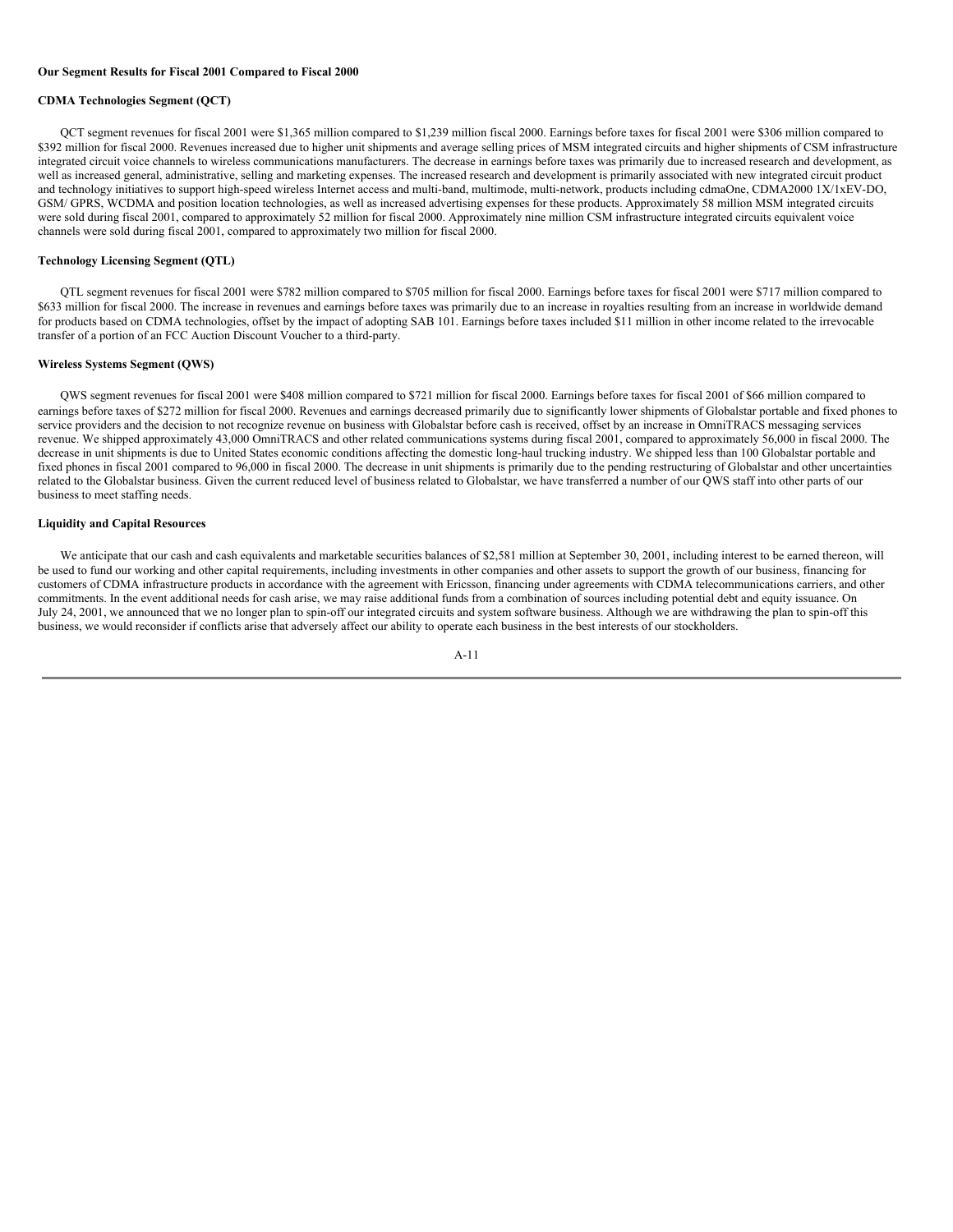In fiscal 2001, \$691 million in cash was provided by operating activities, compared to \$791 million in cash provided by operating activities in fiscal 2000. Cash provided by operating activities in fiscal 2001 and fiscal 2000 includes \$1,051 million and \$1,283 million, respectively, of net cash flow provided by operations. In fiscal 2001, cash flow provided by operations were offset by increases in finance receivables and inventories and a reduction in trade accounts payable, payroll, benefits and other liabilities, offset by a decrease in accounts receivable and other assets and an increase in unearned revenue. In fiscal 2000, cash flow provided by operations were offset by an increase in finance receivables and decreases in accounts payable and payroll, benefits and other liabilities, offset by a decrease in accounts receivables. These changes for fiscal year 2001 and 2000 totaled \$360 million and \$492 million, respectively.

In fiscal 2001, \$149 million in cash was used in investing activities, primarily including \$247 million for other investments and acquisitions, \$226 million for the issuance of notes receivable, \$84 million for the purchase of wireless licenses, \$114 million in capital expenditures and \$205 million in net purchases of available-for-sale securities, offset by \$672 million in net maturities of held-to-maturity securities, \$16 million on collection of notes receivables and \$27 million in proceeds from the sale of investments. We intend to continue our strategic investment activities to promote the worldwide adoption of CDMA products and the growth of CDMA-based wireless data and wireless Internet products and solutions. As part of these investment activities, we may provide financing to facilitate the marketing and sale of CDMA equipment by authorized suppliers. In addition to our commitments to the Vesper Companies and Inquam, equity funding commitments related to other strategic investments total \$48 million at September 30, 2001, which we intend to fund through fiscal 2009.

In fiscal 2001, our financing activities provided \$134 million, comprised primarily of the issuance of common stock under our stock option and employee stock purchase plans. In fiscal 2000, our financing activities provided \$28 million, including \$144 million from the issuance of common stock under our stock option and employee stock purchase plans, offset by \$112 million in net repayments under bank lines of credit.

At September 30, 2001, our remaining commitments to extend long-term financing to certain CDMA customers of Ericsson totaled approximately \$531 million, including \$96 million for Pegaso. The commitment to fund \$400 million of this amount expires on November 6, 2003. The funding of the remaining \$131 million, if it occurs, is not subject to a fixed expiration date. The financing commitments are subject to the CDMA customers meeting conditions prescribed in the financing arrangements and, in certain cases, to Ericsson also financing a portion of such sales and services. Such financing is generally collateralized by the related equipment. Commitments represent the maximum amounts to be financed under these arrangements; actual financing may be in lesser amounts.

Under the terms of the senior credit facility between us and Leap Wireless, we are committed to fund up to \$125 million until the earlier of settlement of the FCC's current auction of PCS spectrum or Leap Wireless' withdrawal from the auction. At September 30, 2001, no cash has been advanced to Leap Wireless, but \$1 million in loan fees and accrued interest are outstanding under the facility.

In addition to the financing commitments to Leap Wireless and Ericsson, we had \$4 million of letters of credit and \$12 million of other financial guarantees and commitments outstanding as of September 30, 2001, none of which are collateralized.

### **Future Accounting Requirements**

In July 2001, the Financial Accounting Standards Board (FASB) issued FASB Statements Nos. 141 and 142 (FAS 141 and FAS 142), "Business Combinations" and "Goodwill and Other Intangible Assets." FAS 141 replaces APB 16 and eliminates pooling-of-interests accounting prospectively. It also provides guidance on purchase accounting related to the recognition of intangible assets and accounting for negative goodwill. FAS 142 changes the accounting for goodwill from an amortization method to an impairment-only approach. Under FAS 142, goodwill will be tested annually and whenever events or circumstances occur indicating that goodwill might be impaired. FAS 141 and FAS 142 are effective for all business combinations completed after June 30, 2001. Upon adoption of FAS 142, amortization of goodwill recorded for business combinations consummated prior to July 1, 2001 will cease, and intangible assets acquired prior to July 1,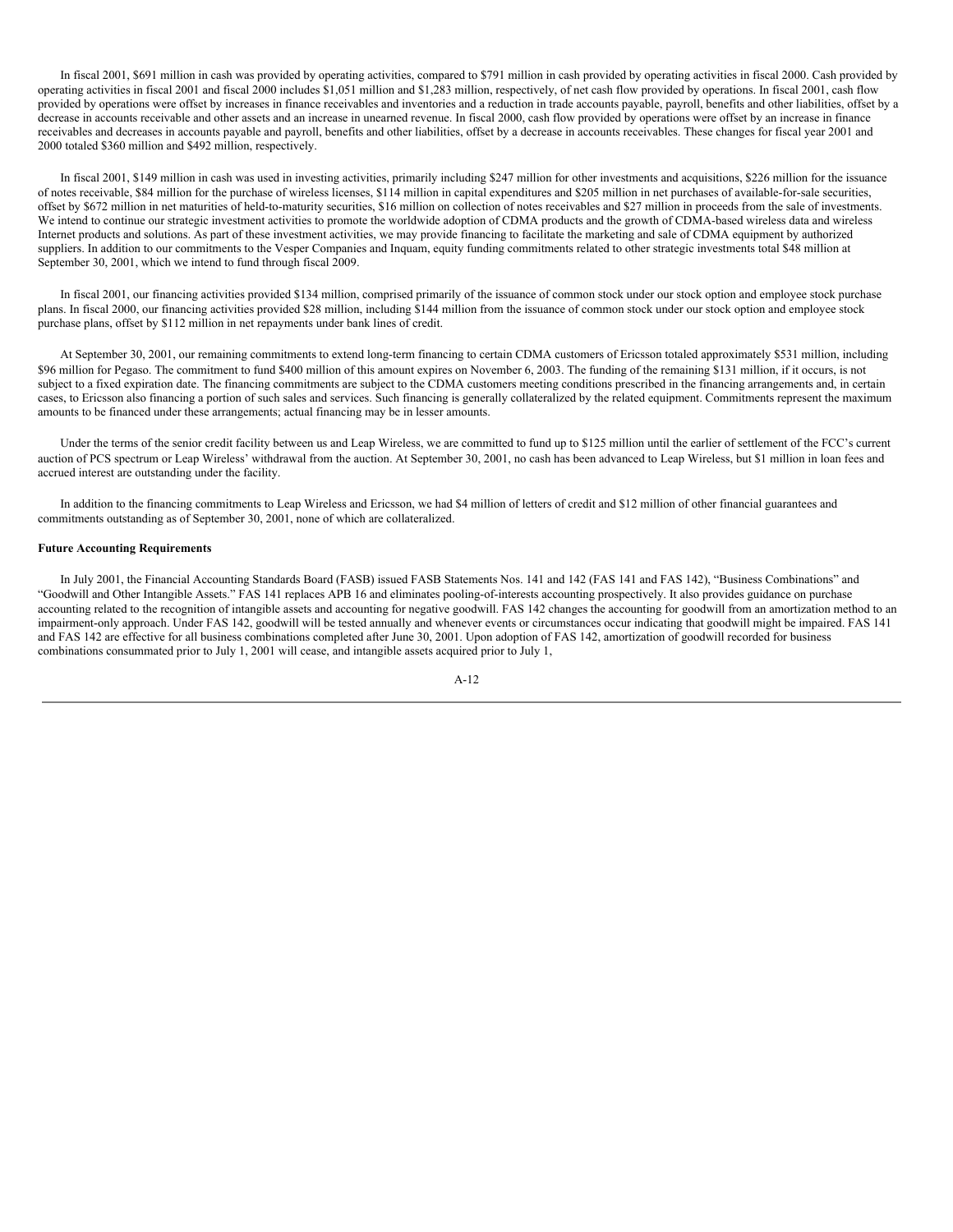2001 that do not meet the criteria for recognition under FAS 141 will be reclassified to goodwill. Companies are required to adopt FAS 142 for fiscal years beginning after December 15, 2001, but early adoption is permitted. We will adopt FAS 142 on September 30, 2002, the beginning of fiscal 2003. In connection with the adoption of FAS 142, we will be required to perform a transitional goodwill impairment assessment. We have not yet determined the impact these standards will have on our operating results and financial position.

In August 2001, the FASB issued FAS 144, "Accounting for the Impairment or Disposal of Long-Lived Assets." FAS 144 replaces FAS 121, "Accounting for the Impairment of Long-Lived Assets and for Long-Lived Assets to Be Disposed Of." The FASB issued FAS 144 to establish a single accounting model, based on the framework established in FAS 121, as FAS 121 did not address the accounting for a segment of a business accounted for as a discontinued operation under APB 30, "Reporting The Results of Operations — Reporting The Effects of Disposal of a Segment of a Business, and Extraordinary Unusual and Infrequently Occurring Events and Transactions." FAS 144 also resolves significant implementation issues related to FAS 121. Companies are required to adopt FAS 144 for fiscal years beginning after December 15, 2001, but early adoption is permitted. We will adopt FAS 144 as of the beginning of fiscal 2003. We have not yet determined the impact this standard will have on our operating results and financial position.

### **Quantitative and Qualitative Disclosure About Market Risk**

*Interest Rate Market Risk.* We have fixed income securities consisting of cash equivalents and investments in marketable debt securities. Investments in marketable debt securities are classified as available-for-sale and held-to-maturity. Interest income earned on our short-term investment portfolio is affected by changes in the general level of United States interest rates, while interest income earned on long-term fixed income investments is not affected in the near term. (See Note 2 to the Consolidated Financial Statements for information about investments in marketable debt securities.)

Finance receivables bear interest at both fixed and variable rates (see Note 3 to the Consolidated Financial Statements for information about finance receivables). Interest earned on certain finance receivables is at variable interest rates and is affected by changes in the general level of United States interest rates and/or LIBOR. Fair values will vary as interest rates change.

We have other notes receivable from third parties included in other assets. These facilities bear interest at variable rates. Interest earned on credit facilities included in other assets is affected by changes in LIBOR, and fair value will vary as interest rates change.

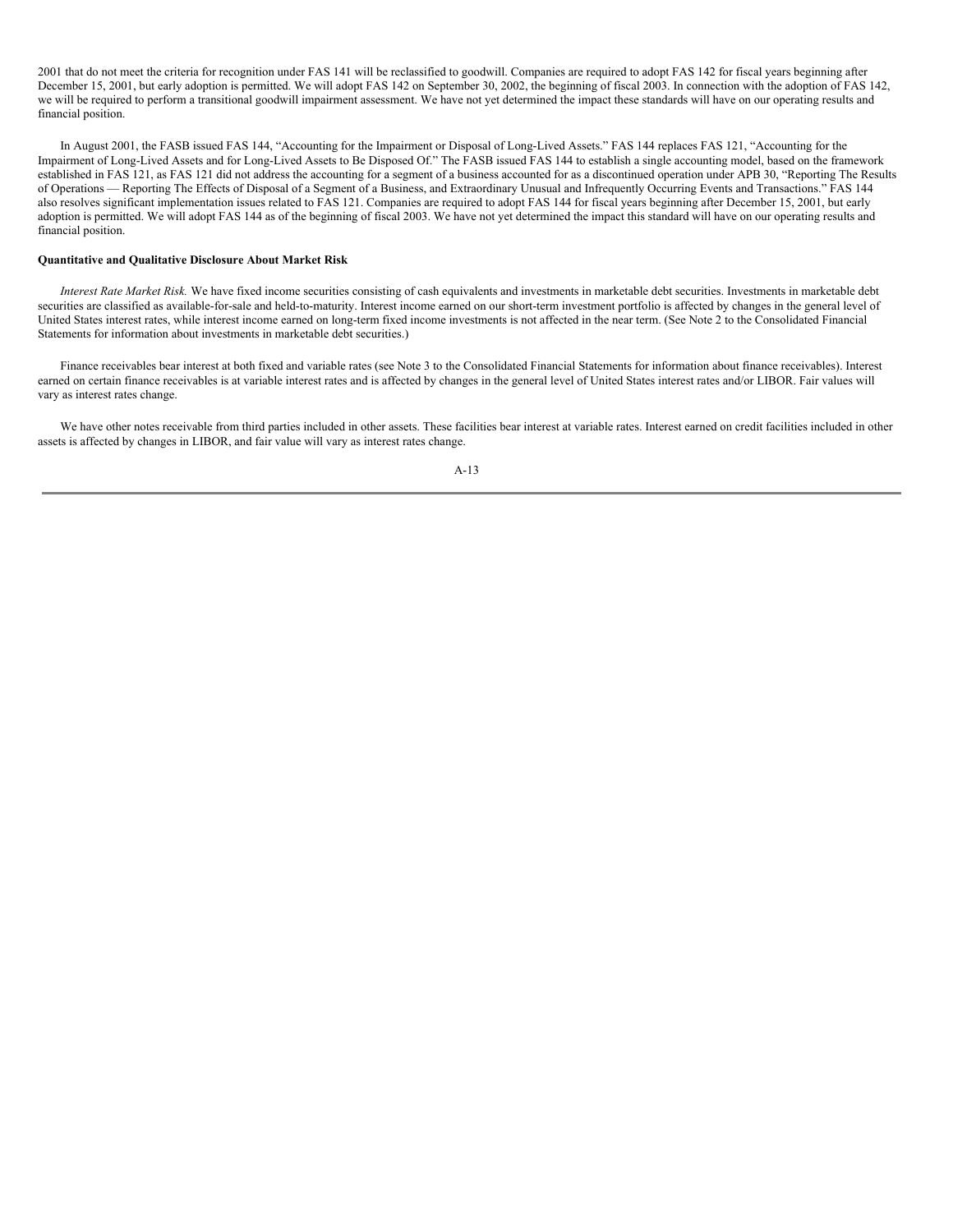The following table provides information about our financial instruments that are sensitive to changes in interest rates. All financial instruments are held for purposes other than trading. For our fixed income investment portfolio, finance receivables and credit facilities in other assets, the table presents principal cash flows and related weightedaverage yield at cost and contractual interest rates for fixed income securities and finance receivables or other credit facilities, respectively, by expected maturity dates. Additionally, we have assumed that our fixed income securities are similar enough to aggregate those securities for presentation purposes.

#### **Interest Rate Sensitivity**

#### **Principal Amount by Expected Maturity Average Interest Rate (Dollars in millions)**

|                                    | 2002           | 2003    | 2004                            | 2005    | 2006           | Thereafter           | No Single<br>Maturity         | Total   | Fair<br>Value |
|------------------------------------|----------------|---------|---------------------------------|---------|----------------|----------------------|-------------------------------|---------|---------------|
| Fixed income securities            | \$281          | \$379   | \$220                           | \$15    | \$19           | $\hspace{0.05cm}$    | \$121                         | \$1,035 | \$1,044       |
| Interest rate                      | $6.4\%$        | $4.6\%$ | 5.0%                            | $5.0\%$ | 4.9%           |                      | 4.4%                          |         |               |
| Finance receivables:               |                |         |                                 |         |                |                      |                               |         |               |
| Fixed rate                         | \$28           | $S \t1$ | $s -$                           | $s -$   | $s -$          | 419<br>S             | ς<br>$\overline{\phantom{a}}$ | \$448   | \$425         |
| Interest rate                      | 17.0%          | 12.9%   |                                 |         |                | 18.0%                |                               |         |               |
| Variable rate (LIBOR)              | S <sub>2</sub> | \$25    | \$58                            | \$96    | \$62           | 698<br>S             |                               | \$941   | \$ 319        |
| Margin over LIBOR                  | 4.8%           | 4.9%    | 5.1%                            | $5.6\%$ | $6.0\%$        | 3.5%                 |                               |         |               |
| Credit facilities in other assets: |                |         |                                 |         |                |                      |                               |         |               |
| Fixed rate                         | \$34           | $s -$   | \$196                           | $s -$   | $s -$          | S.<br>$\overline{2}$ | $\overline{\phantom{a}}$      | \$232   | \$101         |
| Interest rate                      | 11.4%          |         | 4.6%                            |         |                | 10.0%                |                               |         |               |
| Variable rate (LIBOR)              | \$39           | $s -$   | \$.<br>$\overline{\phantom{a}}$ | $s -$   | S <sub>2</sub> | 26<br>S              | $\overline{\phantom{a}}$      | \$67    | S<br>42       |
| Margin over LIBOR                  | 12.0%          |         |                                 |         | 1.9%           | $0.0\%$              |                               |         |               |

*Equity Price Risk.* We hold available-for-sale securities and derivative instruments subject to equity price risk. Available-for-sale equity securities and derivative instruments recorded at fair value under FAS 115 and FAS 133, respectively, subject us to equity price risk. The fair values of available-for-sale securities total \$199 million and \$426 million, respectively, at September 30, 2001 and at September 24, 2000. The fair values of these securities are based on the market prices of the securities. To the extent we own a large number of securities relative to the trading volumes of these securities, the market prices may be higher than the prices we would realize if our shares were sold. The available-for-sale securities are held for purposes other than trading. As of September 30, 2001, two securities constituted approximately 20% of the fair value of the available-for-sale securities portfolio.

We received a warrant in connection with the Leap Wireless spin-off to purchase Leap Wireless common stock at \$6.11 per share. At September 30, 2001, we are entitled to purchase 3,375,000 shares of Leap Wireless common stock (see Notes 1 and 15 to the Consolidated Financial Statements for a description of our accounting policy for this instrument and further information). The recorded and fair values of the warrant are \$49 million and \$250 million, respectively, at September 30, 2001 and at September 24, 2000. The estimated fair value of the warrant is directly correlated to movements in the price of the Leap Wireless stock. The warrant is held for purposes other than trading. During fiscal 2001, we recorded \$243 million in losses on derivative instruments, offset by a \$129 million accounting change, net of income taxes, primarily related to this warrant.

We strategically invest in companies in the high-technology industry, and typically do not attempt to reduce or eliminate our market exposure on these securities. During fiscal 2001, many high-technology stocks experienced a significant decrease in value, negatively affecting the fair value of our available-for-sale equity securities and derivative instruments. Investment concentrations in specific companies and industry segments may vary over time, and changes in concentrations may affect the overall price volatility.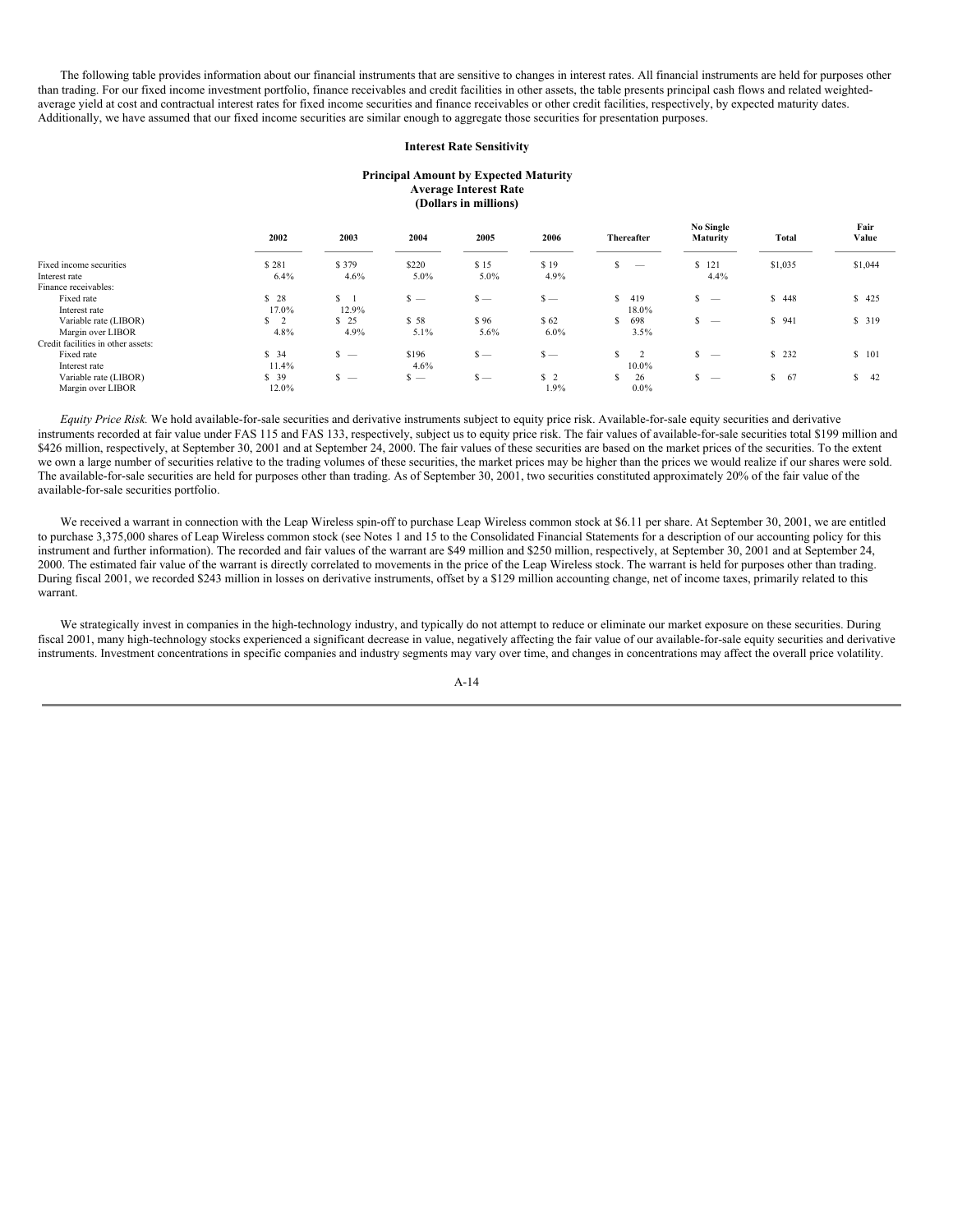Our strategic investments in other entities consist substantially of investments accounted for under the equity and cost methods that are predominantly closely held and not publicly traded. These investments are held for purposes other than trading. Accordingly, we believe that our exposure to market risk from these investments is not material. Additionally, we do not anticipate any near-term changes in the nature of our market risk exposures or in management's objectives and strategies with respect to managing such exposures.

*Foreign Exchange Market Risk.* See Note 1 to the Consolidated Financial Statements for a description of our foreign currency accounting policies and information about our currency exposure management practices. We manage our exposure to foreign exchange market risks, when deemed appropriate, through the use of derivative financial instruments, consisting primarily of forward contracts. Derivative financial instruments are viewed as risk management tools and are not used for speculative or trading purposes. At September 30, 2001 we had one foreign currency forward contract outstanding; no such contracts were outstanding at September 24, 2000. The amount of the unrealized loss as of September 30, 2001 is not material.

Financial instruments held by consolidated subsidiaries and equity method investees which are not denominated in the functional currency of those entities are subject to the effects of currency fluctuations, which may affect reported earnings. As a global concern, we face exposure to adverse movements in foreign currency exchange rates. At the present time, we may hedge currency exposures associated with certain assets and liabilities denominated in nonfunctional currencies and certain anticipated nonfunctional currency transactions. As a result, we could suffer unanticipated gains or losses on anticipated foreign currency cash flows, as well as economic loss with respect to the recoverability of investments. While we may hedge certain transactions with non-United States customers, declines in currency values in certain regions may, if not reversed, adversely affect future product sales because our products may become more expensive to purchase in the countries of the affected currencies.

Finance receivables and notes receivable from international carriers that do not use the United States dollar as their functional currencies subject us to credit risk. Because our financing is dollar denominated, any significant change in the value of the dollar against the debtors' functional currencies could result in an increase in the debtor's cash flow requirements and could thereby affect our ability to collect our receivables. At September 30, 2001, finance receivables from international customers totaled \$735 million.

Our analysis methods used to assess and mitigate risk discussed above should not be considered projections of future risks.

### **CHANGES IN AND DISAGREEMENTS WITH ACCOUNTANTS ON ACCOUNTING AND**

### **FINANCIAL DISCLOSURE**

None.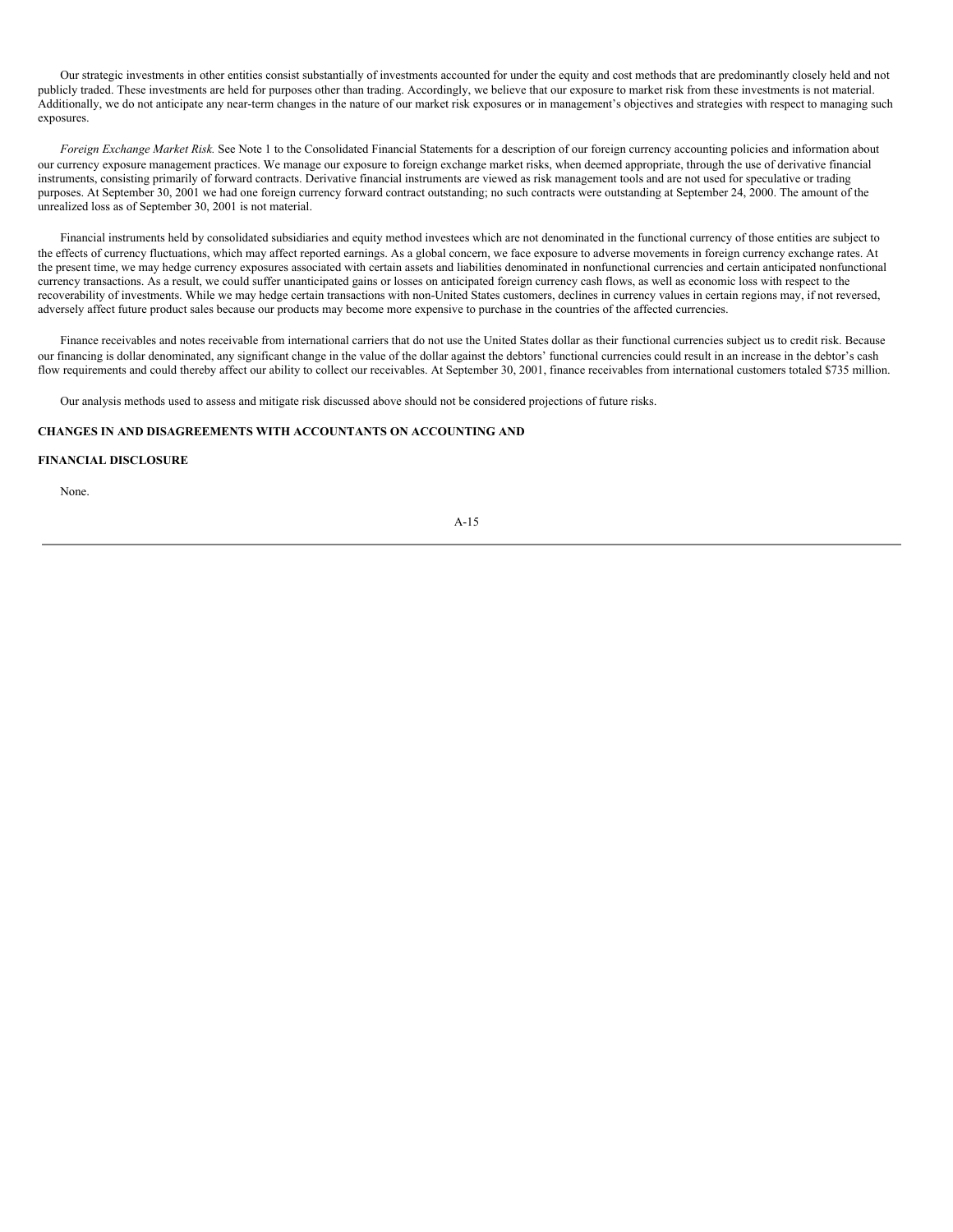### **REPORT OF INDEPENDENT ACCOUNTANTS**

To the Board of Directors and Stockholders of QUALCOMM Incorporated:

In our opinion, the consolidated financial statements present fairly, in all material respects, the financial position of QUALCOMM Incorporated and its subsidiaries (the "Company") at September 30, 2001 and 2000, and the results of their operations and their cash flows for each of the three years in the period ended September 30, 2001 in conformity with accounting principles generally accepted in the United States of America. These financial statements and financial statement schedule are the responsibility of the Company's management; our responsibility is to express an opinion on these financial statements and financial statement schedule based on our audits. We conducted our audits of these statements in accordance with auditing standards generally accepted in the United States of America, which require that we plan and perform the audit to obtain reasonable assurance about whether the financial statements are free of material misstatement. An audit includes examining, on a test basis, evidence supporting the amounts and disclosures in the financial statements, assessing the accounting principles used and significant estimates made by management, and evaluating the overall financial statement presentation. We believe that our audits provide a reasonable basis for our opinion.

As discussed in Note 1 to the consolidated financial statements, the Company changed its method of recognizing revenue and adopted Statement of Financial Accounting Standard No. 133, "Accounting for Derivative Instruments and Hedging Activities," during the year ended September 30, 2001.

PricewaterhouseCoopers LLP

San Diego, California

November 5, 2001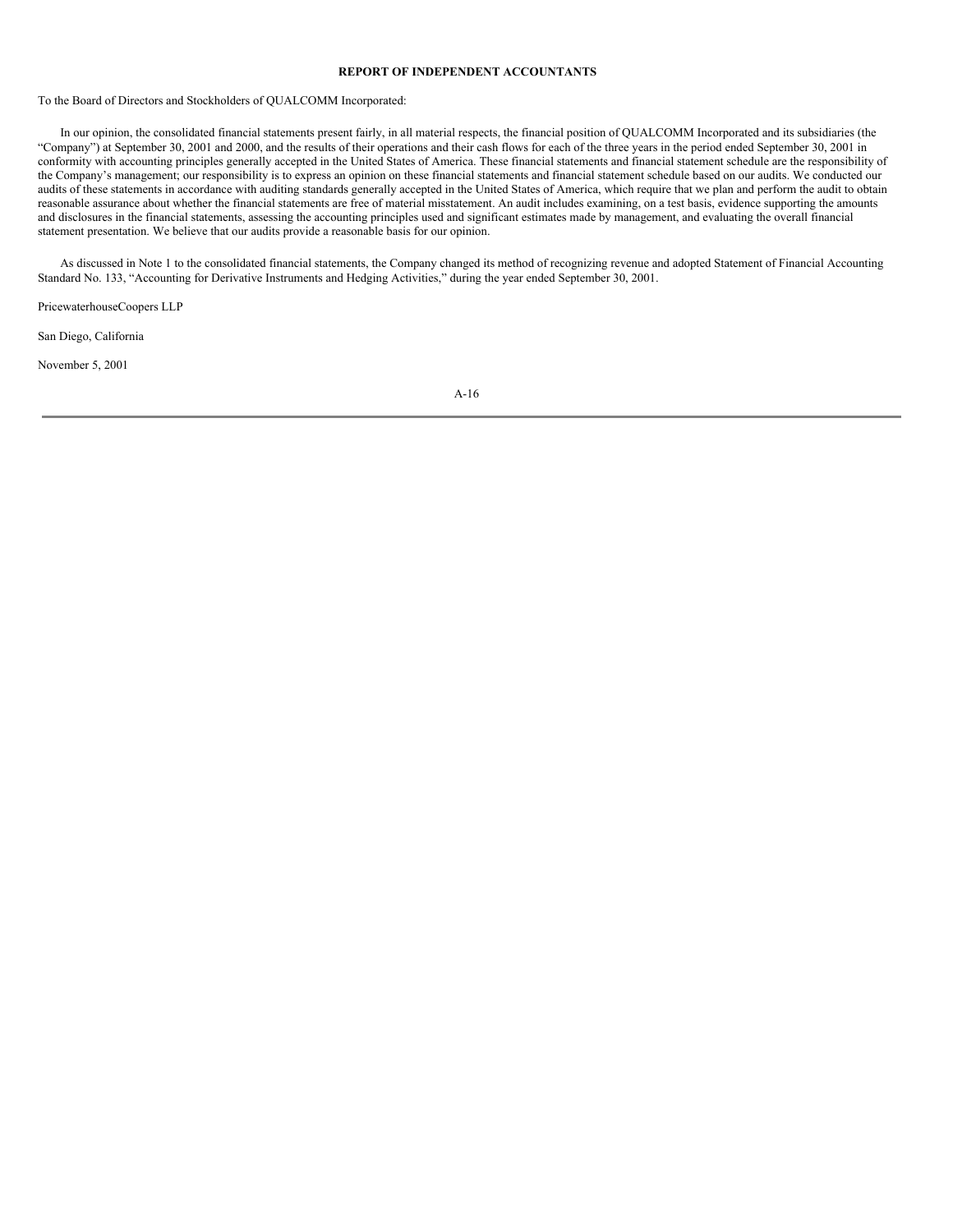#### **CONSOLIDATED BALANCE SHEETS (In thousands, except share data)**

## **ASSETS**

| Current assets:<br>Cash and cash equivalents<br>Marketable securities<br>Accounts receivable, net<br>Finance receivables, net<br>Inventories, net<br>Other current assets<br>Total current assets<br>Marketable securities<br>Finance receivables, net<br>Other investments<br>Property, plant and equipment, net<br>Goodwill, net<br><b>Total</b> assets<br><b>LIABILITIES AND STOCKHOLDERS' EQUITY</b><br>Trade accounts payable<br>Payroll and other benefits related liabilities<br>Unearned revenue | 2001<br>\$1,388,602<br>894,577<br>517,557<br>10,345<br>95,863<br>147,814<br>3,054,758<br>297,333<br>733,491<br>263,520<br>431,396<br>585,046<br>381,589<br>\$5,747,133 | 2000<br>\$716,871<br>1,055,522<br>606,979<br>128,515<br>85,366<br>136,727<br>2,729,980<br>748,521<br>799,404<br>384,859<br>431,705<br>821,834<br>146,679<br>\$6,062,982 |
|----------------------------------------------------------------------------------------------------------------------------------------------------------------------------------------------------------------------------------------------------------------------------------------------------------------------------------------------------------------------------------------------------------------------------------------------------------------------------------------------------------|------------------------------------------------------------------------------------------------------------------------------------------------------------------------|-------------------------------------------------------------------------------------------------------------------------------------------------------------------------|
|                                                                                                                                                                                                                                                                                                                                                                                                                                                                                                          |                                                                                                                                                                        |                                                                                                                                                                         |
|                                                                                                                                                                                                                                                                                                                                                                                                                                                                                                          |                                                                                                                                                                        |                                                                                                                                                                         |
|                                                                                                                                                                                                                                                                                                                                                                                                                                                                                                          |                                                                                                                                                                        |                                                                                                                                                                         |
|                                                                                                                                                                                                                                                                                                                                                                                                                                                                                                          |                                                                                                                                                                        |                                                                                                                                                                         |
|                                                                                                                                                                                                                                                                                                                                                                                                                                                                                                          |                                                                                                                                                                        |                                                                                                                                                                         |
|                                                                                                                                                                                                                                                                                                                                                                                                                                                                                                          |                                                                                                                                                                        |                                                                                                                                                                         |
|                                                                                                                                                                                                                                                                                                                                                                                                                                                                                                          |                                                                                                                                                                        |                                                                                                                                                                         |
|                                                                                                                                                                                                                                                                                                                                                                                                                                                                                                          |                                                                                                                                                                        |                                                                                                                                                                         |
|                                                                                                                                                                                                                                                                                                                                                                                                                                                                                                          |                                                                                                                                                                        |                                                                                                                                                                         |
|                                                                                                                                                                                                                                                                                                                                                                                                                                                                                                          |                                                                                                                                                                        |                                                                                                                                                                         |
|                                                                                                                                                                                                                                                                                                                                                                                                                                                                                                          |                                                                                                                                                                        |                                                                                                                                                                         |
|                                                                                                                                                                                                                                                                                                                                                                                                                                                                                                          |                                                                                                                                                                        |                                                                                                                                                                         |
|                                                                                                                                                                                                                                                                                                                                                                                                                                                                                                          |                                                                                                                                                                        |                                                                                                                                                                         |
| Other assets                                                                                                                                                                                                                                                                                                                                                                                                                                                                                             |                                                                                                                                                                        |                                                                                                                                                                         |
| Current liabilities:                                                                                                                                                                                                                                                                                                                                                                                                                                                                                     |                                                                                                                                                                        |                                                                                                                                                                         |
|                                                                                                                                                                                                                                                                                                                                                                                                                                                                                                          |                                                                                                                                                                        |                                                                                                                                                                         |
|                                                                                                                                                                                                                                                                                                                                                                                                                                                                                                          |                                                                                                                                                                        |                                                                                                                                                                         |
|                                                                                                                                                                                                                                                                                                                                                                                                                                                                                                          |                                                                                                                                                                        |                                                                                                                                                                         |
|                                                                                                                                                                                                                                                                                                                                                                                                                                                                                                          | \$106,433                                                                                                                                                              | \$112,856                                                                                                                                                               |
|                                                                                                                                                                                                                                                                                                                                                                                                                                                                                                          | 117,795                                                                                                                                                                | 128,836                                                                                                                                                                 |
|                                                                                                                                                                                                                                                                                                                                                                                                                                                                                                          | 184,461                                                                                                                                                                | 68,419                                                                                                                                                                  |
| Other current liabilities                                                                                                                                                                                                                                                                                                                                                                                                                                                                                | 112,300                                                                                                                                                                | 162,182                                                                                                                                                                 |
| Total current liabilities                                                                                                                                                                                                                                                                                                                                                                                                                                                                                | 520,989                                                                                                                                                                | 472,293                                                                                                                                                                 |
| Unearned revenue                                                                                                                                                                                                                                                                                                                                                                                                                                                                                         | 295,005                                                                                                                                                                | 497                                                                                                                                                                     |
| Other liabilities                                                                                                                                                                                                                                                                                                                                                                                                                                                                                        | 35,437                                                                                                                                                                 | 27,221                                                                                                                                                                  |
| <b>Total liabilities</b>                                                                                                                                                                                                                                                                                                                                                                                                                                                                                 | 851,431                                                                                                                                                                | 500,011                                                                                                                                                                 |
| Commitments and contingencies (Notes 3, 4 and 11)                                                                                                                                                                                                                                                                                                                                                                                                                                                        |                                                                                                                                                                        |                                                                                                                                                                         |
| Minority interest in consolidated subsidiaries                                                                                                                                                                                                                                                                                                                                                                                                                                                           | 5,887                                                                                                                                                                  | 46,643                                                                                                                                                                  |
|                                                                                                                                                                                                                                                                                                                                                                                                                                                                                                          |                                                                                                                                                                        |                                                                                                                                                                         |
| Stockholders' equity:                                                                                                                                                                                                                                                                                                                                                                                                                                                                                    |                                                                                                                                                                        |                                                                                                                                                                         |
| Preferred stock, \$0.0001 par value; issuable in series; 8,000 shares authorized;                                                                                                                                                                                                                                                                                                                                                                                                                        |                                                                                                                                                                        |                                                                                                                                                                         |
| none outstanding at September 30, 2001 and 2000                                                                                                                                                                                                                                                                                                                                                                                                                                                          |                                                                                                                                                                        |                                                                                                                                                                         |
| Common stock, \$0.0001 par value; 3,000,000 shares authorized; 763,289 and                                                                                                                                                                                                                                                                                                                                                                                                                               |                                                                                                                                                                        |                                                                                                                                                                         |
| 747,651 shares outstanding at September 30, 2001 and 2000                                                                                                                                                                                                                                                                                                                                                                                                                                                | 76                                                                                                                                                                     | 75                                                                                                                                                                      |
| Paid-in capital                                                                                                                                                                                                                                                                                                                                                                                                                                                                                          | 4,791,559                                                                                                                                                              | 4,653,818                                                                                                                                                               |
| Retained earnings                                                                                                                                                                                                                                                                                                                                                                                                                                                                                        | 322,347                                                                                                                                                                | 871,090                                                                                                                                                                 |
| Accumulated other comprehensive loss                                                                                                                                                                                                                                                                                                                                                                                                                                                                     | (224, 167)                                                                                                                                                             | (8,655)                                                                                                                                                                 |
| Total stockholders' equity                                                                                                                                                                                                                                                                                                                                                                                                                                                                               | 4,889,815                                                                                                                                                              | 5,516,328                                                                                                                                                               |
| Total liabilities and stockholders' equity                                                                                                                                                                                                                                                                                                                                                                                                                                                               | \$5,747,133                                                                                                                                                            | \$6,062,982                                                                                                                                                             |

See accompanying notes.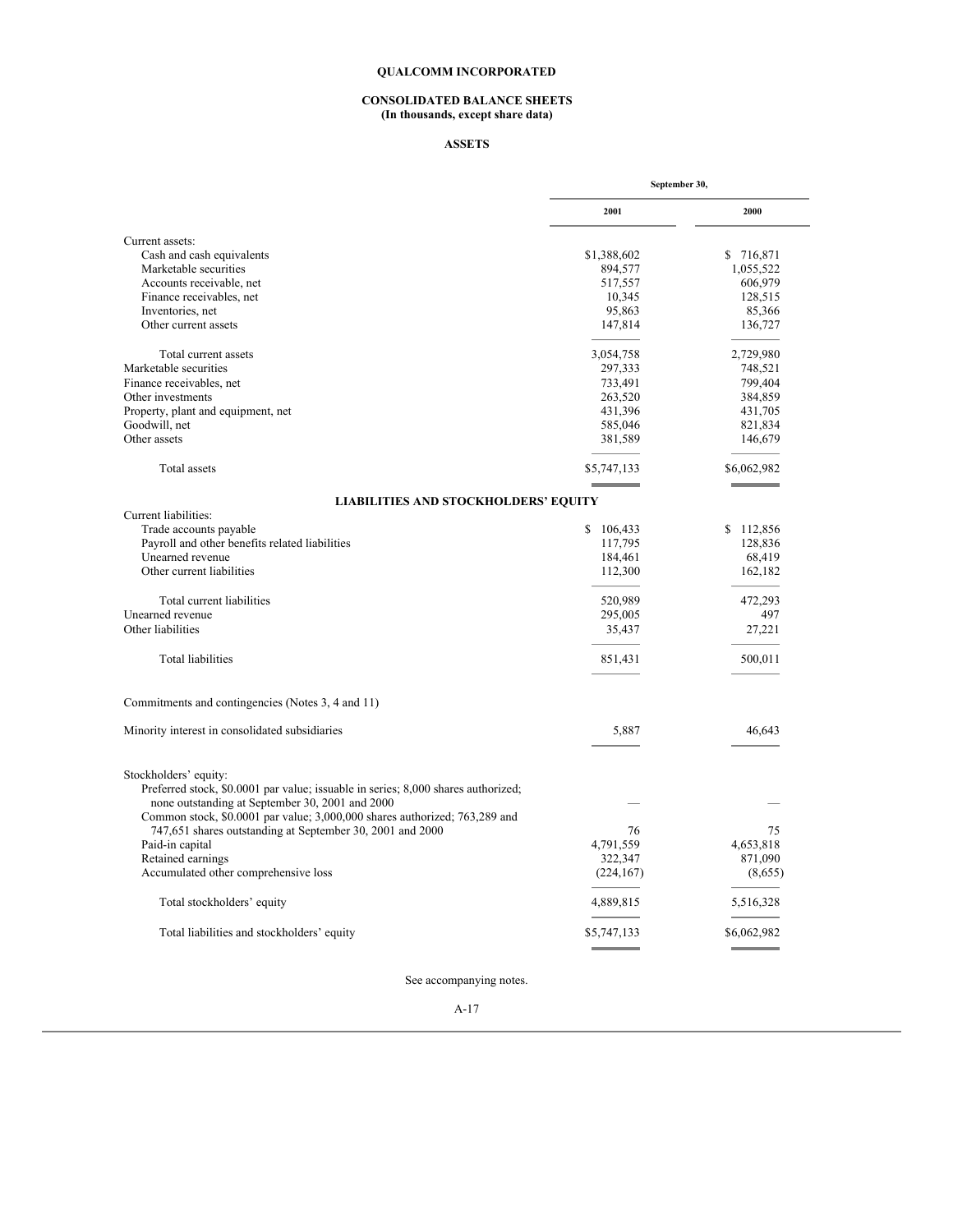#### **CONSOLIDATED STATEMENTS OF OPERATIONS (In thousands, except per share data)**

|                                                                             | <b>Years Ended September 30,</b> |             |             |
|-----------------------------------------------------------------------------|----------------------------------|-------------|-------------|
|                                                                             | 2001                             | 2000        | 1999        |
| Revenues                                                                    | \$2,679,786                      | \$3,196,780 | \$3,937,299 |
| Operating expenses:                                                         |                                  |             |             |
| Cost of revenues                                                            | 1,035,103                        | 1,507,122   | 2,485,072   |
| Research and development                                                    | 414,760                          | 340,407     | 381,139     |
| Selling, general and administrative                                         | 367,155                          | 342,940     | 425,118     |
| Amortization of goodwill and other acquisition-related intangible assets    | 255,230                          | 145,643     | 823         |
| Purchased in-process technology                                             |                                  | 60,030      |             |
| Asset impairment and related charges                                        | 549,783                          | 45,743      | 143,338     |
| Other                                                                       |                                  |             |             |
|                                                                             | 50,825                           | 32,257      | 96,669      |
| Total operating expenses                                                    | 2,672,856                        | 2,474,142   | 3,532,159   |
| Operating income                                                            | 6,930                            | 722,638     | 405,140     |
| Interest expense                                                            | (10, 235)                        | (4,923)     | (14,698)    |
| Investment (expense) income, net (Note 6)                                   | (255,999)                        | 494,191     | 24,576      |
| Distributions on Trust Convertible Preferred Securities of subsidiary trust |                                  | (13,039)    | (39, 297)   |
| Other (Note 4)                                                              | (167,001)                        | (2,062)     | (69, 035)   |
|                                                                             |                                  |             |             |
| (Loss) income before income taxes and accounting change                     | (426,305)                        | 1,196,805   | 306,686     |
| Income tax expense                                                          | (104, 501)                       | (526, 594)  | (105, 807)  |
|                                                                             |                                  |             |             |
| (Loss) income before accounting change                                      | (530, 806)                       | 670,211     | 200,879     |
| Accounting changes, net of tax (Note 1)                                     | (17,937)                         |             |             |
| Net (loss) income                                                           | \$ (548, 743)                    | \$670,211   | \$ 200,879  |
|                                                                             |                                  |             |             |
| Basic net (loss) earnings per common share:                                 |                                  |             |             |
| (Loss) income before accounting change                                      | \$<br>(0.71)                     | \$<br>0.93  | \$<br>0.34  |
| Accounting change, net of tax                                               | (0.02)                           |             |             |
| Net (loss) income                                                           | S<br>(0.73)                      | S<br>0.93   | \$<br>0.34  |
|                                                                             |                                  |             |             |
| Diluted net (loss) earnings per common share:                               |                                  |             |             |
| (Loss) income before accounting change                                      | \$<br>(0.71)                     | S<br>0.85   | \$<br>0.31  |
| Accounting change, net of tax                                               | (0.02)                           |             |             |
|                                                                             |                                  |             |             |
| Net (loss) income                                                           | S<br>(0.73)                      | \$<br>0.85  | 0.31<br>S   |
| Shares used in per share calculations:                                      |                                  |             |             |
| <b>Basic</b>                                                                | 755,969                          | 717,205     | 594,714     |
|                                                                             |                                  |             |             |
| Diluted                                                                     | 755,969                          | 800,121     | 649,889     |
|                                                                             |                                  |             |             |

See accompanying notes.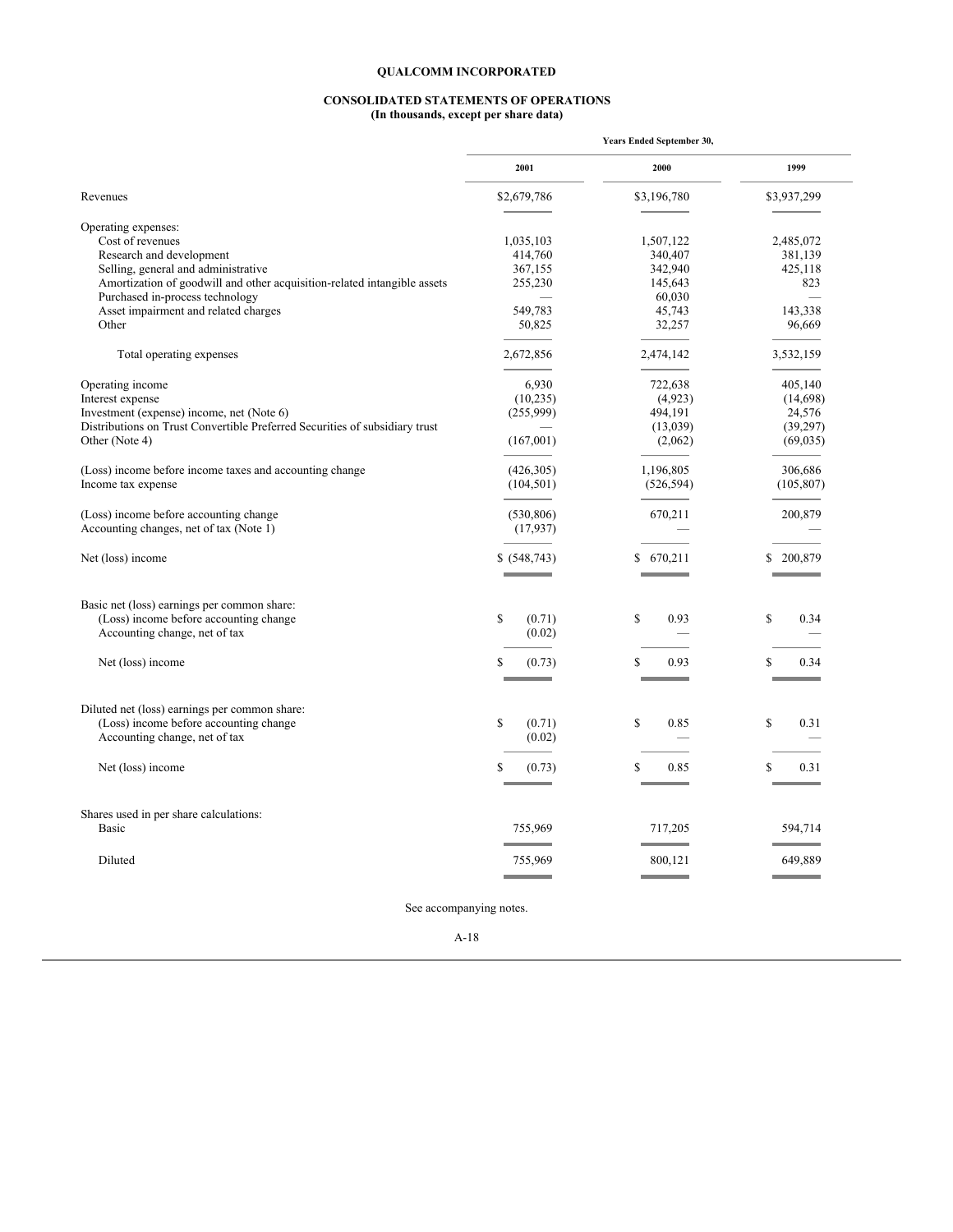#### **CONSOLIDATED STATEMENTS OF CASH FLOWS (In thousands)**

|                                                                               | <b>Years Ended September 30</b> |                   |            |
|-------------------------------------------------------------------------------|---------------------------------|-------------------|------------|
|                                                                               | 2001                            | 2000              | 1999       |
| <b>Operating Activities:</b>                                                  |                                 |                   |            |
| Net (loss) income                                                             | \$ (548,743)                    | 670,211<br>\$     | \$ 200,879 |
| Depreciation and amortization                                                 | 319,811                         | 243,842           | 158,429    |
| Purchased in-process technology                                               |                                 | 60,030            |            |
| Asset impairment and other non-cash charges and credits                       | 733,476                         | 75,872            | 268,881    |
| Net realized gains on marketable securities and investments                   | (70, 146)                       | (270, 132)        | (5,663)    |
| Net unrealized loss on derivative instruments                                 | 243,308                         |                   |            |
| Net unrealized other-than-temporary losses on marketable securities and other |                                 |                   |            |
| investments                                                                   | 287,174                         |                   |            |
| Minority interest in income of consolidated subsidiaries                      | 3,769                           | 6,264             | 13,066     |
| Equity in losses of investees                                                 | 35,192                          | 15,117            | 15,140     |
| Non-cash income tax expense (benefit)                                         | 29,948                          | 481,621           | (96, 595)  |
| Accounting changes, net of tax                                                | 17,937                          |                   |            |
| Increase (decrease) in cash resulting from changes in:                        |                                 |                   |            |
| Accounts receivable, net                                                      | 69,541                          | 233,281           | (275, 846) |
| Finance receivables, net                                                      | (354, 140)                      | (372,072)         | (304, 546) |
| Inventories, net                                                              |                                 |                   |            |
|                                                                               | (40, 735)                       | (68, 776)         | 40,102     |
| Other assets                                                                  | 27,519                          | (29, 757)         | (8,206)    |
| Trade accounts payable                                                        | (13, 838)                       | (164, 756)        | (5,826)    |
| Payroll, benefits, and other liabilities                                      | (67, 440)                       | (99, 976)         | 191,187    |
| Unearned revenue                                                              | 18,858                          | 10,012            | (10, 495)  |
| Net cash provided by operating activities                                     | 691,491                         | 790,781           | 180,507    |
| <b>Investing Activities:</b>                                                  |                                 |                   |            |
| Capital expenditures                                                          | (114, 191)                      | (163, 182)        | (180, 237) |
| Purchases of wireless licenses                                                | (83, 774)                       |                   |            |
| Purchases of available-for-sale securities                                    | (1,182,698)                     | (993, 512)        |            |
| Proceeds from sale of available-for-sale securities                           | 977,285                         | 571,492           | 7,163      |
| Purchases of held-to-maturity securities                                      | (301, 870)                      | (1,392,310)       | (858, 108) |
| Maturities of held-to-maturity securities                                     | 973,879                         | 1,218,189         | 150,873    |
| Issuance of notes receivable                                                  | (225,747)                       | (214, 267)        | (171, 414) |
| Collection of notes receivable                                                | 15,581                          | 229,654           | 45,754     |
| Proceeds from sale of businesses                                              |                                 | 246,990           | 98,097     |
| Proceeds from sale of other investments                                       | 26,730                          |                   |            |
| Other investments and acquisitions                                            | (246, 538)                      | (273, 668)        | (43, 568)  |
| Other items, net                                                              | 11,921                          | 5,963             | (2,192)    |
| Net cash used by investing activities                                         | (149, 422)                      | (764, 651)        | (953, 632) |
| <b>Financing Activities:</b>                                                  |                                 |                   |            |
| Net borrowings under bank lines of credit                                     |                                 | (112,000)         | (39,000)   |
| Net proceeds from issuance of common stock                                    | 132,690                         | 143,768           | 1,311,925  |
| Other items, net                                                              | 895                             | (4,148)           | (2,621)    |
| Net cash provided by financing activities                                     | 133,585                         | 27,620            | 1,270,304  |
| Effect of exchange rate changes on cash                                       | (3,923)                         | 3,105             | (13,009)   |
| Net increase in cash and cash equivalents                                     |                                 |                   | 484,170    |
| Cash and cash equivalents at beginning of year                                | 671,731<br>716,871              | 56,855<br>660,016 | 175,846    |
| Cash and cash equivalents at end of year                                      | \$1,388,602                     | \$<br>716,871     | \$ 660,016 |
|                                                                               |                                 |                   |            |

See accompanying notes.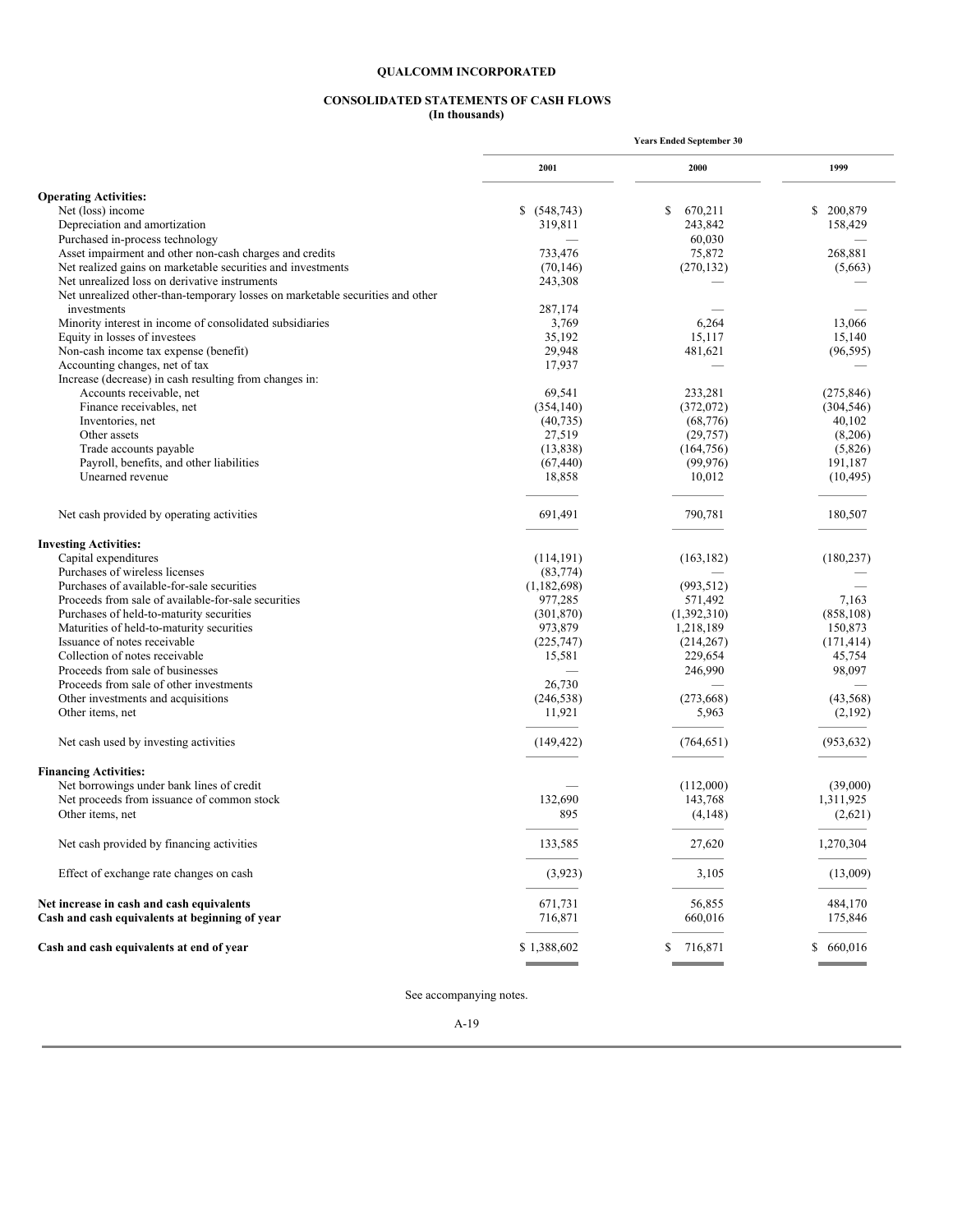#### **CONSOLIDATED STATEMENTS OF STOCKHOLDERS' EQUITY (In thousands)**

|                                                                                                             | <b>Common Stock</b> |                 |                    |                                    | <b>Accumulated Other</b>      | Total                   |
|-------------------------------------------------------------------------------------------------------------|---------------------|-----------------|--------------------|------------------------------------|-------------------------------|-------------------------|
|                                                                                                             | <b>Shares</b>       | Amount          | Paid-in<br>Capital | <b>Retained</b><br><b>Earnings</b> | Comprehensive<br>Income(Loss) | Stockholders'<br>Equity |
| <b>Balance at September 30, 1998</b>                                                                        | 564,726             | s<br>56         | \$959,218          | \$                                 | \$<br>(1,678)                 | S<br>957,596            |
| Components of comprehensive income:                                                                         |                     |                 |                    |                                    |                               |                         |
| Net income<br>Foreign currency translation                                                                  |                     |                 |                    | 200,879                            | (26, 100)                     | 200,879<br>(26, 100)    |
| Change in unrealized gain on securities, net of income taxes                                                |                     |                 |                    |                                    |                               |                         |
| of \$74,410                                                                                                 |                     |                 |                    |                                    | 110,690                       | 110,690                 |
| Total comprehensive income                                                                                  |                     |                 |                    |                                    |                               | 285,469                 |
| Exercise of stock options                                                                                   | 48,994              | 5               | 205,223            |                                    |                               | 205,228                 |
| Tax benefit from exercise of stock options                                                                  |                     |                 | 290,817            |                                    |                               | 290,817                 |
| Issuance for Employee Stock Purchase and Executive Retirement                                               |                     |                 |                    |                                    |                               |                         |
| Plans                                                                                                       | 4,994               | -1              | 31,570             |                                    |                               | 31,571                  |
| Stock-based compensation expense<br>Sale of common stock                                                    | 27,600              | 3               | 8,613<br>1,079,312 |                                    |                               | 8,613<br>1,079,315      |
| Issuance of common stock upon conversion of Trust Convertible                                               |                     |                 |                    |                                    |                               |                         |
| Preferred Securities                                                                                        | 49                  |                 | 445                |                                    |                               | 445                     |
| Adjustment to spin-off of Leap Wireless (Note 15)                                                           |                     |                 | 12,701             |                                    |                               | 12,701                  |
| <b>Balance at September 30, 1999</b>                                                                        | 646,363             | 65              | 2,587,899          | 200,879                            | 82,912                        | 2,871,755               |
|                                                                                                             |                     |                 |                    |                                    |                               |                         |
| Components of comprehensive income:                                                                         |                     |                 |                    |                                    |                               |                         |
| Net income<br>Foreign currency translation                                                                  |                     |                 |                    | 670,211                            | 2,756                         | 670,211<br>2,756        |
| Change in unrealized gain on securities, net of income taxes                                                |                     |                 |                    |                                    |                               |                         |
| of \$45,185                                                                                                 |                     |                 |                    |                                    | 67,216                        | 67,216                  |
| Reclassification adjustment for gains included in net income,<br>net of income taxes of \$108,593           |                     |                 |                    |                                    | (161, 539)                    | (161, 539)              |
| Total comprehensive income                                                                                  |                     |                 |                    |                                    |                               | 578,644                 |
|                                                                                                             |                     |                 |                    |                                    |                               |                         |
| Exercise of stock options and warrants                                                                      | 22,101              | $\overline{c}$  | 109,825            |                                    |                               | 109,827                 |
| Tax benefit from exercise of stock options<br>Issuance for Employee Stock Purchase and Executive Retirement |                     |                 | 217,846            |                                    |                               | 217,846                 |
| Plans                                                                                                       | 749                 |                 | 31,186             |                                    |                               | 31,186                  |
| Stock-based compensation expense                                                                            |                     |                 | 25,400             |                                    |                               | 25,400                  |
| Shares issued for business acquisitions                                                                     | 5,815               | $\mathbf{1}$    | 1,036,940          |                                    |                               | 1,036,941               |
| Issuance of common stock upon conversion of Trust Convertible                                               |                     |                 |                    |                                    |                               |                         |
| Preferred Securities                                                                                        | 72,623              | $7\phantom{.0}$ | 644,722            |                                    |                               | 644,729                 |
| <b>Balance at September 30, 2000</b>                                                                        | 747,651             | 75              | 4,653,818          | 871,090                            | (8,655)                       | 5,516,328               |
| Components of comprehensive loss:                                                                           |                     |                 |                    |                                    |                               |                         |
| Net loss                                                                                                    |                     |                 |                    | (548, 743)                         |                               | (548, 743)              |
| Foreign currency translation                                                                                |                     |                 |                    |                                    | (39, 515)                     | (39, 515)               |
| Change in unrealized loss on securities, net of income taxes<br>of \$42,551                                 |                     |                 |                    |                                    |                               |                         |
| Reclassification adjustment for gains included in net loss, net                                             |                     |                 |                    |                                    | (222, 931)                    | (222, 931)              |
| of income taxes of \$18,181                                                                                 |                     |                 |                    |                                    | (27, 044)                     | (27, 044)               |
| Reclassification adjustment for other-than-temporary losses                                                 |                     |                 |                    |                                    |                               |                         |
| on marketable securities included in net loss, net of                                                       |                     |                 |                    |                                    |                               |                         |
| income taxes of \$47,092                                                                                    |                     |                 |                    |                                    | 70,053                        | 70,053                  |
| Reclassification adjustment for losses included in accounting<br>change, net of income taxes of \$2,638     |                     |                 |                    |                                    | 3,925                         | 3,925                   |
|                                                                                                             |                     |                 |                    |                                    |                               |                         |
| Total comprehensive loss                                                                                    |                     |                 |                    |                                    |                               | (764, 255)              |
| Exercise of stock options                                                                                   | 14,831              | -1              | 92,051             |                                    |                               | 92,052                  |
| Issuance for Employee Stock Purchase and Executive Retirement                                               |                     |                 |                    |                                    |                               |                         |
| Plans                                                                                                       | 758                 |                 | 40,639             |                                    |                               | 40,639                  |
| Stock-based compensation expense<br>Shares issued for business acquisitions                                 | 49                  |                 | 2,661              |                                    |                               | 2,661                   |
| Adjustment to spin-off of Leap Wireless (Note 15)                                                           |                     |                 | 2,390              |                                    |                               | 2,390                   |
| <b>Balance at September 30, 2001</b>                                                                        | 763,289             | s<br>76         | \$4,791,559        | \$322,347                          | \$<br>(224, 167)              | \$4,889,815             |
|                                                                                                             |                     |                 |                    |                                    |                               |                         |
|                                                                                                             |                     |                 |                    |                                    |                               |                         |

See accompanying notes.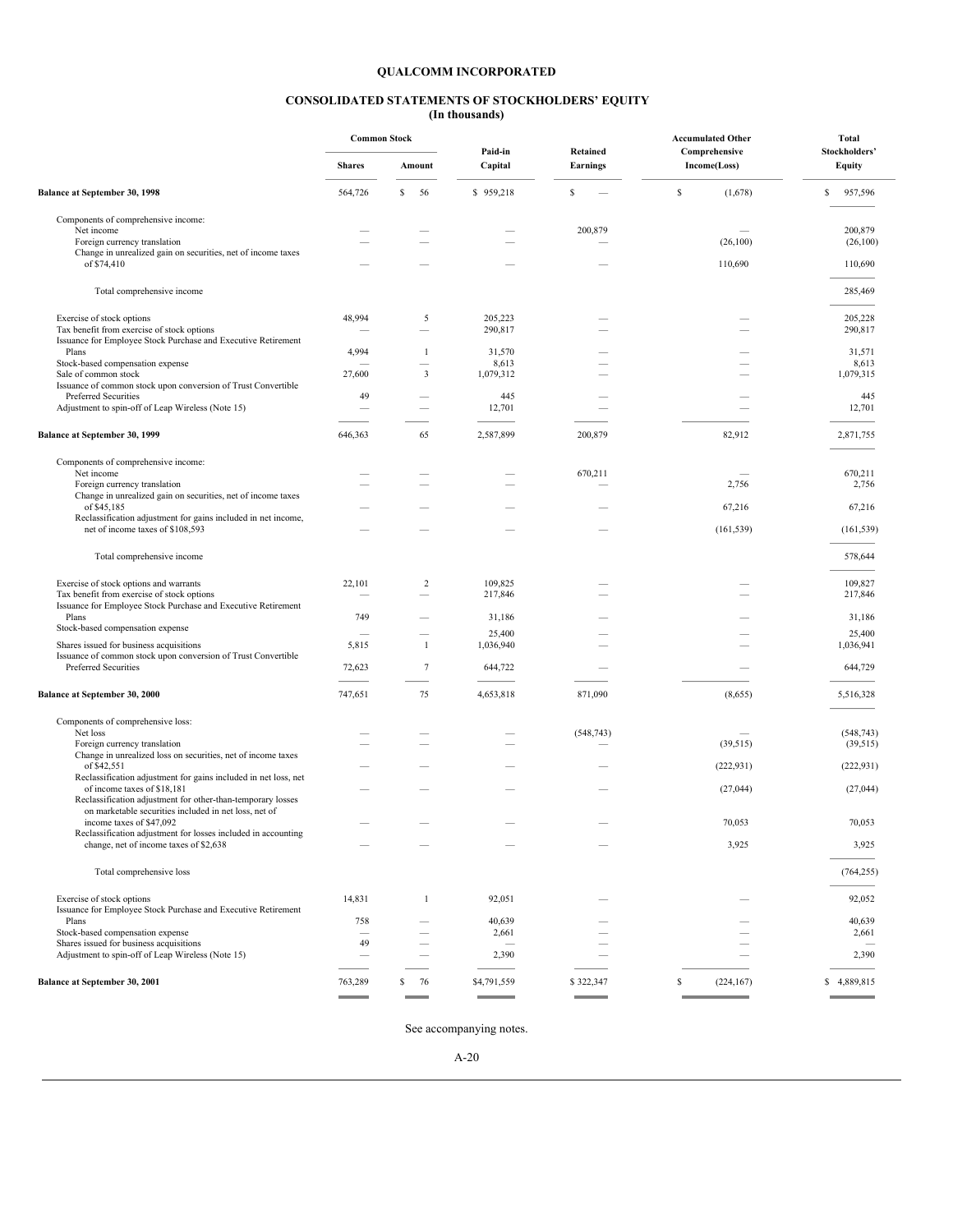## **NOTES TO CONSOLIDATED FINANCIAL STATEMENTS**

#### **Note 1 — The Company and its Significant Accounting Policies**

#### *The Company*

QUALCOMM Incorporated (the Company or QUALCOMM), a Delaware corporation, develops, designs, manufactures and markets digital wireless telecommunications products and services based on its Code Division Multiple Access (CDMA) technology. The Company licenses and receives royalty payments on its CDMA technology from major domestic and international wireless telecommunications equipment suppliers.

The Company is also a leading developer and supplier of CDMA-based integrated circuits and system software for wireless voice and data communications and global positioning system products. The Company offers a complete system solution including software and integrated circuits for wireless handsets and infrastructure equipment. This complete system solution approach provides customers with advanced wireless technology, enhanced component integration and interoperability, and reduced time to market. The Company provides integrated circuits and system software to many of the world's leading wireless handset and infrastructure manufacturers.

The Company provides satellite and terrestrial-based two-way data messaging and position reporting services for transportation companies and private fleets. The Company develops, designs, manufactures and distributes products and provides services for OmniTRACS and TruckMAIL (satellite-based mobile communications system), OmniExpress (terrestrial CDMA-based system) and LINQ (terrestrial GSM-based system) worldwide. Transportation companies and private fleets use the Company's products to communicate with drivers, monitor vehicle location and provide customer service. The Company also integrates the mobile data with operations software, such as dispatch, payroll and accounting, so end-users can manage their information and operations.

## *Principles of Consolidation*

The Company's consolidated financial statements include the assets, liabilities and operating results of majority-owned subsidiaries and other subsidiaries controlled by the Company. The ownership of the other interest holders of consolidated subsidiaries is reflected as minority interest. All significant intercompany accounts and transactions have been eliminated.

#### *Financial Statement Preparation*

The preparation of financial statements in conformity with accounting principles generally accepted in the United States requires management to make estimates and assumptions that affect the reported amounts and the disclosure of contingent amounts in the Company's financial statements and the accompanying notes. Actual results could differ from those estimates. Certain prior year amounts have been reclassified to conform to the current year presentation.

## *Fiscal Year*

The Company operates and reports using a 52–53 week fiscal year ending on the last Sunday in September. As a result, the fiscal years ended September 30, 2001, 2000, and 1999 include 53 weeks, 52 weeks, and 52 weeks, respectively. For presentation purposes, the Company has indicated its fiscal years as ending on September 30.

## *Revenues*

In December 1999, the Securities and Exchange Commission (SEC) issued Staff Accounting Bulletin No. 101 (SAB 101), "Revenue Recognition in Financial Statements." The SEC staff subsequently amended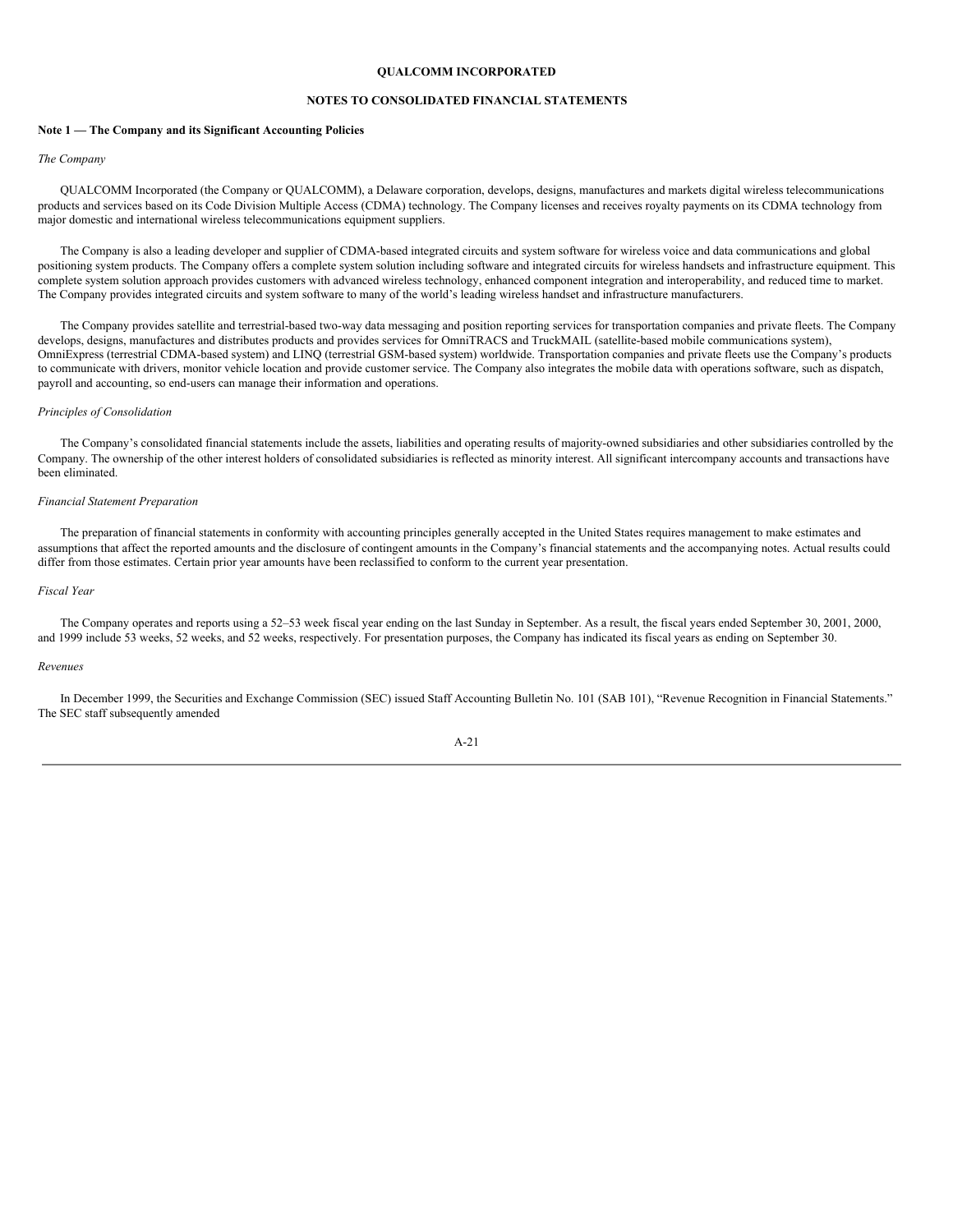SAB 101 to provide registrants with additional time to implement the standard. The Company adopted SAB 101 in the fourth quarter of fiscal 2001, applied retroactively to the first quarter of fiscal 2001.

Prior to the adoption of SAB 101, the Company generally recorded revenue from non-refundable license fees on the effective date of the applicable license agreement. After the adoption of SAB 101, license fees are recognized ratably over the estimated period of future benefit to the licensee. Royalty revenue continues to be recorded as earned when reasonable estimates of such amounts can be made.

Prior to the adoption of SAB 101, the Company recorded revenue from hardware product sales at the time of shipment, or when title and risk of loss passed to the customer, if later. After adoption of SAB 101, revenue and expense from certain hardware product sales contracted with a continuing service obligation that is essential to the functionality of the hardware are recognized ratably over the shorter of the estimated life of the hardware product or the expected service period. Revenue from hardware product sales without such a continuing service obligation is recorded when risk of loss and title pass to the customer. Messaging revenue continues to be recorded as earned.

The effect of the adoption of SAB 101 on the Company's quarterly results of operations for fiscal 2001, when applied retroactively, and the pro forma effect on the results of operations for the fourth quarter of fiscal 2000 are presented in the summarized quarterly data note (Note 18). The unaudited pro forma effect of the adoption of SAB 101 on the Company's fiscal 2000 and 1999 results of operations, assuming SAB 101 had been adopted in those years, are as follows (in thousands, except per share data):

| \$209,062    |
|--------------|
|              |
|              |
|              |
|              |
| 0.35<br>0.32 |

The Company recorded a \$147 million loss, net of taxes of \$98 million, as the cumulative effect of the accounting change as of the beginning of fiscal 2001 to reflect the deferral of revenue and expenses related to future periods. For fiscal 2001, the Company recognized \$95 million in net income before income taxes and accounting change related to revenue and expense that was recognized in prior years.

Revenue from providing services is recorded when earned. Revenue from long-term contracts is generally recognized using the percentage-of-completion method, based on costs incurred compared with total estimated costs. Billings on uncompleted contracts in excess of incurred cost and accrued profits are classified as unearned revenue. Estimated contract losses are recognized when determined. If substantive uncertainty related to customer acceptance exists or the contract's duration is less than three months, the Company uses the completed-contract method.

The Company recognizes software license revenue when all of the following criteria are met: execution of a written agreement; delivery of software; the license fee is fixed and determinable; collectibility of the proceeds is probable; and vendor-specific objective evidence exists to allocate the total fee to elements of multiple-element arrangements, including post contract customer support. Vendor-specific objective evidence is based on the price charged when an element is sold separately, or if not yet sold separately, the price established by authorized management or a substantive renewal rate for post-contract customer support. If the Company does not have sufficient evidence of the fair value of undelivered elements, revenue is recognized ratably over the support period when the undelivered element is post-contract customer support.

Unearned revenue consists primarily of fees related to software products and other intellectual property for which delivery is not yet complete and to hardware products sales contracted with a continuing service obligation.

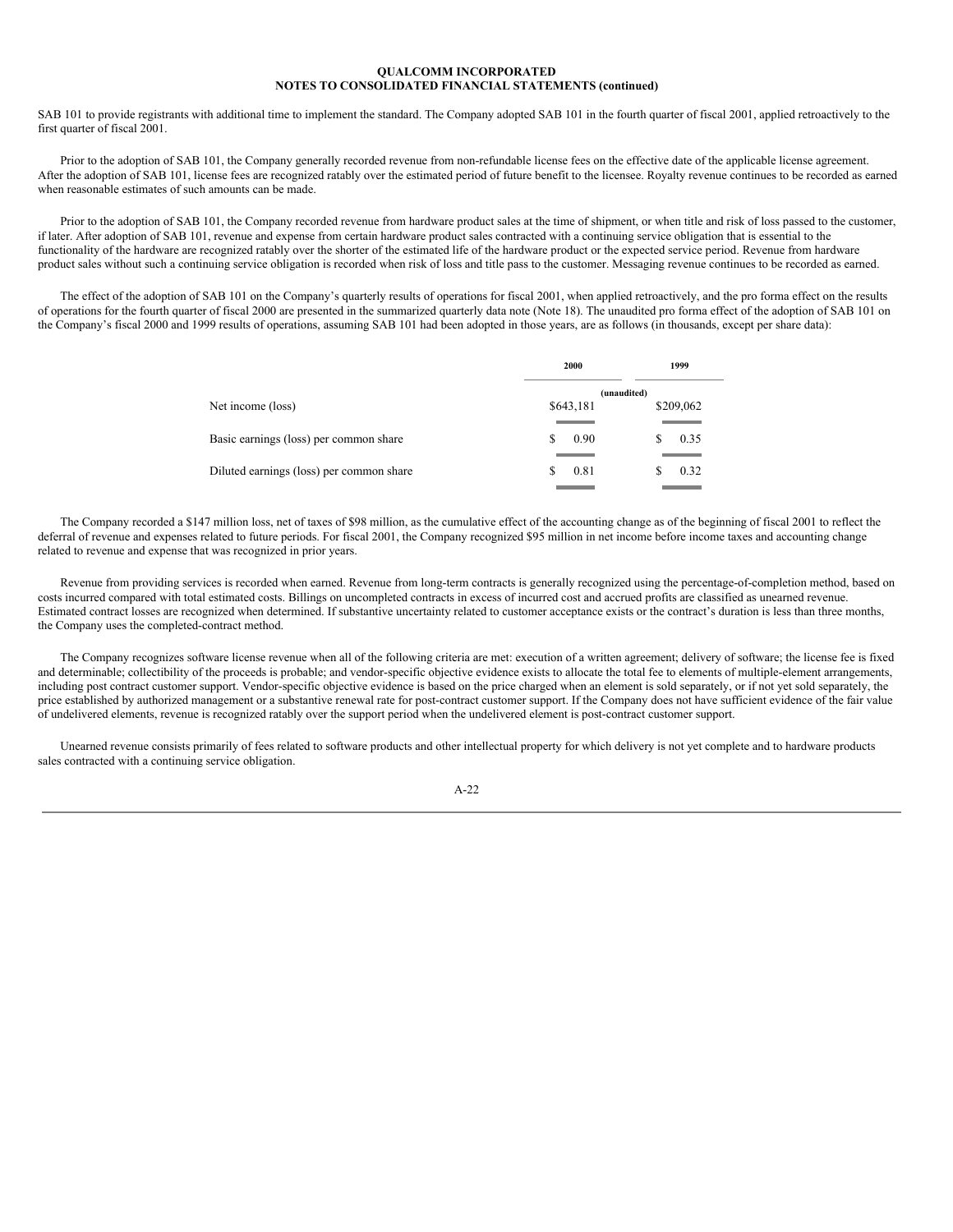#### *Research and Development*

Costs incurred in research and development are expensed as incurred.

## *Shipping and Handling Costs*

Costs incurred for shipping and handling costs are included in cost of revenues when incurred. Amounts billed to a customer for shipping and handling are reported as revenue.

## *Concentrations*

A significant portion of the Company's revenues are concentrated with a limited number of customers as the worldwide market for wireless telephone systems and products is dominated by a small number of large corporations and government agencies. During fiscal 2001, sales to two South Korean customers and one Japanese customer by the QCT, QTL and other nonreportable segments (Note 12) comprised 37% of consolidated revenues. During fiscal 2000 and 1999, sales to one South Korean customer by the QCT and QTL segments comprised 11% and 9% of consolidated revenues, respectively. During fiscal 2001, 2000 and 1999, revenues from Globalstar (Note 4) accounted for 1%, 7% and 11% of consolidated revenues, respectively. At September 30, 2001, accounts receivable from two South Korean customers comprised 25% of net receivables.

Revenues from international customers were approximately 65%, 47% and 38% of total revenues in fiscal 2001, 2000 and 1999, respectively.

## *Cash Equivalents*

The Company considers all highly liquid investments with original maturities of three months or less to be cash equivalents. Cash equivalents are comprised of money market funds, certificates of deposit, commercial paper, loan participations, medium-term notes, United States treasuries and government agencies' securities. The carrying amounts approximate fair value due to the short maturities of these instruments.

The Company's policy is to place its cash, cash equivalents and investments with high quality financial institutions, government agencies and corporate entities to limit the amount of credit exposure.

## *Marketable Securities*

Management determines the appropriate classification of marketable securities at the time of purchase and reevaluates such designation as of each balance sheet date. Heldto-maturity securities are carried at amortized cost, which approximates fair value. Available-for-sale securities are stated at fair value as determined by the most recently traded price of each security at the balance sheet date. The net unrealized gains or losses on available-for-sale securities are reported as a component of comprehensive income (loss), net of tax, unless the Company provides a valuation allowance against the tax benefit resulting from the loss. The specific identification method is used to compute the realized gains and losses on debt and equity securities.

The Company regularly monitors and evaluates the realizable value of its marketable securities. If events and circumstances indicate that a decline in the value of these assets has occurred and is other than temporary, the Company records a charge to investment (expense) income.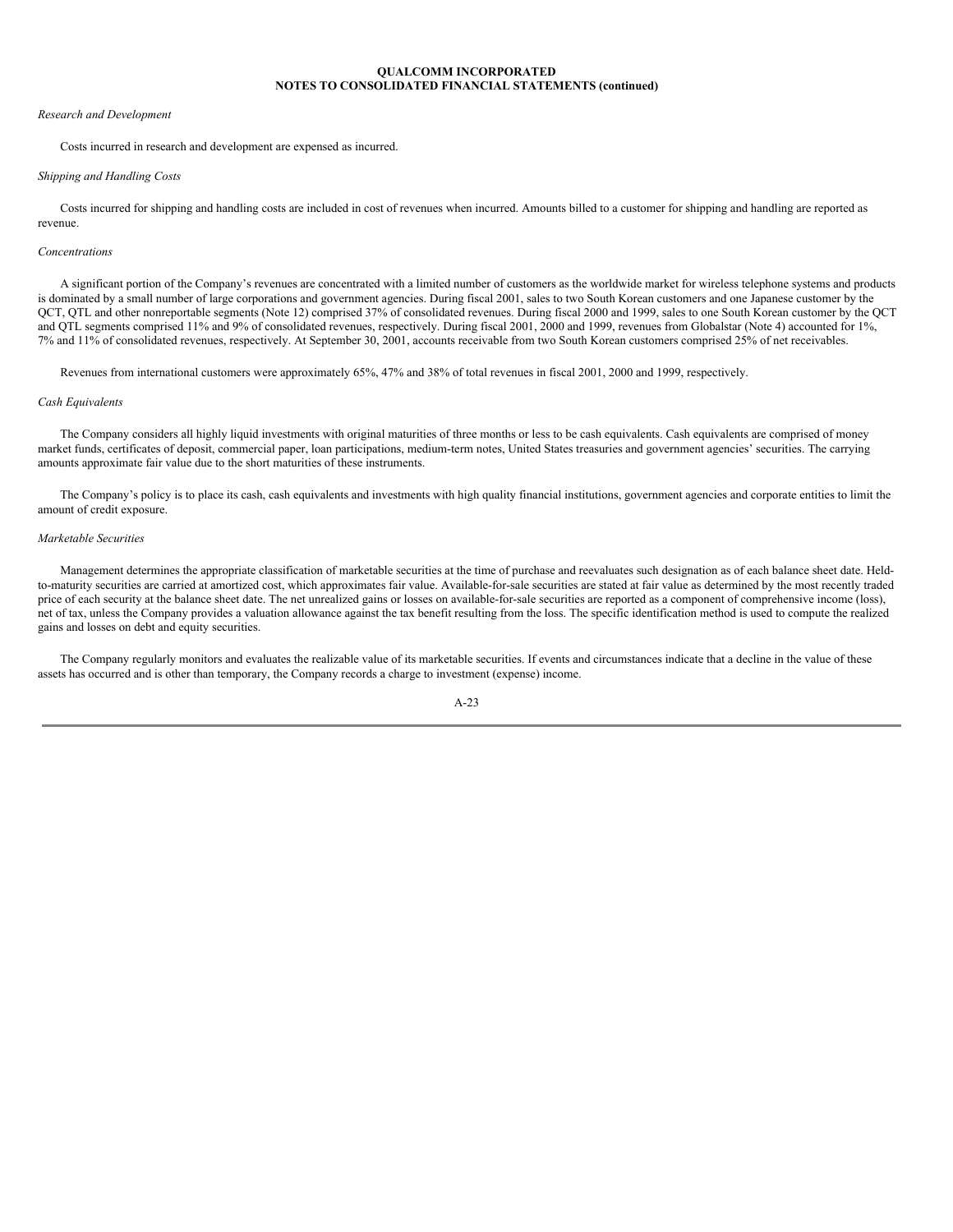#### *Inventories*

Inventories are valued at the lower of cost or market using the first-in, first-out method.

## *Property, Plant and Equipment*

Property, plant and equipment are recorded at cost and depreciated or amortized using the straight-line method over their estimated useful lives. Buildings and building improvements are depreciated over thirty years and fifteen years, respectively. Leasehold improvements are amortized over the shorter of their estimated useful lives or the remaining term of the related lease. Direct external and internal costs of developing software for internal use are capitalized subsequent to the preliminary stage of development. Other property, plant and equipment have useful lives ranging from two to five years. Maintenance, repairs, and minor renewals and betterments are charged to expense.

Upon the retirement or disposition of property, plant and equipment, the related cost and accumulated depreciation or amortization are removed and the gain or loss is recorded.

#### *Other Investments*

#### *Investments in Other Entities*

The Company makes strategic investments in companies that have developed or are developing innovative wireless data applications and wireless carriers that promote the worldwide deployment of CDMA systems. Investments in corporate entities with less than a 20% voting interest are generally accounted for under the cost method. The Company uses the equity method to account for investments in corporate entities in which it has a voting interest of 20% to 50% and other than minor to 50% ownership interests in partnerships and limited liability corporations, or in which it otherwise has the ability to exercise significant influence. Under the equity method, the investment is originally recorded at cost and adjusted to recognize the Company's share of net earnings or losses of the investee, limited to the extent of the Company's investment in, advances to and financial guarantees that create additional basis in the investee.

The Company regularly monitors and evaluates the realizable value of its investments. If events and circumstances indicate that a decline in the value of these assets has occurred and is other than temporary, the Company records a charge to investment income (expense).

#### *Derivatives*

The Company adopted Statement of Financial Accounting Standard No. 133 (FAS 133), "Accounting for Derivative Instruments and Hedging Activities," as of the beginning of fiscal 2001. FAS 133 requires certain derivative instruments to be recorded at fair value. Derivative instruments held by the Company are comprised of warrants and other rights to purchase equity interests in certain other companies related to strategic investment and financing activities. The Company recorded a \$129 million gain, net of taxes of \$87 million, as the cumulative effect of the change in accounting principle as of the beginning of fiscal 2001. The cumulative effect of the accounting change related primarily to the recognition of the unrealized gain on a warrant to purchase 4,500,000 shares of Leap Wireless International, Inc. (Leap Wireless) common stock issued to the Company in connection with its spin-off of Leap Wireless in September 1998 (Note 15).

## *Warrants*

The Company holds warrants to purchase equity interests in certain other companies related to its strategic investment activities. The Company's warrants are not held for trading purposes.

Prior to the adoption of FAS 133, warrants to purchase equity interests in publicly-traded companies that could not be net settled were stated at fair value and classified as available-for-sale or held-to-maturity,

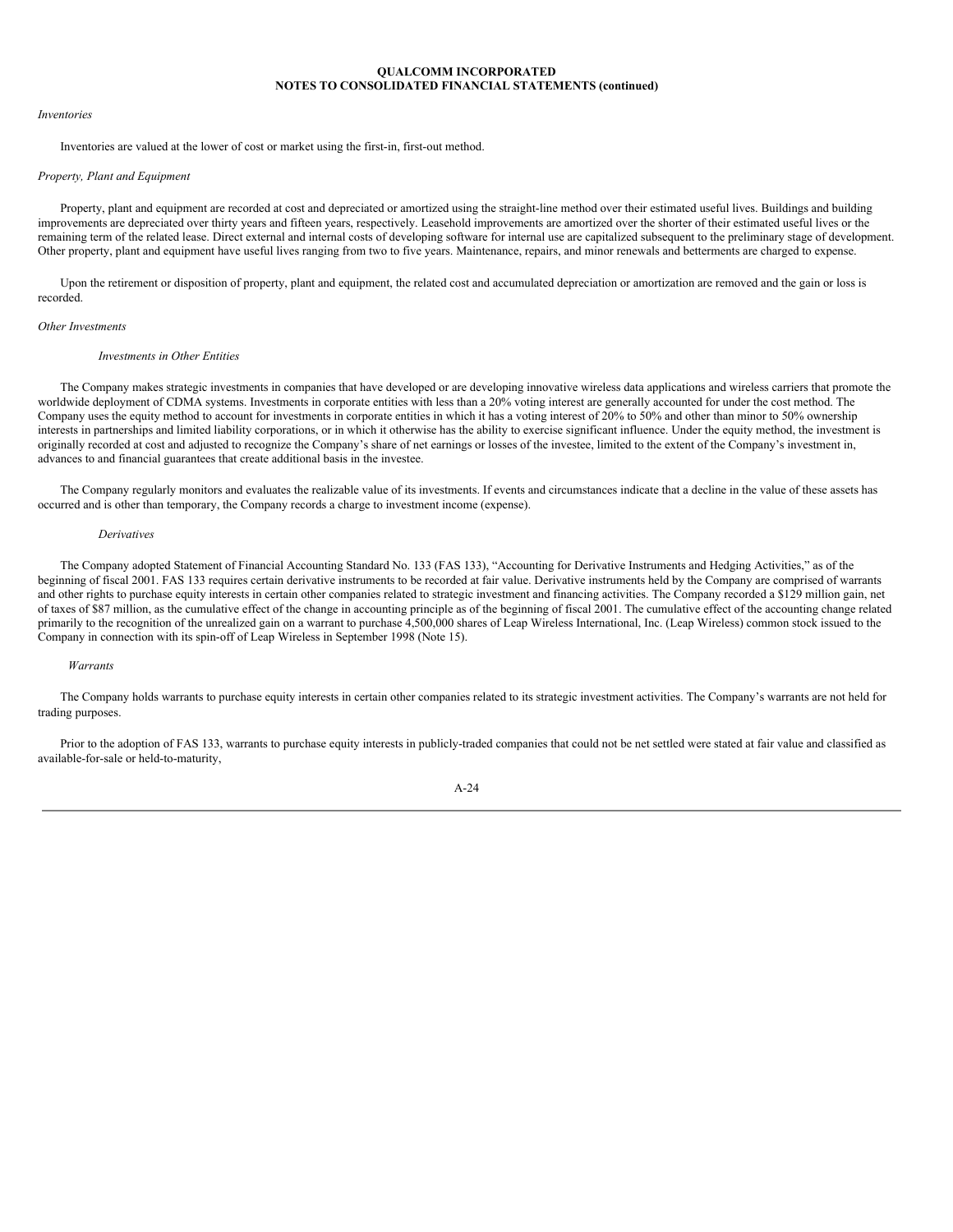consistent with the expected classification of the underlying equity securities. Changes in fair value were recorded as a component of comprehensive income (loss). All other warrants were carried at cost.

After the adoption of FAS 133, the Company's warrants to purchase equity interest in certain publicly-traded companies continue to be recorded at fair value. Changes in fair value are recorded in investment (expense) income, as a change in unrealized gain on derivative instruments because the warrants do not meet the requirements for hedge accounting. Realized derivative gains and losses are reclassified from the change in unrealized gains on derivative instruments to net realized gains (losses) on marketable securities upon the sale of the underlying equity investment. During fiscal 2001, \$18 million of unrealized derivative gains were reclassified to realized gains (losses) on the sale of marketable securities. Warrants in privately-held companies are carried at cost as those warrants are excluded from the scope of FAS 133.

At September 30, 2001 and 2000, the Company's warrant balances were included in other assets and none of the Company's warrants were designated as hedges.

### *Forward Contracts*

The Company enters into foreign currency forward contracts to hedge certain foreign currency transactions and probable anticipated foreign currency transactions. Prior to the adoption of FAS 133, gains and losses arising from foreign currency forward contracts offset gains and losses resulting from the underlying hedged transaction.

After the adoption of FAS 133, unrealized gains and losses arising from foreign currency forward contracts are reported in investment (expense) income as a change in unrealized gain on derivative instruments because the forward contracts are not designated as hedging instruments. Upon settlement of the foreign currency forward contracts, the unrealized gains and losses are reclassified to realized gains on derivative instruments. The Company did not have any foreign currency forward contracts designated as a hedging instrument during fiscal 2001.

The Company had one foreign currency forward contract outstanding as of September 30, 2001; no such contracts were outstanding as of September 30, 2000. The amount of the unrealized loss as of September 30, 2001 was not material.

## *Goodwill and Other Intangible Assets*

Goodwill represents the excess of purchase price and related costs over the value assigned to the net tangible and identifiable intangible assets of businesses acquired. Goodwill is amortized on a straight-line basis over its useful life, ranging from three to four years. Other intangible assets are amortized on a straight-line basis over their useful lives, ranging from three to twenty years. Software development costs are capitalized when a product's technological feasibility has been established through the date a product is available for general release to customers.

## *Long-Lived and Intangible Assets*

The Company assesses potential impairments to its long-lived assets and intangible assets when there is evidence that events or changes in circumstances indicate that the carrying amount of an asset may not be recovered. An impairment loss is recognized when the undiscounted cash flows expected to be generated by an asset (or group of assets) is less than its carrying amount. Any required impairment loss is measured as the amount by which the asset's carrying value exceeds its fair value, and is recorded as a reduction in the carrying value of the related asset and a charge to operating results.

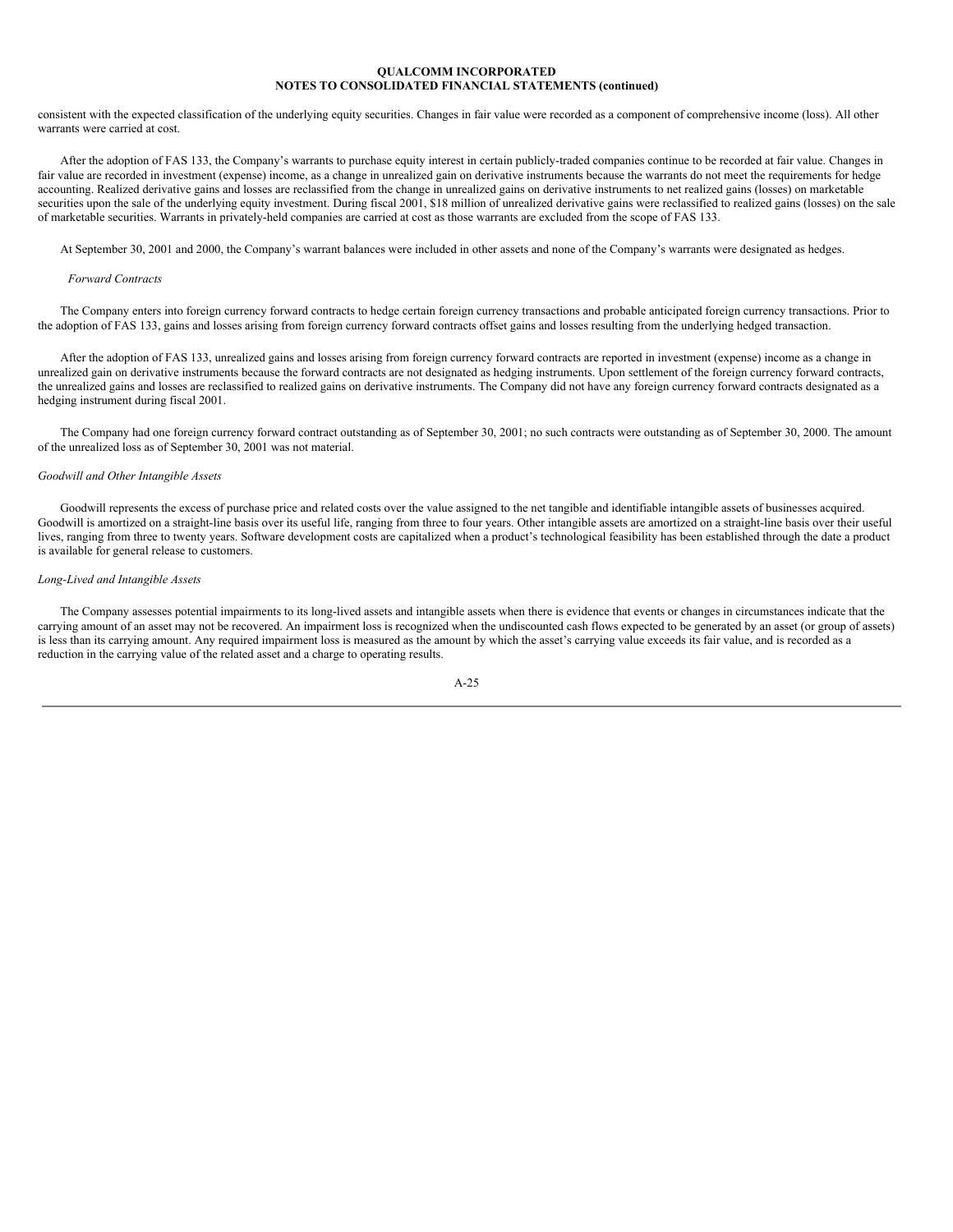#### *Warranty*

Estimated future warranty obligations related to certain products are provided by charges to operations in the period in which the related revenue is recognized.

## *Stock-Based Compensation*

The Company measures compensation expense for its stock-based employee compensation using the intrinsic value method and provides pro forma disclosures of net income and net earnings per common share as if the fair value method had been applied in measuring compensation expense.

Equity instruments issued to non-employees for goods or services are accounted for at fair value and are marked to market until service is complete or a performance commitment date is reached.

## *Foreign Currency*

Foreign subsidiaries operating in a local currency environment use the local currency as the functional currency. Assets and liabilities are translated to United States dollars at year-end exchange rates; revenues, expenses, gains and losses are translated at rates of exchange that approximate the rates in effect at the transaction date. Resulting remeasurement gains or losses are recognized as a component of other comprehensive income. During fiscal 1999, a significant devaluation of the Brazilian real resulted in a \$25 million translation loss that was recorded as a component of other comprehensive income. The functional currency of the Company's foreign investees that do not use local currencies is the United States dollar. Where the United States dollar is the functional currency, the monetary assets and liabilities are translated into United States dollars at the exchange rate in effect at the balance sheet date. Revenues, expenses, gains and losses associated with the monetary assets and liabilities are translated at the rates of exchange that approximate the rates in effect at the transaction date. Non-monetary assets and liabilities and related elements of expense, gains and losses are translated at historical rates. Resulting remeasurement gains or losses of these foreign investees are recognized in the statement of income.

During fiscal 2001, 2000 and 1999, net foreign currency transaction gains and losses included in the Company's statements of operations were not material.

### *Income Taxes*

Current income tax expense is the amount of income taxes expected to be payable for the current year, prior to the recognition of benefits from stock option deductions. The asset and liability approach is used to recognize deferred tax assets and liabilities for the expected future tax consequences of temporary differences between the carrying amounts and the tax bases of assets and liabilities. Valuation allowances are established when necessary to reduce deferred tax assets to the amount expected to more likely than not be realized in future tax returns. Tax law and rate changes are reflected in income in the period such changes are enacted.

#### *Comprehensive Income*

Comprehensive income (loss) is defined as the change in equity of a business enterprise during a period from transactions and other events and circumstances from nonowner sources, including foreign currency translation adjustments and unrealized gains and losses on marketable securities. The Company presents other comprehensive income (loss) in its consolidated statements of stockholders' equity.

The reclassification adjustment for other-than-temporary losses on marketable securities results from the recognition of unrealized losses in the statement of operations resulting from declines in the market prices of those securities deemed to be other-than-temporary. The reclassification adjustment for net realized losses (gains) results from the recognition of the net realized losses or gains in the statement of operations when the marketable securities are sold. The reclassification adjustment for losses included in the accounting change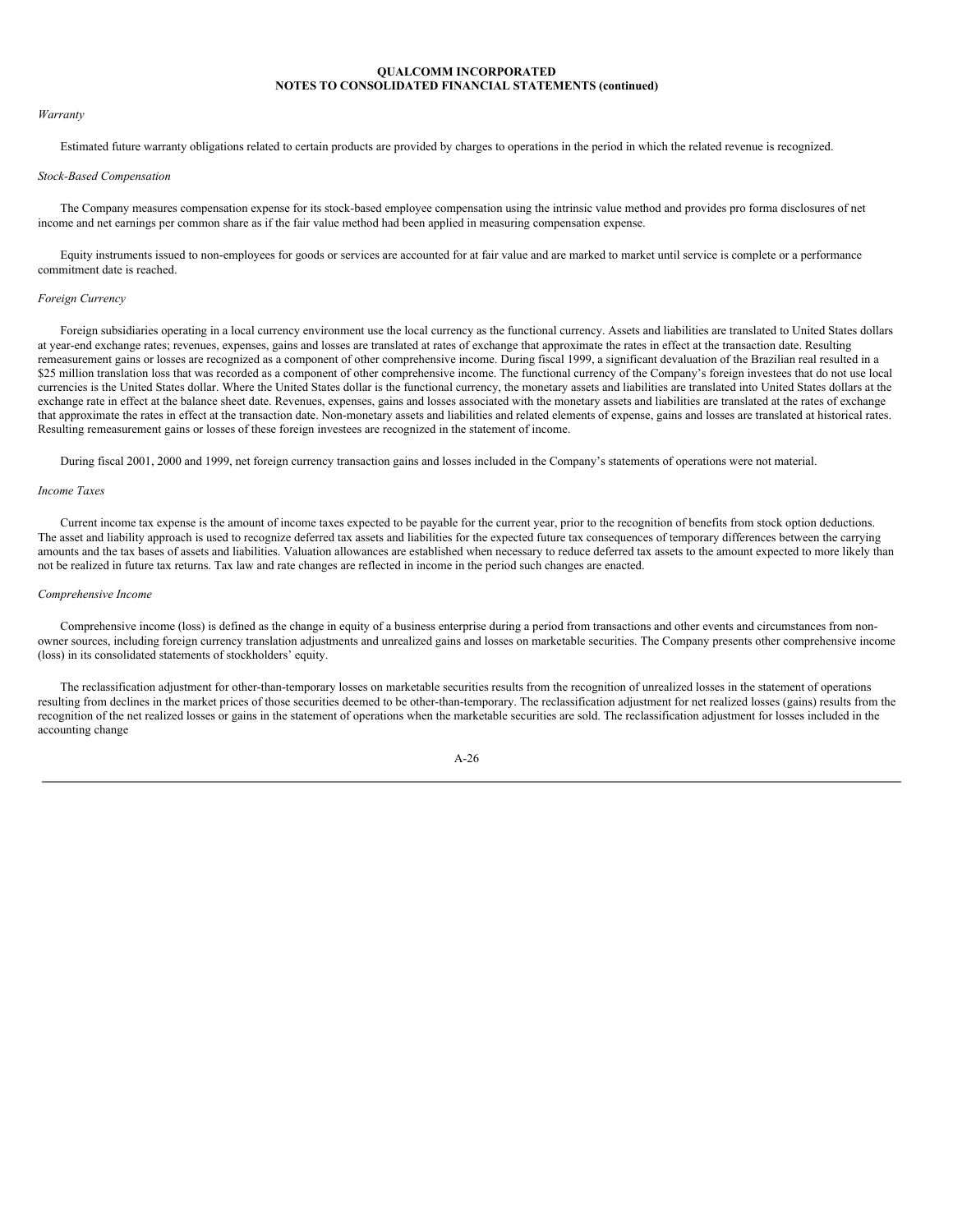results from the recognition of unrealized losses attributable to derivative instruments as of the beginning of fiscal 2001 in the statement of operations as a result of the implementation of FAS 133. Unrealized losses on certain derivative instruments subject to FAS 133 were previously recorded as a component of other comprehensive income (loss).

Components of accumulated other comprehensive loss consisted of the following (in thousands):

|                                                                      | September 30, |            |  |
|----------------------------------------------------------------------|---------------|------------|--|
|                                                                      | 2001          | 2000       |  |
| Foreign currency translation                                         | \$ (64, 537)  | \$(25,022) |  |
| Unrealized (loss) gain on marketable securities, net of income taxes | (159, 630)    | 16,367     |  |
|                                                                      | \$(224,167)   | \$ (8,655) |  |
|                                                                      |               |            |  |

## *Stock Splits*

On April 14, 1999, the Company's Board of Directors declared a two-for-one stock split of the Company's common stock in the form of a stock dividend. The stock dividend was distributed on May 10, 1999 to stockholders of record on April 21, 1999. On November 2, 1999, the Company's Board of Directors declared a four-for-one stock split of the Company's common stock and an increase in the number of authorized shares of common stock to three billion shares. The stock was distributed on December 30, 1999 to stockholders of record on December 20, 1999. All references to per share amounts have been restated to reflect these stock splits.

## *Net Earnings Per Common Share*

Basic earnings per common share are calculated by dividing net income by the weighted average number of common shares outstanding during the reporting period. Diluted earnings per common share (diluted EPS) reflect the potential dilutive effect, calculated using the treasury stock method, of additional common shares that are issuable upon exercise of outstanding stock options and warrants and the potential dilutive effect for the period prior to conversion of shares issuable upon conversion of Trust Convertible Preferred Securities, determined on an if-converted basis, as follows (in thousands):

|                                               | Years Ended September 30, |        |                          |
|-----------------------------------------------|---------------------------|--------|--------------------------|
|                                               | 2001                      | 2000   | 1999                     |
| Options                                       |                           | 64,802 | 55,175                   |
| <b>Trust Convertible Preferred Securities</b> | ___                       | 18,114 | $\overline{\phantom{a}}$ |
|                                               |                           |        |                          |
|                                               | ___                       | 82,916 | 55,175                   |
|                                               |                           |        | <b>STATISTICS</b>        |

The diluted share base for fiscal 2001 excluded the potential dilutive effect of 51,188,000 incremental shares related to outstanding stock options, calculated using the treasury stock method, due to their anti-dilutive effect as a result of the Company's loss before accounting change.

Options outstanding during the years ended September 30, 2001, 2000 and 1999 to purchase approximately 14,427,000, 2,625,000, and 13,494,000 shares of common stock, respectively, were not included in the computation of diluted EPS because the options' exercise prices were greater than the average market prices of the common stock during the period and, therefore, the effect would be anti-dilutive. Net income in the computation of diluted EPS for fiscal 2000 was increased by \$7 million, representing the assumed savings of distributions, net of taxes, on the Trust Convertible Preferred Securities. The additional common shares assuming the conversion of the Trust Convertible Preferred Securities (Note 7) were not included for purposes of computing diluted EPS for fiscal 1999 because the effect would have been anti-dilutive.

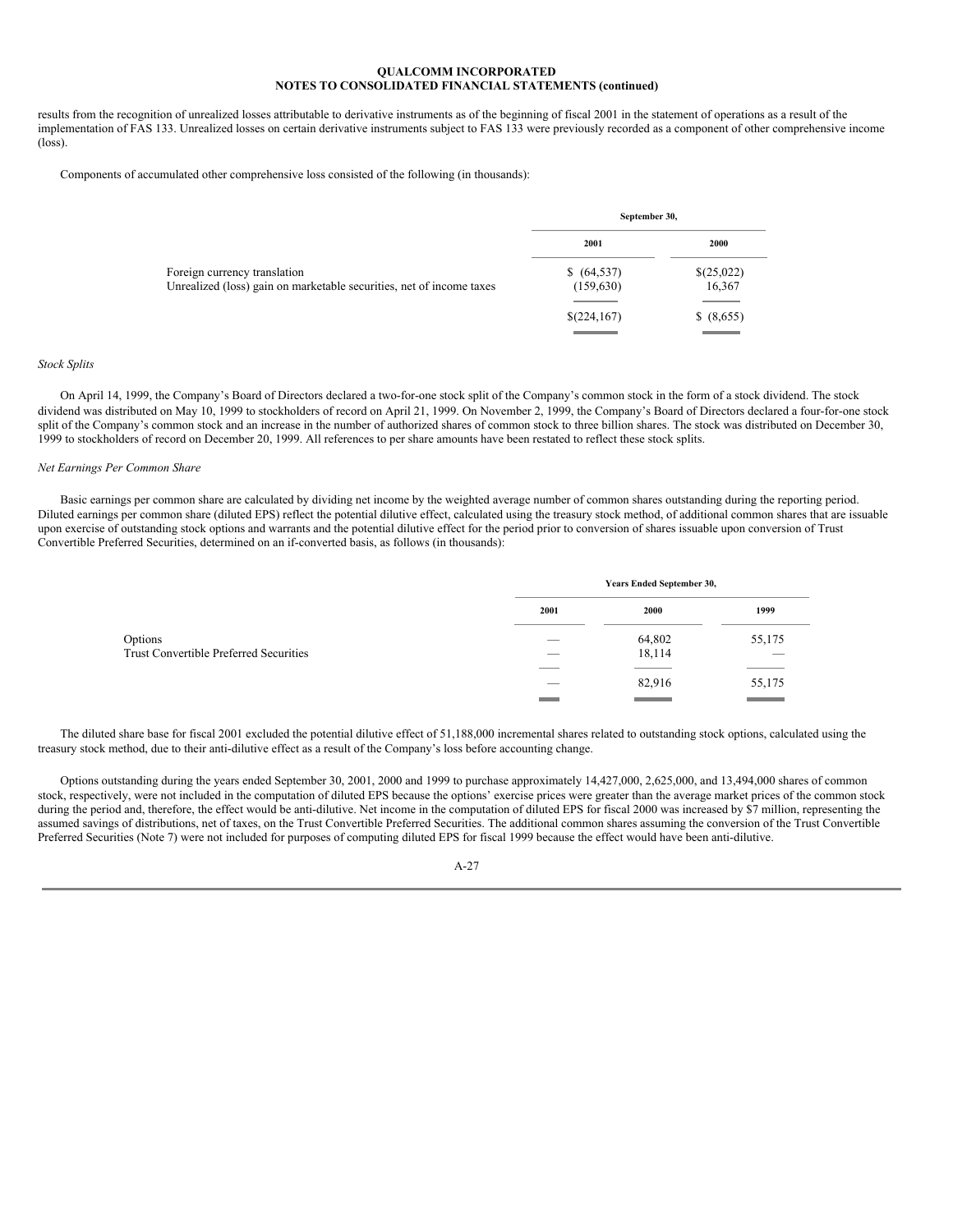#### *Future Accounting Requirements*

In July 2001, the Financial Accounting Standards Board (FASB) issued FASB Statements Nos. 141 and 142 (FAS 141 and FAS 142), "Business Combinations" and "Goodwill and Other Intangible Assets." FAS 141 replaces APB 16 and eliminates pooling-of-interests accounting prospectively. It also provides guidance on purchase accounting related to the recognition of intangible assets and accounting for negative goodwill. FAS 142 changes the accounting for goodwill from an amortization method to an impairment-only approach. Under FAS 142, goodwill will be tested annually and whenever events or circumstances occur indicating that goodwill might be impaired. FAS 141 and FAS 142 are effective for all business combinations completed after June 30, 2001. Upon adoption of FAS 142, amortization of goodwill recorded for business combinations consummated prior to July 1, 2001 will cease, and intangible assets acquired prior to July 1, 2001 that do not meet the criteria for recognition under FAS 141 will be reclassified to goodwill. Companies are required to adopt FAS 142 for fiscal years beginning after December 15, 2001, but early adoption is permitted. The Company will adopt FAS 142 as of the beginning of fiscal 2003. In connection with the adoption of FAS 142, the Company will be required to perform a transitional goodwill impairment assessment. The Company has not yet determined the impact these standards will have on its operating results and financial position.

In August 2001, the FASB issued FAS 144, "Accounting for the Impairment or Disposal of Long-Lived Assets." FAS 144 replaces FAS 121, "Accounting for the Impairment of Long-Lived Assets and for Long-Lived Assets to Be Disposed Of." The FASB issued FAS 144 to establish a single accounting model, based on the framework established in FAS 121, as FAS 121 did not address the accounting for a segment of a business accounted for as a discontinued operation under APB 30, "Reporting The Results of Operations — Reporting The Effects of Disposal of a Segment of a Business, and Extraordinary Unusual and Infrequently Occurring Events and Transactions." FAS 144 also resolves significant implementation issues related to FAS 121. Companies are required to adopt FAS 144 for fiscal years beginning after December 15, 2001, but early adoption is permitted. The Company will adopt FAS 144 as of the beginning of fiscal 2003. The Company has not yet determined the impact this standard will have on its operating results and financial position.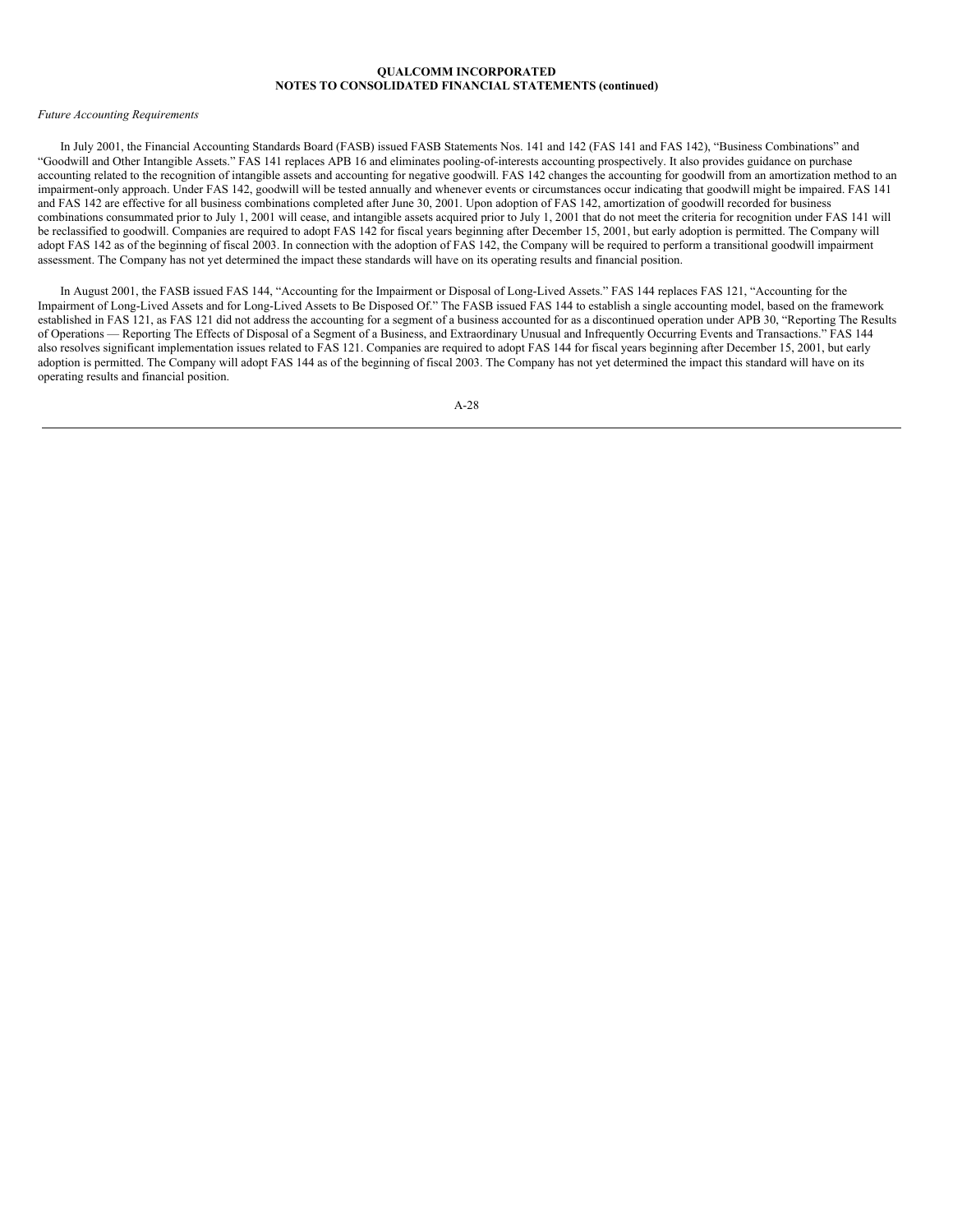## **Note 2 — Marketable Securities**

Marketable securities were comprised as follows (in thousands):

|                                      |           | Current       |           | Noncurrent    |
|--------------------------------------|-----------|---------------|-----------|---------------|
|                                      |           | September 30, |           | September 30, |
|                                      | 2001      | 2000          | 2001      | 2000          |
| Held-to-maturity:                    |           |               |           |               |
| Certificates of deposit              | \$<br>290 | \$201,338     | \$        | \$            |
| Commercial paper                     |           | 289,761       | 6,200     |               |
| U.S. government securities           |           |               |           | 10,000        |
| Corporate medium-term notes          | 227,022   | 194,576       | 99,698    | 312,791       |
|                                      |           |               |           |               |
|                                      | 227,312   | 685,675       | 105,898   | 322,791       |
|                                      |           |               |           |               |
| Available-for-sale:                  |           |               |           |               |
| Commercial paper                     |           | 2,956         |           |               |
| Federal agencies                     | 96,078    |               |           |               |
| U.S. government securities           | 231,903   | 110,256       |           |               |
| Corporate medium-term notes          | 216,512   | 108,748       |           |               |
| Mortgage and asset-backed securities | 115,095   | 147,887       |           |               |
| Equity securities                    | 7,677     |               | 191,435   | 425,730       |
|                                      |           |               |           |               |
|                                      | 667,265   | 369,847       | 191,435   | 425,730       |
|                                      |           |               |           |               |
|                                      | \$894,577 | \$1,055,522   | \$297,333 | \$748,521     |
|                                      |           |               |           |               |

Available-for-sale equity securities include debt securities issued by a publicly-traded company that are recorded at fair value. The fair value of these debt securities was \$77 million and \$136 million at September 30, 2001 and 2000, respectively.

As of September 30, 2001, the contractual maturities of debt securities were as follows (in thousands):

|                    | <b>Years to Maturity</b>                        |                                                 | No Single                                       |
|--------------------|-------------------------------------------------|-------------------------------------------------|-------------------------------------------------|
|                    | Less than<br><b>One Year</b>                    | One to<br><b>Five Years</b>                     | <b>Maturity</b><br>Date                         |
| Held-to-maturity   | \$227,312                                       | \$99,698                                        | \$6,200                                         |
| Available-for-sale | 11,395                                          | 533,098                                         | 115,095                                         |
|                    | \$238,707                                       | \$632,796                                       | \$121,295                                       |
|                    | the contract of the contract of the contract of | the contract of the contract of the contract of | the contract of the contract of the contract of |

Securities with no single maturity date include mortgage-backed securities and asset-backed securities.

Available-for-sale securities were comprised as follows at September 30 (in thousands):

|                                              | Cost                  | <b>Unrealized</b><br>Gains | <b>Unrealized</b><br>Losses | <b>Fair Value</b>                                        |
|----------------------------------------------|-----------------------|----------------------------|-----------------------------|----------------------------------------------------------|
| 2001<br>Equity securities<br>Debt securities | \$ 374,799<br>643,531 | \$<br>3,388<br>16,070      | \$(179,075)<br>(13)         | \$199,112<br>659,588                                     |
| Total                                        | \$1,018,330           | \$19,458                   | \$(179,088)                 | <b>STATISTICS</b><br>\$858,700<br><b>STATISTICS</b>      |
| 2000<br>Equity securities<br>Debt securities | \$400,114<br>368,095  | \$180,787                  | \$(155,171)                 | \$425,730                                                |
| Total                                        | \$768,209             | 2,446<br>\$183,233         | (694)<br>\$(155,865)        | 369,847<br>______<br>\$795,577<br><b>Service Service</b> |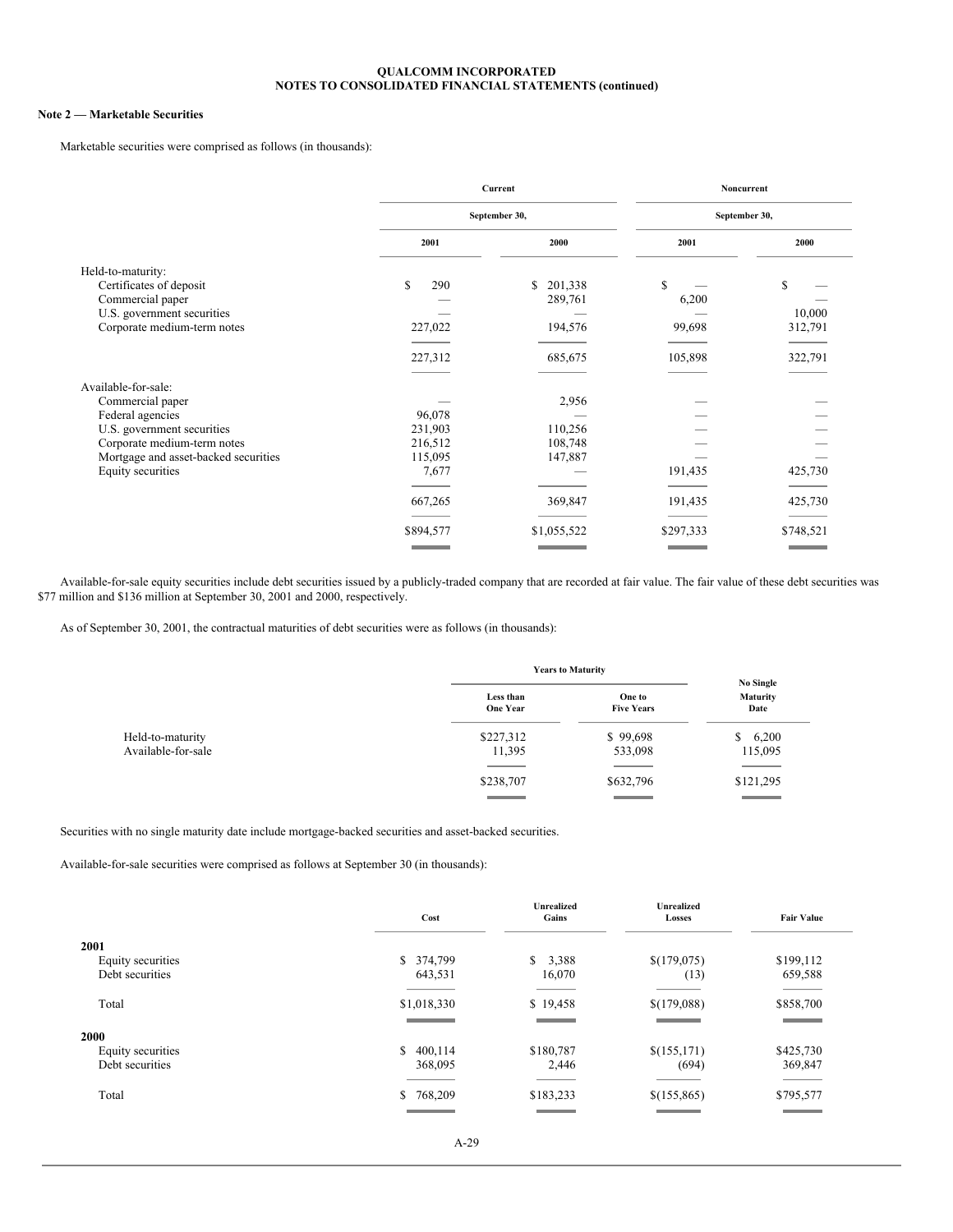The fair values of held-to-maturity debt securities at September 30, 2001 and 2000 approximate cost.

In April 2000, the Company purchased approximately 11,500,000 shares of the common stock of NetZero, Inc. (NetZero), representing a 9.9% interest, for \$144 million in cash. NetZero was a publicly-traded company that provided Internet access and services to consumers and on-line direct marketing services to advertisers. Effective September 26, 2001, NetZero and Juno Online Services, Inc. completed a merger and became United Online, Inc. (United Online). The Company received 2,300,000 shares of United Online for its 11,500,000 shares of NetZero, representing an approximate 5.7% interest in United Online. During fiscal 2001, the Company recorded an other-thantemporary impairment charge of \$134 million in investment (expense) income related to this investment. The fair value of the United Online investment was \$5 million at September 30, 2001.

In February 2000, the Company purchased 308,000 units of Leap Wireless' senior discount notes with detachable warrants for \$150 million. The notes mature in April 2010 and bear interest at 14.5%. The warrants entitle each holder to purchase 2.503 common shares per each senior discount note unit held. The exercise price is \$96.80 per common share. Upon the adoption of FAS 133, the Company bifurcated the warrants from the senior discount notes and accounted for the warrants separately. The resulting adjustment was recorded as an accounting change, net of tax, and subsequent changes in fair value of the warrants were recorded in investment (expense) income. The fair values of the senior discount notes and the warrants were \$77 million and \$10 million, respectively, at September 30, 2001.

In November 1999, the Company purchased 2,565,000 common shares of Korea Telecom Freetel Co., Ltd. (KTFreeTel), representing a 1.9% interest, for \$110 million and an \$86 million zero coupon bond with warrants to purchase approximately 1,851,000 additional shares. If KTFreeTel meets certain obligations related to the commercial deployment of 1xEV-DO technology, the Company will be required to exercise the warrants. The exercise price of the warrants is expected to be paid by tendering the bond as payment in full. If KTFreeTel does not meet such obligations, the Company will have the right to redeem the bond at face value plus a premium equal to 10% per year. Upon the adoption of FAS 133, the Company bifurcated the warrants from the zero coupon bond and accounted for the warrants separately. The resulting adjustment was recorded as an accounting change, net of tax, and subsequent changes in fair value of the warrants were recorded in investment (expense) income. The Company used the cost method to account for 1,924,000 of the common shares and approximately 1,388,000 shares under warrant through June 1, 2001 as those shares were restricted. Subsequent to that date, the Company used the fair value method to account for all of the common shares and the warrants, recording changes in fair value as a component of comprehensive loss, net of tax, and investment (expense) income, respectively. The combined fair value of the common shares and bond with warrants was \$95 million at September 30, 2001.

#### **Note 3 — Composition of Certain Financial Statement Captions**

## *Accounts Receivable*

|                                                               | September 30, |                |  |
|---------------------------------------------------------------|---------------|----------------|--|
|                                                               | 2001          | 2000           |  |
|                                                               |               | (In thousands) |  |
| Trade, net of allowance for doubtful accounts of \$15,756 and |               |                |  |
| \$9,610, respectively                                         | \$493,930     | \$542,288      |  |
| Long-term contracts:                                          |               |                |  |
| Billed                                                        | 11,917        | 38,059         |  |
| Unbilled                                                      | 3,846         | 21,185         |  |
| Other                                                         | 7,864         | 5,447          |  |
|                                                               |               |                |  |
|                                                               | \$517,557     | \$606,979      |  |
|                                                               |               |                |  |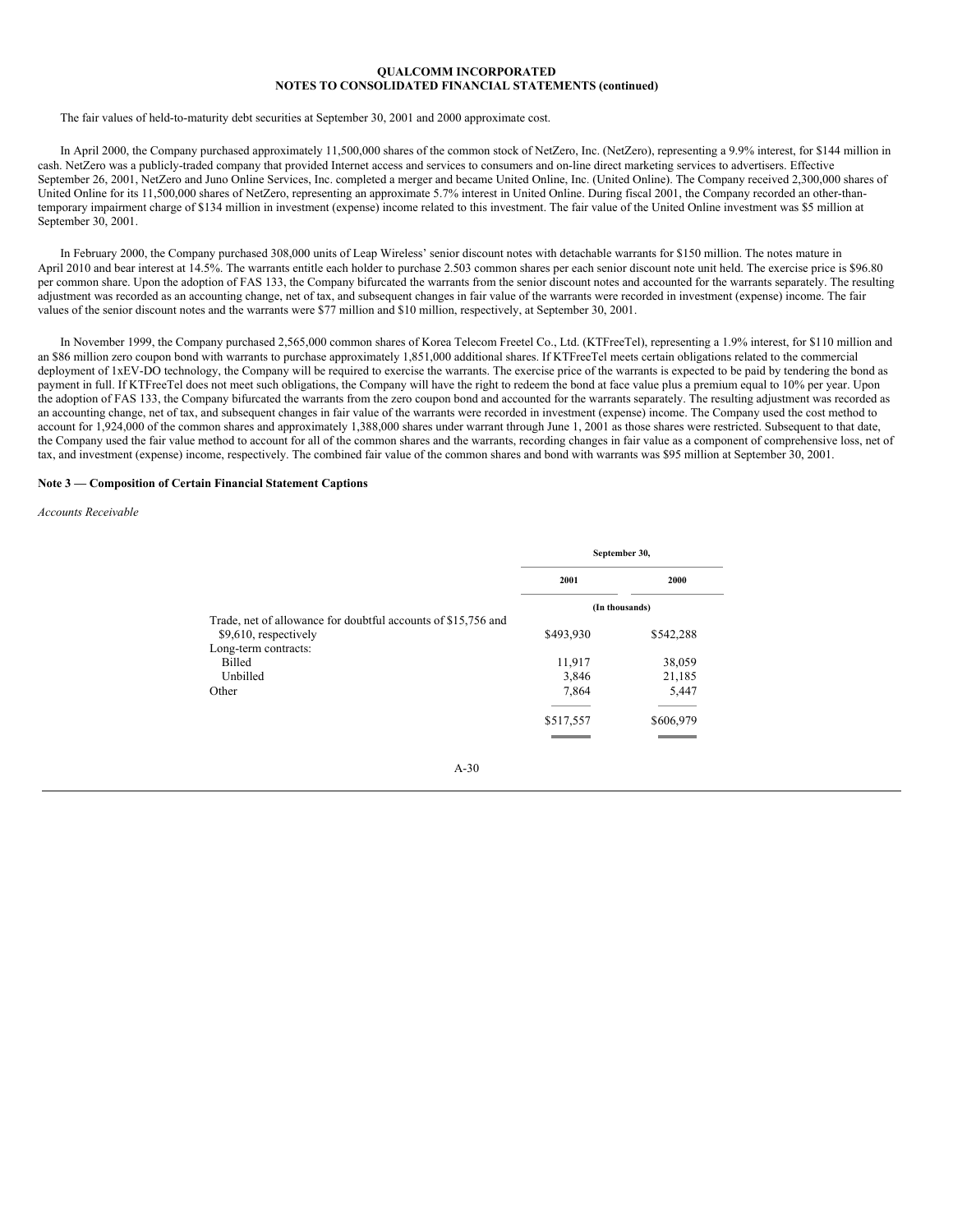Unbilled receivables represent costs and profits recorded in excess of amounts billable pursuant to contract provisions and are expected to be realized within one year.

## *Finance Receivables*

Finance receivables result from arrangements in which the Company has agreed to provide its customers or certain CDMA customers of Telefonaktiebolaget LM Ericsson (Ericsson) (Note 14) with long-term interest bearing debt financing for the purchase of equipment and/or services. Finance receivables were comprised as follows:

|                                     | September 30,  |           |  |
|-------------------------------------|----------------|-----------|--|
|                                     | 2001           | 2000      |  |
|                                     | (In thousands) |           |  |
| Finance receivables                 | \$1,388,684    | \$939,063 |  |
| Allowance for doubtful receivables  | (644, 848)     | (11, 144) |  |
|                                     | 743,836        | 927,919   |  |
| Current maturities, net             | 10,345         | 128,515   |  |
|                                     |                |           |  |
| Noncurrent finance receivables, net | 733,491<br>S   | \$799,404 |  |
|                                     |                |           |  |

At September 30, 2001 and 2000, the fair value of finance receivables approximated \$744 million and \$826 million, respectively. The fair value of finance receivables is estimated by discounting the future cash flows using current interest rates at which similar financing would be provided to similar customers for the same remaining maturities.

Maturities of finance receivables at September 30, 2001 were as follows (in thousands):

| <b>Fiscal Year Ending September 30,</b> | Amount       |
|-----------------------------------------|--------------|
| 2002                                    | 29,713<br>\$ |
| 2003                                    | 26,255       |
| 2004                                    | 58,191       |
| 2005                                    | 96,261       |
| 2006                                    | 62,069       |
| Thereafter                              | 1,116,195    |
|                                         | \$1,388,684  |
|                                         |              |

Maturities after 2006 include finance receivables which have been fully reserved or which the Company has not or does not expect to receive payments in accordance with the scheduled maturities.

At September 30, 2001, remaining commitments to extend long-term financing by the Company to certain CDMA customers of Ericsson (Note 14) totaled approximately \$531 million. The commitment to fund \$400 million of this amount expires on November 6, 2003. The funding of the remaining \$131 million, if it occurs, is not subject to a fixed expiration date. The financing commitments are subject to the CDMA customers meeting conditions prescribed in the financing arrangements and, in certain cases, to Ericsson also financing a portion of such sales and services. Such financing is generally collateralized by the related equipment. Commitments represent the maximum amounts to be financed under these arrangements; actual financing may be in lesser amounts.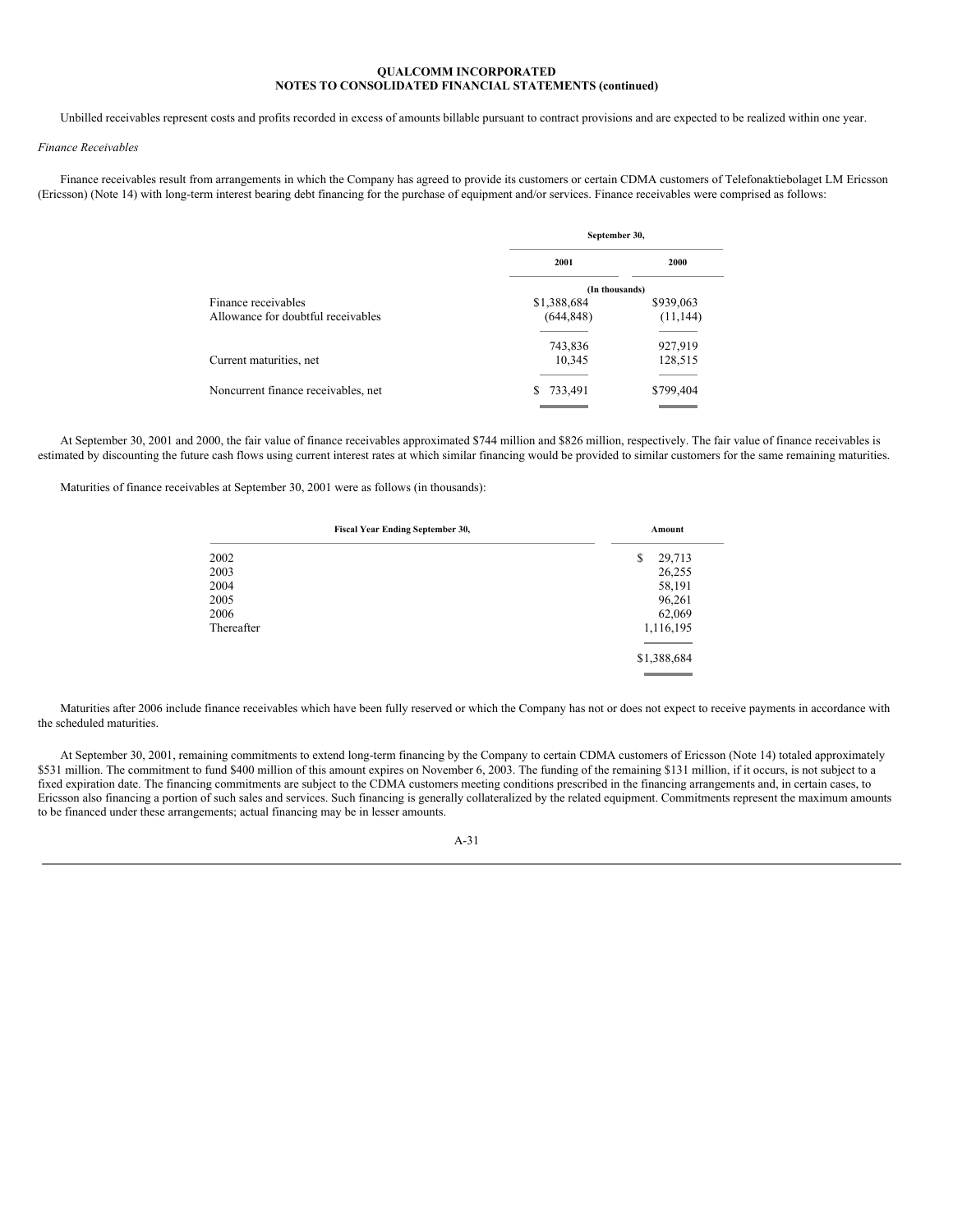#### *Inventories*

|                | September 30, |  |
|----------------|---------------|--|
| 2001           | 2000          |  |
| (In thousands) |               |  |
| \$18,251       | \$47,952      |  |
| 3,346          | 8,370         |  |
| 74,266         | 29,044        |  |
|                |               |  |
| \$95,863       | \$85,366      |  |
|                |               |  |

### *Property, Plant and Equipment*

|                                                | September 30,  |             |  |
|------------------------------------------------|----------------|-------------|--|
|                                                | 2001           | 2000        |  |
|                                                | (In thousands) |             |  |
| Land                                           | \$<br>38,093   | S<br>37,953 |  |
| Buildings and improvements                     | 280,851        | 279,265     |  |
| Computer equipment                             | 283,293        | 254,675     |  |
| Machinery and equipment                        | 176,300        | 193,194     |  |
| Furniture and office equipment                 | 16,393         | 14,424      |  |
| Leasehold improvements                         | 44,990         | 33,798      |  |
|                                                | 839,920        | 813,309     |  |
| Less accumulated depreciation and amortization | (408, 524)     | (381, 604)  |  |
|                                                | \$431,396      | \$431,705   |  |
|                                                |                |             |  |

Depreciation and amortization expense related to property, plant, and equipment for fiscal 2001, 2000, and 1999 was \$91 million, \$109 million and \$151 million, respectively. At September 30, 2001 and 2000, buildings and improvements and leasehold improvements with a net book value of \$91 million and \$145 million, respectively, including accumulated depreciation and amortization of \$37 million and \$36 million, respectively, were leased or held for lease to third parties.

#### *Intangible Assets*

At September 30, 2001 and 2000, goodwill was presented net of \$389 million and \$144 million in accumulated amortization, respectively. At September 30, 2001 and 2000, intangible assets totaled \$121 million and \$45 million, respectively, net of \$21 million and \$8 million in accumulated amortization, respectively. During fiscal 2001, the Company acquired licenses in the Australian 3G wireless spectrum auctions. At September 30, 2001, intangible assets included \$78 million related to these licenses. The Company will begin amortizing the licenses upon the commercial launch of the system in Australia, which is expected to occur in October 2002. The licenses will be amortized over their expected useful lives of 15 years. Capitalized software development costs were \$16 million and \$6 million, at September 30, 2001 and 2000, respectively. Accumulated amortization was \$6 million at September 30, 2001 and 2000. Amortization expense for fiscal 2001, 2000, and 1999 was not material.

#### **Note 4 — Investments in Other Entities**

## *Vesper Holding S.A. and Vesper Sao Paulo S.A.*

In fiscal 1999, the Company made commitments to invest approximately \$108 million in Vesper Holding S.A. and Vesper Sao Paulo S.A. (the Vesper Companies), formerly know as Canbra Holdings, S.A. and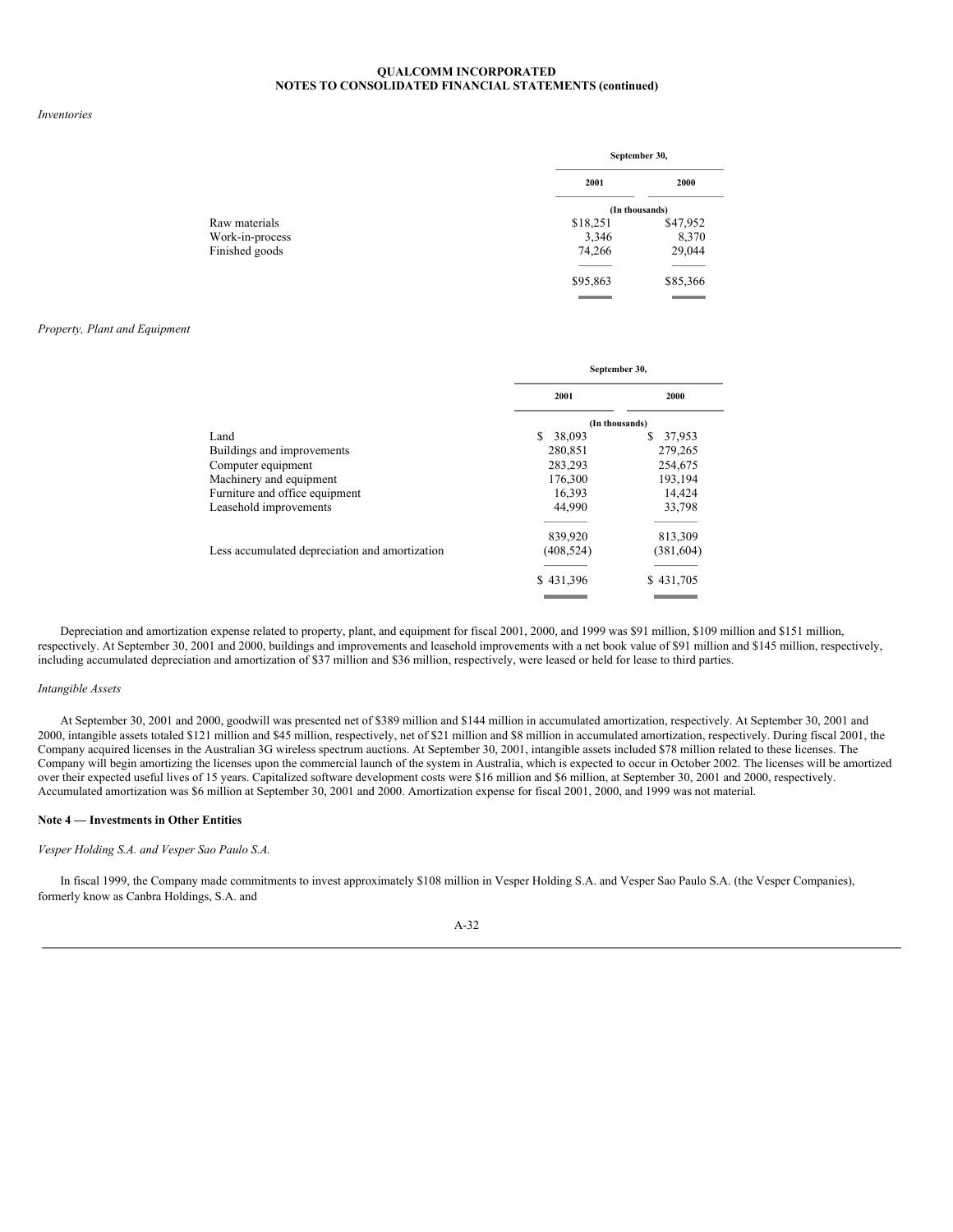Megatel Holdings, S.A., respectively. The Vesper Companies were formed by a consortium of investors to provide wireless and wireline telephone services in the northern region and in the Sao Paulo state of Brazil. The Company subsequently participated in additional financing rounds completed by the Vesper Companies, thereby increasing the Company's initial equity investment. In addition, the Company extended long-term financing to the Vesper Companies related to the Company's financing arrangement with Ericsson (Note 3). At September 30, 2001, the Company's cumulative cash investment, including long-term financing, in the Vesper Companies totaled approximately \$241 million. In January 2000, the Company acquired an approximate 2.5% interest in VeloCom, Inc. (VeloCom), an investor in the Vesper Companies, for \$15 million. In December 2000, the Company executed a Term Loan Agreement with VeloCom in which the Company agreed to provide \$230 million of convertible debt financing, including \$30 million for capitalized interest. The debt facility has a three-year term and bears interest at 18%. The Company funded approximately \$172 million under this facility through September 30, 2001.

As a result of a reorganization of the Vesper Companies initiated during fiscal 2001, the Company reassessed the recoverability of its assets related to the Vesper Companies and VeloCom and recorded \$32 million in asset impairments and related charges, \$90 million in investment (expense) income and \$120 million in other nonoperating charges. At September 30, 2001, the Company had approximately \$124 million in remaining net assets, primarily consisting of finance receivables and notes receivable, net of allowances of \$174 million, related to the Vesper Companies and VeloCom. The Company has not recognized interest income since the impairment and will evaluate whether to recognize interest income subsequent to the reorganization. The Vesper Companies are working to accomplish the terms of their restructuring with owners, vendors and creditors, which is expected to be completed in the first quarter of fiscal 2002. The proposed transaction is contingent on several factors, and there is a risk it will not close. If the transaction closes, the Company expects to acquire an additional interest in the Vesper Companies for \$266 million in equity commitments. The Company also expects to convert its Term Loan Agreement with VeloCom into an additional equity interest in VeloCom. After the close, the Company expects to hold a 49.9% interest in VeloCom, and direct and indirect interests in the Vesper Companies of 74% and 86%, respectively. The Company will consolidate the results of the Vesper Companies if the proposed transaction closes in fiscal 2002. The Vesper Companies expect to incur increasing operating losses and negative cash flows from operations as they expand operations and enter new markets, even if and after they achieve positive cash flows from operations in the initial operating markets. The Company may incur significant losses in the future related to its proposed ownership of the Vesper Companies, and the Vesper Companies may never operate profitably.

#### *Globalstar L.P.*

The Company has contracts with Globalstar L.P. (Globalstar) to design, develop and manufacture subscriber products and ground communications systems utilizing CDMA technology and to provide contract development services. Globalstar was formed to design, construct, and operate a worldwide, low-Earth-orbit satellite-based telecommunications system (the Globalstar System).

Through partnership interests held in certain intermediate limited partnerships and other indirect interests, the Company owns an approximate 6.3% interest in Globalstar, a limited partnership formed to develop, own and operate the Globalstar System. The Company accounts for its investment under the equity method. As a result of the intermediate limited partnership agreements, Globalstar profits and losses are allocated to the Company in accordance with its percentage ownership interest, provided that no loss shall be allocated to the Company if such allocation would create negative balances in the Company's intermediate partnership adjusted capital accounts. For financial reporting purposes, the Company's investment in the intermediate partnerships had no basis during each of fiscal 2001, 2000 and 1999, and, as a result, the Company has not recorded any equity losses during those respective fiscal years.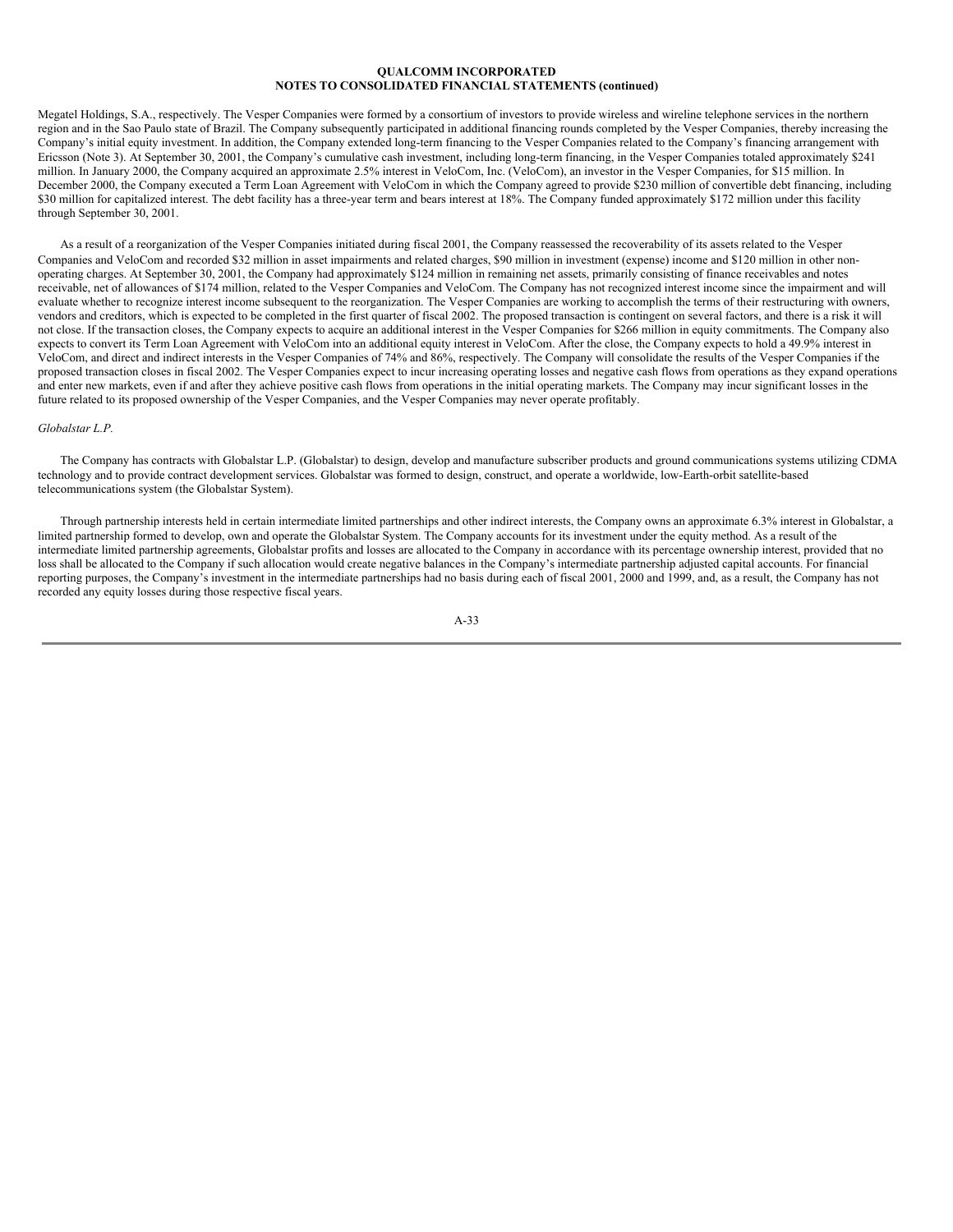On June 30, 2000, Globalstar defaulted on a \$250 million bank facility that QUALCOMM partially guaranteed in 1996. As a result of this default, QUALCOMM's guaranty was called, and QUALCOMM paid \$22 million to the subject banks in full satisfaction of this guaranty plus interest. Pursuant to an agreement entered into in 1996, with respect to the original provision of this guaranty, QUALCOMM accepted a subordinated promissory note issued by Globalstar with a principal amount equal to the amount QUALCOMM paid under its guaranty (the Globalstar Promissory Note). The Globalstar Promissory Note bears interest at LIBOR plus 3%, and principal and interest are due and payable in full on June 30, 2003.

The Company continues to provide services and sell products under a number of development and production contracts involving the Globalstar System. Starting in the first quarter of fiscal 2001, the Company decided to not recognize revenue on business with Globalstar before cash is received. Revenues resulting from the agreements with Globalstar for fiscal 2001, 2000 and 1999 were \$35 million, \$219 million and \$435 million, respectively.

On January 16, 2001, Globalstar announced that, in order to have sufficient funds available for the continued progress of its marketing and service activities, it had suspended indefinitely principal and interest payments on all of its debt, including its vendor financing obligations. As a result, Globalstar did not make an approximate \$22 million payment for principal and interest due to QUALCOMM on January 15, 2001. Globalstar also announced the retention of a financial adviser to assist in developing future initiatives, including restructuring Globalstar's debt, identifying funding opportunities and pursuing other strategic alternatives. Efforts, by Globalstar, to restructure its debt are on-going, and work on a final plan is expected to continue. However, Globalstar's restructuring has not progressed as the Company had anticipated. Based on the current status of Globalstar's restructuring efforts, the Company believes it will not receive any of the contractual amounts due. As a result, the Company recorded \$44 million in net charges to establish reserves against remaining Globalstar-related assets in the fourth quarter of fiscal 2001. During fiscal 2001, the Company recorded total net charges of \$49 million in cost of revenues, \$519 million in asset impairment and related charges, \$10 million in investment expense and \$58 million in other non-operating charges related primarily to the impairment of certain assets. Valuation allowances have been established against the entire finance and note receivables balances totaling \$602 million, and the Company does not anticipate recognition of any interest income in the future.

#### *Inquam Limited*

In October 2000, the Company agreed to invest \$200 million in the convertible preferred shares of Inquam Limited (Inquam). Inquam was formed to acquire, own, develop and manage wireless communications systems, either directly or indirectly, with the primary intent of deploying CDMA-based technology. In addition, QUALCOMM advanced \$10 million under a promissory note, bearing interest at 10%, that matures on January 31, 2002. At September 30, 2001, \$144 million of the equity funding commitment was outstanding. The Company expects to fund the remaining commitment through June 2002.

#### *Wingcast, LLC*

In July 2000, Ford Motor Company and QUALCOMM created a new company, Wingcast, LLC (Wingcast), to develop and deliver wireless mobility services into cars and trucks. QUALCOMM committed to contribute \$125 million to the initial capital of Wingcast, including up to \$75 million in cash and \$50 million in non-cash consideration. QUALCOMM may be further committed to fund an additional \$75 million in cash upon vehicle manufacturers committing to enable certain volumes of vehicles to use Wingcast's services. QUALCOMM holds a 15% interest in Wingcast. At September 30, 2001, \$50 million of the initial \$75 million cash commitment was outstanding and remained subject to certain conditions, and Wingcast had not met the performance milestones related to the additional \$75 million cash commitment. Performance milestones must be completed by April 2003 or before Wingcast's initial public offering.

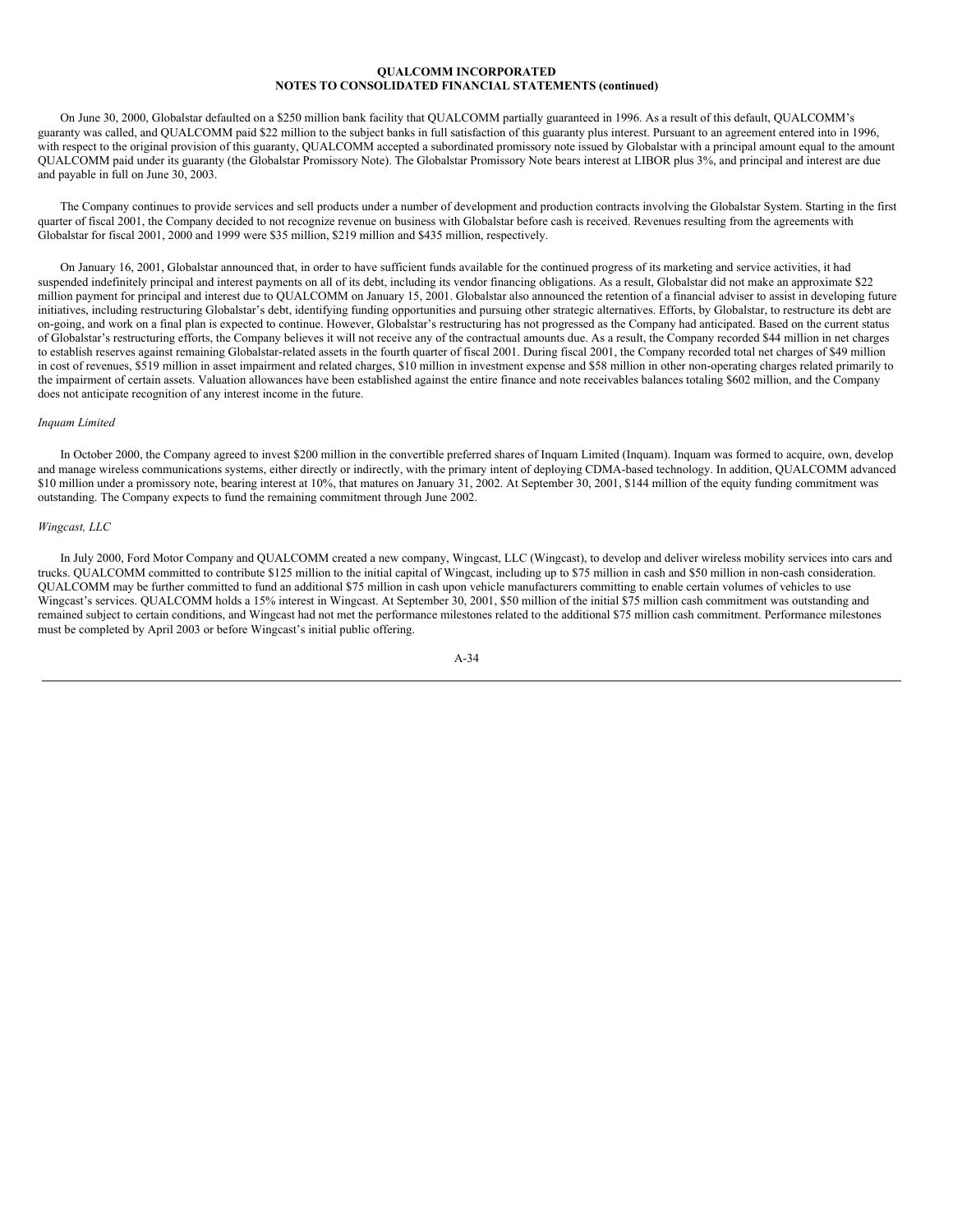#### *QUALCOMM Personal Electronics*

In fiscal 1994, a subsidiary of the Company and a subsidiary of Sony Electronics Inc. (Sony Electronics) entered into a general partnership, QUALCOMM Personal Electronics (QPE), to manufacture CDMA consumer equipment for cellular, PCS and other wireless applications. The Company owns 51% of the venture and consolidates QPE in its financial statements. Sony Electronics' 49% general partnership share in QPE is presented as a minority interest in the Company's financial statements. In February 2000, the Company sold its terrestrial-based CDMA wireless consumer phone business (Note 14). As a result, QPE has no on-going operations.

During fiscal 2001, QPE distributed certain assets to its owners based on their pro-rata ownership interests. Sony Electronics' share of the distribution reimbursed the Company for cash advanced to and the forgiveness of receivables from Sony Electronics in February 2000 related to the sale of the Company's terrestrial-based CDMA wireless consumer phone business (Note 14). The distribution by QPE reduced the minority interest liability to Sony Electronics and a related receivable included in other current assets by \$40 million.

During fiscal 2000 and 1999, QPE sales to Sony Electronics amounted to \$6 million and \$249 million, respectively. Purchases of inventory and capital equipment from Sony Electronics and other Sony affiliates during fiscal 2000 and 1999 amounted to \$3 million and \$80 million, respectively. At September 30, 2001 and 2000, outstanding accounts receivable from Sony Electronics amounted to none and \$2 million, respectively. The \$2 million receivable at September 30, 2000 was the result of on-going business unrelated to QPE. At September 30, 1999, accounts payable to all Sony Electronics affiliated companies amounted to \$14 million.

#### *NextWave Telecom Inc.*

In November 1995, the Company purchased 1,666,666 shares of Series B common stock in Next*Wave* Telecom Inc. (Next*Wave*), a privately-held company, for \$5 million. As part of the share purchase, the Company received warrants to buy 1,111,111 additional shares of Series B common stock at \$3 per share. During March 1996, the Company converted a \$15 million note receivable into 5,000,000 shares of Series B common stock. In June 1998, the Company recorded a \$20 million impairment charge related to the Company's investment in Next*Wave*. Subsidiaries of Next*Wave* filed for bankruptcy protection in June 1998 under Chapter 11 of the United States Bankruptcy Code. Next*Wave* itself filed for bankruptcy protection in December 1998 under Chapter 11 of the United States Bankruptcy Code.

In August 2001, Next*Wave* filed a plan of reorganization with the United States Bankruptcy Court which requires total financing of approximately \$5 billion to build-out an advanced 3G wireless network. The plan provides for payment of all valid claims against Next*Wave,* including the claim of the FCC for the PCS licenses it granted to Next*Wave* in 1997, plus interest as applicable. The plan also provides that Next*Wave*'s debt for its C-block and F-block PCS licenses would be reinstated, with the government receiving all amounts due up to this point, in full, with the remaining balance to be paid in installments. Under this plan, Next*Wave* indicated that it expects to construct wireless networks in 95 markets utilizing CDMA2000 1xEV-DO technology.

During fiscal 2001, the Company sold 150,000 shares of Next*Wave* series B common stock and recorded a realized gain of \$1 million. At September 30, 2001, the Company owned 6,516,666 shares of Series B common stock and held warrants to purchase 1,111,111 shares of Series B common stock for \$3 per share. The Company also held a \$0.4 million promissory note convertible into 1,019,444 shares of Series C common stock.

In August 2001, the Company committed to purchase 2,000,000 shares of Series A preferred stock in the reorganized Nex*Wave* for \$300 million. The Company's investment was subject to approval by the United States Bankruptcy Court, successful consummation of Next*Wave*'s August 2001 plan of reorganization,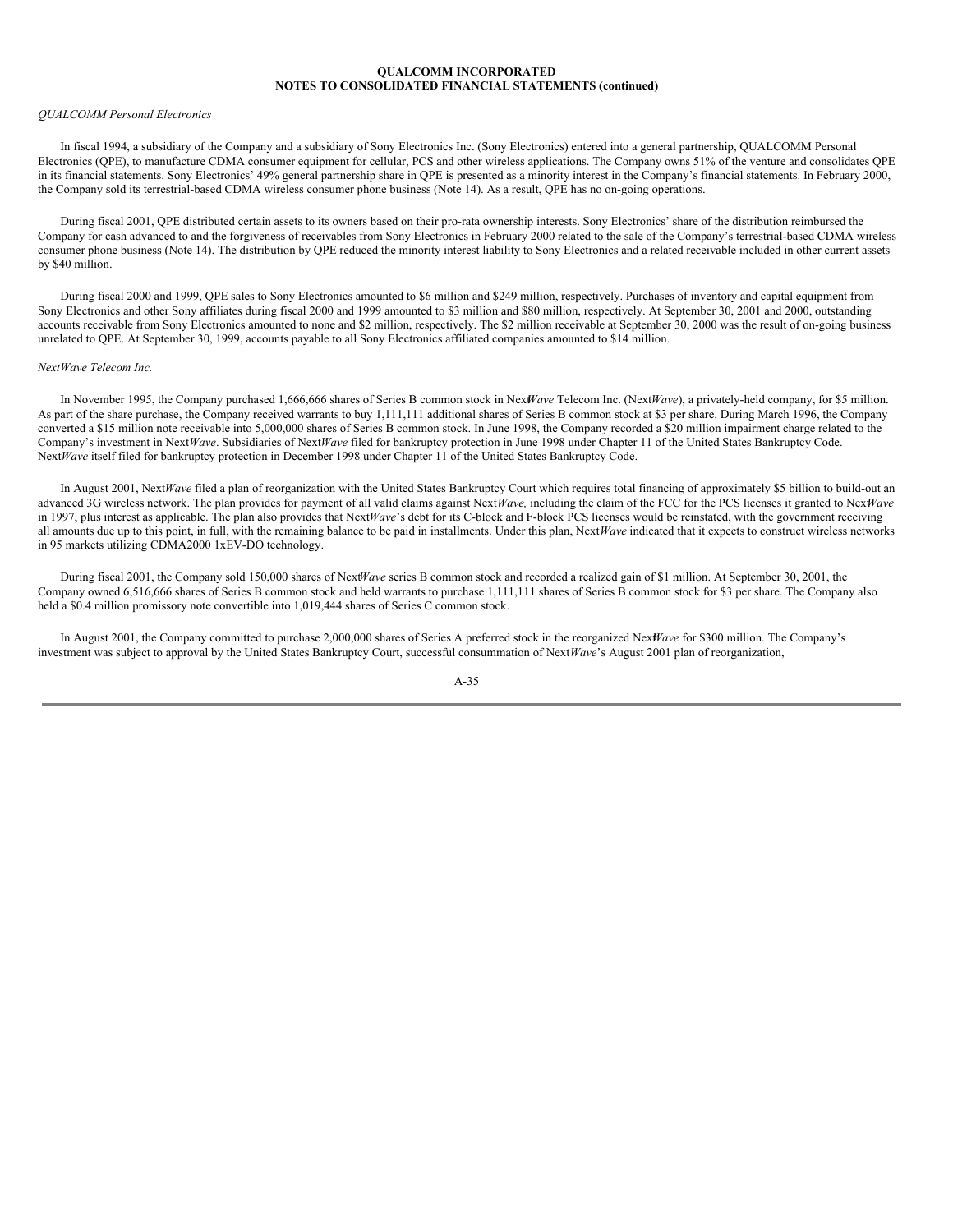satisfactory resolution of all disputes involving NextWave's PCS licenses and other conditions. Furthermore, the Company's obligation to make this investment was subject to approval by the Bankruptcy Court on or before October 31, 2001 of the terms and conditions of the Company's investment, as well as a certain Technology Cooperation Agreement dated as of August 15, 2001, as amended, between Next*Wave* and QUALCOMM. Next*Wave* also was entitled to terminate the investment commitment if a certain break-up fee contained in the subject Subscription Agreement was not approved by the Bankruptcy Court on or before October 31, 2001. The approvals required by October 31, 2001 have not been obtained, and the Company is entitled to terminate its investment agreement with Next*Wave.* The Company's \$300 million commitment is dependent on Next*Wave* pursuing the plan of reorganization filed in August, 2001. Accordingly, if Nex*Wave* abandons the plan filed in August, 2001 and proceeds with a new plan, then the Company will not be obligated to make the investment. As a result of the uncertainty surrounding Next*Wave's* financing plans, the terms of a settlement with the FCC and other factors, there is significant uncertainty as to whether the Company will have the opportunity to make its planned investment in a reorganized Next*Wave.*

#### *Other*

Other strategic investments as of September 30, 2001 and 2000, amounted to \$184 million and \$148 million, respectively. At September 30, 2001, effective ownership interests in the investees ranged from 1% to 50%.

Funding commitments related to these investments totaled \$48 million at September 30, 2001, which the Company expects to fund through fiscal 2009. Such commitments are subject to the investees meeting certain conditions; actual equity funding may be in lesser amounts. It is not practicable to estimate the fair value of these investments as the investments are predominantly closely held and not publicly traded. An investee's failure to successfully develop and provide competitive products and services due to lack of financing, market demand or unfavorable economic environment could adversely affect the value of the Company's investment in the investee. There can be no assurance that the investees will be successful in their efforts.

## **Note 5 — Debt and Credit Facilities**

The Company had an unsecured credit facility under which banks were committed to make up to \$400 million in revolving loans to the Company. The credit facility was cancelled in January 2001.

Under terms of two identical revolving credit agreements, cancelled in February 2000 as a condition of the sale of the Company's terrestrial-based CDMA wireless consumer phone business (Note 14), QPE (Note 4) could borrow a total of \$150 million. The interest under the facilities was at the applicable LIBOR rate plus 0.5%. The weighted average interest rate on outstanding borrowings was 6.4% and 5.9% during fiscal 2000 and 1999, respectively.

Cash amounts paid for interest were \$11 million in fiscal 2001, \$5 million in fiscal 2000 and \$11 million in fiscal 1999. Cash paid for interest in fiscal 2001 included \$8 million related to an arbitration decision against the Company.

$$
A-36
$$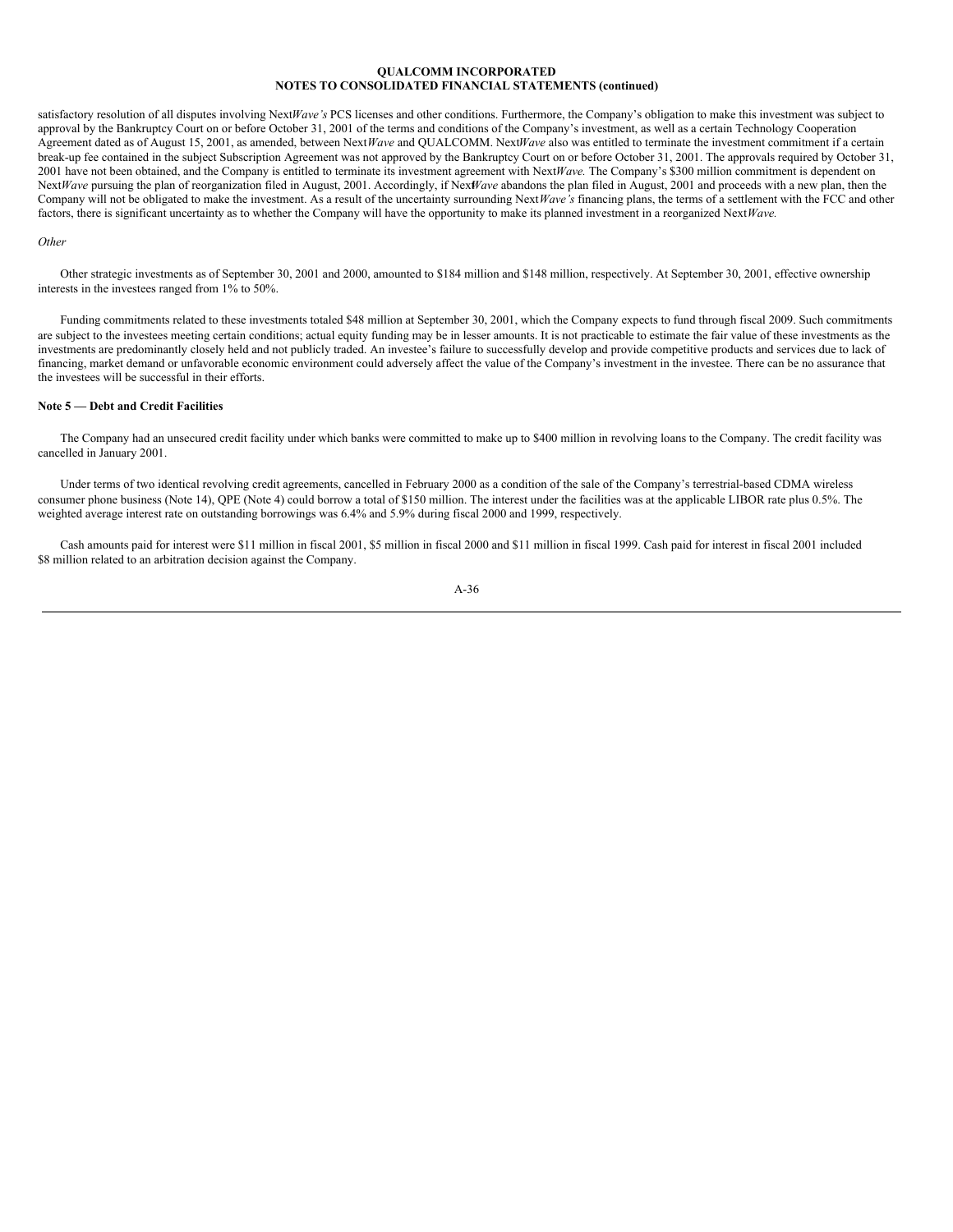## **Note 6 — Investment (Expense) Income**

Investment (expense) income for the years ended September 30 was comprised as follows (in thousands):

| \$245,440 | \$50,392                                                                                                                 |
|-----------|--------------------------------------------------------------------------------------------------------------------------|
| 270.132   | 5,663                                                                                                                    |
|           |                                                                                                                          |
| 459       |                                                                                                                          |
|           | (3,273)                                                                                                                  |
|           |                                                                                                                          |
|           |                                                                                                                          |
|           |                                                                                                                          |
| (6,264)   | (13,066)                                                                                                                 |
| (15, 117) | (15, 140)                                                                                                                |
|           | \$24,576                                                                                                                 |
|           | \$243.298<br>63,420<br>6,267<br>(147, 649)<br>(139, 525)<br>(243,308)<br>(3,769)<br>(35,192)<br>\$(255,999)<br>\$494,191 |

## **Note 7 — Trust Convertible Preferred Securities of Subsidiary**

In February 1997, QUALCOMM Financial Trust I (the Trust), the Company's wholly-owned subsidiary trust created under the laws of the State of Delaware, completed a private placement of \$660 million of 5 3/4% Trust Convertible Preferred Securities. The sole assets of the Trust were QUALCOMM Incorporated 5 3/4% Convertible Subordinated Debentures due February 24, 2012. The Company fully and unconditionally guaranteed the obligations of the Trust related to the Trust Convertible Preferred Securities. The Trust Convertible Preferred Securities were convertible into Company common stock at the rate of 5.5056 shares of Company common stock for each Trust Convertible Preferred Security (equivalent to a conversion price of \$9.082054 per share of common stock). Distributions on the Trust Convertible Preferred Securities were payable quarterly by the Trust. The Trust Convertible Preferred Securities were subject to mandatory redemption on February 24, 2012, at a redemption price of \$50 per preferred security. The Company had the right to convert the Trust Convertible Preferred Securities, in whole or in part, on or after March 4, 2000. The Company was required to pay a premium over the initial conversion price if securities were converted prior to March 4, 2002. As a result of the Leap Wireless Spin-off, and pursuant to a resolution of the Board of Directors of QUALCOMM, each QUALCOMM Trust Convertible Preferred Security was convertible, subject and pursuant to the terms of the Convertible Subordinated Debentures, into both QUALCOMM common stock and Leap Wireless common stock at the rate of 5.5056 and 0.17205 shares, respectively, for each QUALCOMM Trust Convertible Preferred Security.

During fiscal 2000, approximately 13,191,000 Trust Convertible Preferred Securities were converted into approximately 72,623,000 shares of common stock. As of September 30, 2000, all Trust Convertible Preferred Securities had been converted into common stock.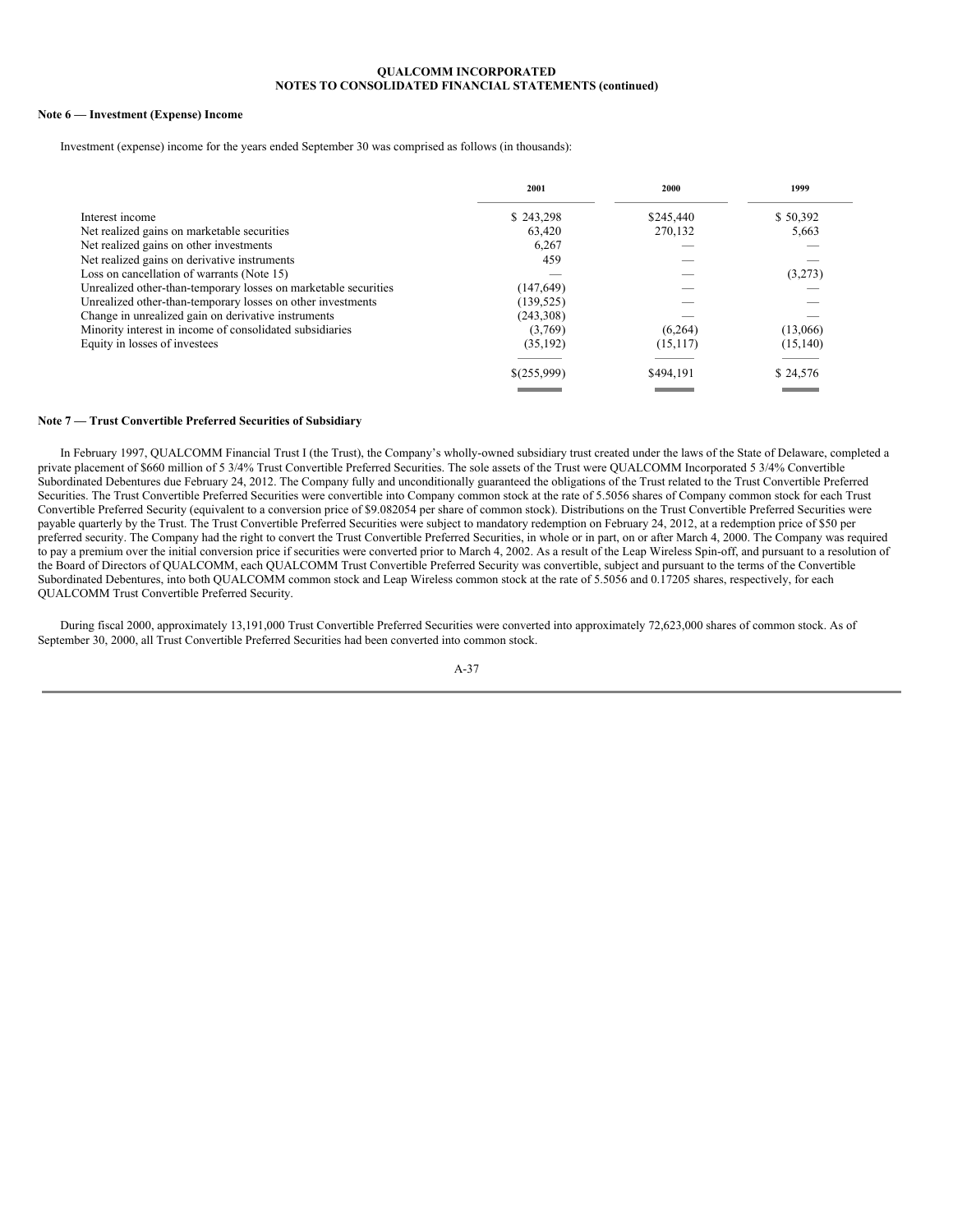## **Note 8 — Income Taxes**

The components of income tax provision for the years ended September 30 were as follows (in thousands):

|                               | 2001                                           | 2000                                           | 1999                                  |
|-------------------------------|------------------------------------------------|------------------------------------------------|---------------------------------------|
| Current provision:            |                                                |                                                |                                       |
| Federal                       | \$274,316                                      | \$289,135                                      | \$143,534                             |
| <b>State</b>                  | 69,640                                         | 54,423                                         | 22,211                                |
| Foreign                       | 77,276                                         | 62,385                                         | 36,657                                |
|                               | 421,232                                        | 405,943                                        | 202,402                               |
| Deferred (benefit) provision: |                                                |                                                |                                       |
| Federal                       | (279, 730)                                     | 97,522                                         | (86,996)                              |
| State                         | (37,001)                                       | 23,129                                         | (9, 599)                              |
|                               |                                                |                                                |                                       |
|                               | (316, 731)                                     | 120,651                                        | (96, 595)                             |
|                               |                                                |                                                | <b>STATISTICS</b>                     |
|                               | \$104,501<br><b>Contract Contract Contract</b> | \$526,594<br><b>Contract Contract Contract</b> | \$105,807<br><b>Contract Contract</b> |

The following is a reconciliation from the expected statutory federal income tax provision to the Company's actual income tax provision for the years ended September 30 (in thousands):

|                                                              | 2001        | 2000       | 1999      |
|--------------------------------------------------------------|-------------|------------|-----------|
| Expected income tax provision at federal statutory tax rate  | \$(149,208) | \$418,881  | \$107,363 |
| State income tax (benefit) provision, net of federal benefit | (22, 168)   | 62,234     | 15,951    |
| Foreign taxes                                                | 77,277      | 62.385     | 36,657    |
| Permanent differences                                        | 6.567       | 8.382      | (701)     |
| Foreign differential                                         | 2,665       | 7.896      | 2,809     |
| Goodwill amortization and purchased in-process technology    | 95.728      | 79.811     |           |
| Valuation allowance                                          | 185,217     |            |           |
| Tax credits                                                  | (101, 044)  | (104, 497) | (56, 800) |
| Alternative Minimum Tax                                      | 4,165       |            |           |
| Other                                                        | 5,302       | (8, 498)   | 528       |
| Actual income tax provision                                  | \$104,501   | \$526,594  | \$105,807 |
|                                                              |             |            |           |

The Company did not provide for United States income taxes and foreign withholding taxes on a cumulative total of approximately \$217 million of undistributed earnings for certain non-United States subsidiaries. The Company intends to reinvest these earnings indefinitely in operations outside the United States.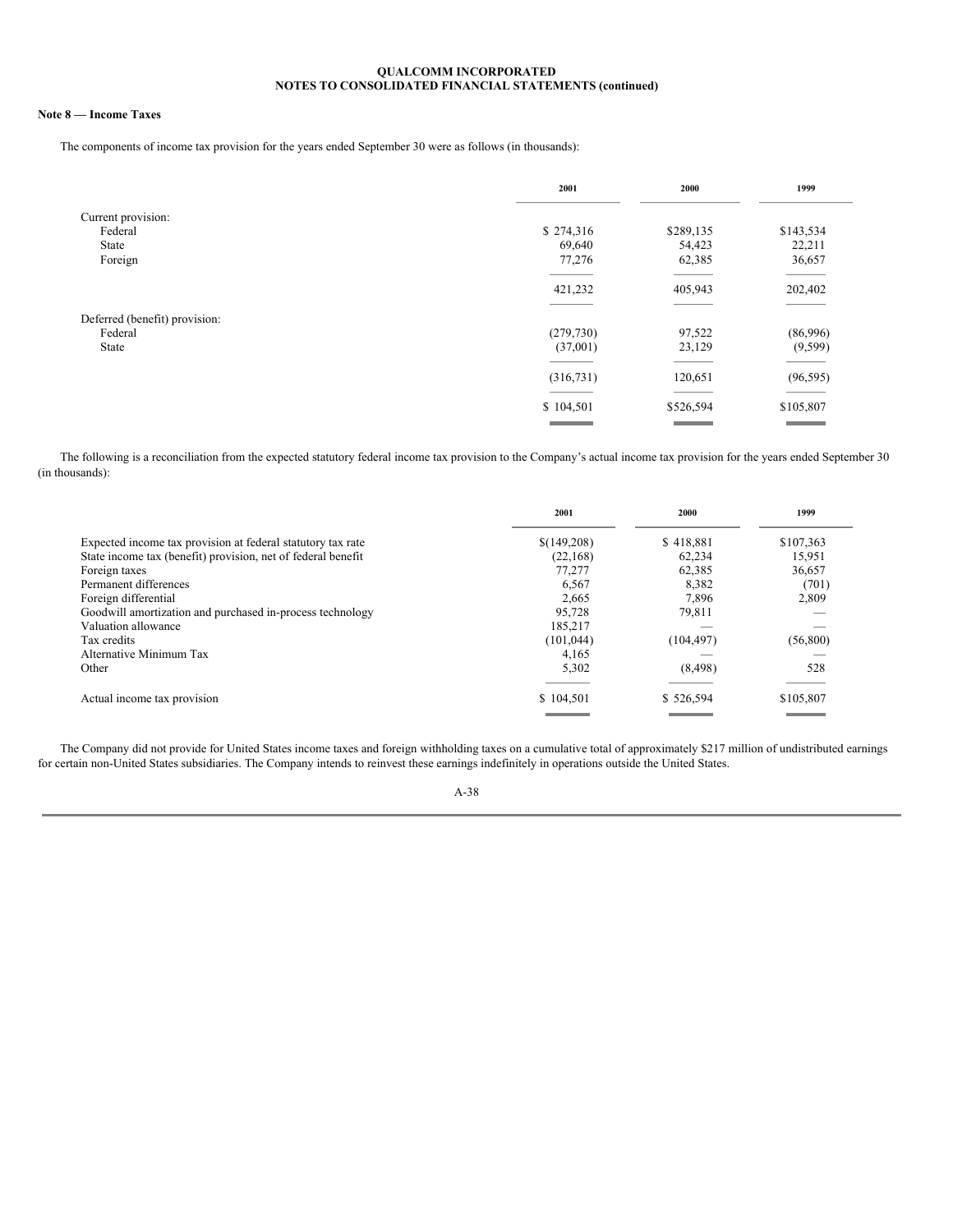At September 30, 2001 and 2000, the Company had net deferred tax assets as follows (in thousands):

|                                          | 2001          | 2000        |
|------------------------------------------|---------------|-------------|
| Accrued liabilities                      | \$<br>451,912 | \$127,942   |
| Deferred revenue                         | 186,094       | 16,153      |
| Unrealized loss on marketable securities | 71,988        | 62,658      |
| Unused net operating losses              | 184,725       | 289,613     |
| Tax credits                              | 324,793       | 214,349     |
| Unrealized loss on investments           | 89,720        |             |
| Total gross assets                       | 1,309,232     | 710,715     |
| Valuation allowance                      | (1,208,107)   | (584,001)   |
|                                          |               |             |
| Total net deferred assets                | 101,125       | 126,714     |
|                                          |               |             |
| Purchased intangible assets              | (7,319)       | (11, 496)   |
| Deferred contract costs                  | (42, 524)     |             |
| Unrealized gain on marketable securities | (7, 817)      | (73, 659)   |
| Other basis differences                  | (36, 434)     | (41, 559)   |
| Total deferred liabilities               | (94,094)<br>S | \$(126,714) |
|                                          |               |             |

The Company has provided a valuation allowance on substantially all of its net deferred tax assets because of uncertainty regarding their realizability due to the expectation that deductions from future employee stock option exercises and related deductions will exceed future taxable income. If and when recognized, the tax benefit of these deferred assets will primarily be accounted for as a credit to stockholders' equity rather than as a reduction of the income tax provision.

At September 30, 2001, the Company had unused net operating losses, manufacturing, research, foreign tax and alternative minimum tax credits expiring from 2002 through 2021. The unused net operating tax losses were generated by the exercise of non-qualified employee stock options.

Cash amounts paid for income taxes were \$75 million, \$44 million and \$68 million for fiscal 2001, 2000 and 1999, respectively.

#### **Note 9 — Capital Stock**

#### *Common Stock Warrants*

In March 2000, the Company assumed warrants to purchase 11,000, 68,000, and 7,000 shares of common stock at \$10.21, \$2.91, and \$6.56 per share, respectively, as a result of the acquisition of SnapTrack. In April 2000, the Company issued 86,000 shares of common stock upon the exercise of the warrants.

## *Preferred Stock*

The Company has 8,000,000 shares of preferred stock authorized for issuance in one or more series, at a par value of \$0.0001 per share. In conjunction with the distribution of Preferred Share Purchase Rights, the Company's Board of Directors designated 1,500,000 shares of preferred stock as Series A Junior Participating Preferred Stock and reserved such shares for issuance upon exercise of the Preferred Share Purchase Rights. At September 30, 2001 and 2000, no shares of preferred stock were outstanding.

#### *Preferred Share Purchase Rights Plan*

During fiscal 1996, the Board of Directors implemented a Preferred Share Purchase Rights Plan (Rights Plan) to protect stockholders' rights in the event of a proposed takeover of the Company. Under the Rights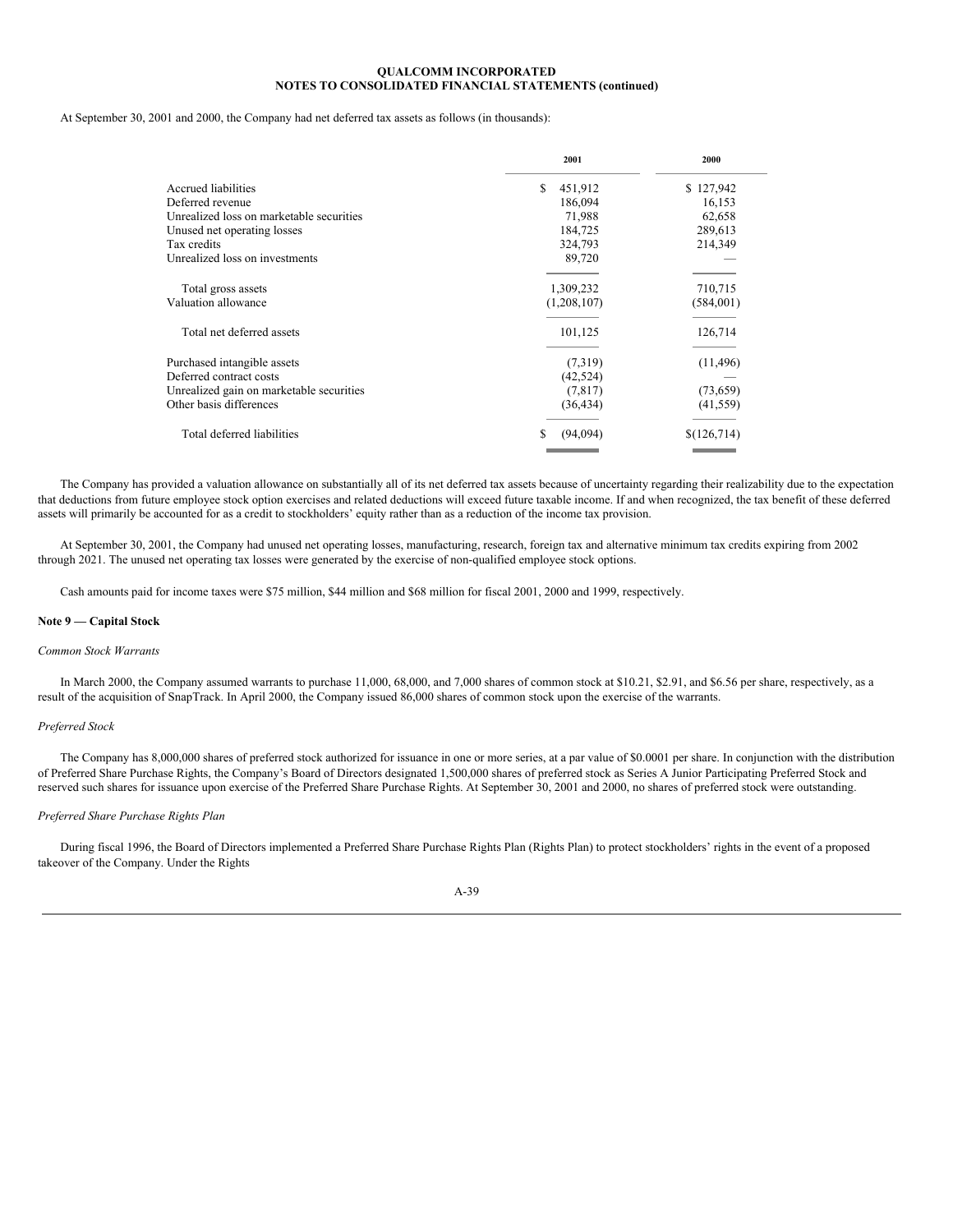Plan, the Company declared a dividend of one preferred share purchase right (a Right) for each share of the Company's common stock outstanding. Pursuant to the Rights Plan, each Right entitles the registered holder to purchase from the Company a one one-hundredth share of Series A Junior Participating Preferred Stock, \$0.0001 par value per share, at a purchase price of \$250. In November 1999, the Rights Plan was amended to provide that the purchase price be set at \$400. The Rights are exercisable only if a person or group (an Acquiring Person) acquires beneficial ownership of 15% or more of the Company's outstanding shares of common stock. Upon exercise, holders, other than an Acquiring Person, will have the right, subject to termination, to receive the Company's common stock or other securities, cash or other assets having a market value, as defined, equal to twice such purchase price. The Rights, which expire on September 25, 2005, are redeemable in whole, but not in part, at the Company's option at any time for a price of \$0.005 per Right.

## **Note 10 — Employee Benefit Plans**

#### *Employee Savings and Retirement Plan*

The Company has a 401(k) plan that allows eligible employees to contribute up to 15% of their salary, subject to annual limits. The Company matches a portion of the employee contributions and may, at its discretion, make additional contributions based upon earnings. The Company's contribution expense for fiscal 2001, 2000 and 1999 was \$19 million, \$17 million and \$17 million, respectively.

### *Stock Option Plans*

The Board of Directors may grant options to selected employees, directors and consultants to the Company to purchase shares of the Company's common stock at a price not less than the fair market value of the stock at the date of grant. The 2001 Stock Option Plan (the 2001 Plan) was adopted and replaced the 1991 Stock Option Plan (the 1991 Plan) which expired in August 2001. The shares reserved under the 2001 Plan are equal to the number of shares available for future grant under the 1991 Plan on the date the 2001 Plan was approved by the Company's stockholders. At that date, 50,541,570 shares were available for future grants under the 2001 Plan. This share amount is automatically increased by the amount equal to the number of shares subject to any outstanding option under the 1991 Plan that expires or is terminated or cancelled following the date that the 2001 Plan was approved by stockholders. The Board of Directors of the Company may terminate the 2001 Plan at any time. The 2001 Plan provides for the grant of both incentive stock options and non-qualified stock options. Generally, options outstanding vest over periods not exceeding six years and are exercisable for up to ten years from the grant date. At September 30, 2001, options for 57,787,000 shares were exercisable at prices ranging from \$1.09 to \$172.38 for an aggregate exercise price of \$682 million.

The Company has adopted the 2001 Non-Employee Directors' Stock Option Plan (the 2001 Directors' Plan) which replaces the 1998 Non-Employee Directors' Stock Option Plan. The shares reserved under the 2001 Directors' Plan are equal to the number of shares available for future grant under the 1998 Directors' Plan on the date the 2001 Directors' Plan was approved by the Company's stockholders. At that date, 2,050,000 shares were available for future grants under the 2001 Directors' Plan. This share amount is automatically increased by the amount equal to the number of shares subject to any outstanding option under the 1998 Directors' Plan that expires or is terminated or cancelled following the date that the 2001 Directors' Plan was approved by stockholders. The Board of Directors of the Company may terminate the 2001 Directors' Plan at any time. This plan provides for non-qualified stock options to be granted to non-employee directors at fair market value, vesting over periods not exceeding five years and are exercisable for up to ten years from the grant date. At September 30, 2001, options for 2,678,000 shares were exercisable at prices ranging from \$2.78 to \$133.00 per share for an aggregate exercise price of \$18 million.

In March 2000, the Company assumed 1,560,000 outstanding stock options under the SnapTrack, Inc. 1995 Stock Option Plan (the SnapTrack Plan), as amended with respect to the acquisition. The SnapTrack Plan expired on the date of acquisition, and no additional shares may be granted under that plan. The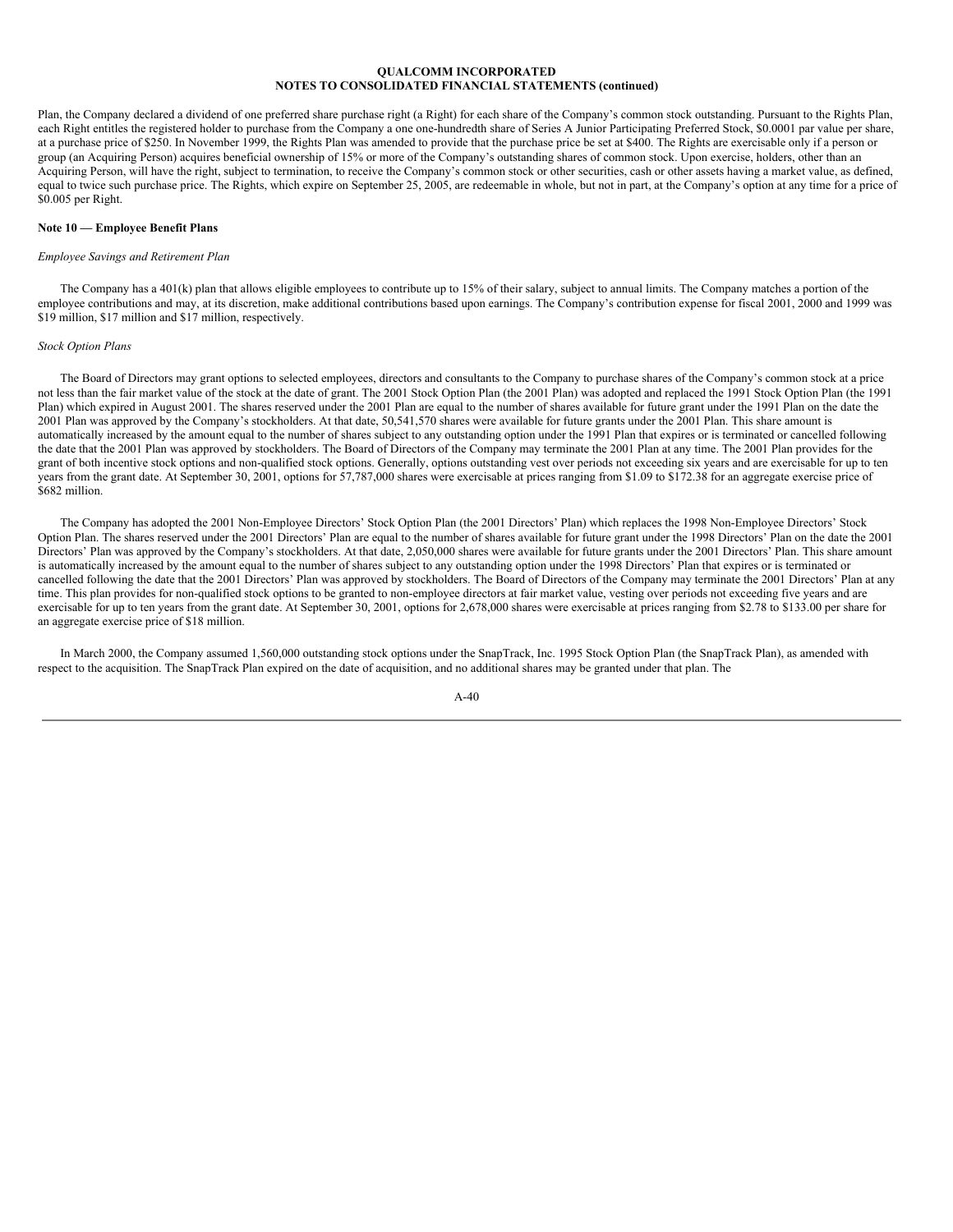SnapTrack Plan provided for the grant of both incentive stock options and non-qualified stock options. Generally, options outstanding vest over periods not exceeding four years and are exercisable for up to ten years from the grant date. At September 30, 2001, options for 283,000 shares were exercisable at prices ranging from \$0.02 to \$5.26 for an aggregate exercise price of \$0.4 million.

A summary of stock option transactions for the plans follows (number of shares in thousands):

|                                      |                                 | <b>Options Outstanding</b> |                                 |                     |  |
|--------------------------------------|---------------------------------|----------------------------|---------------------------------|---------------------|--|
|                                      | <b>Options</b><br><b>Shares</b> |                            | <b>Exercise Price Per Share</b> |                     |  |
|                                      | Available<br>for Grant          | <b>Number</b><br>of Shares | Range                           | Weighted<br>Average |  |
| <b>Balance at September 30, 1998</b> | 31,824                          | 180,572                    | 0.61 to \$8.56<br>S.            | \$5.19              |  |
| Additional shares reserved           | 28,000                          |                            |                                 |                     |  |
| Options granted                      | (18,964)                        | 18,964                     | 4.95 to 48.10                   | 13.03               |  |
| Options canceled                     | 25,336                          | (25, 336)                  | 0.61 to 29.39                   | 5.85                |  |
| Options exercised                    |                                 | (48,994)                   | $0.61$ to 8.56                  | 4.39                |  |
|                                      |                                 |                            |                                 |                     |  |
| Balance at September 30, 1999        | 66,196                          | 125,206                    | \$1.09 to \$48.10               | \$6.56              |  |
| Additional shares reserved(a)        | 1,560                           |                            |                                 |                     |  |
| Options assumed $(a)$                | (1,560)                         | 1,560                      | $0.02$ to 5.30                  | 1.32                |  |
| Options granted                      | (9,523)                         | 9,523                      | 46.93 to 172.38                 | 84.30               |  |
| Options canceled                     | 4,306                           | (4,306)                    | 2.06 to 140.00                  | 13.94               |  |
| Options exercised                    |                                 | (22,015)                   | 0.02 to 112.50                  | 4.96                |  |
| Balance at September 30, 2000        | 60,979                          | 109,968                    | \$0.02 to \$172.38              | \$13.25             |  |
| Additional shares reserved(a)        | 6                               |                            |                                 |                     |  |
| Options assumed(a)                   | (6)                             | 6                          | $0.02$ to 5.30                  | 1.32                |  |
| Plan shares expired(b)               | (58)                            |                            |                                 |                     |  |
| Options granted                      | (15,589)                        | 15,589                     | 45.54 to 100.50                 | 71.17               |  |
| Options cancelled                    | 2,557                           | (2,557)                    | 1.02 to 140.00                  | 27.83               |  |
| Options exercised                    |                                 | (14, 831)                  | 0.13 to 83.50                   | 6.28                |  |
| <b>Balance at September 30, 2001</b> | 47,889                          | 108,175                    | \$0.02 to \$172.38              | \$22.20             |  |
|                                      |                                 | <b>Contract Contract</b>   |                                 |                     |  |

(a) Represents activity related to options that were assumed as a result of the acquisition of SnapTrack in March 2000.

(b) Represents shares available for future grant cancelled pursuant to the SnapTrack escrow agreement.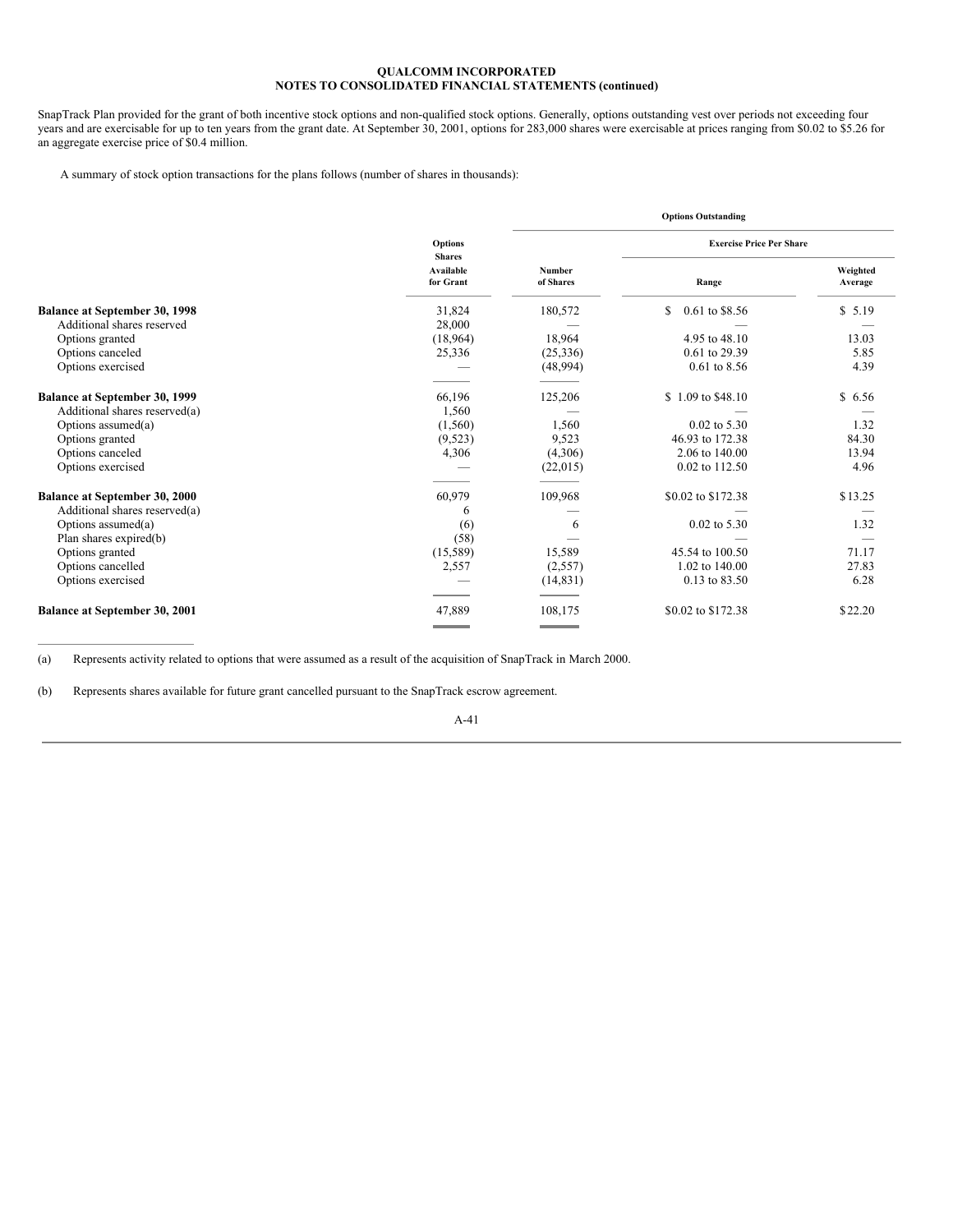The following table summarizes information about fixed stock options outstanding at September 30, 2001 (number of shares in thousands):

|                                    |                        | <b>Options Outstanding</b>                     |                                                 |                            |                                                 |
|------------------------------------|------------------------|------------------------------------------------|-------------------------------------------------|----------------------------|-------------------------------------------------|
|                                    |                        | Weighted<br>Average                            |                                                 |                            | <b>Options Exercisable</b>                      |
| Range of<br><b>Exercise Prices</b> | Number<br>of Shares    | Remaining<br>Contractual<br>Life<br>(In Years) | Weighted<br>Average<br><b>Exercise</b><br>Price | <b>Number</b><br>of Shares | Weighted<br>Average<br><b>Exercise</b><br>Price |
| \$0.02 to \$3.39                   | 9,978                  | 3.15                                           | \$2.92                                          | 8,893                      | \$<br>2.94                                      |
| \$3.43 to \$6.21                   | 33,190                 | 4.56                                           | 5.03                                            | 28,220                     | 4.95                                            |
| \$6.25 to \$8.01                   | 31,767                 | 6.45                                           | 7.10                                            | 15,399                     | 7.09                                            |
| \$8.02 to \$19.25                  | 7,753                  | 7.08                                           | 13.94                                           | 3,196                      | 14.04                                           |
| \$23.83 to \$66.33                 | 9,794                  | 8.89                                           | 54.13                                           | 1,524                      | 45.82                                           |
| \$66.35 to \$83.50                 | 8,649                  | 8.73                                           | 75.27                                           | 2,044                      | 77.67                                           |
| \$86,00 to \$172.38                | 7,044                  | 8.89                                           | 98.02                                           | 1,472                      | 102.82                                          |
|                                    | 108,175                | 6.17                                           | 22.20                                           | 60,748                     | 11.52                                           |
|                                    | <b>Service Service</b> |                                                |                                                 |                            |                                                 |

#### *Employee Stock Purchase Plans*

The Company has employee stock purchase plans for all eligible employees to purchase shares of common stock at 85% of the lower of the fair market value on the first or the last day of each six-month offering period. Employees may authorize the Company to withhold up to 15% of their compensation during any offering period, subject to certain limitations. The 2001 Employee Stock Purchase Plan (the 2001 Purchase Plan) was adopted and replaces the 1991 Employee Stock Purchase Plan which expired in August 2001. The 2001 Purchase Plan authorizes up to 12,154,733 shares to be granted until the Board of Directors of the Company terminates the 2001 Purchase Plan. The 1996 Non-Qualified Employee Stock Purchase Plan authorizes up to 200,000 shares to be granted at anytime. During fiscal 2001, 2000 and 1999, shares totaling 758,000, 749,000 and 4,774,000 were issued under the plans at an average price of \$50.16, \$37.75 and \$5.44 per share, respectively. At September 30, 2001, 12,240,049 shares were reserved for future issuance.

### *Executive Retirement Plans*

The Company has voluntary retirement plans that allow eligible executives to defer up to 100% of their income on a pre-tax basis. On a quarterly basis, the Company matches up to 10% of the participants' deferral in Company common stock based on the then-current market price, to be distributed to the participant upon eligible retirement. The income deferred and the Company match held in trust are unsecured and subject to the claims of general creditors of the Company. Company contributions begin vesting based on certain minimum participation or service requirements, and are fully vested at age 65. Participants who terminate employment forfeit their unvested shares. All shares forfeited are used to reduce the Company's future matching contributions. The plans authorize up to 800,000 shares to be allocated to participants at anytime. During fiscal 2001 and 2000, no shares were issued under the plans. During fiscal 1999, there were 220,000 shares, net of forfeitures, issued under the plans. The Company's matching contribution net of amounts forfeited during fiscal 2001, 2000 and 1999 amounted to \$3 million, \$2 million and \$1 million, respectively. At September 30, 2001, 307,753 shares, including 129,137 issued and unallocated forfeited shares, were reserved for future allocation.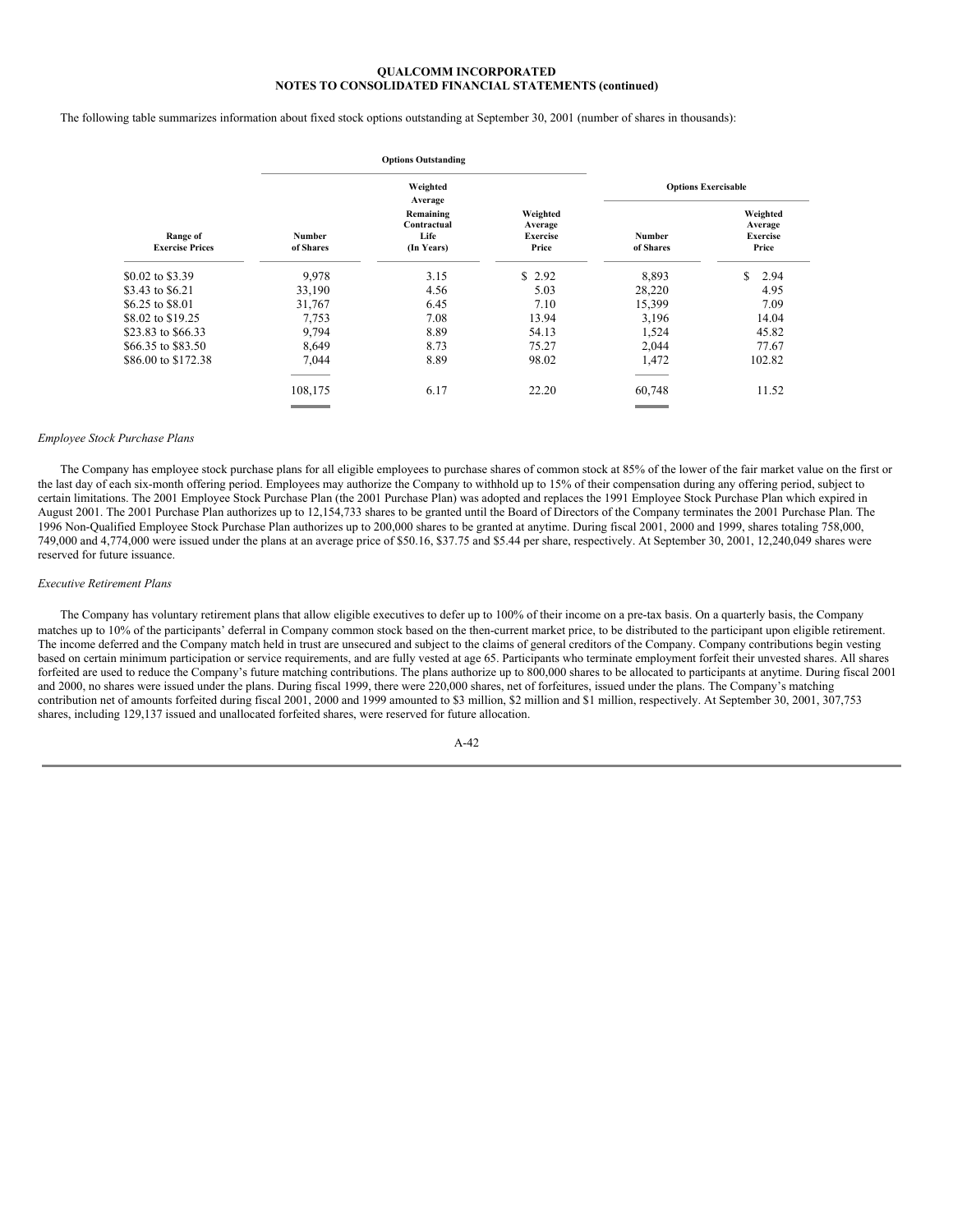#### *Accounting for Stock-Based Compensation*

Pro forma information regarding net income and net earnings per common share has been estimated at the date of grant using the Black-Scholes option-pricing model based on the following assumptions:

|                         |         | <b>Stock Option Plans</b> |         |         | <b>Employee Stock</b><br><b>Purchase Plans</b> |         |
|-------------------------|---------|---------------------------|---------|---------|------------------------------------------------|---------|
|                         | 2001    | 2000                      | 1999    | 2001    | 2000                                           | 1999    |
| Risk-free interest rate | 5.0%    | $6.3\%$                   | $5.2\%$ | $4.4\%$ | 5.7%                                           | 4.7%    |
| Volatility              | 63.0%   | 57.0%                     | 51.0%   | 78.0%   | 72.0%                                          | 51.0%   |
| Dividend yield          | $0.0\%$ | $0.0\%$                   | $0.0\%$ | $0.0\%$ | $0.0\%$                                        | $0.0\%$ |
| Expected life (years)   | 6.0     | 5.5                       | 6.0     | 0.5     | 0.5                                            | 0.5     |

The Black-Scholes option-pricing model was developed for use in estimating the fair value of traded options that have no vesting restrictions and are fully transferable and negotiable in a free trading market. In addition, option valuation models require the input of highly subjective assumptions, including the expected stock price volatility. Because the Company's options have characteristics significantly different from those of traded options, and because changes in the subjective input assumptions can materially affect the fair value estimate, in the opinion of management, the existing models do not necessarily provide a reliable single measure of the fair value of its options. The weighted average estimated fair values of stock options granted during fiscal years 2001, 2000 and 1999 were \$44.25, \$48.62 and \$7.14 per share, respectively. The weighted average estimated fair values of shares granted under the Employee Stock Purchase Plans during fiscal years 2001, 2000 and 1999 were \$24.20, \$31.95 and \$2.80, respectively.

For purposes of pro forma disclosures, the estimated fair value of the options is assumed to be amortized to expense over the options' vesting periods. The pro forma effects of recognizing compensation expense under the fair value method on net income and net earnings per common share for the years ended September 30 were as follows (in thousands, except for net earnings per share):

|                                                     |                            | 2001                       |                    | 2000         |              | 1999              |  |
|-----------------------------------------------------|----------------------------|----------------------------|--------------------|--------------|--------------|-------------------|--|
|                                                     | As reported                | Pro forma                  | As reported        | Pro forma    | As reported  | Pro forma         |  |
| Net (loss) income<br>Net (loss) earnings per common | \$(548,743)                | \$(715,867)                | \$670,211          | \$570,044    | \$200,879    | \$149,100         |  |
| share:<br><b>Basic</b><br>Diluted                   | (0.73)<br>ъ<br>(0.73)<br>ъ | (0.95)<br>S<br>(0.95)<br>C | 0.93<br>ъ.<br>0.85 | 0.79<br>0.71 | 0.34<br>0.31 | 0.25<br>S<br>0.23 |  |

The effects on pro forma disclosures of applying the fair value method are not likely to be representative of the effects on pro forma disclosures of future years because the fair value method is applicable only to options granted subsequent to September 30, 1995.

## **Note 11 — Commitments and Contingencies**

#### *Litigation*

*Schwartz, et al v.QUALCOMM:* On December 14, 2000, 77 former QUALCOMM employees filed a lawsuit against the Company in the District Court for Boulder County, Colorado, alleging claims for intentional misrepresentation, nondisclosure and concealment, violation of C.R.S. Section 8-2-104 (obtaining workers by misrepresentation), breach of contract, breach of the implied covenant of good faith and fair dealing, promissory estoppel, negligent misrepresentation, unjust enrichment, violation of California Labor Code Section 970, violation of California Civil Code Sections 1709-1710, rescission, violation of California Business & Professions Code Section 17200 and violation of California Civil Code Section 1575. Since then, four other individuals have joined the suit as plaintiffs. Although there can be no assurance that an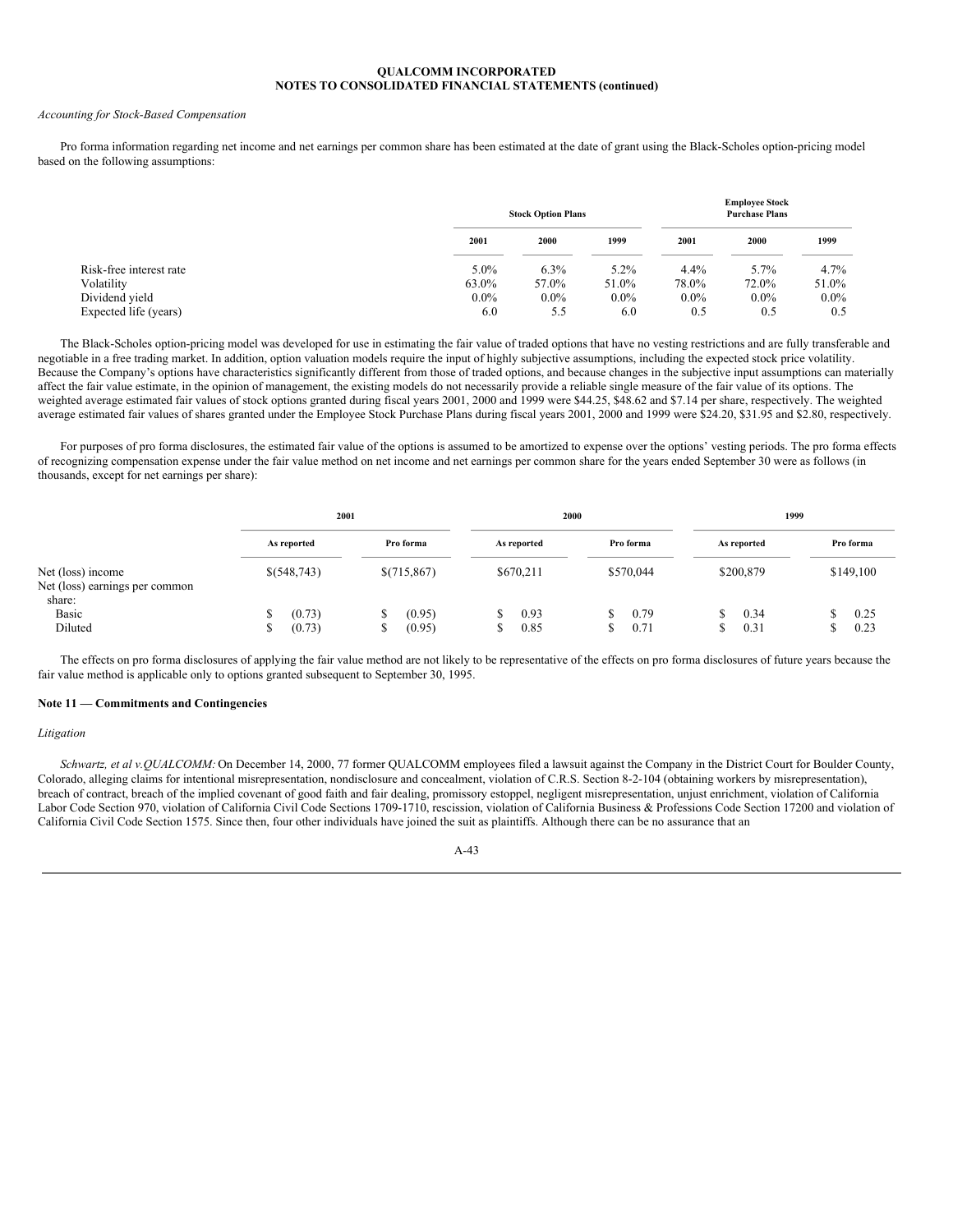unfavorable outcome of the dispute would not have a material adverse effect on the Company's operating results, liquidity or financial position, the Company believes the claims are without merit and will vigorously defend the action.

*GTE Wireless Incorporated (GTE) v.QUALCOMM:* On June 29, 1999, GTE filed an action in the United States District Court for the Eastern District of Virginia asserting that wireless telephones sold by the Company infringe a single patent allegedly owned by GTE. On September 15, 1999, the Court granted the Company's motion to transfer the action to the United States District Court for the Southern District of California. Trial has been set for June 3, 2002. Although there can be no assurance that an unfavorable outcome of the dispute would not have a material adverse effect on the Company's operating results, liquidity or financial position, the Company believes the action is without merit and will vigorously defend the action.

*Durante, et al v. QUALCOMM:* On February 2, 2000, four former QUALCOMM employees filed a putative class action against the Company, ostensibly on behalf of themselves and those former employees of the Company whose employment was terminated in April 1999. Virtually all of the purported class of plaintiffs received severance packages at the time of the termination of their employment, in exchange for a release of claims, other than federal age discrimination claims, against the Company. The complaint was filed in California Superior Court in and for the County of Los Angeles and purports to state ten causes of action including breach of contract, age discrimination, violation of Labor Code Section 200, violation of Labor Code Section 970, unfair business practices, intentional infliction of emotional distress, unjust enrichment, breach of the covenant of good faith and fair dealing, declaratory relief and undue influence. The complaint seeks an order accelerating all unvested stock options for the members of the class. On June 27, 2000, the case was ordered transferred from Los Angeles County Superior Court to San Diego County Superior Court. On July 3, 2000, the Company removed the case to the United States District Court for the Southern District of California, and discovery has commenced. On May 29, 2001, the Court dismissed all plaintiffs' claims except for claims arising under the federal Age Discrimination in Employment Act. On July 16, 2001, the Court granted condition class certification on the remaining claims, to be revisited by the Court at the end of the discovery period. Although there can be no assurance that an unfavorable outcome of the dispute would not have a material adverse effect on the Company's operating results, liquidity or financial position, the Company believes the claims are without merit and will vigorously defend the action.

*Zoltar Satellite Alarm Systems, Inc. v. QUALCOMM and SnapTrack:*On March 30, 2001, Zoltar Satellite Alarm Systems, Inc. filed suit against QUALCOMM and SnapTrack, a QUALCOMM wholly-owned subsidiary, alleging infringement of three patents. On August 27, 2001, Zoltar filed an amended complaint adding Sprint Corp. as a named defendant and narrowing certain infringement claims against QUALCOMM and SnapTrack. Since then, Zoltar has stated its intention to dismiss Sprint Corp. as a defendant. QUALCOMM and SnapTrack have filed responsive pleadings and discovery has commenced. Although there can be no assurance that an unfavorable outcome of this dispute would not have a material adverse effect on QUALCOMM's operating results, liquidity or financial position, QUALCOMM believes the claims are without merit and will vigorously defend the action.

The Company is engaged in other legal actions arising in the ordinary course of its business and believes that the ultimate outcome of these actions will not have a material adverse effect on its operating results, liquidity or financial position.

### *Operating Leases*

The Company leases certain of its facilities and equipment under noncancelable operating leases, with terms ranging from two to ten years and with provisions for cost-ofliving increases. Rental expense for these facilities and equipment for fiscal 2001, 2000 and 1999 was \$28 million, \$19 million and \$17 million, respectively. Future minimum lease payments in each of the next five years from fiscal 2002 through 2006 are \$35 million, \$27 million, \$17 million, \$13 million and \$10 million, respectively, and \$13 million thereafter.

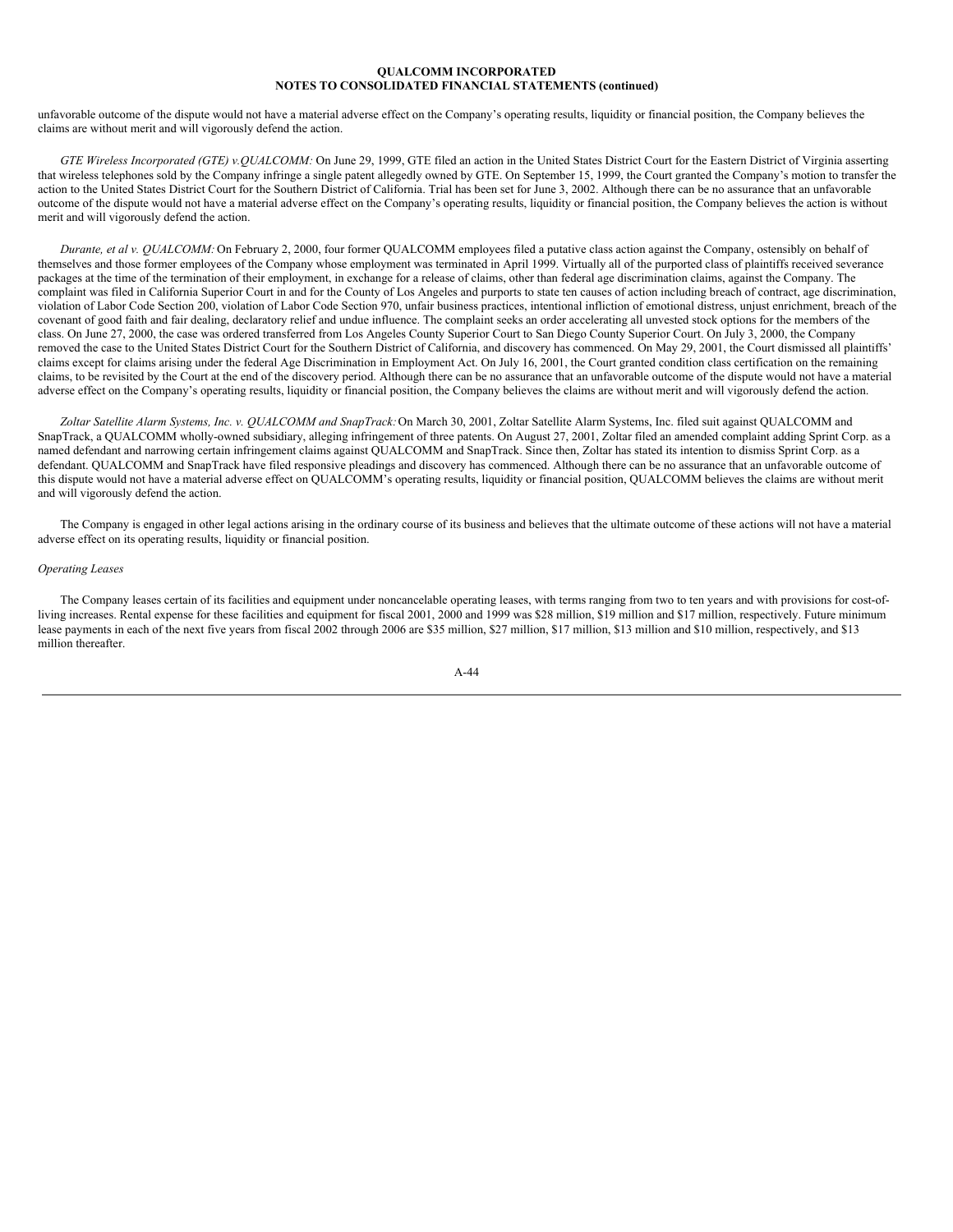## *Purchase Obligations*

The Company has agreements with certain suppliers to purchase components and estimates its noncancelable obligations under these agreements to be approximately \$1 million through fiscal 2003. The Company also has commitments to purchase telecommunications and research and development services for approximately \$28 million in fiscal 2002 and \$16 million in each of the subsequent fiscal years through 2006.

### *Letters of Credit, Financial Guarantees and Other Financial Commitments*

On December 22, 1999 and April 25, 2000, the Company and Pegaso Telecomunicaciones, S.A. de C.V. (Pegaso) executed commitment letters in which the Company agreed to underwrite up to \$500 million of debt financing to Pegaso and its wholly-owned subsidiary, Pegaso Comunicaciones y Sistemas, a CDMA wireless operating company in Mexico. No amounts were drawn on this commitment, and it expired on June 15, 2001.

In May 1999, the Company agreed to advance \$115 million, including capitalized interest, under a bridge facility to Pegaso. Subsequent amendments to the bridge facility extended amounts available under the facility and its final maturity and increased the interest rate. At the end of fiscal 2001, \$414 million was outstanding under the bridge facility, net of deferred interest and unearned fees. The facility was payable in full on September 19, 2001 or August 29, 2002 if certain milestones were met, including the completion of a strategic sale or merger with a third party. The bridge facility was amended in October 2001 to, among other things, change the timing of milestones required for the August 29, 2002 maturity from September 19 to October 31, 2001 and reduce the interest rate from 20% to 19% on a prospective basis in exchange for the granting of a second lien on substantially all of Pegaso's assets.

The Company also has an equipment loan facility with Pegaso. At September 31, 2001, \$260 million was outstanding under the equipment loan facility, net of deferred interest and unearned fees. The equipment loan facility is payable through December 31, 2006 and bears interest at LIBOR plus 4.5%. The Company has a further commitment to provide an additional \$96 million in long-term financing to Pegaso under its arrangement with Ericsson (Note 3), subject to Pegaso meeting certain conditions.

A strategic sale or merger was not completed by October 31, 2001, such that Pegaso failed to meet covenants in both the amended bridge facility and the equipment loan. On October 31, 2001, Pegaso also failed to make a scheduled payment of approximately \$3 million on the equipment loan. Pegaso is currently engaged in strategic discussions with a third party for a potential sale or merger, and the Company is actively working with Pegaso and the third party to complete a transaction or, alternatively, to assist Pegaso in raising additional funds. As the transaction did not close on the targeted date of October 31, 2001 and such additional financing is not certain, the Company ceased accruing interest on these loans effective at the beginning of the fourth fiscal quarter of 2001.

In March 2001, the Company transferred a \$125 million Auction Discount Voucher (ADV) to Leap Wireless to support its spectrum acquisition activities in the FCC's current auction of PCS spectrum. The transfer was funded under the Company's \$125 million senior credit facility with Leap Wireless, and the face value was recorded as a note receivable on the Company's balance sheet. The facility is repayable in a lump sum payment, including principal and interest accrued through October 2002, no later than March 9, 2006. After October 2002, interest is payable semi-annually. The facility bears interest at LIBOR plus 7.5%. The Company deferred the recognition of income related to the ADV transfer due to Leap Wireless' right to return the ADV in satisfaction of the note within two years upon the occurrence of certain future events. In August 2001, Leap Wireless transferred the ADV back to the Company, and the Company removed the note receivable and the related deferred income from the balance sheet. In September 2001, the Company recognized \$11 million in other operating income related to the irrevocable transfer of a portion of the ADV to another third-party. Under the terms of the senior credit facility with Leap Wireless, the Company is committed to fund up to \$125 million as a result of the return of the ADV until the earlier of settlement of the FCC auction or Leap Wireless' withdrawal from the auction. At September 30, 2001, no cash has been

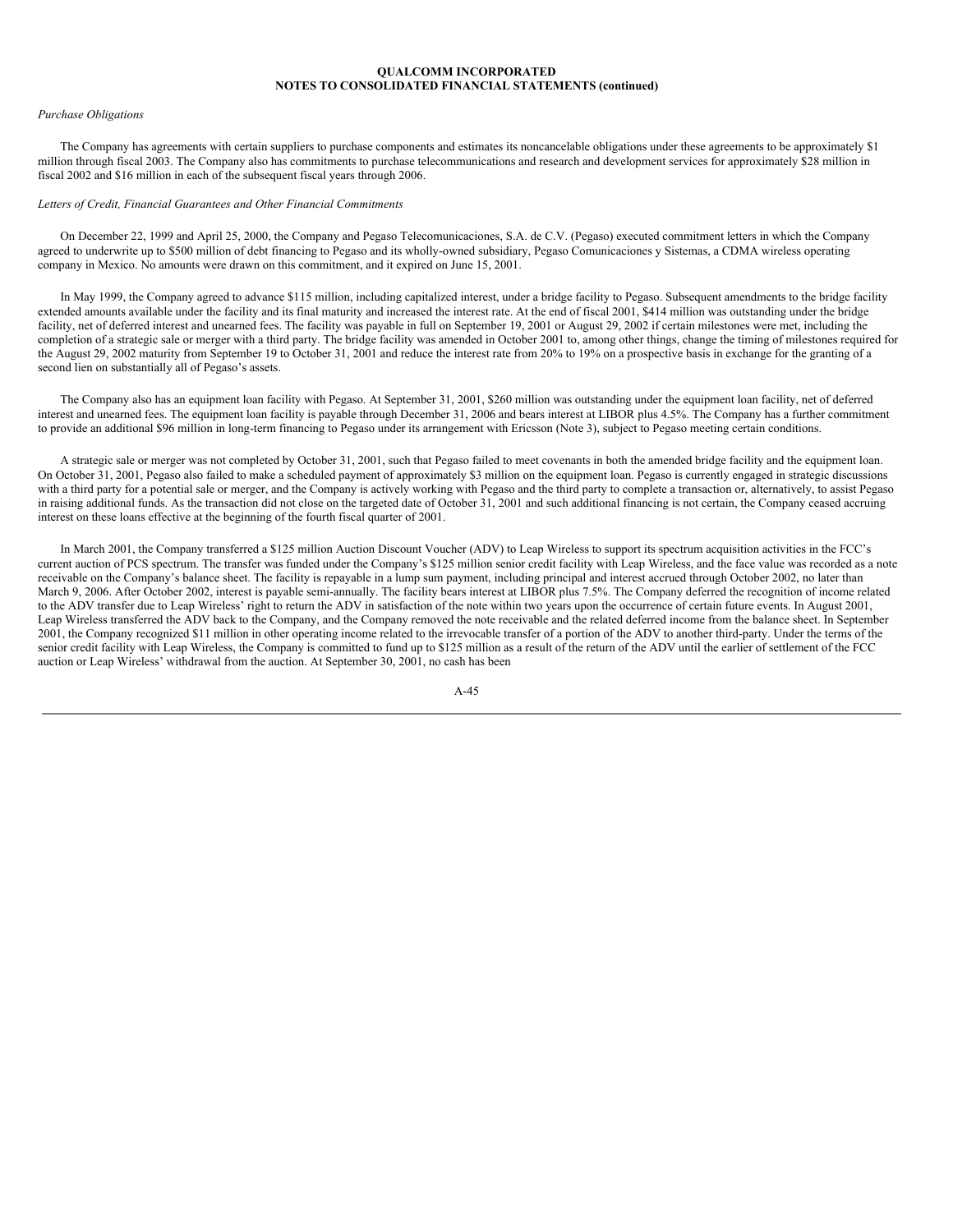advanced to Leap Wireless, but \$1 million in loan fees and accrued interest were outstanding under the facility.

In addition to the financing commitments to Leap Wireless and Ericsson (Note 3), the Company had \$4 million of letters of credit and \$12 million of other financial guarantees and commitments outstanding as of September 30, 2001, none of which were collateralized.

### **Note 12 — Segment Information**

The Company is organized on the basis of products and services. Reportable segments are as follows: QUALCOMM CDMA Technologies (QCT) is a leading developer and supplier worldwide of CDMA-based integrated circuits and system software for wireless voice and data communications and global positioning products; QUALCOMM Technology Licensing (QTL) licenses third parties to design, manufacture, and sell products incorporating the Company's technologies; and QUALCOMM Wireless Systems (QWS) designs, manufactures, markets, and deploys infrastructure and handset products for use in terrestrial and non-terrestrial CDMA wireless and satellite networks and provides satellite and terrestrial-based two-way data messaging and position reporting services to transportation companies and private fleets. The Company sold its terrestrial-based CDMA wireless consumer phone business, the former operating segment, QUALCOMM Consumer Products (QCP), to Kyocera in February 2000 (Note 14).

The Company evaluates the performance of its segments based on earnings before income taxes and accounting change (EBT), excluding certain impairment and other charges that are not allocated to the segments for management reporting purposes. EBT includes the allocation of certain corporate expenses to the segments, including depreciation and amortization expense related to unallocated corporate assets. Segment data includes intersegment revenues. Segment assets are comprised of accounts receivable, finance receivables and inventory. Total segment assets differ from total assets on a consolidated basis as a result of unallocated corporate assets.

The table below presents information about reported segments for the years ended September 30 (in thousands):

|              | QCT         | QTL       | <b>QWS</b> | Reconciling<br>Items | <b>Total</b> |
|--------------|-------------|-----------|------------|----------------------|--------------|
| 2001         |             |           |            |                      |              |
| Revenues     | \$1,364,687 | \$781,939 | \$407,686  | 125,474<br>S.        | \$2,679,786  |
| <b>EBT</b>   | 305,546     | 716,643   | 66,155     | (1,514,649)          | (426,305)    |
| Total assets | 296,638     | 180,276   | 829,432    | 4,440,787            | 5,747,133    |
| 2000         |             |           |            |                      |              |
| Revenues     | \$1,238,702 | \$705,484 | \$720,907  | 531,687<br>S.        | \$3,196,780  |
| <b>EBT</b>   | 391,519     | 633,336   | 272,202    | (100, 252)           | 1,196,805    |
| Total assets | 296,054     | 160,604   | 1,118,644  | 4,487,680            | 6,062,982    |
| 1999         |             |           |            |                      |              |
| Revenues     | \$1,133,422 | \$454,163 | \$939,780  | \$1,409,934          | \$3,937,299  |
| <b>EBT</b>   | 427,994     | 404,947   | 20,220     | (546, 475)           | 306,686      |
| Total assets | 187,517     | 91,368    | 868,143    | 3,387,922            | 4,534,950    |
|              |             | $A-46$    |            |                      |              |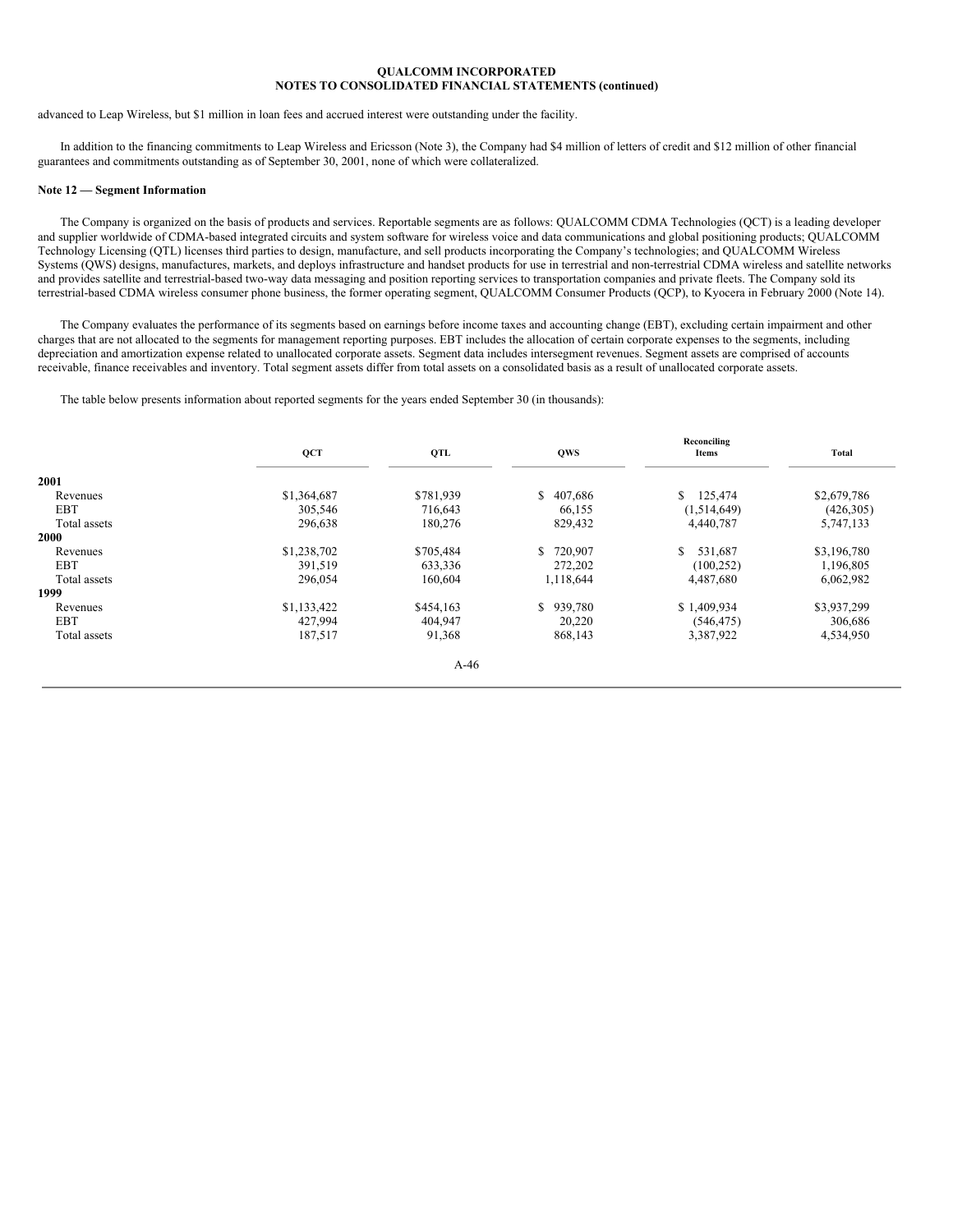Other reconciling items for the years ended September 30 were comprised as follows (in thousands):

|                                                                                                                                                                                                                                                                                       | 2001                                            | 2000                                                                   | 1999                                                                     |
|---------------------------------------------------------------------------------------------------------------------------------------------------------------------------------------------------------------------------------------------------------------------------------------|-------------------------------------------------|------------------------------------------------------------------------|--------------------------------------------------------------------------|
| <b>Revenues</b><br>Revenues from external customers of QCP segment sold<br>Elimination of intersegment revenue<br>Other products                                                                                                                                                      | S<br>(61, 444)<br>186,918                       | \$541,856<br>(190, 950)<br>180,781                                     | \$1,469,637<br>(382,796)<br>323,093                                      |
| Reconciling items                                                                                                                                                                                                                                                                     | 125,474<br>S                                    | \$531,687                                                              | \$1,409,934                                                              |
| Earnings before income taxes<br>Unallocated corporate expenses<br>EBT of QCP segment sold<br>Unallocated interest expense<br>Unallocated investment (loss) income, net<br>Distributions on Trust Convertible Preferred Securities of subsidiary<br>trust<br>Intracompany eliminations | \$(1,138,323)<br>(9,632)<br>(334, 631)<br>4,547 | \$(337,456)<br>(70,073)<br>(2,204)<br>391,749<br>(13,039)<br>(73, 848) | \$ (337,723)<br>(39,983)<br>(11, 595)<br>26,610<br>(39,297)<br>(130,676) |
| Other                                                                                                                                                                                                                                                                                 | (36,610)                                        | 4,619                                                                  | (13, 811)                                                                |
| Reconciling items                                                                                                                                                                                                                                                                     | \$(1,514,649)                                   | \$(100,252)                                                            | \$ (546, 475)                                                            |

Generally, revenues between operating segments are based on prevailing market rates or an approximation thereof. Unallocated corporate expenses for fiscal 2001 included \$626 million in charges related to the Globalstar business (Note 4), \$152 million in charges related to the Vesper Companies (Note 4), and \$252 million for amortization of goodwill and other acquisition-related intangible assets. Unallocated corporate expenses for fiscal 2000 included \$83 million in charges related to the sale of the terrestrial-based CDMA wireless consumer phone business (Note 14), \$60 million for in-process technology related to the SnapTrack acquisition (Note 13), and \$146 million for amortization of goodwill and other acquisition-related intangible assets. Unallocated corporate expenses for fiscal 1999 include \$331 million related to the sale of certain assets of the Company's terrestrial CDMA wireless infrastructure business (Note 14), restructuring charges (Note 16) and other asset impairments.

Specified items included in segment EBT for years ended September 30 were as follows (in thousands):

|                                  | QCT           | QTL       | <b>OWS</b> |
|----------------------------------|---------------|-----------|------------|
| 2001                             |               |           |            |
| Revenues from external customers | \$1,360,427   | \$727,564 | \$404,877  |
| Intersegment revenues            | 4,260         | 54,375    | 2,809      |
| Interest income                  | 2,366         | 122       | 81,358     |
| Equity in losses of investees    |               |           | (2,056)    |
| 2000                             |               |           |            |
| Revenues from external customers | \$1,130,216   | \$628,766 | \$715,161  |
| Intersegment revenues            | 108,486       | 76,718    | 5,746      |
| Interest income                  |               |           | 110,419    |
| Equity in losses of investees    |               |           | (1,206)    |
| 1999                             |               |           |            |
| Revenues from external customers | 896,484<br>S. | \$343,242 | \$928,696  |
| Intersegment revenues            | 236,938       | 110,921   | 11,084     |
| Interest income                  |               |           | 16,889     |
| Equity in losses of investees    |               |           | (7,074)    |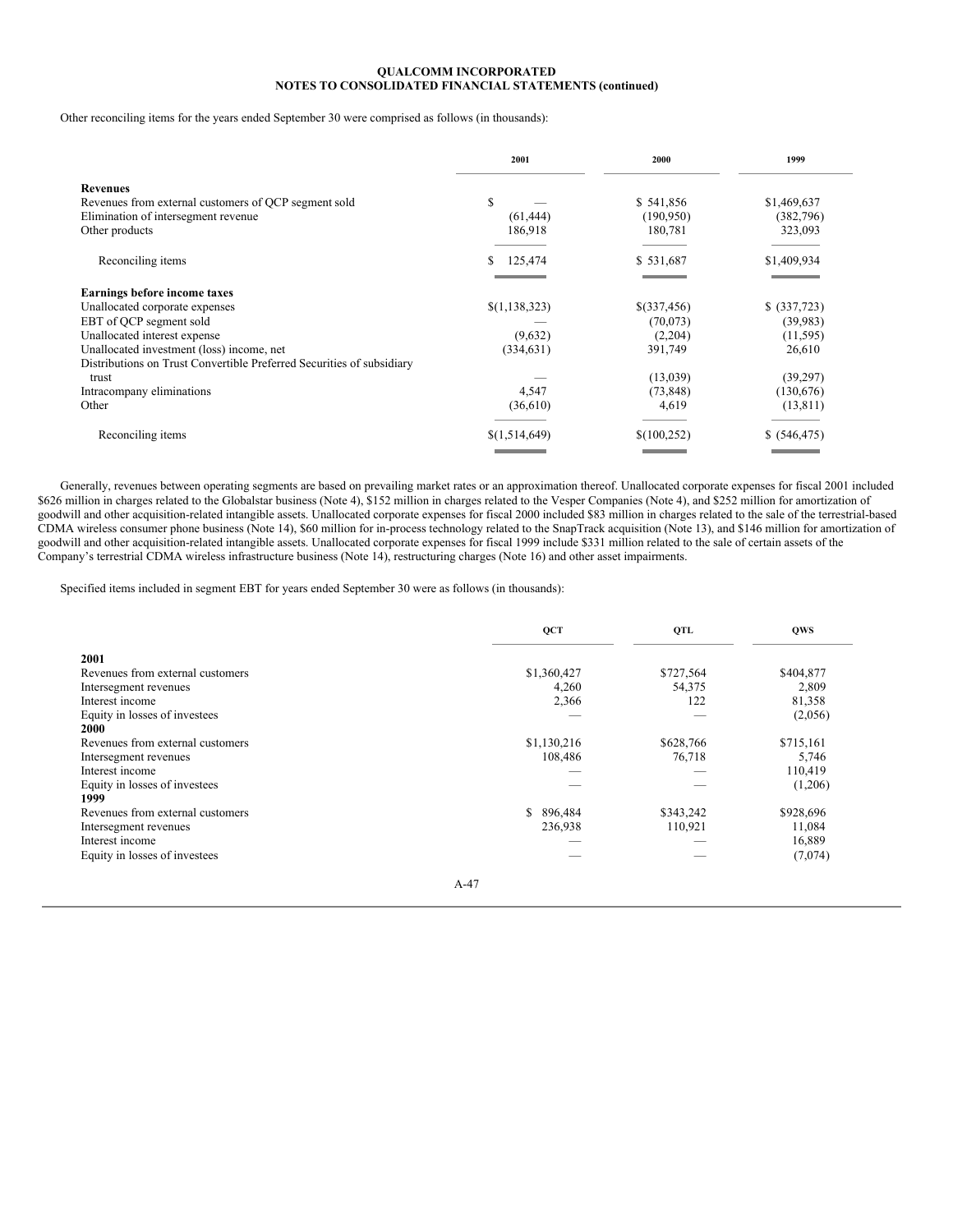Sales information by geographic area for the years ended September 30 was as follows (in thousands):

|                      | 2001        | 2000        | 1999        |
|----------------------|-------------|-------------|-------------|
| <b>United States</b> | \$942,579   | \$1,681,104 | \$2,459,838 |
| South Korea          | 937,504     | 711,588     | 881,494     |
| Other Foreign        | 799,703     | 804,088     | 595,967     |
|                      | \$2,679,786 | \$3,196,780 | \$3,937,299 |
|                      |             |             |             |

The Company distinguishes revenues from external customers by geographic areas based on customer location.

The net book value of long-lived assets located outside of the United States was \$10 million, \$10 million and \$16 million at September 30, 2001, 2000 and 1999, respectively.

### **Note 13 — Acquisitions**

## *SnapTrack, Inc.*

In March 2000, the Company completed the acquisition of all of the outstanding capital stock of SnapTrack, Inc. (SnapTrack), a developer of wireless position location technology, in a transaction accounted for as a purchase. The purchase price was approximately \$1 billion, representing the value of QUALCOMM shares issued to effect the purchase, the value of vested and unvested options and warrants exchanged at the closing date and estimated transaction costs of \$2 million. The allocation of purchase price, based on the estimated fair values of the acquired assets and assumed liabilities, reflects acquired goodwill of \$948 million, purchased in-process technology of \$60 million and other intangible assets of \$34 million. Tangible assets acquired and liabilities assumed were not material to the Company's financial statements. Amounts allocated to goodwill and other intangible assets are amortized on a straight-line basis over their estimated useful lives of four years. The acquisition has been treated as a non-cash transaction in the statement of cash flows.

Purchased in-process technology was expensed upon acquisition because technological feasibility had not been established and no future alternative uses existed. The fair values for each of the in-process technologies were determined by estimating the resulting net cash flows from such products after their completion and commercialization, discounting the net cash flows to present value, and applying the percentage completion of the projects thereto. The fair value of in-process technology was determined to be \$60 million, including Multimedia ASIC (\$27 million), Server Release 2.0 (\$23 million), DSP Release 2.0 (\$8 million) and the pager product (\$2 million). Net cash flow projections were made based on an assessment of customer needs and the expected pricing and cost structure. If these projects are not developed, future revenue and profitability of QUALCOMM may be adversely affected. Additionally, the value of other intangible assets acquired may become impaired.

The consolidated financial statements include the operating results of SnapTrack from the date of acquisition. Unaudited pro forma operating results for the Company, assuming the acquisition of SnapTrack had been made at the beginning of the years ended September 30, were as follows (in thousands, except per share data):

|                                          | 2000        | 1999           |
|------------------------------------------|-------------|----------------|
|                                          | (unaudited) |                |
| Revenues                                 | \$3,197,119 | \$3,937,364    |
| Net income (loss)                        | \$619,226   | (50, 915)<br>S |
| Basic earnings (loss) per common share   | S<br>0.86   | S<br>(0.08)    |
| Diluted earnings (loss) per common share | S<br>0.78   | (0.08)<br>S    |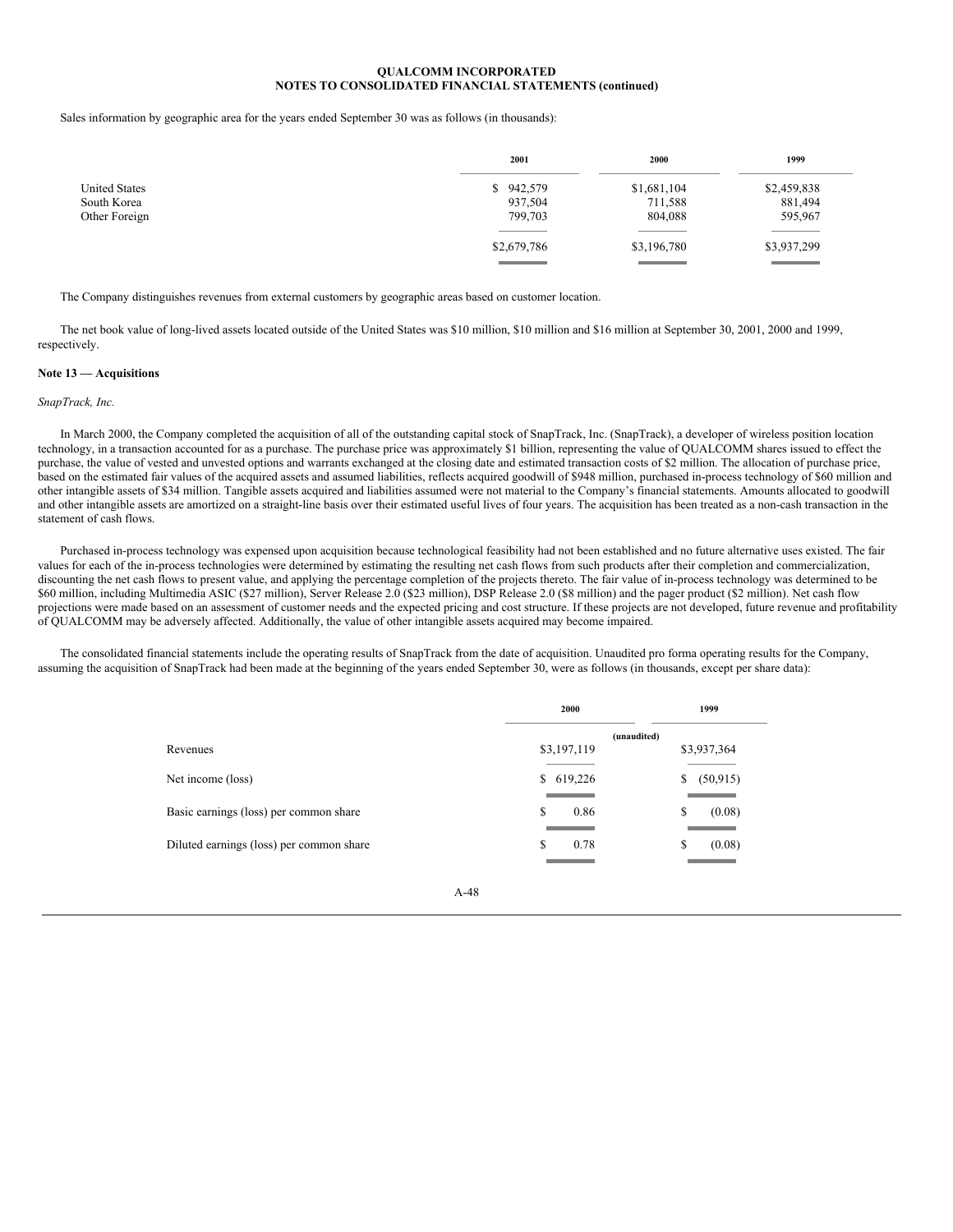These pro forma results have been prepared for comparative purposes only and may not be indicative of the operating results which actually would have occurred had the combination been in effect at the beginning of the respective periods or of future operating results of the consolidated entities.

## **Note 14 — Disposition of Assets and Other Charges**

In February 2000, the Company sold its terrestrial-based CDMA wireless consumer phone business, including its phone inventory, manufacturing equipment and customer commitments, to Kyocera Wireless (Kyocera). Under the agreement with Kyocera, Kyocera agreed to purchase a majority of its CDMA integrated circuit sets and system software requirements from QUALCOMM for a period of five years. Kyocera will continue its existing royalty-bearing CDMA license agreement with QUALCOMM. QUALCOMM received \$242 million, including interest, during fiscal 2000 for the net assets sold.

As part of the agreement with Kyocera, QUALCOMM formed a new subsidiary that has a substantial number of employees from QUALCOMM Consumer Products business to provide services to Kyocera on a cost-plus basis to support Kyocera's phone business for up to three years. In addition, selected employees of QPE were transferred to Kyocera. As a condition of the purchase, QPE paid down and cancelled its two revolving credit agreements. QUALCOMM recorded \$83 million in charges during fiscal 2000 to reflect the estimated difference between the carrying value of the net assets and the consideration received from Kyocera, less costs to sell, and employee termination costs.

In May 1999, the Company sold certain of its assets related to its terrestrial CDMA wireless infrastructure business to Ericsson and entered into various license and settlement agreements with Ericsson. Pursuant to the Company's agreement with Ericsson, the Company has and will extend financing for possible future sales by Ericsson of infrastructure equipment and related services to specific customers in certain geographic areas, including Brazil, Chile, Mexico, and Russia or in other areas selected by Ericsson (Note 3). The Company recorded charges of \$251 million during fiscal 1999 related to the sale of its terrestrial CDMA wireless infrastructure business.

The Company leases certain facilities to Ericsson and Kyocera under noncancelable operating leases, with provisions for cost-of-living increases. The leases expire on various dates through May 31, 2004 and February 20, 2005, respectively, and generally provide for renewal options thereafter. Future minimum rentals in each of the next four years from fiscal 2002 to 2005 are \$21 million, \$21 million, \$17 million and \$4 million, including \$1 million in fiscal 2002 and fiscal 2003 related to subleases.

## **Note 15 — Spin-Off of Leap Wireless International, Inc.**

On September 23, 1998, the Company completed the spin-off and distribution (the Distribution or Leap Wireless Spin-off) to its stockholders of shares of Leap Wireless. In connection with the Distribution, the Company transferred to Leap Wireless its joint venture and equity interests in certain domestic and international emerging terrestrial-based wireless telecommunications operating companies and recorded a \$17 million liability in connection with its agreement to transfer its ownership interest in Telesystems of Ukraine (TOU), a wireless telecommunications company in Ukraine, and its working capital loan receivable from TOU (TOU assets) to Leap Wireless if certain events occurred within 18 months of the Leap Wireless Spin-off. During the first six months of fiscal 1999, the Company provided an additional \$2 million working capital loan to TOU and recorded 100% of the losses of TOU, net of eliminations, because the other investors' equity interests were depleted. In March 1999, the Company reassessed the recoverability of TOU assets in light of certain developments affecting the TOU business and the disposition of other assets related to the terrestrial CDMA wireless infrastructure business (Note 14). As a result, the Company recorded a \$15 million non-operating charge to write off the TOU assets, as well as a \$12 million charge to operations to write off other assets related to the TOU contract, and the adjusted liability to transfer TOU to Leap Wireless of \$15 million was reversed against equity as an adjustment to the Distribution. As of September 30, 1999, all TOU assets

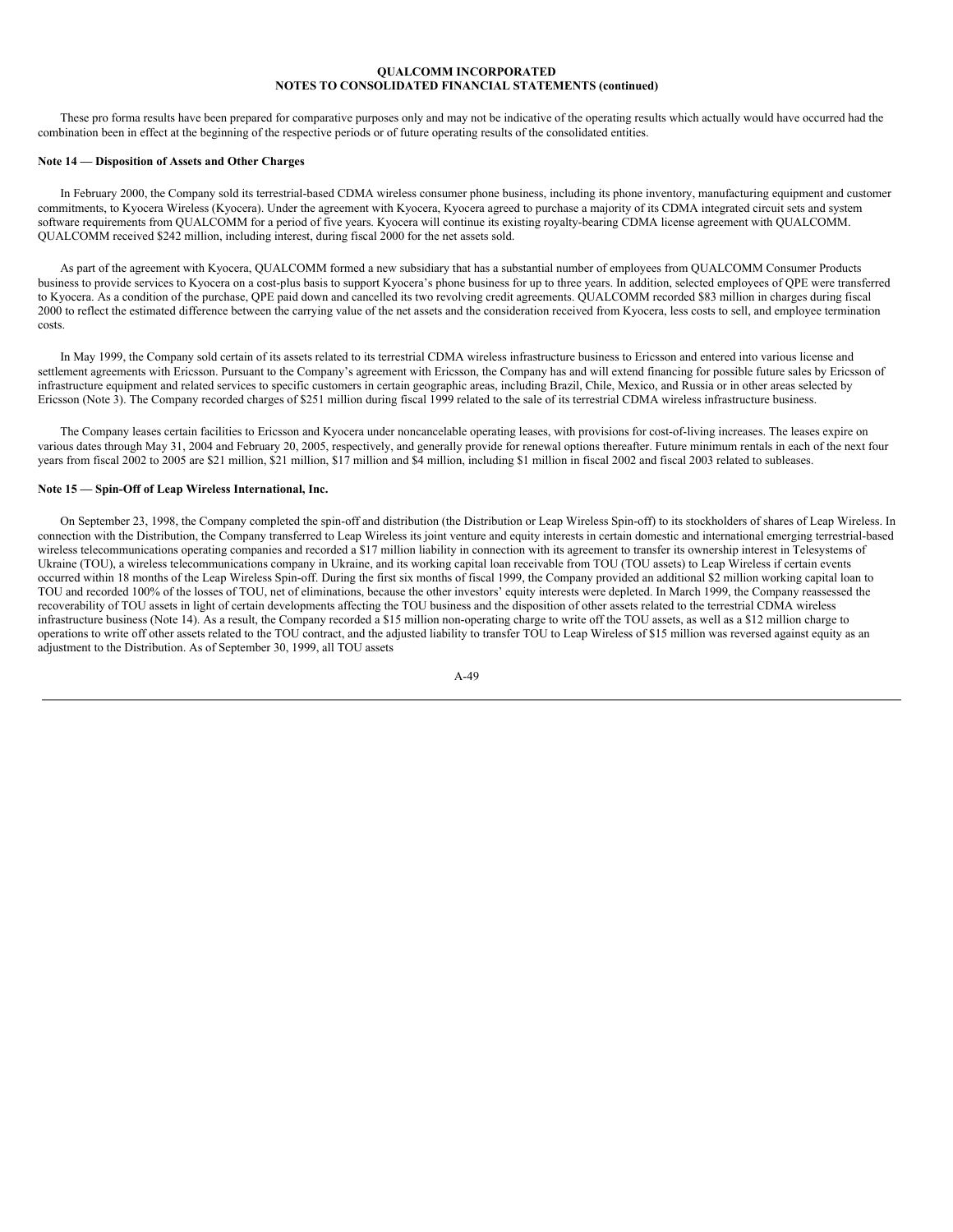were written off. In fiscal 2001, the Company assessed its remaining liabilities related to the Leap Wireless spin-off and reversed \$2 million against equity as an adjustment to the Distribution.

In connection with the Distribution, Leap Wireless issued to QUALCOMM a warrant to purchase 5,500,000 shares of Leap Wireless common stock at \$6.10625 per share. The Company recorded the warrant at its predecessor basis of \$24 million net of the related deferred tax liability. In March 1999, the Company agreed to reduce the number of shares under warrant to 4,500,000 in exchange for \$3 million in consideration from Leap Wireless, resulting in a pre-tax loss of \$3 million. The Company agreed to the cancellation to enable Leap Wireless to meet Federal Communications Commission regulatory requirements. At September 30, 2001 and 2000, the Company had the right to purchase 3,375,000 and 4,500,000 shares, respectively, of Leap Wireless common stock under warrants. The estimated fair values of the warrant at September 30, 2001 and 2000 were \$49 million and \$250 million, respectively, as calculated using the Black-Scholes option-pricing model.

### **Note 16 — Restructuring**

During January 1999, the Company completed a review of its operating structure to identify opportunities to improve operating effectiveness in connection with the Company's plan to exit certain activities in its infrastructure equipment business. As a result of this review, management approved a formal restructuring plan that eliminated 651 positions. The Company recorded charges to operations of \$15 million during the second quarter of fiscal 1999, including \$10 million in employee termination costs, \$3 million in asset impairments and \$1 million in estimated net losses on subleases or lease cancellation penalties. The activities related to the restructuring have been completed. The following table presents the roll forward from the initial provision during fiscal 1999 to September 30, 2000 (in thousands):

|                                                   | <b>Provisions</b>                | <b>Deductions</b>     | September 30,<br>1999 | <b>Deductions</b> | September 30,<br>2000           |
|---------------------------------------------------|----------------------------------|-----------------------|-----------------------|-------------------|---------------------------------|
| Employee termination costs<br>Facility exit costs | \$10,162<br>4,397                | \$(10,162)<br>(3,866) | 531                   | (531)             | $\hspace{0.1mm}-\hspace{0.1mm}$ |
| Total                                             | \$14,559<br><b>Service State</b> | \$(14,028)            | 531                   | \$ (531)          | $\hspace{0.1mm}-\hspace{0.1mm}$ |

## **Note 17 — Subsequent Events**

Effective October 25, 2001, Wireless Knowledge Inc. (Wireless Knowledge), a joint venture established by QUALCOMM and Microsoft Corp. (Microsoft) in 1998, acquired all shares held by Microsoft in exchange for an agreement that Microsoft's royalty obligations under a Development, License, and Alliance Agreement dated July 19, 2000 by and between Wireless Knowledge and Microsoft would be considered fully paid, and certain other consideration. As a result, Wireless Knowledge will become a subsidiary of QUALCOMM.

## **Note 18 — Summarized Quarterly Data (Unaudited)**

The following financial information reflects all normal recurring adjustments that are, in the opinion of management, necessary for a fair statement of the results of the interim periods. In the fourth quarter of fiscal 2001, the Company modified its revenue recognition policy on adoption of SAB No. 101 (Note 1).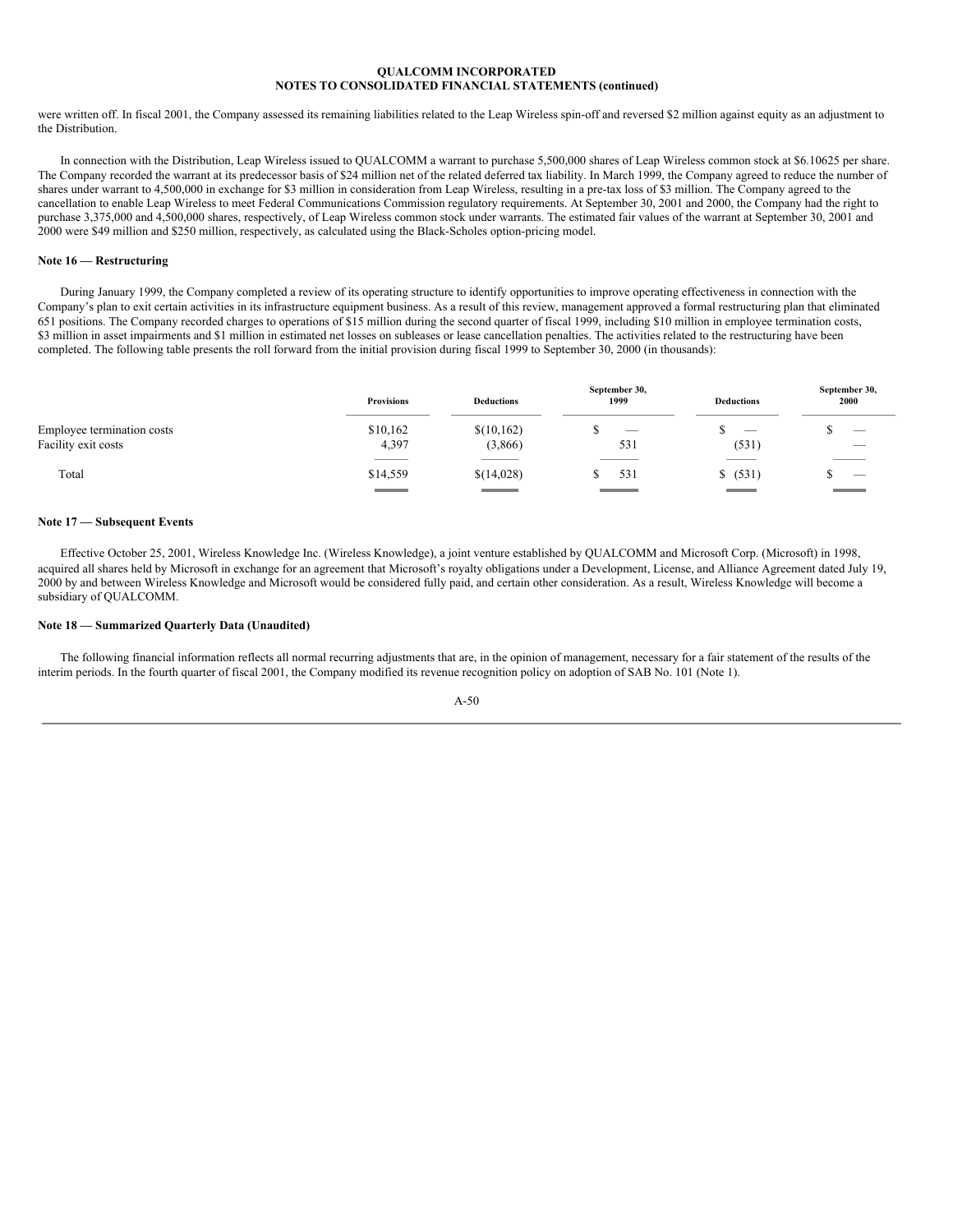The table below presents quarterly data for the year ended September 30, 2001, as reported and as adjusted for the impact of the adoption of SAB No. 101, and for the year ended 2000, as reported. (in thousands, except per share data):

|                                                                                              | 1st Quarter                | 2nd Quarter                           | 3rd Quarter                            | 4th Quarter  |
|----------------------------------------------------------------------------------------------|----------------------------|---------------------------------------|----------------------------------------|--------------|
| 2001<br>Revenues                                                                             |                            |                                       |                                        |              |
| As reported on Form 10-Q<br>Impact of SAB101 adjustment (4)                                  | \$684,021<br>(28, 812)     | \$713,255<br>3,893                    | \$640,027<br>16,571                    | N/A<br>N/A   |
|                                                                                              | \$655,209                  | \$717,148                             | \$656,598                              | \$650,831    |
| Gross profit $(2)$<br>As reported on Form 10-Q                                               | \$ 388,100                 | \$459,758                             | \$407,157                              | N/A          |
| Impact of SAB101 adjustment (4)                                                              | (33,821)                   | 552                                   | 13,510                                 | N/A          |
|                                                                                              | \$ 354,279                 | \$460,310<br><b>Contract Contract</b> | \$420,667<br><b>Service Controller</b> | \$409,427    |
| (Loss) income before accounting changes<br>As reported on Form 10-Q                          | \$ (357,558)               | \$149,072                             | \$(274,736)                            | N/A          |
| Impact of SAB101 adjustment (4)                                                              | (17,304)                   | 380                                   | 13,847                                 | N/A          |
|                                                                                              | \$ (374, 862)              | \$149,452                             | \$(260,889)                            | \$(44,507)   |
| Accounting changes, net of tax<br>As reported on Form 10-Q                                   | \$128,815                  | \$                                    | \$                                     | N/A          |
| Impact of SAB101 adjustment (4)                                                              | (146, 752)                 |                                       |                                        | N/A          |
|                                                                                              | (17, 937)<br>\$            | S                                     |                                        | S            |
| Net (loss) income                                                                            |                            |                                       |                                        |              |
| As reported on Form 10-Q<br>Impact of SAB101 adjustment (4)                                  | \$ (228,743)<br>(164, 056) | \$149,072<br>380                      | \$(274,736)<br>13,847                  | N/A<br>N/A   |
|                                                                                              | \$ (392,799)               | \$149,452                             | \$(260,889)                            | \$(44,507)   |
| Basic net (loss) earnings per common share(3)                                                |                            |                                       |                                        |              |
| Loss before accounting changes<br>As reported on Form 10-Q<br>Impact of SAB101 adjustment(4) | \$<br>(0.48)<br>(0.02)     | \$<br>0.20                            | \$<br>(0.36)<br>0.02                   | N/A<br>N/A   |
|                                                                                              | \$<br>(0.50)               | \$<br>0.20                            | S<br>(0.34)                            | \$<br>(0.06) |
| Accounting changes, net of tax                                                               |                            |                                       |                                        |              |
| As reported on Form 10-Q                                                                     | \$<br>0.17                 | \$                                    | \$                                     | N/A          |
| Impact of SAB101 adjustment(4)                                                               | (0.19)                     |                                       |                                        | N/A          |
|                                                                                              | S<br>(0.02)                | S                                     | <b>S</b>                               | \$           |
| Net (loss) income<br>As reported on Form 10-Q                                                | \$<br>(0.31)               | \$<br>0.20                            | (0.36)<br>S                            | N/A          |
| Impact of SAB101 adjustment(4)                                                               | (0.21)                     |                                       | 0.02                                   | N/A          |
|                                                                                              | S<br>(0.52)                | \$<br>0.20                            | (0.34)<br>S                            | \$<br>(0.06) |
| Diluted net (loss) earnings per common share(3)<br>Loss before accounting changes            |                            |                                       |                                        |              |
| As reported on Form 10-Q<br>Impact of SAB101 adjustment(4)                                   | \$<br>(0.48)<br>(0.02)     | \$<br>0.18<br>0.01                    | \$<br>(0.36)<br>0.02                   | N/A<br>N/A   |
|                                                                                              |                            |                                       |                                        |              |
|                                                                                              | \$<br>(0.50)               | \$<br>0.19                            | (0.34)<br>S                            | \$<br>(0.06) |
| Accounting changes, net of tax<br>As reported on Form 10-Q                                   | \$<br>0.17                 | \$                                    | \$                                     | N/A          |
| Impact of SAB101 adjustment(4)                                                               | (0.19)                     |                                       |                                        | N/A          |
|                                                                                              | \$<br>(0.02)               | S                                     | S                                      | \$           |
| Net income<br>As reported on Form 10-Q                                                       | \$<br>(0.31)               | \$<br>0.18                            | \$<br>(0.36)                           | \$           |
| Impact of SAB101 adjustment(4)                                                               | (0.21)                     | 0.01                                  | 0.02                                   |              |
|                                                                                              | \$<br>(0.52)               | 0.19<br>\$                            | (0.34)<br>\$                           | (0.06)<br>\$ |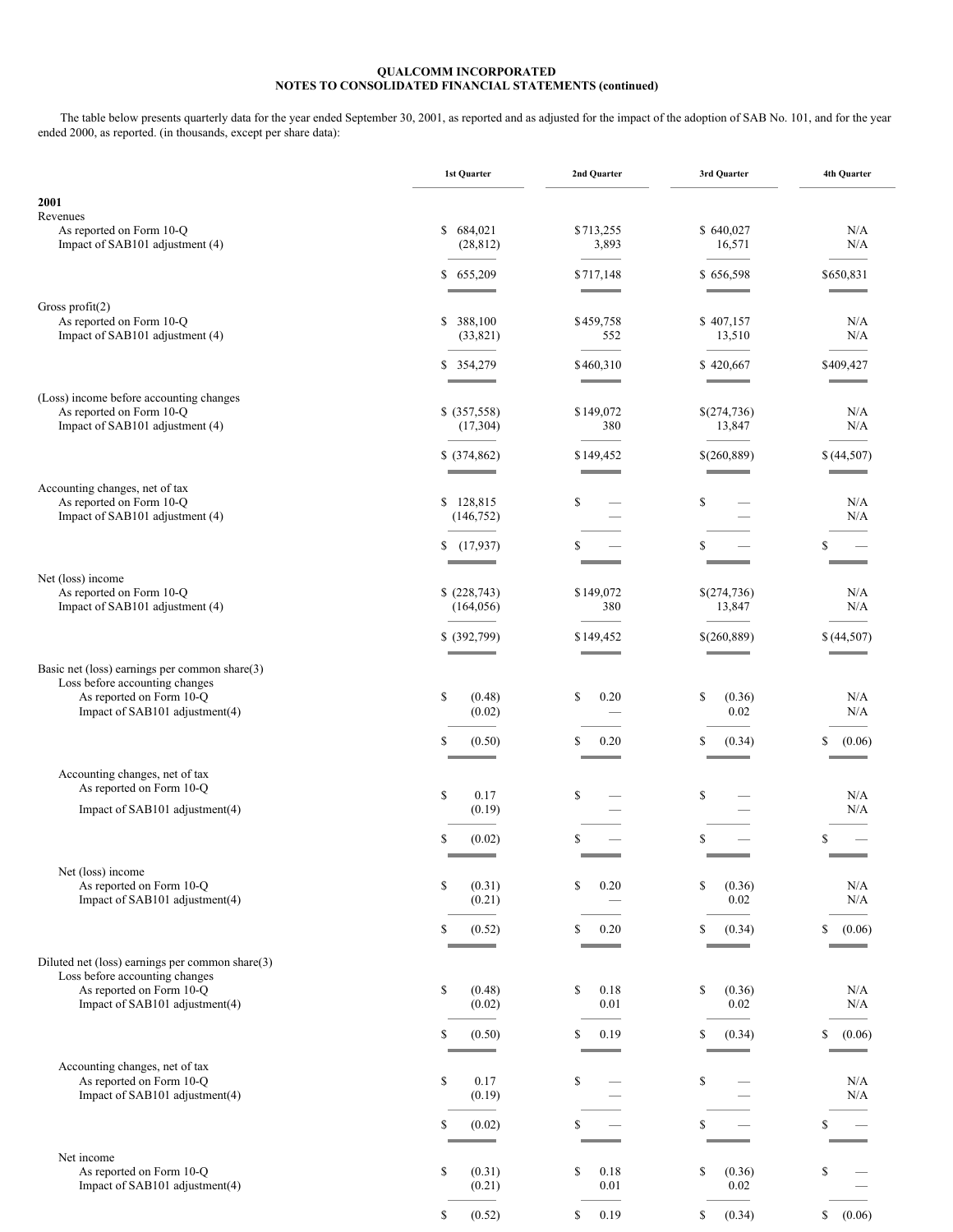| 2000(5)                                  |             |           |           |           |
|------------------------------------------|-------------|-----------|-----------|-----------|
| Revenues(1)                              | \$1,120,073 | \$727,741 | \$713,521 | \$635,445 |
| Gross profit $(2)$                       | 471,325     | 377,345   | 438,569   | 402,419   |
| Net income                               | 177.119     | 199.716   | 154,701   | 138,675   |
| Basic net earnings per common share(3)   | 0.27        | 0.28      | 0.21      | 0.19      |
| Diluted net earnings per common share(3) | 0.23        | 0.25      | 0.19      | 0.17      |
|                                          | A-51        |           |           |           |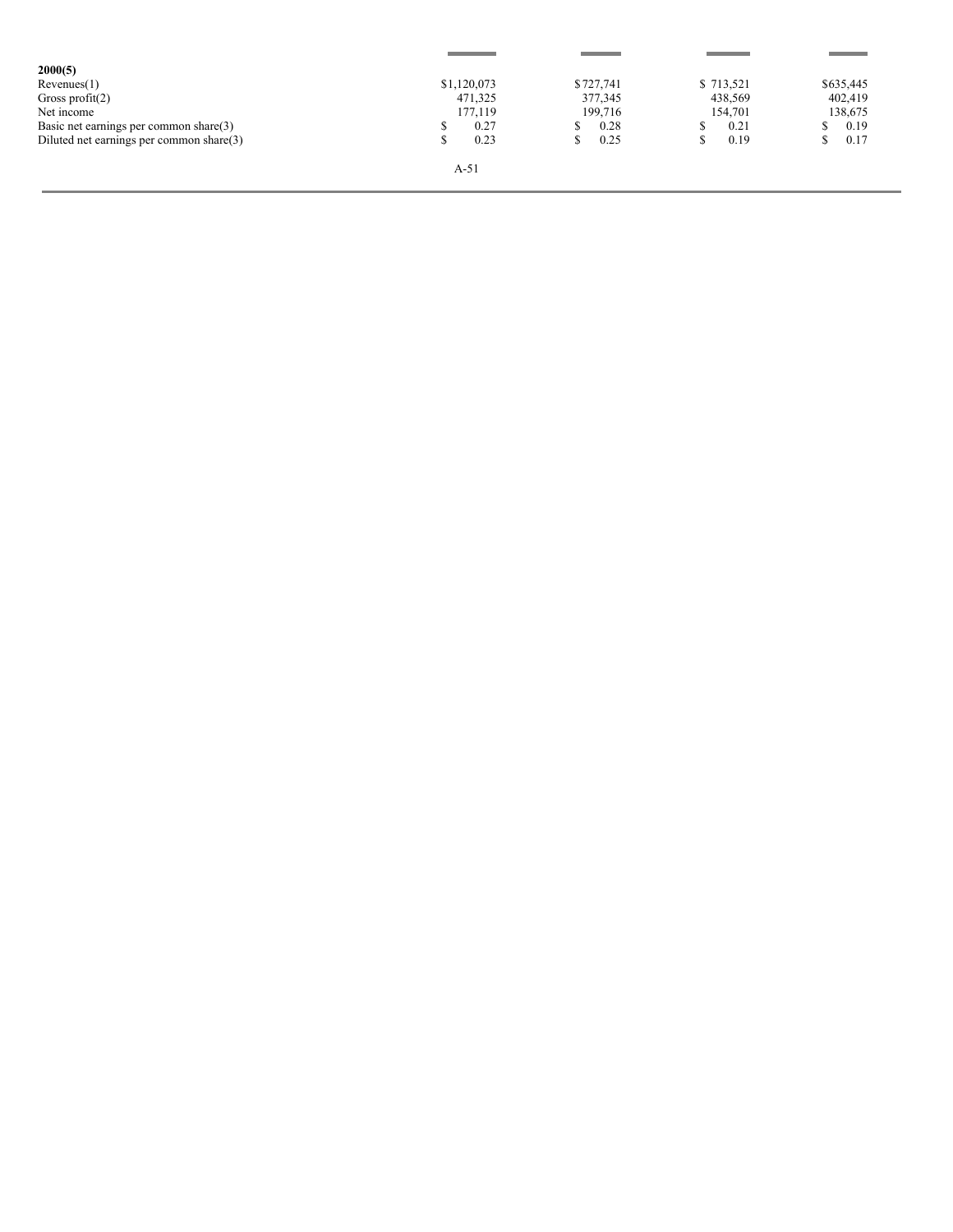# **QUALCOMM INCORPORATED NOTES TO CONSOLIDATED FINANCIAL STATEMENTS (continued)**

- (1) The decrease in revenues from the first quarter to the second quarter of fiscal 2000 was primarily due to a decrease in the terrestrial-based CDMA wireless consumer product revenue as a result of the sale of the business in February 2000.
- (2) Gross profit is calculated by subtracting cost of revenues from total revenues.
- (3) Earnings per share are computed independently for each quarter and the full year based upon respective average shares outstanding. Therefore, the sum of the quarterly net earnings per share amounts may not equal the annual amounts reported.
- (4) See Note 1 for an explanation of the impact of the adoption of SAB 101.
- (5) The pro forma impact of the adoption of SAB 101 on fourth quarter fiscal 2000 results was to decrease revenues by \$21 million, gross profit by \$23 million, net income by \$12 million, basic net earnings per common share by \$0.02, and diluted net earnings per common share by \$0.01.

# A-52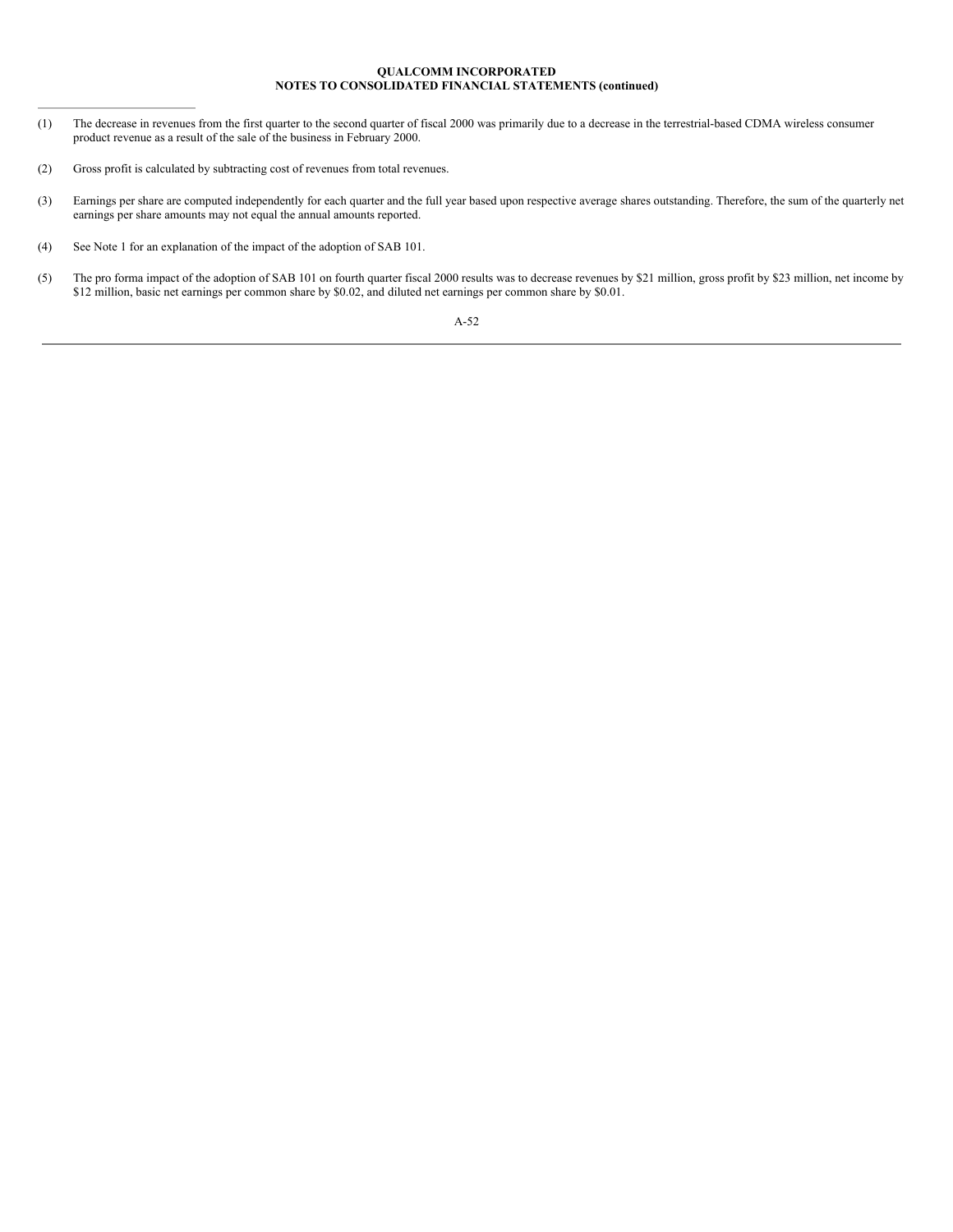

*QUALCOMM INCORPORATED 5775 MOREHOUSE DRIVE L729G SAN DIEGO, CA 92121*

# **VOTE BY TELEPHONE -1-800-690-6903**

Use any touch-tone telephone to transmit your voting instructions up until 11:59 P.M. Eastern Time the day before the cut-off date or meeting date. Have your proxy card in hand when you call. You will be prompted to enter your 12-digit Control Number which is located below and then follow the simple instructions the Vote Voice provides you.

# **VOTE BY MAIL**

Mark, sign, and date your proxy card and return it in the postage-paid envelope we have provided or return it to QUALCOMM Incorporated, c/o ADP, 51 Mercedes Way, Edgewood, NY 11717.

> *If you vote by telephone, DO NOT mail back your proxy. THANK YOU FOR VOTING*

| TO VOTE, MARK BLOCKS BELOW IN BLUE OR BLACK INK AS FOLLOWS:                                                                                                                                                                                                                                                                                                                                                                                        |                                         |                          | <b>OUALCOMM</b>   |                   | KEEP THIS PORTION FOR YOUR RECORDS                                                                        |                   |                   |                   |
|----------------------------------------------------------------------------------------------------------------------------------------------------------------------------------------------------------------------------------------------------------------------------------------------------------------------------------------------------------------------------------------------------------------------------------------------------|-----------------------------------------|--------------------------|-------------------|-------------------|-----------------------------------------------------------------------------------------------------------|-------------------|-------------------|-------------------|
|                                                                                                                                                                                                                                                                                                                                                                                                                                                    |                                         |                          |                   |                   | DETACH AND RETURN THIS PORTION ONLY                                                                       |                   |                   |                   |
| THIS PROXY CARD IS VALID ONLY WHEN SIGNED AND DATED.                                                                                                                                                                                                                                                                                                                                                                                               |                                         |                          |                   |                   |                                                                                                           |                   |                   |                   |
| QUALCOMM INCORPORATED                                                                                                                                                                                                                                                                                                                                                                                                                              |                                         |                          |                   |                   |                                                                                                           |                   |                   |                   |
| THE BOARD OF DIRECTORS RECOMMENDS THAT THE STOCKHOLDERS<br>VOTE FOR EACH OF THE NOMINEES FOR DIRECTOR AND FOR PROPOSAL<br>2.                                                                                                                                                                                                                                                                                                                       |                                         |                          |                   |                   |                                                                                                           |                   |                   |                   |
| <b>Vote On Directors</b>                                                                                                                                                                                                                                                                                                                                                                                                                           |                                         | For<br>All               | Withhold<br>All   | For All<br>Except | To withhold authority to vote, mark "For All Except"<br>and write the nominee's number on the line below. |                   |                   |                   |
| To elect five Class II Directors whether by cumulative voting or<br>1.<br>otherwise, to hold office until the 2005 Annual Meeting of Stockholders.                                                                                                                                                                                                                                                                                                 |                                         | $\lceil$ $\rceil$        | $\lceil$ $\rceil$ | $\lceil$ $\rceil$ |                                                                                                           |                   |                   |                   |
| <b>NOMINEES:</b><br>01) Robert E. Kahn<br>02) Jerome S. Katzin<br>03) Duane A. Nelles                                                                                                                                                                                                                                                                                                                                                              | 04) Frank Savage<br>05) Brent Scowcroft |                          |                   |                   |                                                                                                           |                   |                   |                   |
| <b>Vote On Proposal</b>                                                                                                                                                                                                                                                                                                                                                                                                                            |                                         |                          |                   |                   |                                                                                                           | For               | <b>Against</b>    | Abstain           |
| To ratify the selection of PricewaterhouseCoopers LLP as the Company's independent accountants for the Company's fiscal year<br>2.<br>ending September 29, 2002.                                                                                                                                                                                                                                                                                   |                                         |                          |                   |                   |                                                                                                           | $\lceil$ $\rceil$ | $\lceil$ $\rceil$ | $\lceil$ $\rceil$ |
| Please sign exactly as your name appears hereon. If the stock is registered in the names<br>of two or more persons, each should sign. Executors, administrators, trustees, guardians<br>and attorneys-in-fact should add their titles. If signer is a corporation, please give full<br>corporate name and have a duly authorized officer sign, stating title. If signer is a<br>partnership, please sign in partnership name by authorized person. |                                         |                          |                   |                   |                                                                                                           |                   |                   |                   |
| Signature<br>Date                                                                                                                                                                                                                                                                                                                                                                                                                                  |                                         | Signature (Joint Owners) |                   |                   |                                                                                                           | Date              |                   |                   |